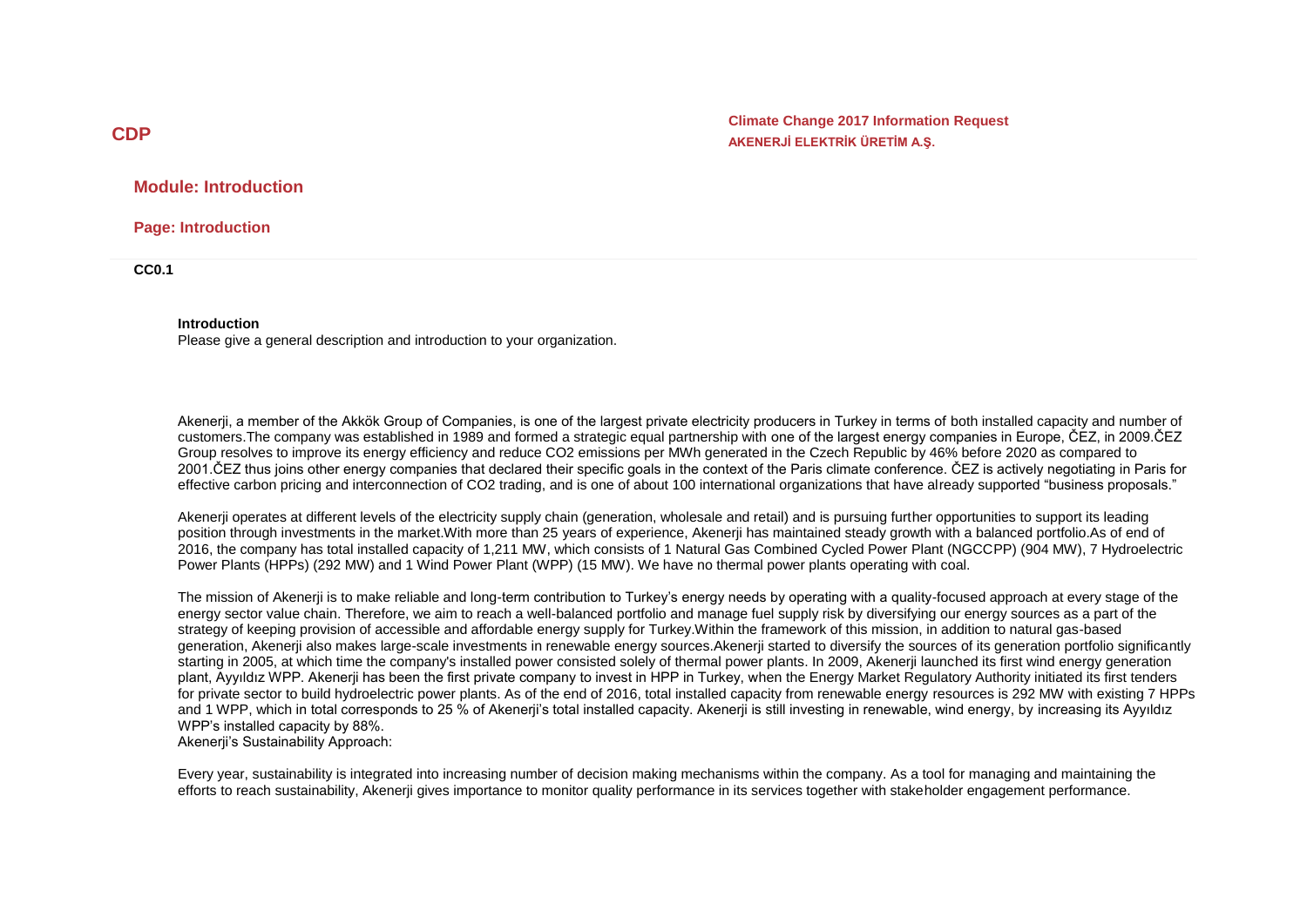As a part of monitoring the environmental sustainability performance, Akenerji launched the "Carbon Management Project" which includes regular monitoring of the company`s GHG emissions. It is decided to monitor, report and verify the GHG inventory of Erzin NGCCPP in ISO 14064-3 standard for 2016.

We benefit from a variety of dialogue platforms to learn about the sustainability expectations of our stakeholders including employees, customers, creditors, investors, regulatory bodies, suppliers, local communities, local authorities, society, and media as well as to give them information on these issues. The communication channels are Integrated management systems, "We Are the Energy" Employee Suggestion System, Customer satisfaction surveys, Environmental Impact Assessment (EIA) reports, workshops/events etc. Moreover, Akenerji participates to CDP since 2010; prepares annual Environmental and OHS reports since 2010; and submits IFC Annual Environmental and Social Performance Monitoring Reports since 2010. As a part of our communication channels with our stakeholders, we also benefit from sustainability reports. Akenerii published its Sustainability Report according to the Global Reporting Initiative's international reporting standard. We are proud to be the first energy company in Turkey to issue a Sustainability Report (for 2014 reporting period) based on GRI G4. Since 2010, Akenerji has received certification for ISO 9001:2015 Quality, OHSAS 18001:2007 Occupational Health and Safety and the ISO 14001:2015 Environment Management Systems.

Moreover, as of 2015, CDP Water Program has been initiated in our country. We have been among the pioneer companies that started to report to the program in its initial year and conveyed our water management system.

#### **CC0.2**

#### **Reporting Year**

Please state the start and end date of the year for which you are reporting data.

The current reporting year is the latest/most recent 12-month period for which data is reported. Enter the dates of this year first.

We request data for more than one reporting period for some emission accounting questions. Please provide data for the three years prior to the current reporting year if you have not provided this information before, or if this is the first time you have answered a CDP information request. (This does not apply if you have been offered and selected the option of answering the shorter questionnaire). If you are going to provide additional years of data, please give the dates of those reporting periods here. Work backwards from the most recent reporting year.

Please enter dates in following format: day(DD)/month(MM)/year(YYYY) (i.e. 31/01/2001).

**Enter Periods that will be disclosed**

Fri 01 Jan 2016 - Sat 31 Dec 2016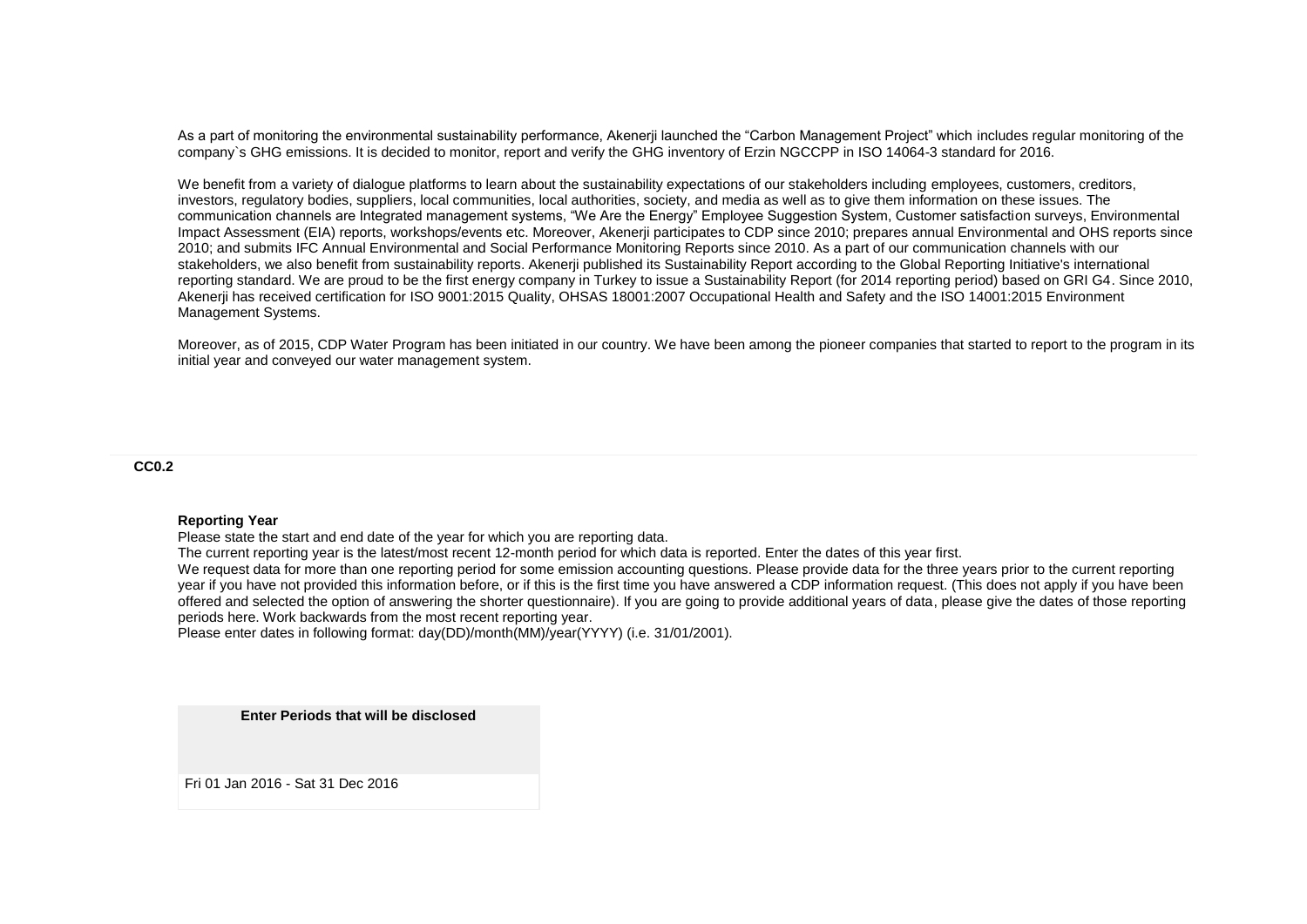## **CC0.3**

#### **Country list configuration**

Please select the countries for which you will be supplying data. If you are responding to the Electric Utilities module, this selection will be carried forward to assist you in completing your response.

**Select country**

**Turkey** 

### **CC0.4**

#### **Currency selection**

Please select the currency in which you would like to submit your response. All financial information contained in the response should be in this currency.

USD(\$)

**CC0.6**

#### **Modules**

As part of the request for information on behalf of investors, companies in the electric utility sector, companies in the automobile and auto component manufacturing sector, companies in the oil and gas sector, companies in the information and communications technology sector (ICT) and companies in the food, beverage and tobacco sector (FBT) should complete supplementary questions in addition to the core questionnaire.

If you are in these sector groupings, the corresponding sector modules will not appear among the options of question CC0.6 but will automatically appear in the ORS navigation bar when you save this page. If you want to query your classification, please email respond@cdp.net.

If you have not been presented with a sector module that you consider would be appropriate for your company to answer, please select the module below in CC0.6.

#### **Further Information**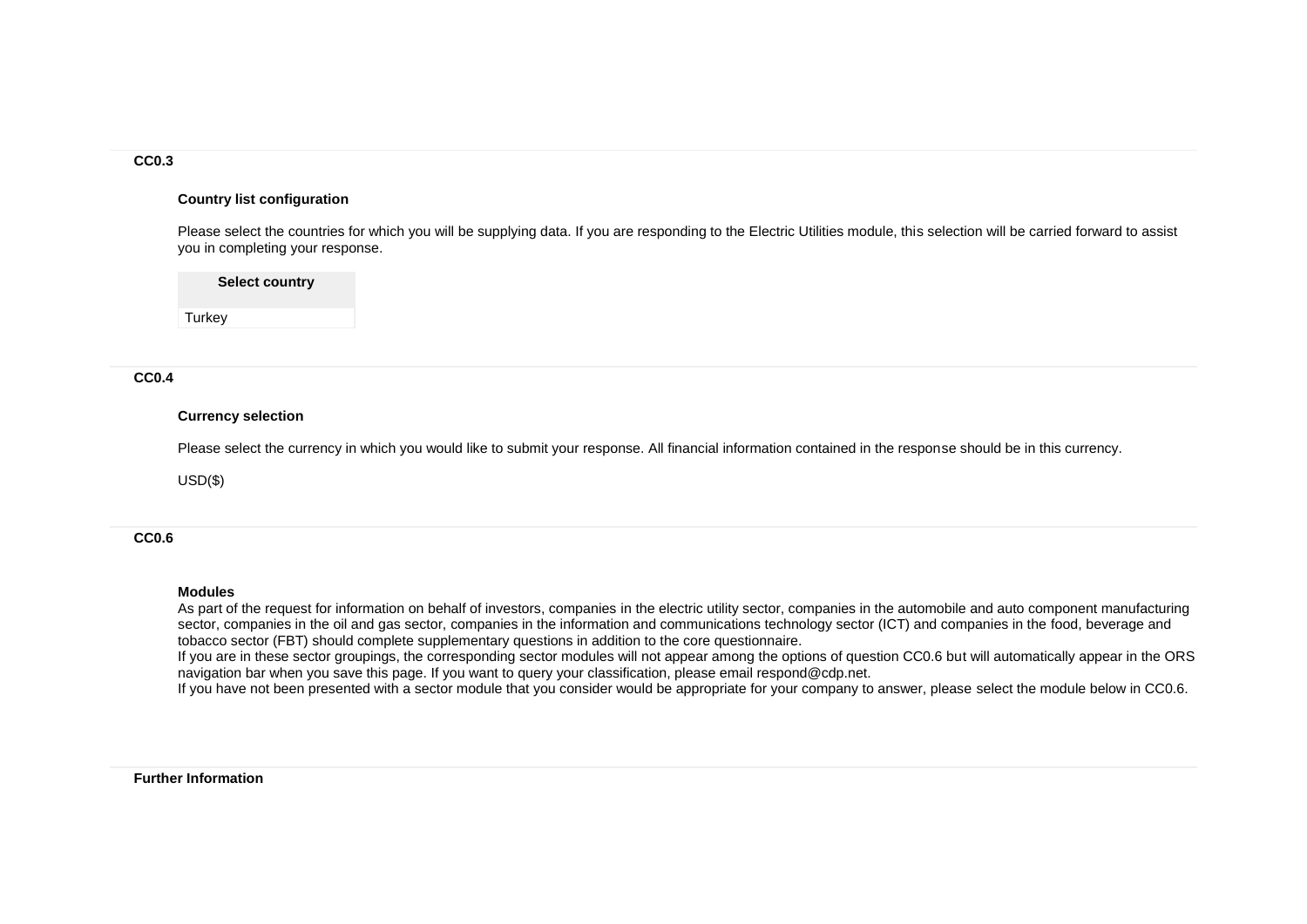# **Module: Management**

# **Page: CC1. Governance**

#### **CC1.1**

#### **Where is the highest level of direct responsibility for climate change within your organization?**

Board or individual/sub-set of the Board or other committee appointed by the Board

## **CC1.1a**

#### **Please identify the position of the individual or name of the committee with this responsibility**

Akenerji has a holistic approach to sustainability, which integrates the environmental, economic and social dimensions of sustainability through the support of various departments. The ultimate responsibility is given to the highest level of decision making authority, and it is the board of directors.

In order to manage and report sustainability efforts and achievements in a more holistic manner, a Sustainability Committee was established within Akenerji in 2013. The business units represented at the Sustainability Committee are as follows:

- Health, Safety, Environment and Quality (Leader)
- Accounting and Tax Management
- Corporate Communications
- Energy Services
- Energy Trade
- Fuel Supply and Performance
- Human Resources
- Legal Affairs
- Procurement
- Projects
- Strategic Planning and Risk Management

All climate change-related efforts and achievements at Akenerji are reported to the CEO. To manage these efforts, Akenerji has a Quality Project Team under the lead of the Health, Safety, Environment and Quality (HSEQ) department. The Quality Project Team consists of 11 employees including environmental engineers, health & safety specialists, and engineers and operators from the power plants.

The Quality Project Team has regular meetings to check the status of our efforts under ISO 9001 (Quality), ISO 14001 (Environment) and OHSAS 18001 (Health and Safety), and ISO 14064-3 Verification to ensure compliance with applicable environmental, health and safety regulations, to make gap analysis, and to plan for continuous improvements.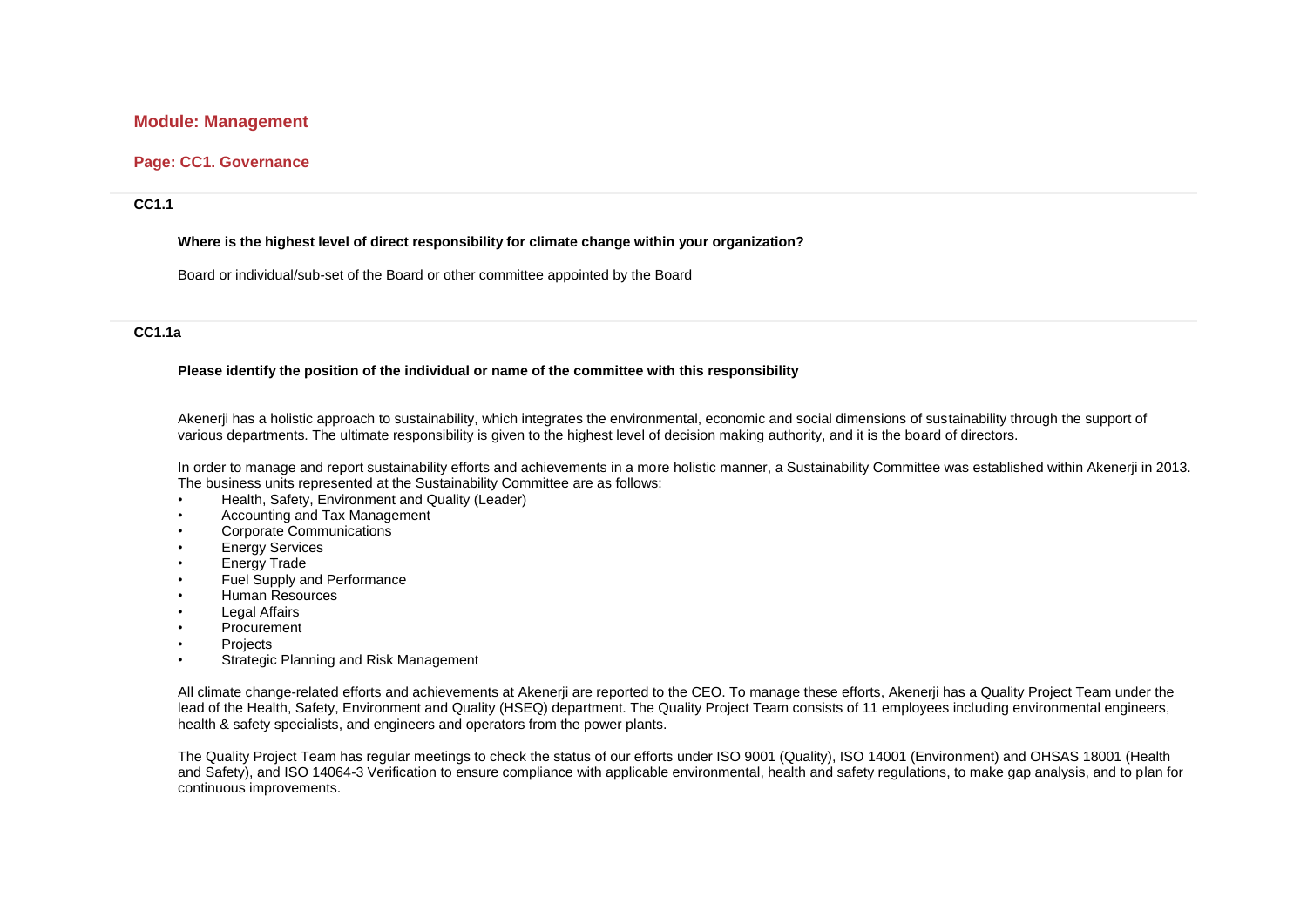Our internal auditors were selected to have at least one person from each department, and they have been trained by an external consultancy firm to in order to improve and maintain HSEQ management systems. All departments accept responsibility for climate change and involve the risks and opportunities in their decision making processes, embed them into their sustainability targets. The coordination of efforts for dealing with the risk and opportunities of climate change are coordinated by the Health, Safety, Environment and Quality (HSEQ) department. In addition to internal trainings, to increase the number of our internal auditors and enlarge the internal audit team, 135 man-hours of ISMS Internal Auditor training was provided to 9 more employees in 2016.

In our operating power plants, the Directorates of Health, Safety, Environment and Quality, Fuel Supply and Plant Coordination that operate under the function of the Production Assistant General Manager are responsible for the management of environmental sustainability efforts. Directorate of Health, Safety, Environment and Quality is responsible for the OHS and environmental performance throughout the process starting with project phase until the full operation of plants.

Internal and external communication of sustainability performance is carried out through annual environmental and social performance monitoring reports for creditors, and management systems and annual sustainability reports, and they are reported to the Board of Directors via the Executive Board.

In addition to the Sustainability Committee; the risks and opportunities are also evaluated and managed by the Risk Management Committee, which was established in March 2015 for better evaluation of risks & opportunities and take immediate actions due to the changing market conditions (more liquid and competitive). Climate Change related risks & opportunities could also be evaluated and managed by the Risk Management Committee. The Committee members are General Manager, Deputy General Manager, Assistant General Managers, Directors, and Strategic Planning and Risk Manager. The Committee convenes on a monthly basis, and it is ensured that the necessary actions are taken by discussing the risks that the company incurs/may incur in the changing market conditions.

### **CC1.2**

**Do you provide incentives for the management of climate change issues, including the attainment of targets?**

#### Yes

### **CC1.2a**

**Please provide further details on the incentives provided for the management of climate change issues**

| Who is entitled to benefit | The type of | Incentivized            | <b>Comment</b>                                                                       |
|----------------------------|-------------|-------------------------|--------------------------------------------------------------------------------------|
| from these incentives?     | incentives  | performance indicator   |                                                                                      |
| Board/Executive board      | Recognition | Behavior change related | Board of Directors has the ultimate responsibility about the overall sustainability  |
|                            | (non-       | indicator               | performance of Akenerji. The pioneer role of Akenerji in Turkish energy sector could |
|                            | monetary)   | Other: Sustainability   | be realized with the vision of the Board.                                            |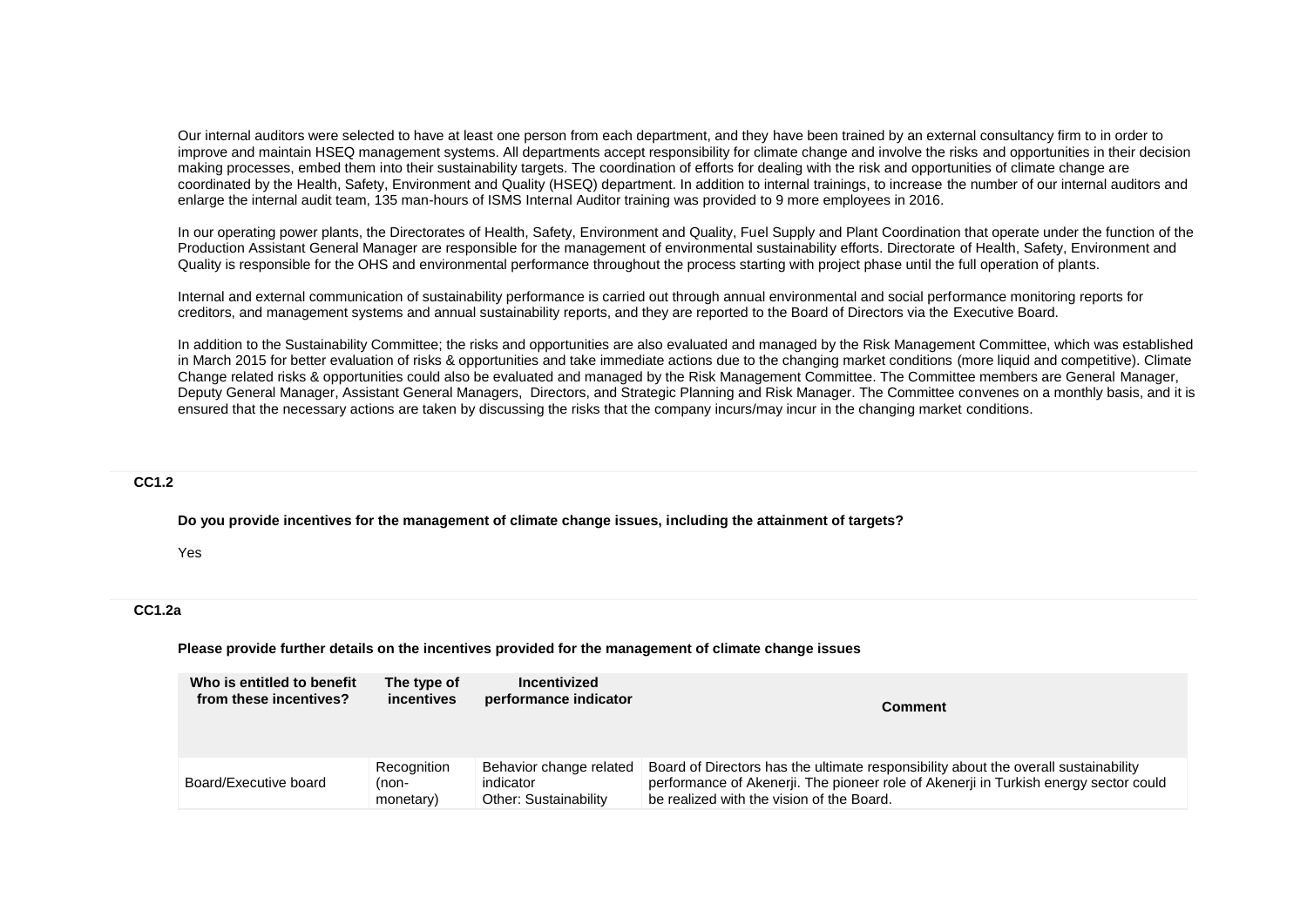| Who is entitled to benefit<br>from these incentives? | The type of<br>incentives         | Incentivized<br>performance indicator                                                                                                                                                                                                    | <b>Comment</b>                                                                                                                                                                                                                                                                                                                                                                                                                                                                                                                                                                                                          |
|------------------------------------------------------|-----------------------------------|------------------------------------------------------------------------------------------------------------------------------------------------------------------------------------------------------------------------------------------|-------------------------------------------------------------------------------------------------------------------------------------------------------------------------------------------------------------------------------------------------------------------------------------------------------------------------------------------------------------------------------------------------------------------------------------------------------------------------------------------------------------------------------------------------------------------------------------------------------------------------|
|                                                      |                                   | performance                                                                                                                                                                                                                              |                                                                                                                                                                                                                                                                                                                                                                                                                                                                                                                                                                                                                         |
| Environment/Sustainability<br>managers               | Monetary<br>reward                | Emissions reduction<br>project<br>Emissions reduction<br>target<br>Energy reduction target<br>Efficiency target<br>Behavior change related<br>indicator<br><b>Other: Successful</b><br>implementation of<br>carbon management<br>project | A performance based compensation is available for HSEQ Department staff based<br>on the pre-determined targets. In terms of carbon management performance, Carbon<br>Management Project is one of the key considerations for bonus determination for the<br>Health, Safety, Environment and Quality (HSEQ) Manager and environmental<br>engineer in the HSEQ Department.                                                                                                                                                                                                                                                |
| All employees                                        | Monetary<br>reward                | Emissions reduction<br>project<br>Energy reduction project<br>Efficiency project                                                                                                                                                         | All employees have personal performance indicators as well and are rewarded when<br>they reached the target. All employees can suggest improvements to reduce the<br>environmental footprint of the company through filling out questionnaires to be<br>submitted to their supervisors and to HSEQ directly. There is an opportunity for the<br>employees especially for the ones working at the power plants to receive monetary<br>reward, in case their suggestions are considered to have a significant improvement in<br>the company's environmental performance, and are implemented following the<br>evaluation. |
| Board/Executive board                                | Monetary<br>reward                | Energy reduction target<br><b>Efficiency target</b>                                                                                                                                                                                      | Board of Directors has the ultimate responsibility about the overall performance of<br>Akenerji and bonus is delivered inline with the achievements of the targets at the year<br>end. Particularly, achievement of energy reduction target and increase of efficiency<br>are of important targets for the Board.                                                                                                                                                                                                                                                                                                       |
| Environment/Sustainability<br>managers               | Recognition<br>(non-<br>monetary) | Emissions reduction<br>project<br>Emissions reduction<br>target<br>Energy reduction project<br>Energy reduction target<br>Efficiency project<br>Efficiency target<br>Other: Behaviour<br>change related indicator                        | HSEQ Manager leads the Sustainability Team of Akenerji and encourages all<br>employees for reduction of emissions, energy used and improvement of efficiency.<br>Beyond achievement of KPIs and monetary rewards; recognition among Akenerji,<br>Akkök Group, ČEZ Group, Turkish energy sector, and energy sector, and worldwide<br>via energy, emission, sustainability dimensions have great importance especially for<br>Environment & Sustainability Managers.                                                                                                                                                      |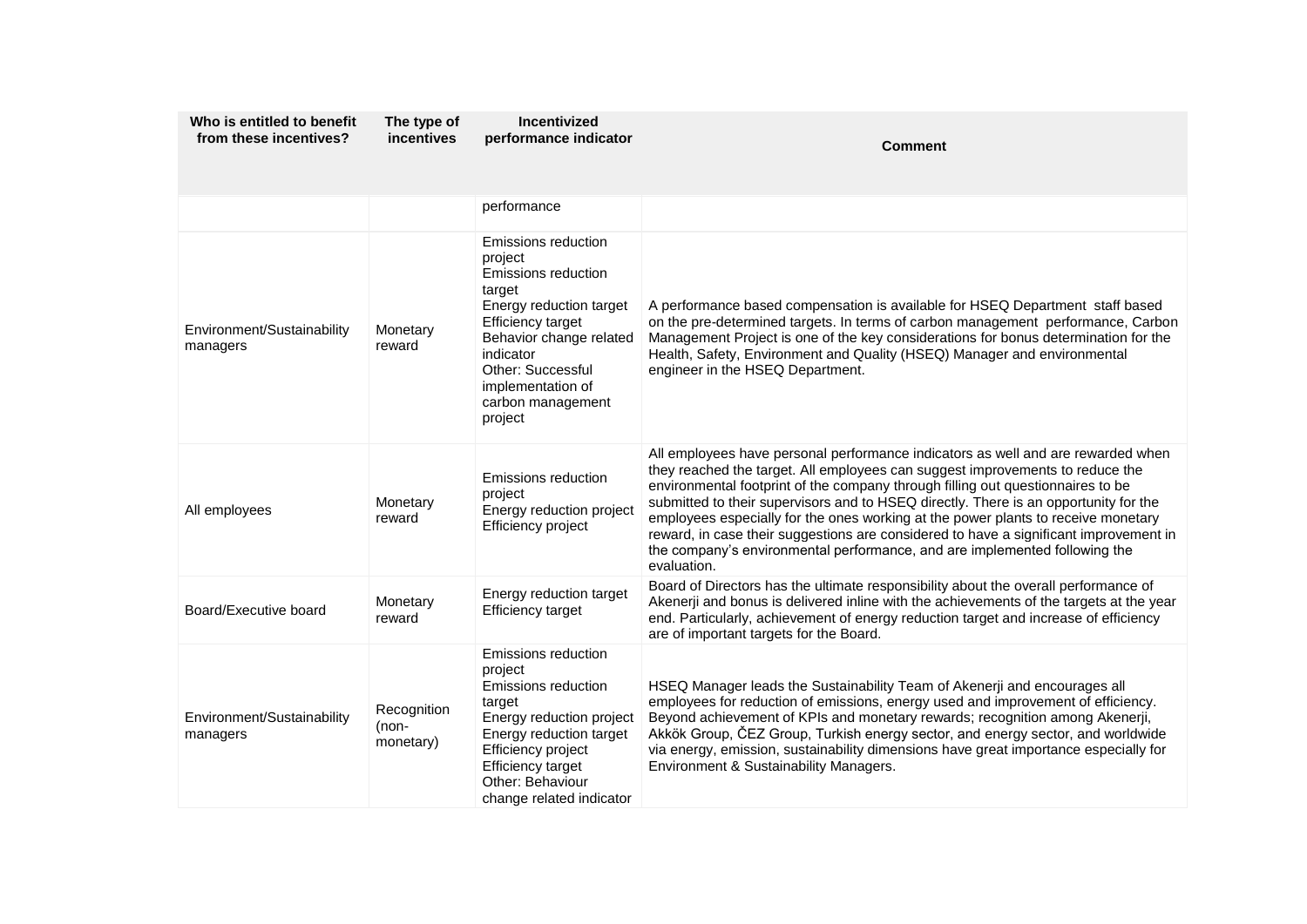| Who is entitled to benefit<br>from these incentives? | The type of<br>incentives | Incentivized<br>performance indicator | <b>Comment</b> |
|------------------------------------------------------|---------------------------|---------------------------------------|----------------|
|                                                      |                           |                                       |                |

# **Further Information**

# **Page: CC2. Strategy**

## **CC2.1**

# **Please select the option that best describes your risk management procedures with regard to climate change risks and opportunities**

Integrated into multi-disciplinary company wide risk management processes

# **CC2.1a**

**Please provide further details on your risk management procedures with regard to climate change risks and opportunities**

| <b>Frequency of</b><br>monitoring    | To whom are results<br>reported?                                                         | Geographical areas considered                                                                                                                                                                                                                                                                                                                                                          | How far into<br>the future<br>are risks<br>considered? | <b>Comment</b>                                                                                                                                                                                                                                |
|--------------------------------------|------------------------------------------------------------------------------------------|----------------------------------------------------------------------------------------------------------------------------------------------------------------------------------------------------------------------------------------------------------------------------------------------------------------------------------------------------------------------------------------|--------------------------------------------------------|-----------------------------------------------------------------------------------------------------------------------------------------------------------------------------------------------------------------------------------------------|
| Six-monthly<br>or more<br>frequently | Board or<br>individual/sub-set of<br>the Board or<br>committee appointed<br>by the Board | Risks are assessed at both country-level (Turkey) and the<br>local facility-level (for our plants across the country). As<br>Turkey is in both Europe and Asia, they are also<br>considered in risk and opportunity assessment. Beyond<br>that Climate Change is a global issue, therefore important<br>issues all over the world is considered in risk and<br>opportunity assessment. | $> 6$ years                                            | Key risks are reported bimonthly to the<br>Early Determination of Risk Committee<br>and, then, to the BoD. Key risks could<br>include risks and opportunities (if any)<br>related to climate change and climate<br>change associated impacts. |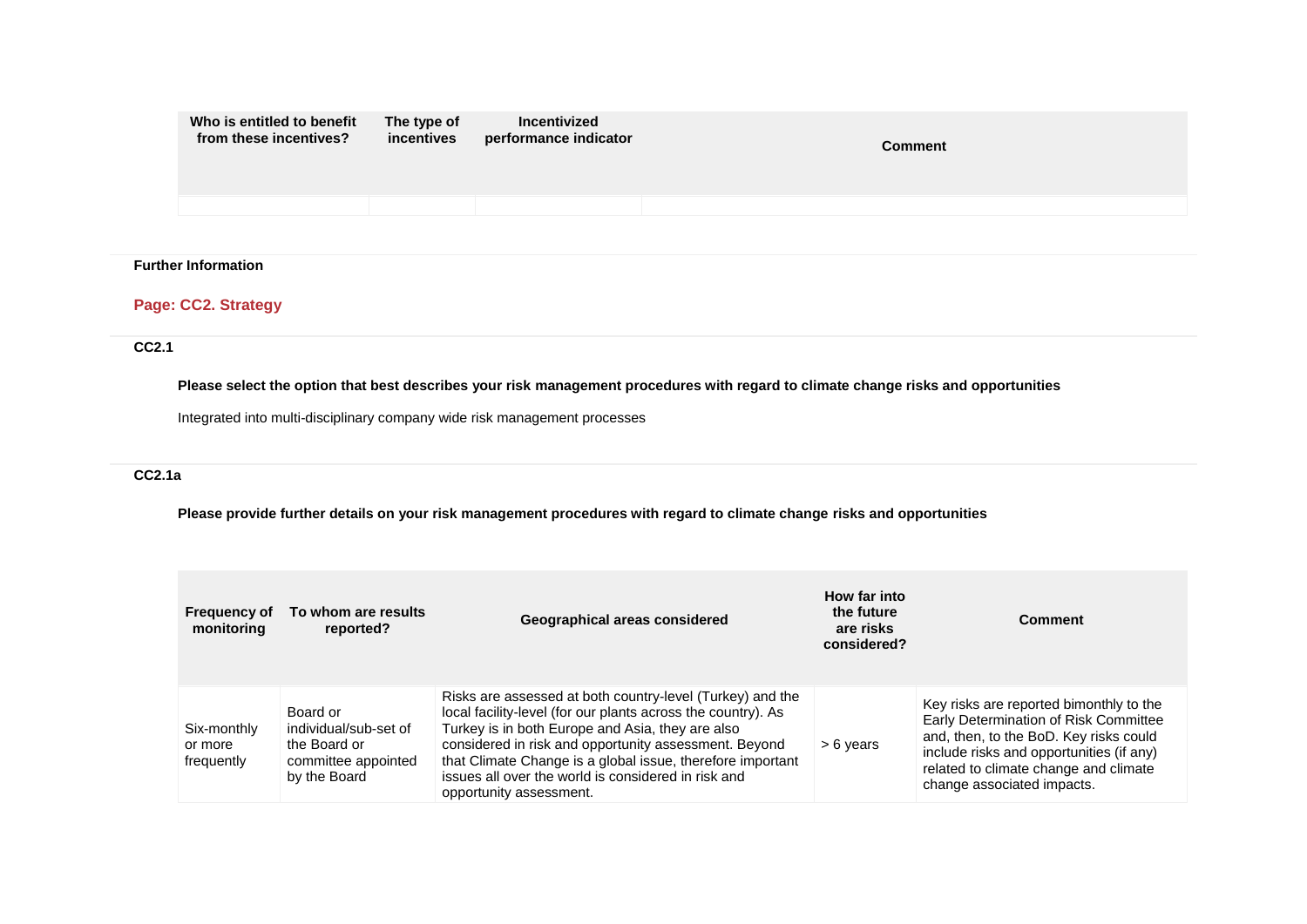#### **CC2.1b**

#### **Please describe how your risk and opportunity identification processes are applied at both company and asset level**

#### (Please see the attached document for detailed identification process)

For effective management of risks and opportunities; Akenerji establishes systems and monitors actions to define and assess risks and opportunities that could impact the Company's targets. It ensures that they are managed according to the policies set by the Board of Directors.

At company level; in order to manage the risks and opportunities rises by the impacts of climate change, both global and national risks are defined, and responsibilities to manage them are shared among different levels of decision making and implementation bodies within Akenerji. Reputational risks and physical risks are of our company level risks.

The Akenerji Strategic Planning & Risk Management Dept. determines and evaluates the risks in accordance with Company risk procedure and limits, and in coordination with the Unit Risk Responsibles assigned for each unit.The Management prioritizes and monitors the risks in line with the Risk Appetite.While the risks are managed within the framework of Corporate Risk Management. Risk Management Committee was established in March 2015 to take quicker decisions and immediate actions due to the changing market conditions (more liquid and competitive). The Committee members are composed of the General Manager, Deputy General Mng., Assistant General Mng.s, Directors, and Strategic Planning and Risk Managers.The Committee convenes on a monthly basis, and it is ensured that the necessary actions are taken by discussing the risks that the company incurs/may incur in the changing market conditions.

At asset level: risks are assessed and followed up under 5 main headings: Reputational, Compliance, Strategic, Operational, Financial.

Risks associated with climate change are evaluated by related departments in its own risk registers. Risk registers of climate change such as risk of drought, flood and landslide are assessed in each power plant and from head quarters in a holistic approach.

#### **CC2.1c**

#### **How do you prioritize the risks and opportunities identified?**

Risks and opportunities are defined within the framework of company's risk procedure. Risk procedure is reviewed, updated and published by Strategic Planning and Risk Management Department each year.

The risk/opportunity identification stage within the risk management process aims to identify a comprehensive list of risks/opportunities, including their root causes and their owners. The risks are documented on functional based risk registers within the company. Risk registers are reviewed and updated for new, revised and obsolete risks/opportunities under the supervision of Business Unit as a part of the identification stage.

During the risk identification stage, Risk Responsible identifies specific risks that would prevent their business units from achieving their stated objectives. Importance is placed on covering the risks related to the key assumptions for core business activities and the strategy. Risks at both the company level and asset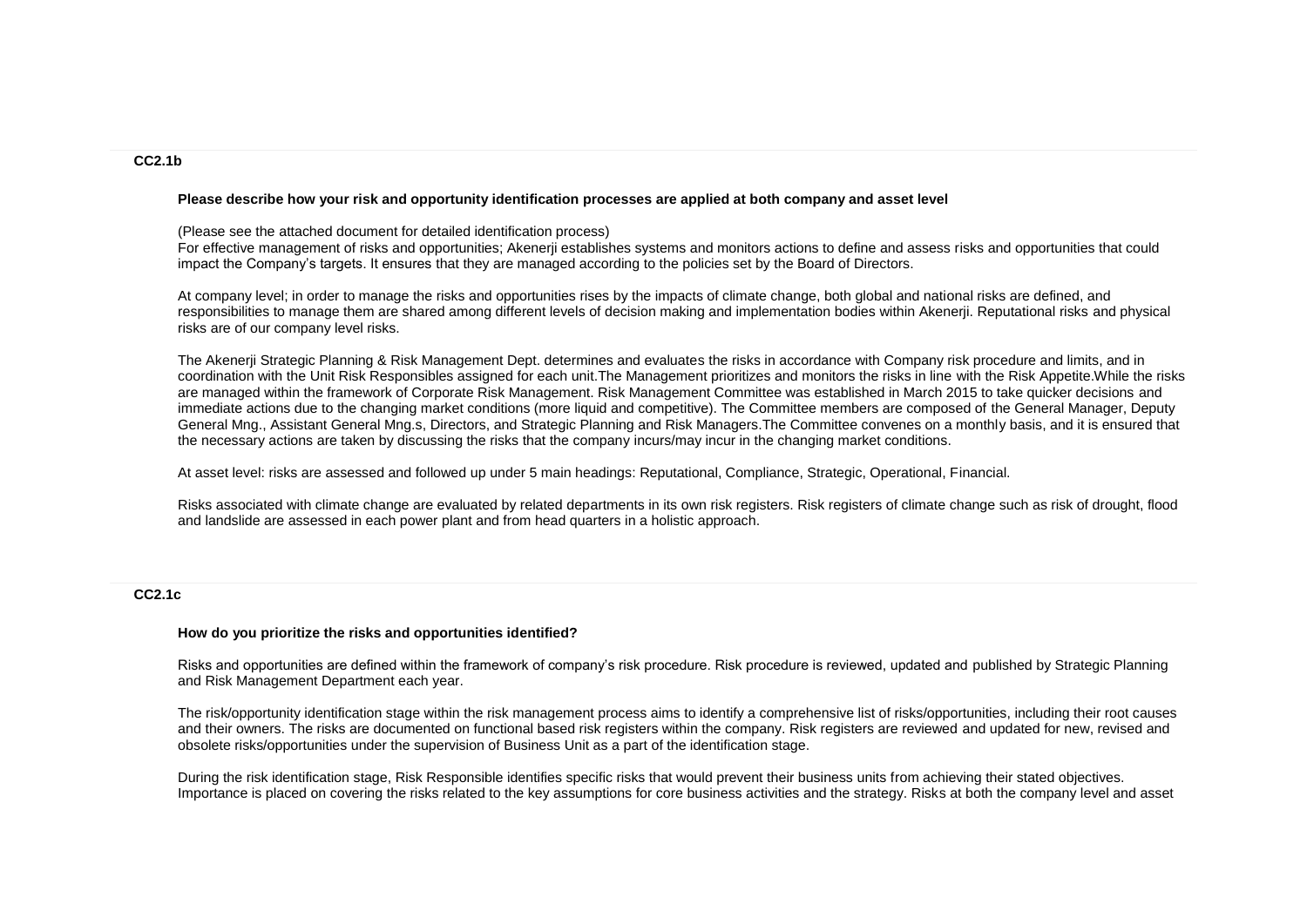level are prioritized regarding net risk score (risk score is after current controls) which is the multiplication of net risk likelihood and impact value. Risks with net risk score higher than 15 are reported bimonthly to Early Determination of Risk Committee and Board of Directors. Early Determination of Risk Committee meets at least 4 times a year and independent Board members are of its members. In addition to this approach, those risks with a high impact value can be monitored more frequently even though the net risk score is lower than the determined threshold for reporting.

Each risk has its own risk response such as "accept", "mitigate", "avoid" or "transfer". For the risks with the risk response "mitigate", action plans and action dates are identified by the Unit Risk Responsible and the action plans are also monitored and reported to Risk Management Committee bimonthly by Strategic Planning and Risk Department.

\*Please see the enclosed document for the rest of the answer.

#### **CC2.1d**

**Please explain why you do not have a process in place for assessing and managing risks and opportunities from climate change, and whether you plan to introduce such a process in future**

|  | Main reason for not having a process | Do you plan to introduce a process? | Comment |
|--|--------------------------------------|-------------------------------------|---------|
|--|--------------------------------------|-------------------------------------|---------|

#### **CC2.2**

#### **Is climate change integrated into your business strategy?**

Yes

## **CC2.2a**

#### **Please describe the process of how climate change is integrated into your business strategy and any outcomes of this process**

As an energy generating firm climate change is deeply integrated into our business strategy to mitigate the negative both direct and indirect effects of climate change. Our strategies and outcomes of these processes are as follows: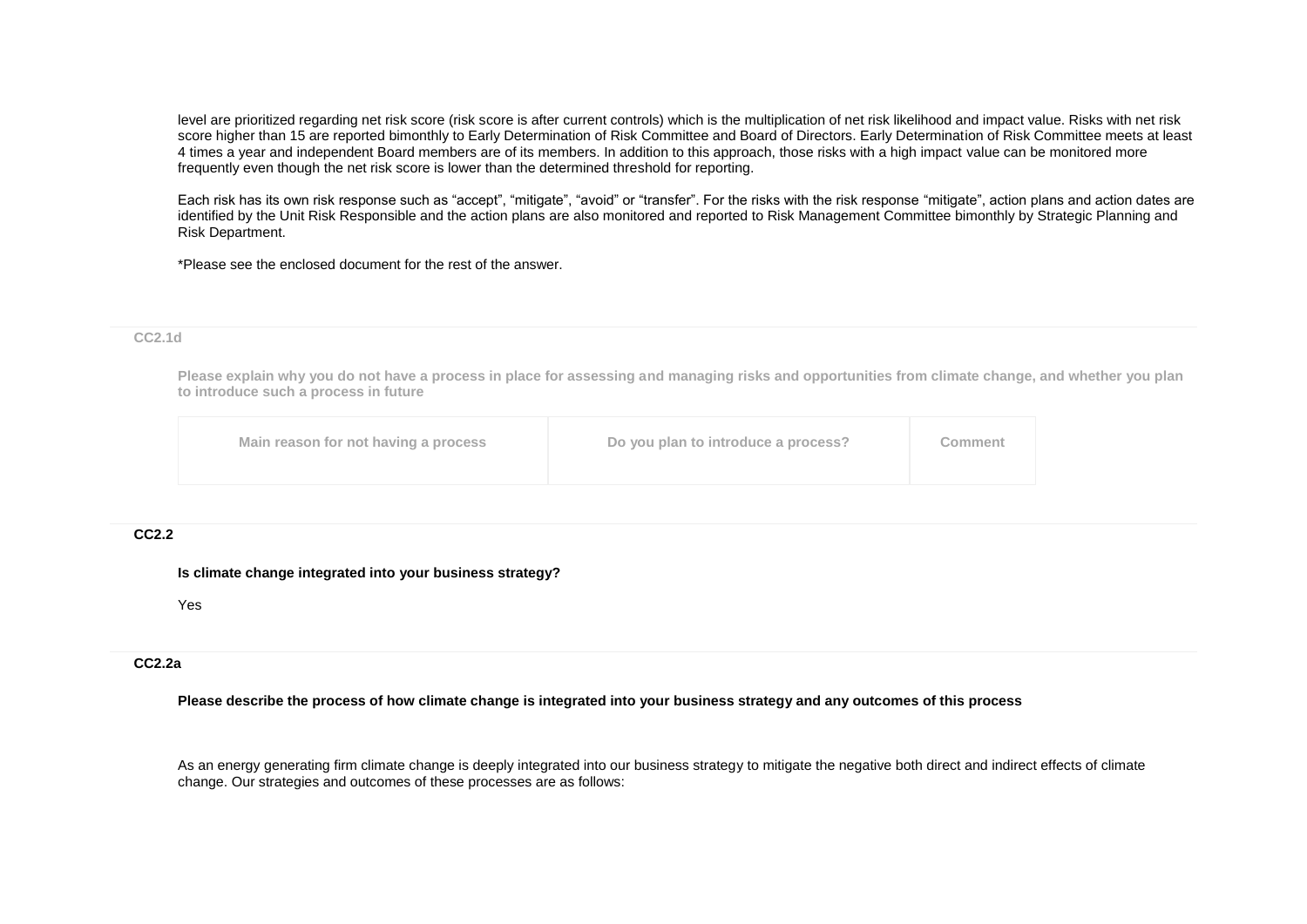Akenerji has a holistic approach for sustainability, where climate change has its share as a source of risk and opportunity. Within the framework of Akenerji's mission; risks and opportunities sourced from climate change, are integrated in the business strategy in several ways. Akenerji has a long term (10 years) strategy which is supported by short and middle term (5 years) targets and strategies. We invest in renewable energy, monitor our operational performance continuously and improve the points where efficiency is the least satisfactory.

Quality Project Team under HSEQ leads the efforts of ensuring that the business strategy is influenced by climate change within Akenerji. The team implements projects to monitor GHG emissions both on corporate level and installation level, leads CDP participation and prepares external and internal reports to senior management and relevant departments.

The Strategic Planning and Risk Department considers environmental and climate change concerns in determining the company´s energy portfolio. For short-term, Akenerji is focused on energy-efficient production and maintaining a position of sustainability leadership in the sector.

For the long-term, Akenerji seeks to stay ahead of expected regulations, which may include a possible cap and trade system or carbon tax for Turkey. This primarily involves further developing renewable capacity and gaining greater sophistication for management under regulations.

Please find the key strategic priorities of our business influenced by climate change adaptation and mitigation activities:

a. Decreasing emissions and increasing operational efficiency: We do not have any coal thermal power plant. We have 1 Natural Gas Combined Cycled Power Plant, 7 Hydro and 1 Wind Power Plant. Akenerji seeks continuous improvement at all power plants to reduce costs and emissions. We closed the power plants with low energy and emission efficiency and invested in establishing a natural gas thermal power plant equipped with state of the art technology. For example; advanced technology control systems are used; its gas and steam turbines are able to run at the highest efficiency in their class. Besides; a team of experts continuously monitor the plant's chimney gas for carbon emissions data and keep it below thresholds mandated by EU environmental legislation. Therefore, the plant complies with the relevant EU Environmental Aquis beyond the Turkish Environmental legislation. We also took actions to increase the efficiency at HEPPs such as decreasing the friction and heat in the turbines.

b. Tapping the growing market for green energy: Influenced by current and expected future actions to climate change of both consumers and regulators, Akenerji diversified its generation portfolio significantly starting from 2005. In 2005, the company's installed capacity consisted of only thermal power plants. With the aim of portfolio diversification, currently 24% of total installed power comes from renewable sources, both hydro and wind. Another Hydropower Plant is under construction in Kemah-Erzincan, which will have 198 MW of installed capacity. Besides, we are investing to increase the installed capacity of our Wind Power Plant, Ayyıldız, by 88%. We also evaluate new investment opportunities in the renewable energy market.

c. Capturing financial incentives associated with green energy: Influenced by the emergence of the voluntary market for emissions reduction, Akenerji is a pioneer in Turkey regarding certification of emission reductions and emissions trading. Akenerji has been the first company to take part in the National Carbon Registry when it was first established in 2011 in Turkev. Avvildiz has been registered in the Greenhouse Gas Reduction Project Register as the first project in the Register. Akenerji conducts carbon certification process for all its renewable energy projects. The company has been trading GS (Gold Standard) and VCS (Voluntary Carbon Standard) credits for several years, making it also possible for its customers to offset their own carbon emissions. Please see the attachment as an example for the use of Akenerji carbon credits on offsetting.

c. Stakeholder engagement, capacity building and increasing public and employee awareness: To pioneer the sustainability in Turkey. Every year, all employees of Akenerji have trainings on environmental sustainability, sustainable energy and climate change. Also, over the recent years, Akenerji has been trying to increase awareness among its customers about energy efficiency and sustainable energy consumption through informative booklets and brochures.

Through sustainability reports, and events such as "Stakeholder Analysis and Prioritization" workshop, we interact with our stakeholders and receive feedbacks from them in order to put Akenerji into sustainability track.

d. Environmental sustainability projects: These projects aim at decreasing the environmental footprint of Akenerji. They include decreasing the impact of our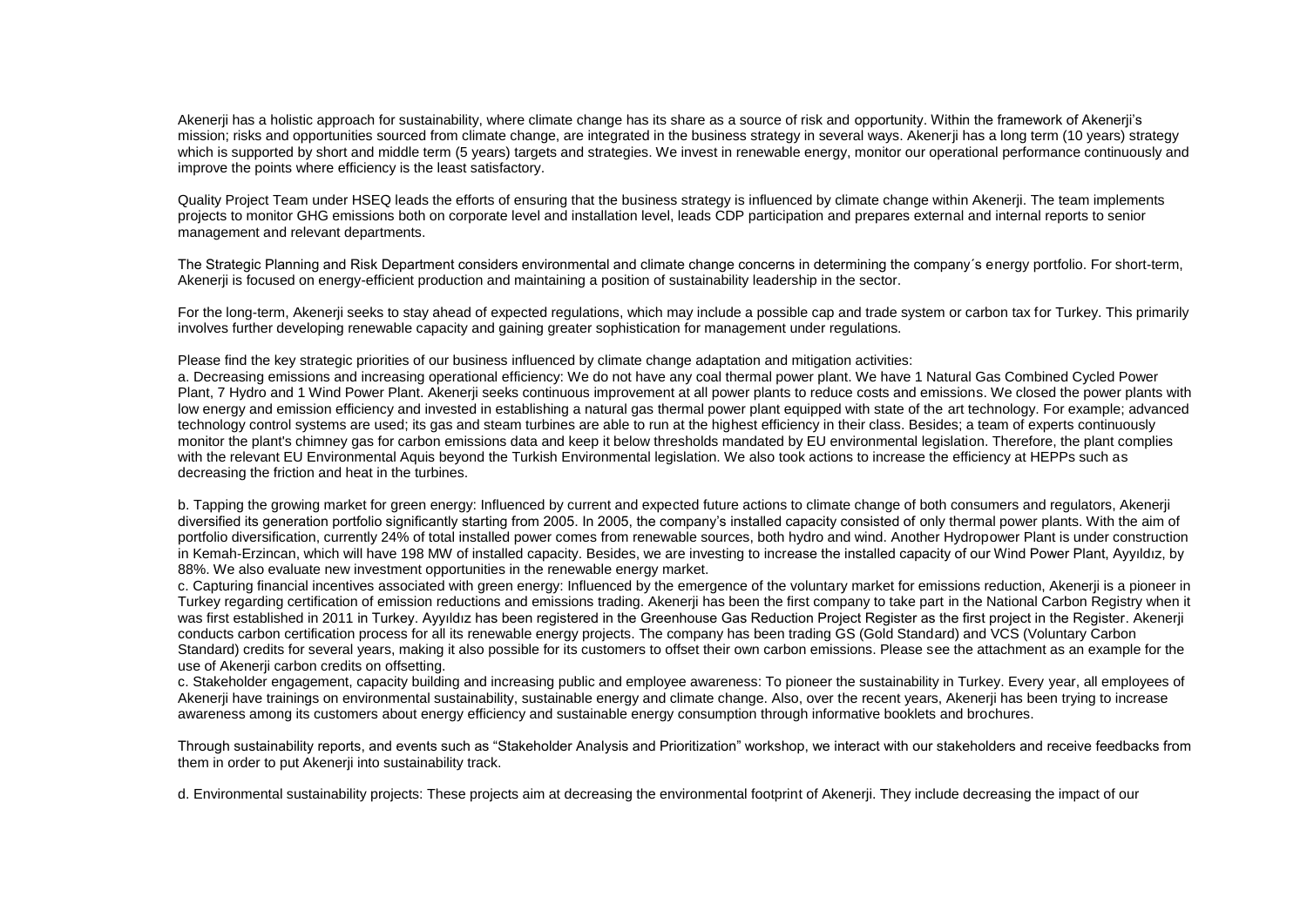hydroelectric projects with reservoirs on forests, recycling and reusing waste oil from power plants, phasing out some company cars that are used for commuting, and replacing them with service buses in order to decrease the company's Carbon footprint. And through the on-going Carbon Management Project, the company monitors, reports and discloses its CO2 emissions. Akenerji has received ISO 14001 certification with the power plants and its offices over the recent years.

Smart Electricity Solutions provided to our customers are of examples of indirect outcomes of our strategies. With Energy Efficiency Consultancy Services, we aim to decrease our customers' unit energy consumption. Thus, lowering the energy consumption, its cost and emissions. Enterprises can receive consultancy services for their facilities in order to increase efficiency and decrease electricity consumption.

Another solution for our customers is the installation of remote monitoring systems that allow them to monitor and manage their reactive energy consumption. Customers using this system avoid reactive energy consumption hence related monetary penalties and increase the efficiency of the use of electricity.

#### **CC2.2b**

**Please explain why climate change is not integrated into your business strategy**

## **CC2.2c**

#### **Does your company use an internal price on carbon?**

No, but we anticipate doing so in the next 2 years

### **CC2.2d**

**Please provide details and examples of how your company uses an internal price on carbon**

#### **CC2.3**

**Do you engage in activities that could either directly or indirectly influence public policy on climate change through any of the following? (tick all that apply)**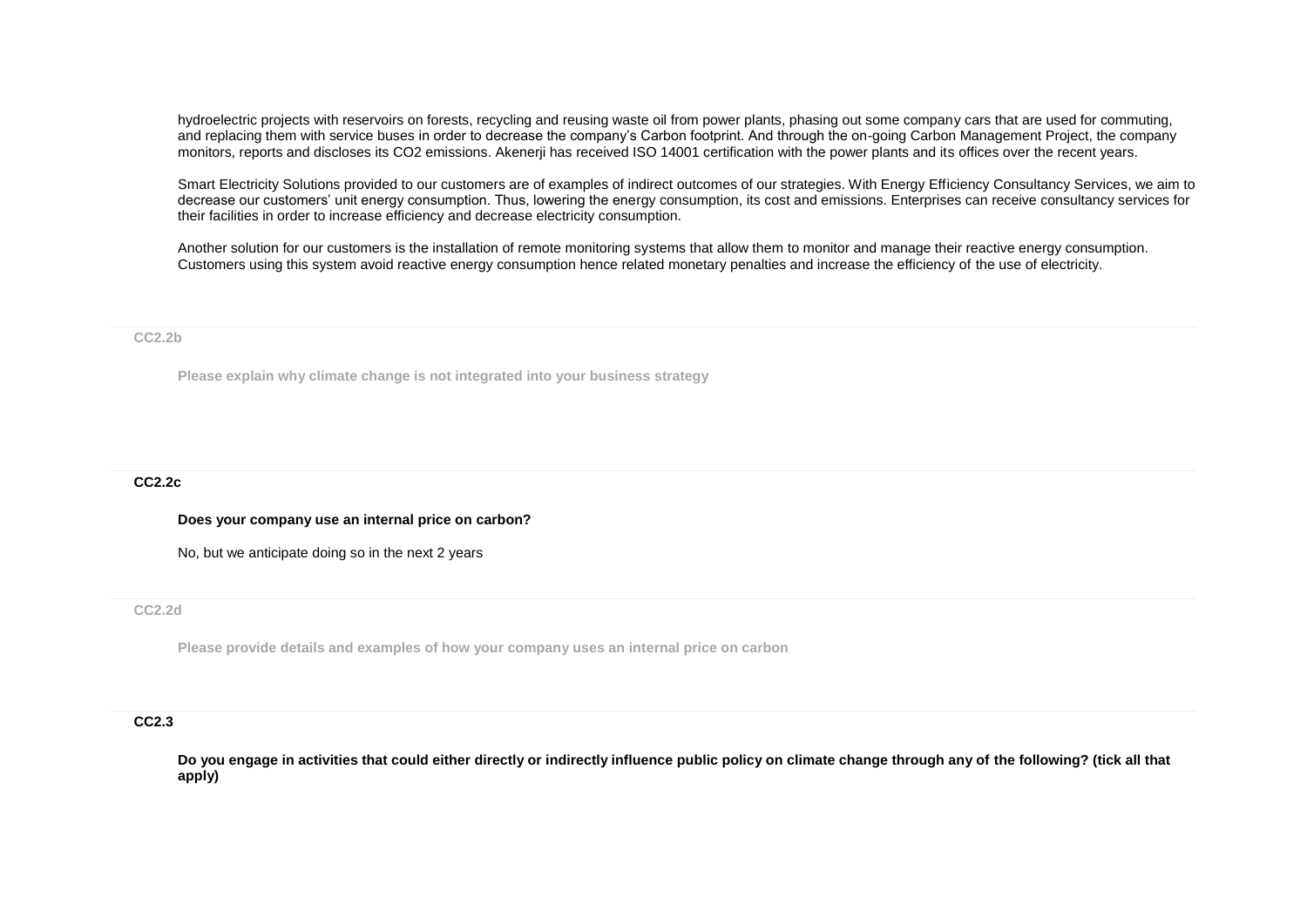Direct engagement with policy makers Trade associations Other

# **CC2.3a**

# **On what issues have you been engaging directly with policy makers?**

| <b>Focus of</b><br>legislation   | Corporate<br><b>Position</b>        | Details of engagement                                                                                                                                                                                                                                                                                                                                                                                                                                                              | <b>Proposed legislative solution</b>                                                                                                                                                                                                                                                                                                                                                                                                                                                   |
|----------------------------------|-------------------------------------|------------------------------------------------------------------------------------------------------------------------------------------------------------------------------------------------------------------------------------------------------------------------------------------------------------------------------------------------------------------------------------------------------------------------------------------------------------------------------------|----------------------------------------------------------------------------------------------------------------------------------------------------------------------------------------------------------------------------------------------------------------------------------------------------------------------------------------------------------------------------------------------------------------------------------------------------------------------------------------|
| Mandatory<br>carbon<br>reporting | Support with<br>minor<br>exceptions | Inline with the studies on National regulation regarding GHG<br>emissions; a law put into force about Mandatory Carbon<br>reporting in Turkey. As Akenerji, we supported the law with<br>minor exceptions. According to law Carbon reporting became<br>mandatory since 2015 and we fulfilled the requirements. The<br>details of the implementation phase will be clarified until 2019<br>and the report mentioned above will be used as the base of<br>implementation procedures. | We support the development of carbon cap & trade schemes<br>and mandatory carbon reporting in Turkey. We are open to put<br>our best effort and accumulated experiences to contribute to<br>these developments. We believe that ensuring a satisfying<br>technical capacity at all levels including governmental units and<br>verifiers has a crucial importance. The price of carbon credits<br>has also vital importance to run the system (market)<br>successfully and effectively. |

## **CC2.3b**

**Are you on the Board of any trade associations or provide funding beyond membership?**

Yes

# **CC2.3c**

**Please enter the details of those trade associations that are likely to take a position on climate change legislation**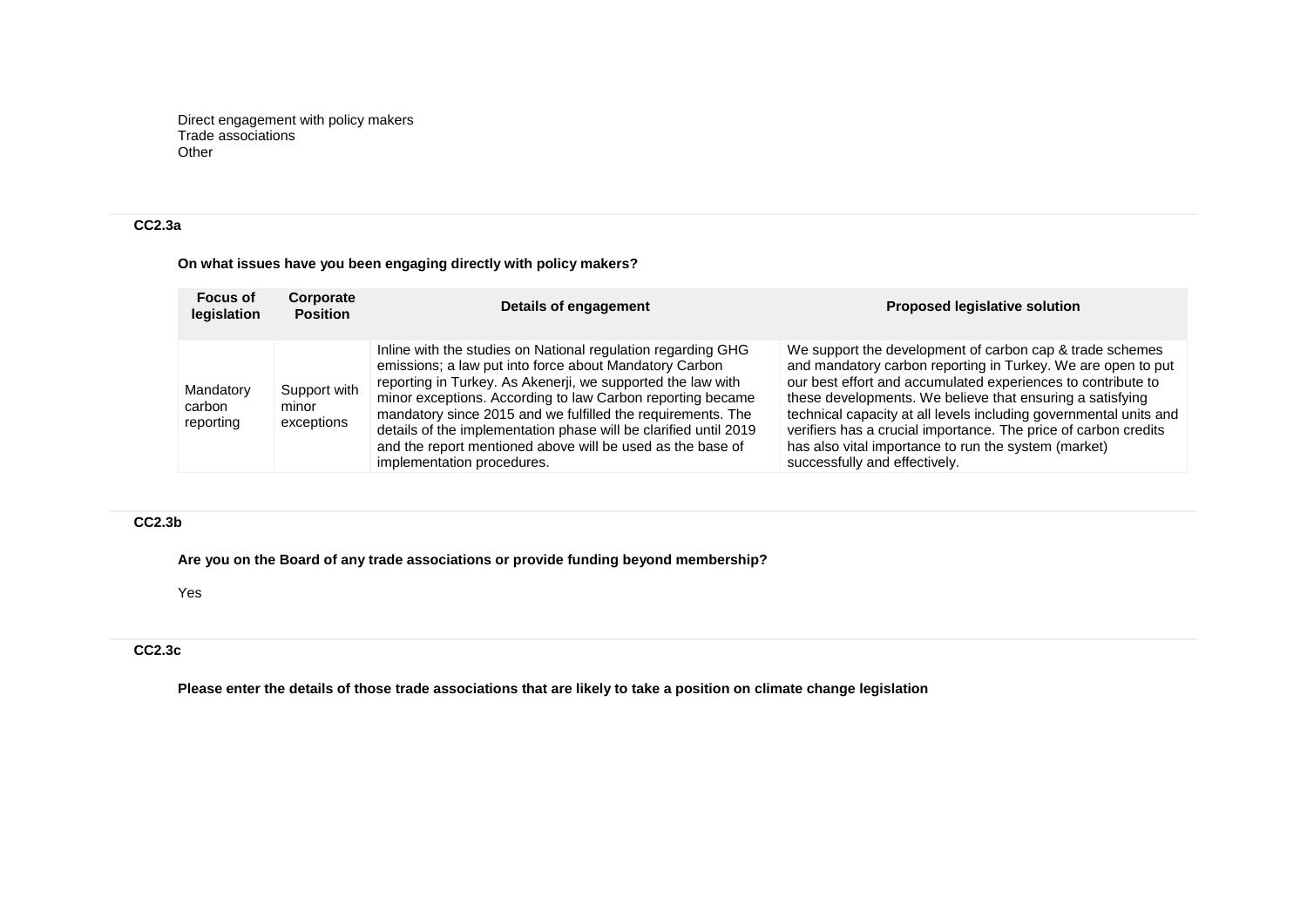| <b>Trade association</b>                                                                                                                                             | Is your<br>position<br>on climate<br>change<br>consistent<br>with<br>theirs? | Please explain the trade association's position                                                                                                                                                                                                                                                                                                                                                                                                                                                                                                                                 | How have you, or are you attempting to, influence<br>the position?                                                                                                                                                                                                                                                                                                                                                                                                                    |
|----------------------------------------------------------------------------------------------------------------------------------------------------------------------|------------------------------------------------------------------------------|---------------------------------------------------------------------------------------------------------------------------------------------------------------------------------------------------------------------------------------------------------------------------------------------------------------------------------------------------------------------------------------------------------------------------------------------------------------------------------------------------------------------------------------------------------------------------------|---------------------------------------------------------------------------------------------------------------------------------------------------------------------------------------------------------------------------------------------------------------------------------------------------------------------------------------------------------------------------------------------------------------------------------------------------------------------------------------|
| TUSIAD (Turkish Industry &<br><b>Business Association)</b>                                                                                                           | Consistent                                                                   | TÜSİAD is a voluntary based civil society organization<br>established by Turkish industrialists and business<br>owners in 1971 in order to represent the business world.<br>TÜSIAD aims to contribute to the formation and<br>development of a social order based on the adoption of<br>the universal principles of human rights, freedom of<br>thought, belief and action, a secular state of law, as well<br>as the concepts of participatory democracy, a liberal<br>economy, the rules and regulations of a competitive<br>market economy and environmental sustainability. | All of TÜSİAD's work is essentially carried out through<br>committees made up of TÜSİAD members. TÜSİAD's<br>positions are formed through the work of 11<br>committees and, 36 working groups under the umbrella<br>of these committees, and special purpose ad-hoc "task<br>force" groups, all of which meet regularly. Akenerji,<br>being a member of the Environment Working Group<br>and also Energy Working Group, takes part in the<br>formation of the association's position. |
| <b>TÜREB (Turkish Wind Energy</b><br>Association, RESSIAD (Wind<br>Power and Hydropower Plants<br>Businessmen's Association,<br>HESIAD (Hydro energy<br>Association) | Consistent                                                                   | These associations are for the companies generating<br>energy from wind and hydropower and aims to foster<br>the development of renewable energy generation.<br>Regulations about renewable energy, tariffs are of the<br>concerns of this association.                                                                                                                                                                                                                                                                                                                         | We are member of these associations, we can rise any<br>point relevant to the concerns of these associations,<br>debate and also convey it to policy makers                                                                                                                                                                                                                                                                                                                           |

**CC2.3d**

**Do you publicly disclose a list of all the research organizations that you fund?**

## **CC2.3e**

# **Please provide details of the other engagement activities that you undertake**

# Raising Awareness of Local Communities

In locations where Akenerji power plants operate, we aim to raise awareness and provide information to local communities about our operations. Through our video training on clean electricity generation via hydropower plants, environmental and OHS regulations, we inform contractors, visitors, or interns who come to visit our power plants.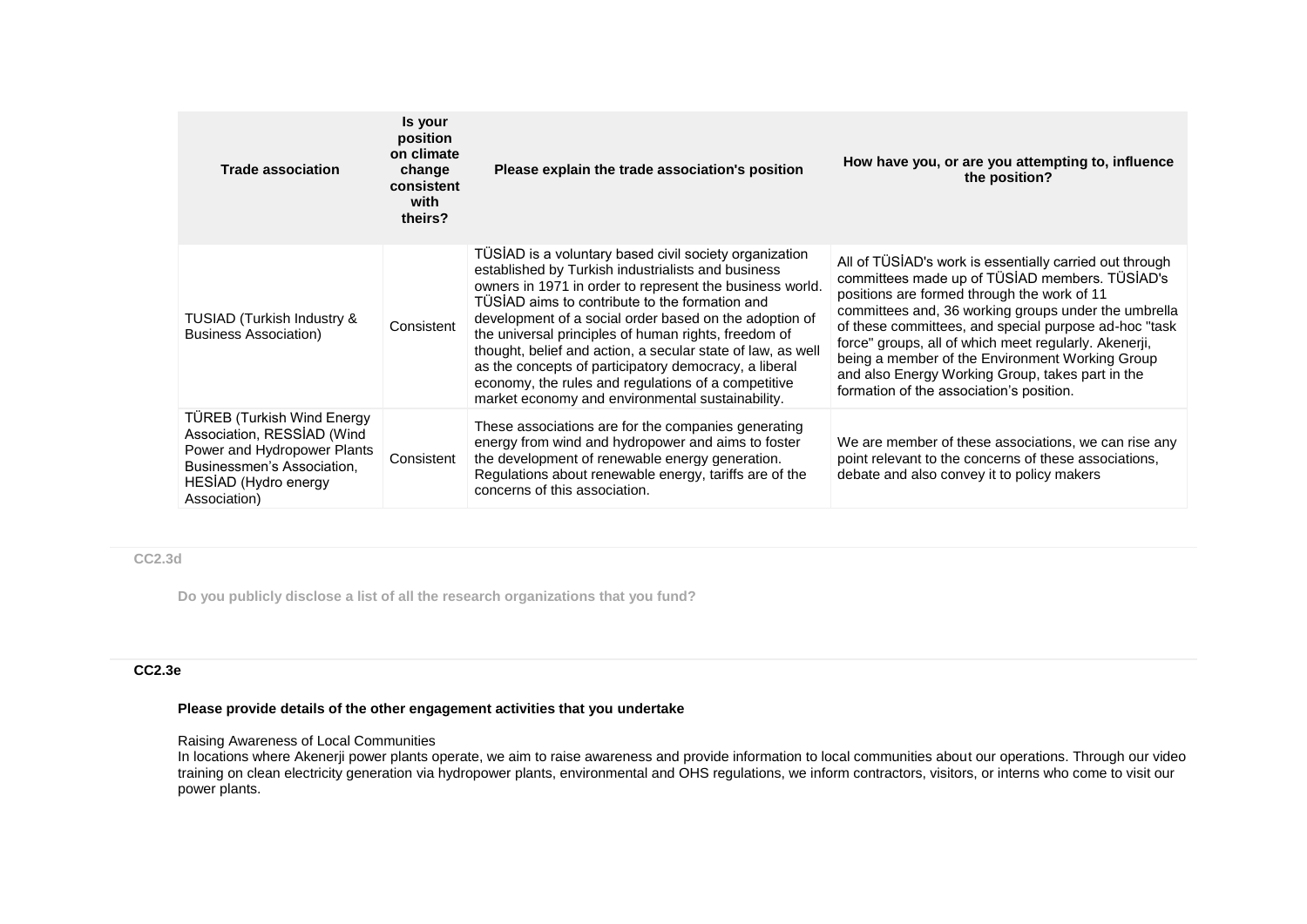Since 2013, a total of 3,914 students and 229 teachers were given informative presentations to local people where we operate. For the sake of informing the local communities living where the HEPPs are, HEPP informative presentations also including how clean energy is generated via Hydropower Plants were realized.

#### **CC2.3f**

#### **What processes do you have in place to ensure that all of your direct and indirect activities that influence policy are consistent with your overall climate change strategy?**

Overall Climate Change Strategy is executed and integrated into our overall strategy by Akenerji Management Committee with the approval of Board of Directors which has the top level responsibility in Akenerii's overall sustainability. The activities are developed and executed by the approval of the Board of Directors, based on company policies and strategical decisions on corporate sustainability.

As an electricity generating company in Turkey; the particular policy making and regulating authorities relevant with our business and climate change strategies are Ministry of Energy and Natural Resources, Energy Market Regulatory Authority (EPDK), Ministry of Environment and Urbanization. Therefore, for Direct Activities; we are frequently in touch with these policy makers and convey our propositions or feedbacks. Supporting the development of renewable energy generation, development on cap and trade schemes, mandatory carbon reporting are some of these examples also mentioned above. Top management of Akenerji and experts from relevant departments are attending the meetings held by decision making authorities and/or sending their opinions where necessary.

For indirect activities; Akenerji is a member of diversified business and sectoral associations. TUSIAD (Turkish Industry & Business Association, TÜREB (Turkish Wind Energy Association, RESSİAD (Wind Power and Hydropower Plants Businessmen's Association, HESİAD (Hydro energy Association) are the most active ones to convey sectoral or industrial opinions to policy makers. Top management of Akenerji and experts from relevant departments are attending the meetings held by these associations and/or sending their opinions where necessary. Other associations and institutions Akenerji is member of and participates to their actions and activities are as follows:

- World Energy Council Turkish National Committee (DEK-TMK)
- Association of Electricity Distribution Services (ELDER)
- Electricity Producers Association (EÜD)
- Energy Traders Association (ETD)
- Petroleum Platform Association (PETFORM)
- Sabancı University İstanbul International Center for Energy and Climate (IICEC)
- Association of Turkish Electricity Industry (TESAB)
- International Investors Association (YASED)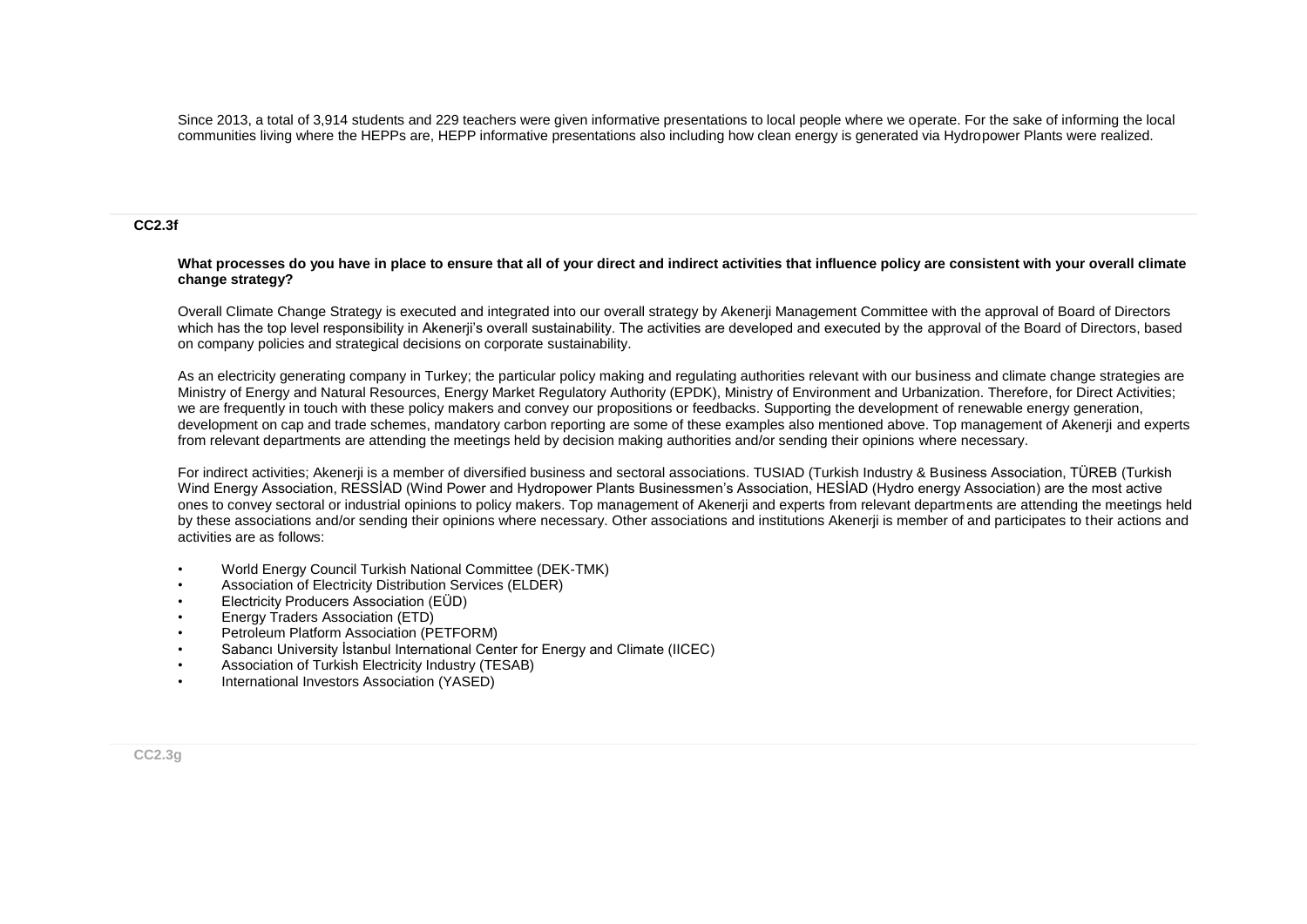**Please explain why you do not engage with policy makers**

### **Further Information**

#### **Attachments**

https://www.cdp.net/sites/2017/12/21112/Climate Change 2017/Shared Documents/Attachments/ClimateChange2017/CC2.Strategy/Akenerji CDP CC 2.1.b Answer of CC Risk\_Opportunity Identification.docx https://www.cdp.net/sites/2017/12/21112/Climate Change 2017/Shared Documents/Attachments/ClimateChange2017/CC2.Strategy/Akenerji CDP CC2.1c Prioritization of Risks and Opportunities.docx

## **Page: CC3. Targets and Initiatives**

### **CC3.1**

**Did you have an emissions reduction or renewable energy consumption or production target that was active (ongoing or reached completion) in the reporting year?**

Intensity target Renewable energy consumption and/or production target

#### **CC3.1a**

**Please provide details of your absolute target**

| ID | Scope | $%$ of<br>emissions in<br>scope | % reduction<br>from base year | Base year | <b>Base year emissions</b><br>covered by<br>target (metric tonnes<br>CO <sub>2e</sub> ) | Target year | Is this a science-<br>based target? | Comment |
|----|-------|---------------------------------|-------------------------------|-----------|-----------------------------------------------------------------------------------------|-------------|-------------------------------------|---------|
|----|-------|---------------------------------|-------------------------------|-----------|-----------------------------------------------------------------------------------------|-------------|-------------------------------------|---------|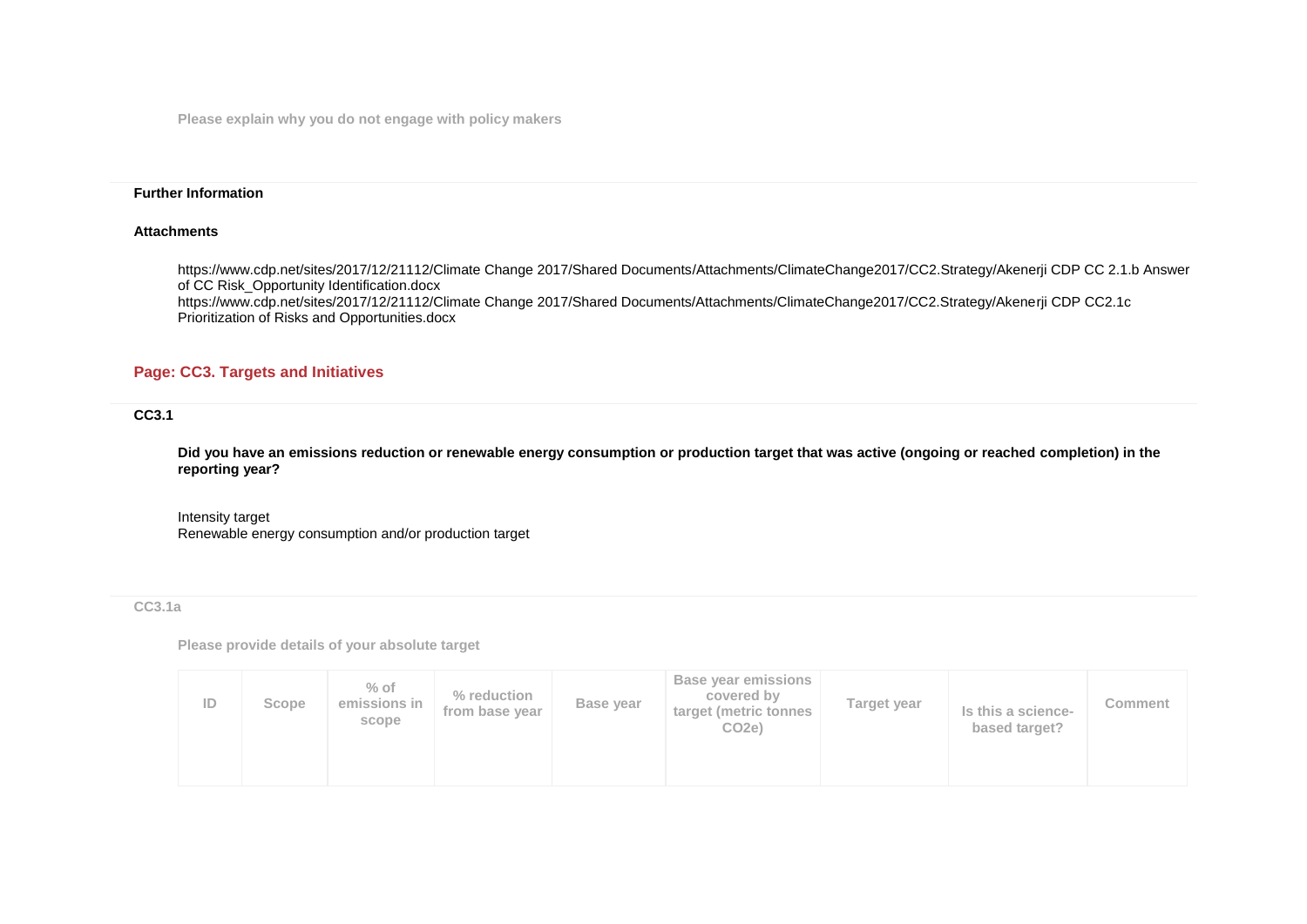**Please provide details of your intensity target**

| ID   | <b>Scope</b> | $%$ of<br>emissions<br>in scope | %<br>reduction<br>from<br>base year | <b>Metric</b>                                                     | <b>Base</b><br>year | <b>Normalized</b><br>base year<br>emissions<br>covered by<br>target | <b>Target</b><br>year | Is this a<br>science-<br>based target?                                   | <b>Comment</b>                                                                                                                                                                                                                                                                                                                                                                                                                  |
|------|--------------|---------------------------------|-------------------------------------|-------------------------------------------------------------------|---------------------|---------------------------------------------------------------------|-----------------------|--------------------------------------------------------------------------|---------------------------------------------------------------------------------------------------------------------------------------------------------------------------------------------------------------------------------------------------------------------------------------------------------------------------------------------------------------------------------------------------------------------------------|
| Int1 | Scope        | 99%                             | 5%                                  | Metric tonnes<br>CO <sub>2</sub> e per<br>megawatt<br>hour (MWh)* | 2015                | 0.4095                                                              | 2016                  | No, and we do<br>not anticipate<br>setting one in<br>the next 2<br>years | This is our intensity target from CDP CC 2016<br>reporting. We are an electricity generation company<br>which operates both thermal and renewable power<br>plants. Our 99% of our overall emissions are sourced<br>from Scope 1 emissions from thermal power plants<br>and this intensity figure target is given to reduce<br>these emissions. Our target is to make this intensity<br>target 0.3890 tCO2e/MWh or less in 2016. |

# **CC3.1c**

**Please also indicate what change in absolute emissions this intensity target reflects**

| ID               | Direction of<br>change<br>anticipated in<br>absolute Scope<br>1+2 emissions at<br>target<br>completion? | % change<br>anticipated in<br>absolute<br>Scope $1+2$<br>emissions | Direction of<br>change<br>anticipated in<br>absolute Scope 3<br>emissions at<br>target<br>completion? | $%$ change<br>anticipated<br>in absolute<br>Scope 3<br>emissions | <b>Comment</b>                                                                                                                                                                                                                                                       |
|------------------|---------------------------------------------------------------------------------------------------------|--------------------------------------------------------------------|-------------------------------------------------------------------------------------------------------|------------------------------------------------------------------|----------------------------------------------------------------------------------------------------------------------------------------------------------------------------------------------------------------------------------------------------------------------|
| Int <sub>1</sub> | Decrease                                                                                                | 3.81                                                               | No change                                                                                             | 0                                                                | Our target was to decrease the emission intensity of Erzin NGCCPP by 5% by<br>decreasing 50,642 tCO2e. This leads 3.81% decrease from our overall Scope<br>1+2. Our target is to decrease the emission intensity to 0.3307 tCO2e/MWh in<br>Erzin NGCCPP's emissions. |

**CC3.1b**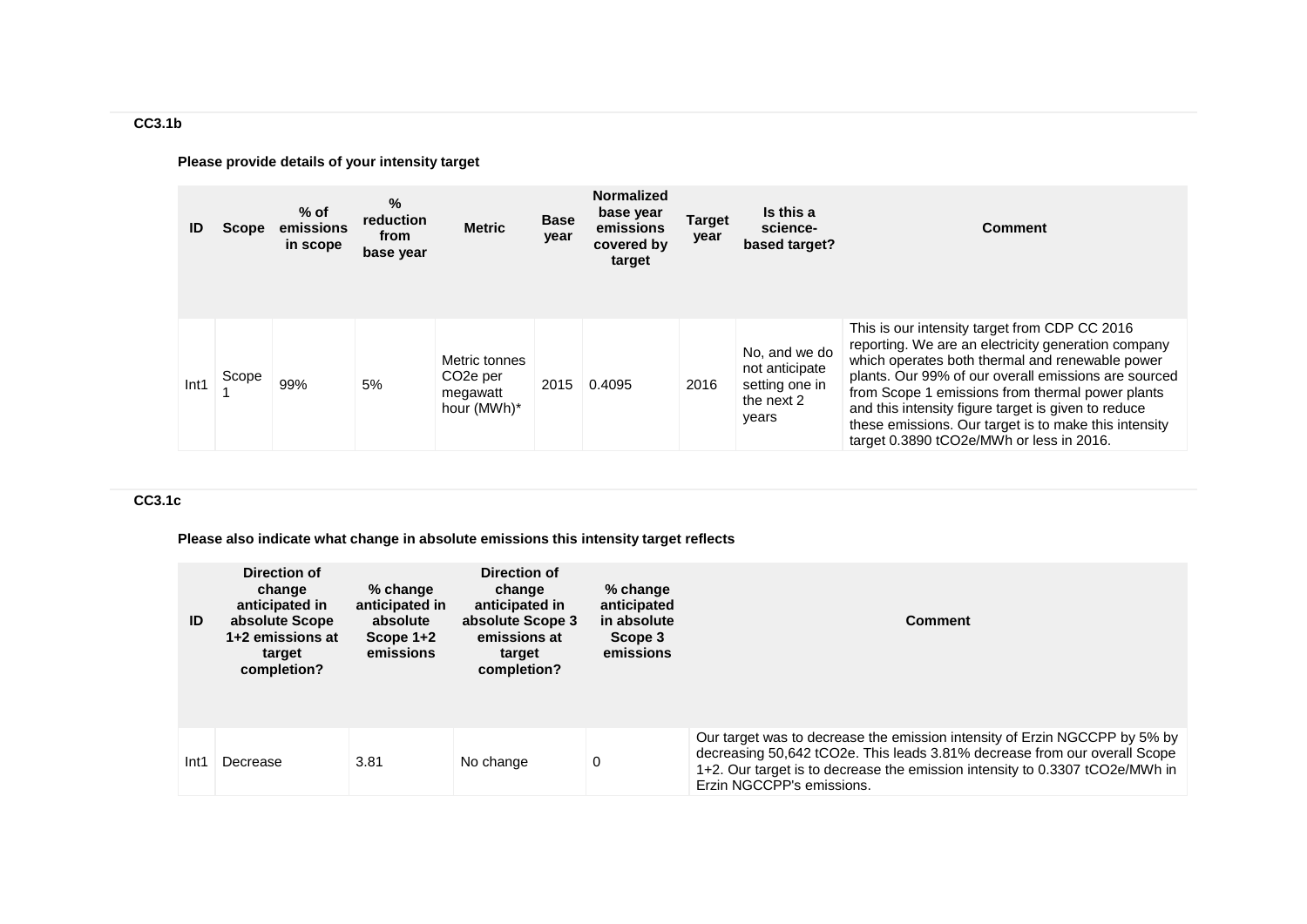**Please provide details of your renewable energy consumption and/or production target**

| ID              | <b>Energy types</b><br>covered by target                          | <b>Base</b><br>year | Base year<br>energy for<br>energy<br>type<br>covered<br>(MWh) | %<br>renewable<br>energy in<br>base year | <b>Target</b><br>year | %<br>renewable<br>energy in<br>target year | <b>Comment</b>                                                                                                                                                                                                                                                                                                               |
|-----------------|-------------------------------------------------------------------|---------------------|---------------------------------------------------------------|------------------------------------------|-----------------------|--------------------------------------------|------------------------------------------------------------------------------------------------------------------------------------------------------------------------------------------------------------------------------------------------------------------------------------------------------------------------------|
| RE3             | Electricity<br>production                                         | 2016                | 50077                                                         | 1.35%                                    | 2017                  | 2%                                         | Our target is to increase our electricity generation from wind power,<br>therefore we invested in Ayyıldız WPP and increased its capacity. As<br>a result of this, our target is to increase our electricity generation from<br>wind power by 48% until the end of 2017.                                                     |
| RE <sub>2</sub> | Other: Installed<br>Capacity of<br>Renewable Energy<br>Generation | 2015                | 388                                                           | 30%                                      | 2020                  | 36%                                        | 388 MW of our installed capacity is from renewable energy<br>generation and we are investing on both hydro and wind power<br>plants. We aim to increase our renewable energy generation installed<br>capacity to 599,2 MW. 198 MW of increase will come from Kemah<br>HEPP and 13.2 MW increase will come from Ayyildiz WPP. |

# **CC3.1e**

**For all of your targets, please provide details on the progress made in the reporting year**

| ID   | % complete<br>(time) | % complete (emissions<br>or renewable energy) | <b>Comment</b>                                                                                                                                                                                                                                                                            |
|------|----------------------|-----------------------------------------------|-------------------------------------------------------------------------------------------------------------------------------------------------------------------------------------------------------------------------------------------------------------------------------------------|
| Int1 | 100%                 | 100%                                          | Our target was to decrease the emission intensity of Erzin NGCCPP by 5% by decreasing 50,642 tCO2e.<br>This leads 3.81% decrease from our overall Scope 1+2. We achieve to decrease the emission intensity to<br>0.3307 tCO2e/MWh which means 19.2% decrease in Erzin NGCCPP's emissions. |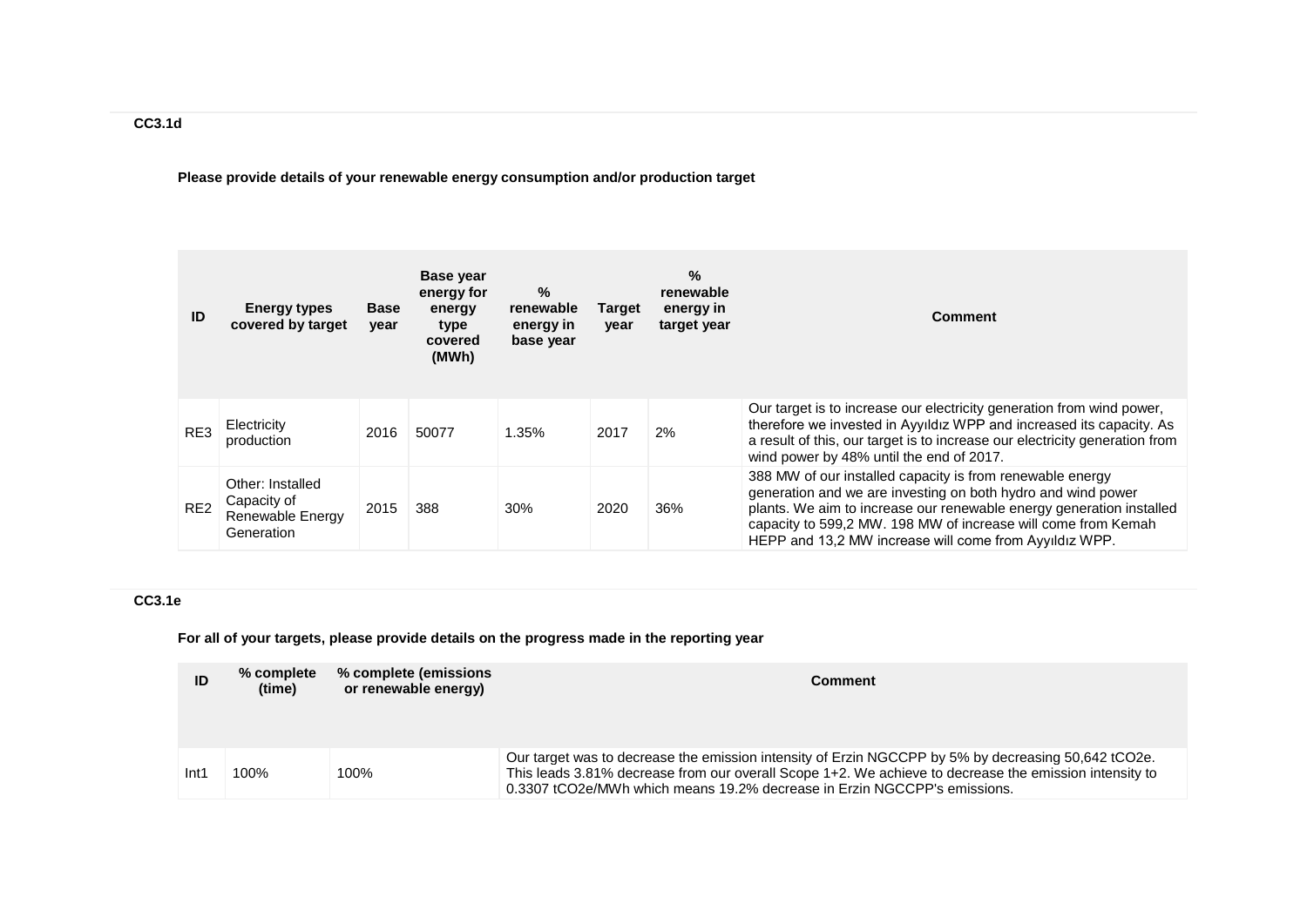| ID              | % complete<br>(time) | % complete (emissions)<br>or renewable energy) | <b>Comment</b>                                                                                                                                                                               |
|-----------------|----------------------|------------------------------------------------|----------------------------------------------------------------------------------------------------------------------------------------------------------------------------------------------|
| RE <sub>1</sub> | $0\%$                | 0%                                             | This is a target given and started this year.                                                                                                                                                |
| RE <sub>2</sub> | 20%                  | 0%                                             | We invested in Ayyıldız WPP and increased its capacity by 88%. Meantime, Akocak HEPP is sold. For that<br>reason; renewable electricity generation ratio is not increased at the first year. |

**CC3.1f**

**Please explain (i) why you do not have a target; and (ii) forecast how your emissions will change over the next five years**

**CC3.2**

**Do you classify any of your existing goods and/or services as low carbon products or do they enable a third party to avoid GHG emissions?**

Yes

# **CC3.2a**

**Please provide details of your products and/or services that you classify as low carbon products or that enable a third party to avoid GHG emissions**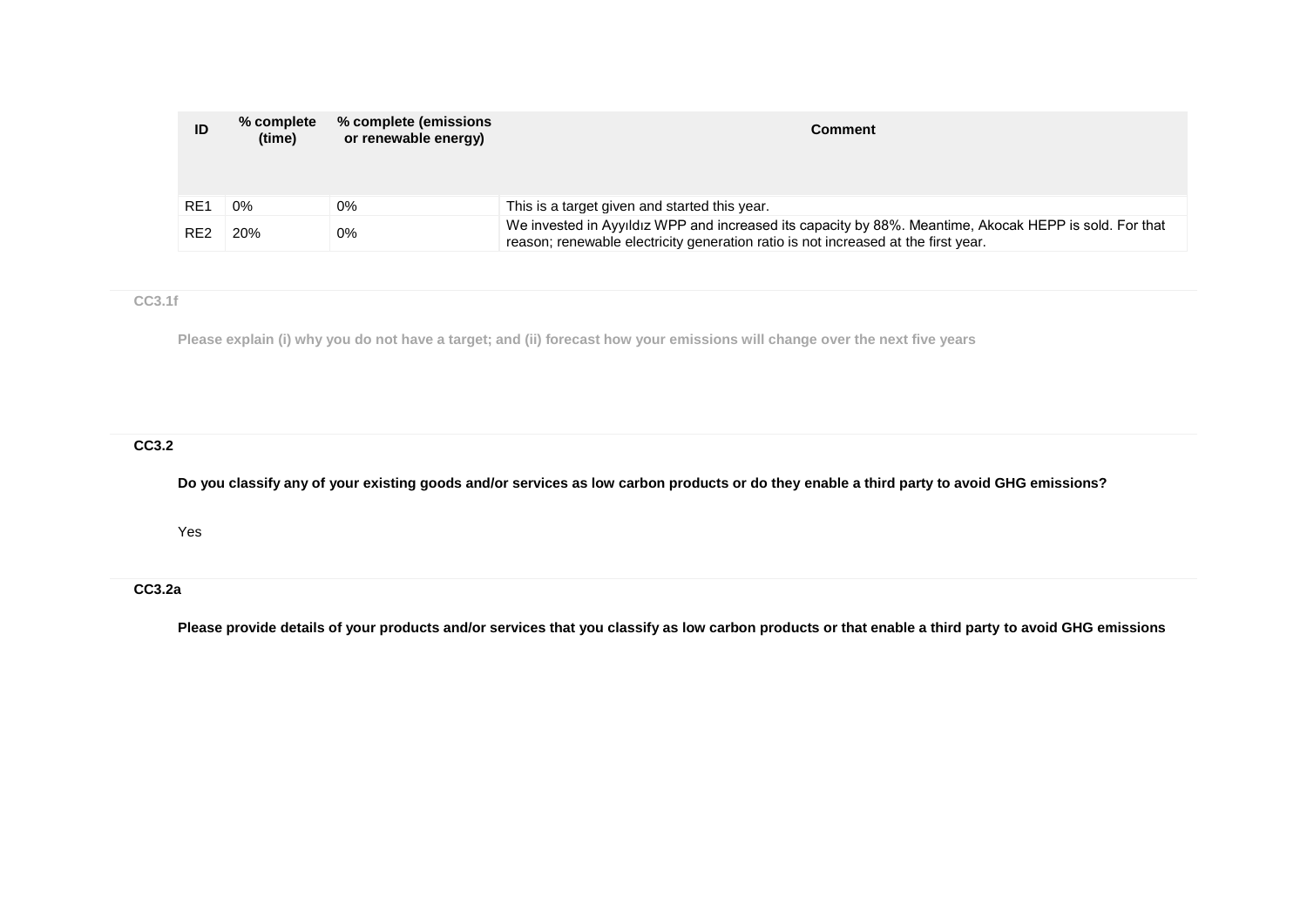| Level of<br>aggregation | Description of product/Group of<br>products                                                                                                                                                                                                                                                                                                                                                                                                                                                  | Are you<br>reporting<br>low carbon<br>product/s<br>or avoided<br>emissions? | Taxonomy,<br>project or<br>methodology<br>used to classify<br>product/s as<br>low carbon or to<br>calculate<br>avoided<br>emissions | $\%$<br>revenue<br>from low<br>carbon<br>product/s<br>in the<br>reporting<br>year | $%$ R&D in<br>low<br>carbon<br>product/s<br>in the<br>reporting<br>year | <b>Comment</b>                                                                                                                                                                                                                                                                                                                                                                                                                                     |
|-------------------------|----------------------------------------------------------------------------------------------------------------------------------------------------------------------------------------------------------------------------------------------------------------------------------------------------------------------------------------------------------------------------------------------------------------------------------------------------------------------------------------------|-----------------------------------------------------------------------------|-------------------------------------------------------------------------------------------------------------------------------------|-----------------------------------------------------------------------------------|-------------------------------------------------------------------------|----------------------------------------------------------------------------------------------------------------------------------------------------------------------------------------------------------------------------------------------------------------------------------------------------------------------------------------------------------------------------------------------------------------------------------------------------|
| Product                 | Carbon-neutral Certifications: We offer<br>internationally-approved emission<br>reduction certifications to customers<br>through our renewable energy<br>investments. These certifications enable<br>companies to become carbon-neutral in<br>terms of the electricity they consume. This<br>solution helps environmentally responsive<br>companies that would like to mitigate or<br>diminish to "zero" carbon footprints<br>resulting from electricity consumption and<br>other processes. | Low carbon<br>product                                                       | Other: Verified<br>Carbon Standard<br>(VCS and Gold<br>Standard (GS)                                                                | 0.01%                                                                             | Less than<br>or equal to<br>10%                                         | We register certificates from the energy<br>we generate from renewable sources.<br>They are our low carbon products. We<br>have been the first company to register<br>to the National Carbon Registry (2011)<br>that was launched by the Ministry of<br>Environment and Urbanization to<br>establish voluntary carbon markets and<br>register ongoing projects. They are<br>registered by Verified Carbon Standard<br>(VCS and Gold Standard (GS). |

### **CC3.3**

**Did you have emissions reduction initiatives that were active within the reporting year (this can include those in the planning and/or implementation phases)**

## Yes

# **CC3.3a**

**Please identify the total number of projects at each stage of development, and for those in the implementation stages, the estimated CO2e savings**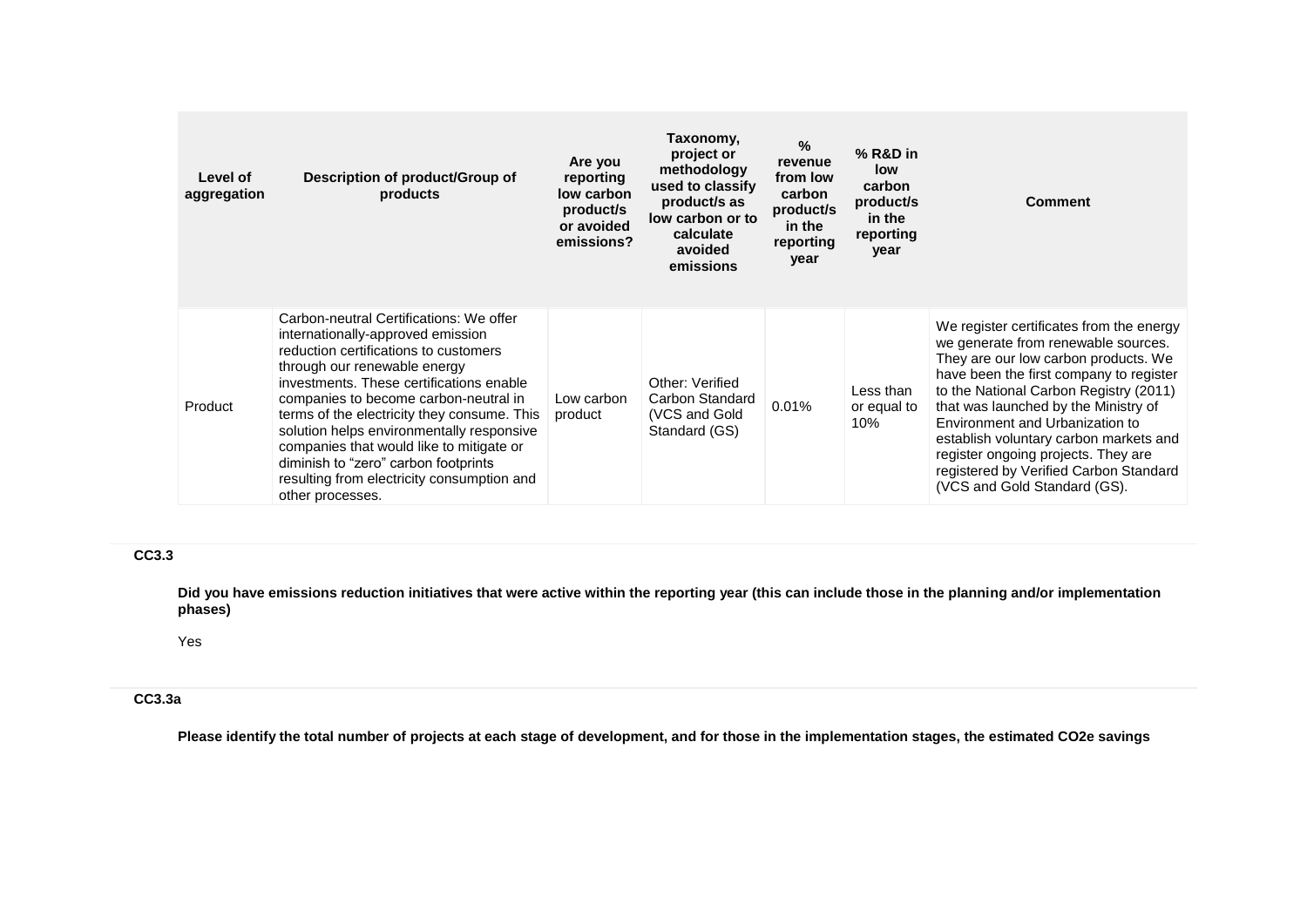| <b>Stage of development</b> | Number of projects | Total estimated annual CO2e savings in metric tonnes<br>CO2e (only for rows marked *) |
|-----------------------------|--------------------|---------------------------------------------------------------------------------------|
| Under investigation         |                    |                                                                                       |
| To be implemented*          |                    |                                                                                       |
| Implementation commenced*   |                    |                                                                                       |
| Implemented*                |                    | 71456                                                                                 |
| Not to be implemented       |                    |                                                                                       |

# **CC3.3b**

**For those initiatives implemented in the reporting year, please provide details in the table below**

| <b>Activity</b><br>type                   | <b>Description of activity</b>                                                                                                                                                                                                                                                                                                           | <b>Estimated</b><br>annual<br>CO <sub>2e</sub><br>savings<br>(metric<br>tonnes<br>CO <sub>2</sub> e) | <b>Scope</b> | Voluntary/<br><b>Mandatory</b> | Annual<br>monetary<br>savings<br>unit)<br>currency -<br>as<br>specified<br>in $CC0.4$ ) | <b>Investment</b><br>required<br>unit)<br>currency -<br>as<br>specified in<br>CC0.4) | Payback<br>period | <b>Estimated</b><br>lifetime of<br>the<br>initiative | <b>Comment</b>                                                                                                                                                             |
|-------------------------------------------|------------------------------------------------------------------------------------------------------------------------------------------------------------------------------------------------------------------------------------------------------------------------------------------------------------------------------------------|------------------------------------------------------------------------------------------------------|--------------|--------------------------------|-----------------------------------------------------------------------------------------|--------------------------------------------------------------------------------------|-------------------|------------------------------------------------------|----------------------------------------------------------------------------------------------------------------------------------------------------------------------------|
| <b>Process</b><br>emissions<br>reductions | We are continously trying to<br>increase our energy and<br>emission efficiency. For this<br>purpose we installed Operational<br><b>Flexibility Software for Gas</b><br>Turbines in 2016 at our Erzin<br>NGCCPP. By the help of opflex<br>software all gas, IGV and IBH<br>valves are moved in coordination<br>to decrease the emissions. | 71456                                                                                                | Scope        | Voluntary                      | 2000000                                                                                 | 20000                                                                                | <1 year           | Ongoing                                              | We achieved to<br>decrease 71,456<br>tCO <sub>2</sub> e of GH <sub>G</sub><br>emissions at our<br>Erzin NGCCPP by<br>our emission<br>reduction efforts and<br>investments. |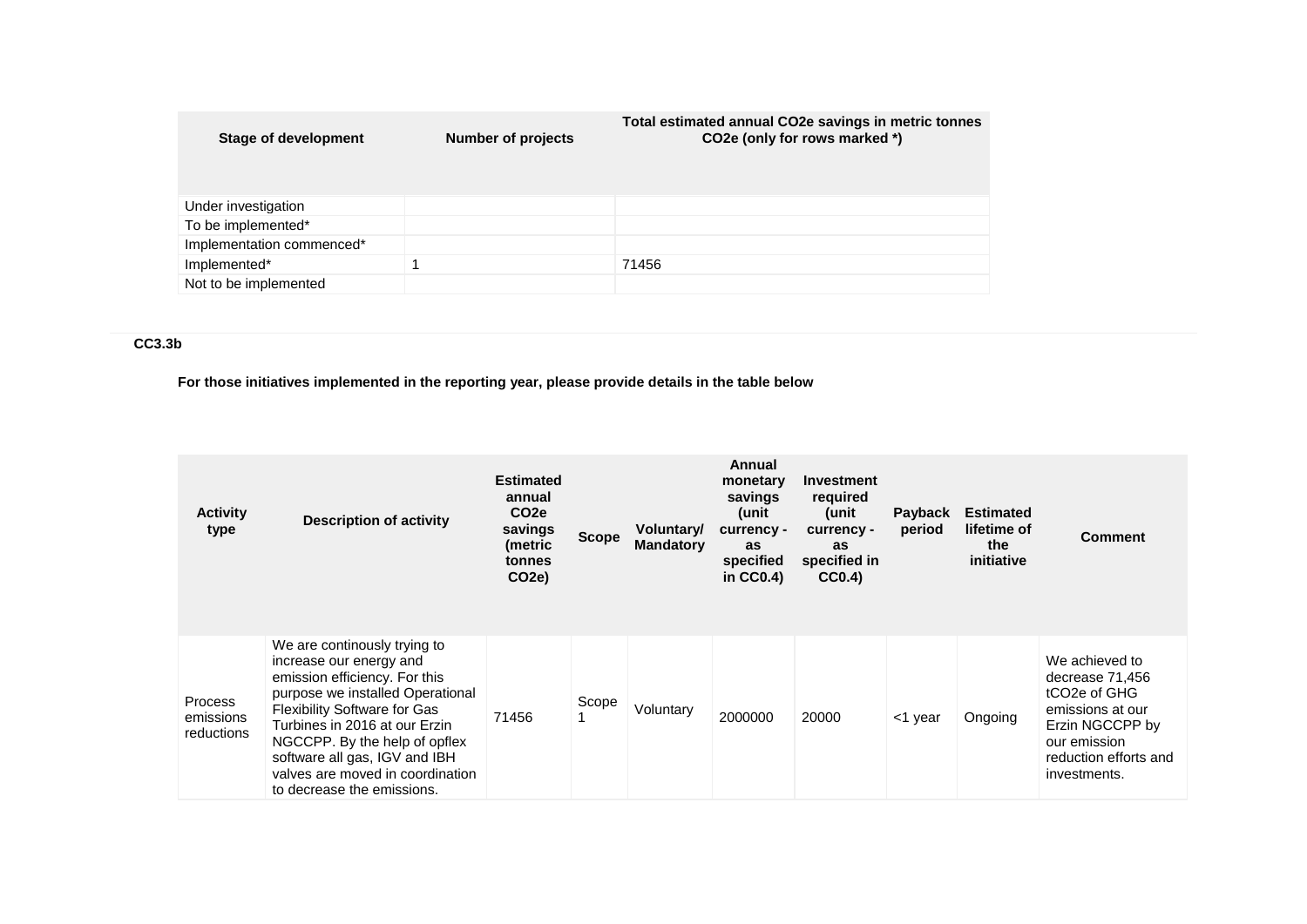# **CC3.3c**

**What methods do you use to drive investment in emissions reduction activities?**

| <b>Method</b>                                        | <b>Comment</b>                                                                                                                                                                                                                                                                                                                                                                                                 |
|------------------------------------------------------|----------------------------------------------------------------------------------------------------------------------------------------------------------------------------------------------------------------------------------------------------------------------------------------------------------------------------------------------------------------------------------------------------------------|
| Financial optimization<br>calculations               | Many emissions reduction activities, especially those related to energy efficiency, (for example, our automatic lighting controls)<br>can have a strong ROI.                                                                                                                                                                                                                                                   |
| Compliance with regulatory<br>requirements/standards | There are increasing numbers of regulations that Akenerji needs to comply with. We have to comply with current MRV<br>Regulation in Turkey (enforced in 2014), which involves monitoring and reporting GHG emissions from our thermal power<br>plant. Also, we are required by Turkish law to recycle waste oil from our power plants.                                                                         |
| Employee engagement                                  | Akenerji runs capacity building and awareness raising activities among the employees regarding environmental sustainability,<br>climate change, energy efficiency and energy efficient office practices among all employees every year.                                                                                                                                                                        |
| Internal incentives/recognition<br>programs          | Monetary based performance evaluations are available for relevant employees in charge of project development, project<br>implementation and corporate environmental sustainability. Also, environmental improvement suggestion system is<br>implemented among the employees, which allow them to have monetary awards for suggestions for increasing environmental<br>performance of the company.              |
| Dedicated budget for energy<br>efficiency            | Main source of both our overall and Scope 1 emissions are our Erzin NGCCPP. As Akenerji, we put great importance on<br>energy and emission reduction activities. Therefore, we invested in establishing a state of art high efficient natural gas<br>combined cycle power plant named as Erzin NGCCPP. Even though it has a state of art technology, we are continuously<br>working to improve the efficiency. |

# **CC3.3d**

**If you do not have any emissions reduction initiatives, please explain why not**

# **Further Information**

**Page: CC4. Communication**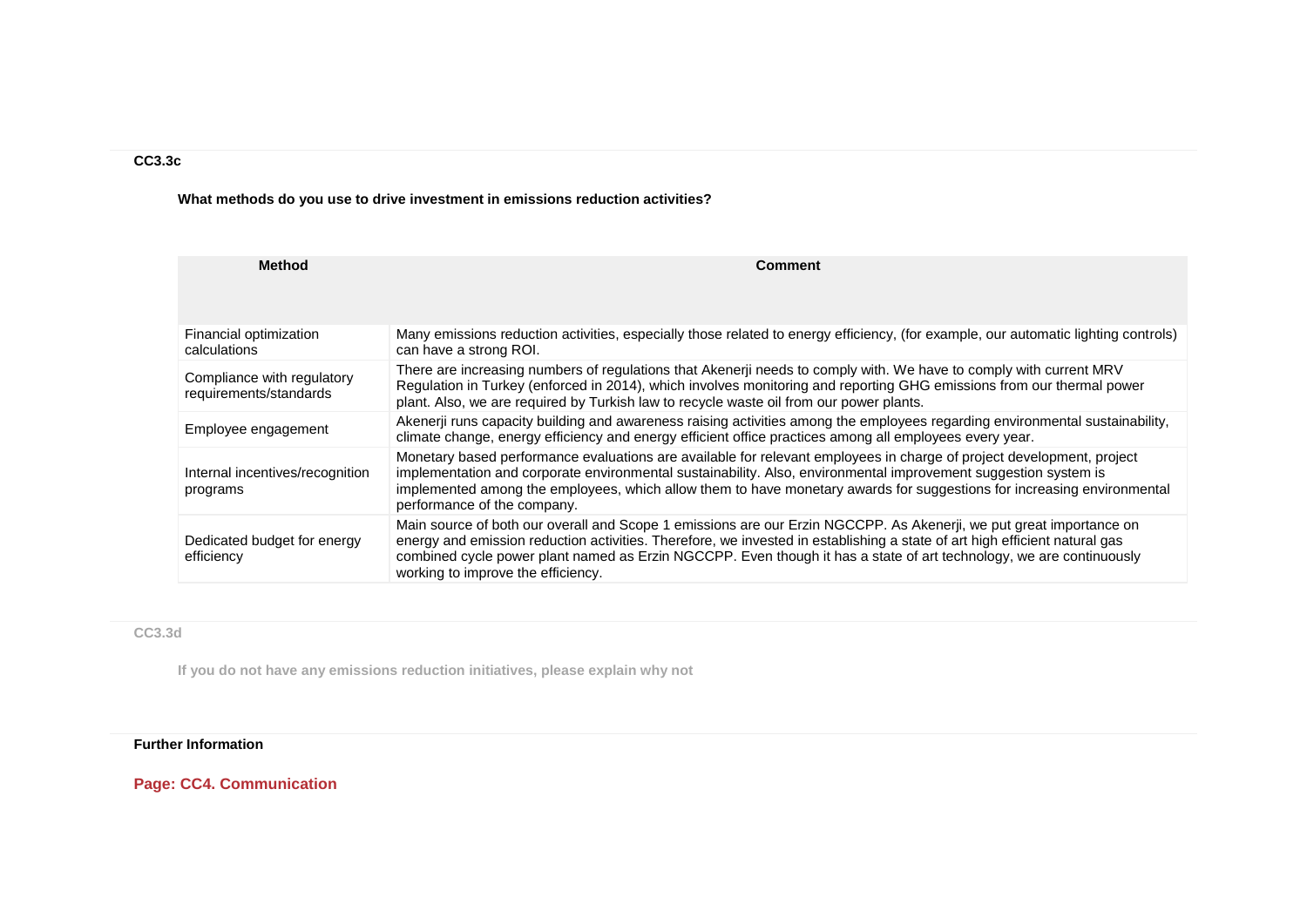**Have you published information about your organization's response to climate change and GHG emissions performance for this reporting year in places other than in your CDP response? If so, please attach the publication(s)**

| <b>Publication</b>                                                                                         | <b>Status</b> | <b>Page/Section</b><br>reference | <b>Attach the document</b>                                                                                                                       | <b>Comment</b>                                                                                                                                                                                                                                                                                                                                                                      |
|------------------------------------------------------------------------------------------------------------|---------------|----------------------------------|--------------------------------------------------------------------------------------------------------------------------------------------------|-------------------------------------------------------------------------------------------------------------------------------------------------------------------------------------------------------------------------------------------------------------------------------------------------------------------------------------------------------------------------------------|
| In mainstream<br>reports (including<br>an integrated<br>report) but have not<br>used the CDSB<br>Framework | Complete      | 42, 44                           | https://www.cdp.net/sites/2017/12/21112/Climate Change 2017/Shared<br>Documents/Attachments/CC4.1/FR_Nihai_Fin_Eng.pdf                           | We put importance on Carbon<br>Management. Therefore; we<br>share Carbon Management<br>performance in our Annual<br>Report starting from page 42<br>and Sustainability starting<br>from page 44.                                                                                                                                                                                    |
| In voluntary<br>communications                                                                             | Complete      | 47, 79                           | https://www.cdp.net/sites/2017/12/21112/Climate Change 2017/Shared<br>Documents/Attachments/CC4.1/AKENERJI_ING_WEB_FINAL_2404.pdf                | We share our Climate Change<br>Management and<br>Performance starting from<br>page 47 and 79 at our<br>Sustainability Report.                                                                                                                                                                                                                                                       |
| In voluntary<br>communications                                                                             | Complete      | 1-6                              | https://www.cdp.net/sites/2017/12/21112/Climate Change 2017/Shared<br>Documents/Attachments/CC4.1/AKENERJI_NEWS about CDP and<br>ENVIRONMENT.pdf | Akenerji put great importance<br>on Climate Change<br>Adaptation and Mitigation<br>Activities and in parallel to that<br>Akenerji puts effort on<br>communication on topic.<br>Please find the relevant press<br>releases about Akenerji from<br>the enclosed pdf file. You can<br>find the news about Akenerji's<br><b>Climate Change Adaptation</b><br>and Mitigation Activities. |

**Further Information**

**CC4.1**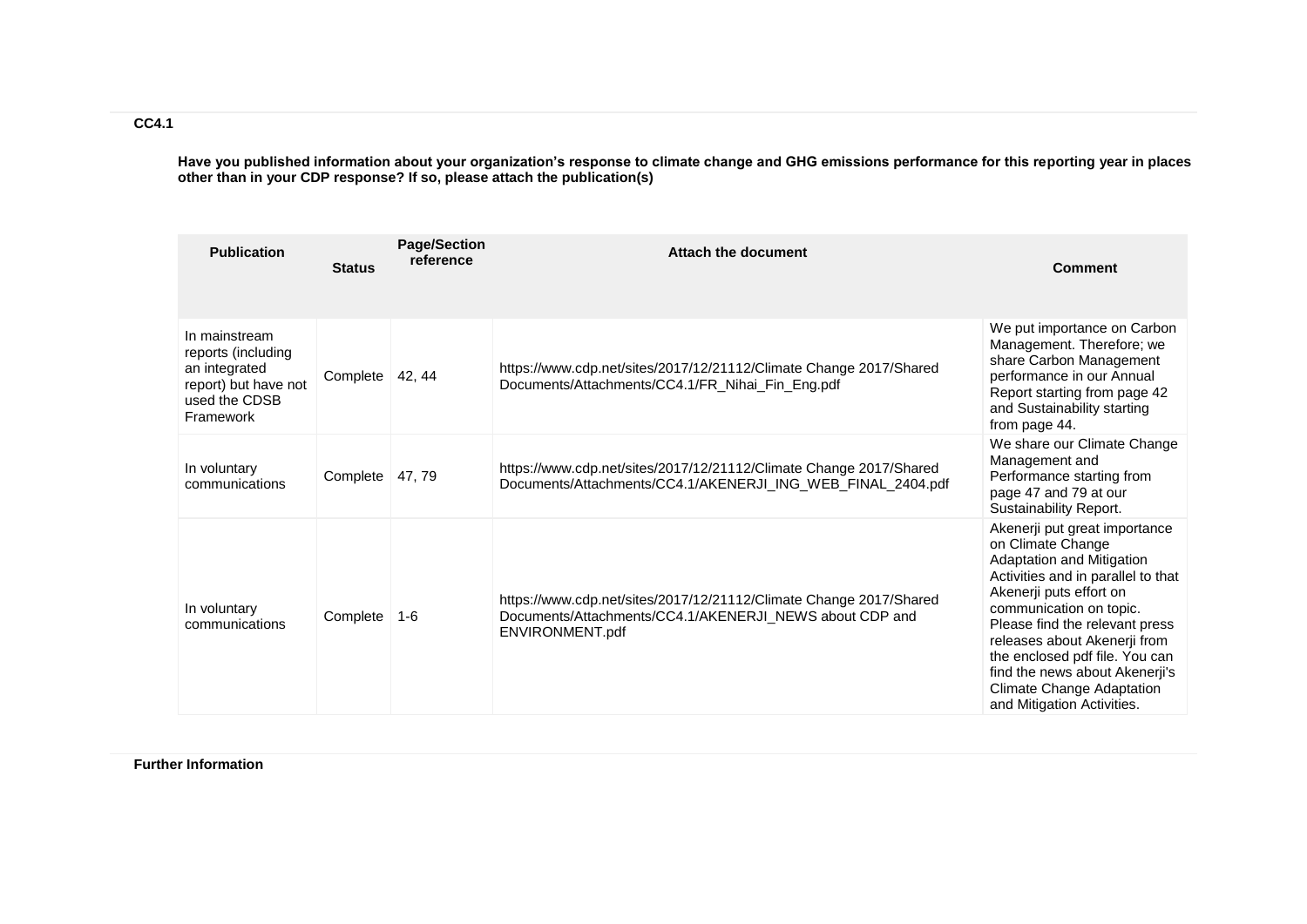# **Module: Risks and Opportunities**

## **Page: CC5. Climate Change Risks**

# **CC5.1**

**Have you identified any inherent climate change risks that have the potential to generate a substantive change in your business operations, revenue or expenditure? Tick all that apply**

Risks driven by changes in regulation Risks driven by changes in physical climate parameters Risks driven by changes in other climate-related developments

# **CC5.1a**

### **Please describe your inherent risks that are driven by changes in regulation**

| <b>Risk driver</b> | <b>Description</b>                                                                                                                                                                                                                      | <b>Potential</b><br>impact       | <b>Timeframe</b> | Direct/<br><b>Indirect</b> | Likelihood | <b>Magnitude</b><br>of impact | <b>Estimated</b><br>financial<br>implications                                                                                                                                                             | <b>Management</b><br>method                                                                                                                                                                                                         | Cost of<br>management                                                                                                                                                                                                           |
|--------------------|-----------------------------------------------------------------------------------------------------------------------------------------------------------------------------------------------------------------------------------------|----------------------------------|------------------|----------------------------|------------|-------------------------------|-----------------------------------------------------------------------------------------------------------------------------------------------------------------------------------------------------------|-------------------------------------------------------------------------------------------------------------------------------------------------------------------------------------------------------------------------------------|---------------------------------------------------------------------------------------------------------------------------------------------------------------------------------------------------------------------------------|
| Carbon<br>taxes    | Turkey develops<br>national emission<br>reduction plan<br>within the<br>framework of EU-<br><b>ETS Acquis</b><br>approximation. If<br>Turkey commits to<br>make mitigation,<br>carbon taxes may<br>be introduced to<br>energy intensive | Increased<br>operational<br>cost | 3 to 6<br>years  | <b>Direct</b>              | Likely     | Medium-<br>high               | If it is assumed<br>that a carbon<br>tax of 1<br>US\$/tCO2e will<br>be introduced to<br>the Turkish<br>market, total tax<br>associated with<br>overall<br>emissions of<br>Akenerji will be<br>around US\$ | Akenerji develops<br>middle and long<br>term plans for<br>energy generation<br>with reduced GHG<br>emissions per kWh<br>of energy produced.<br>The strategy<br>involves<br>implementing high<br>efficiency gas<br>turbines, phasing | Until to the end of<br>2016, Akenerji<br>has invested a<br>total of US\$<br>700,000,000 in<br>renewable energy<br>production. This<br>includes high<br>technology Gas<br>Turbines with<br>emission limits<br>already satisfying |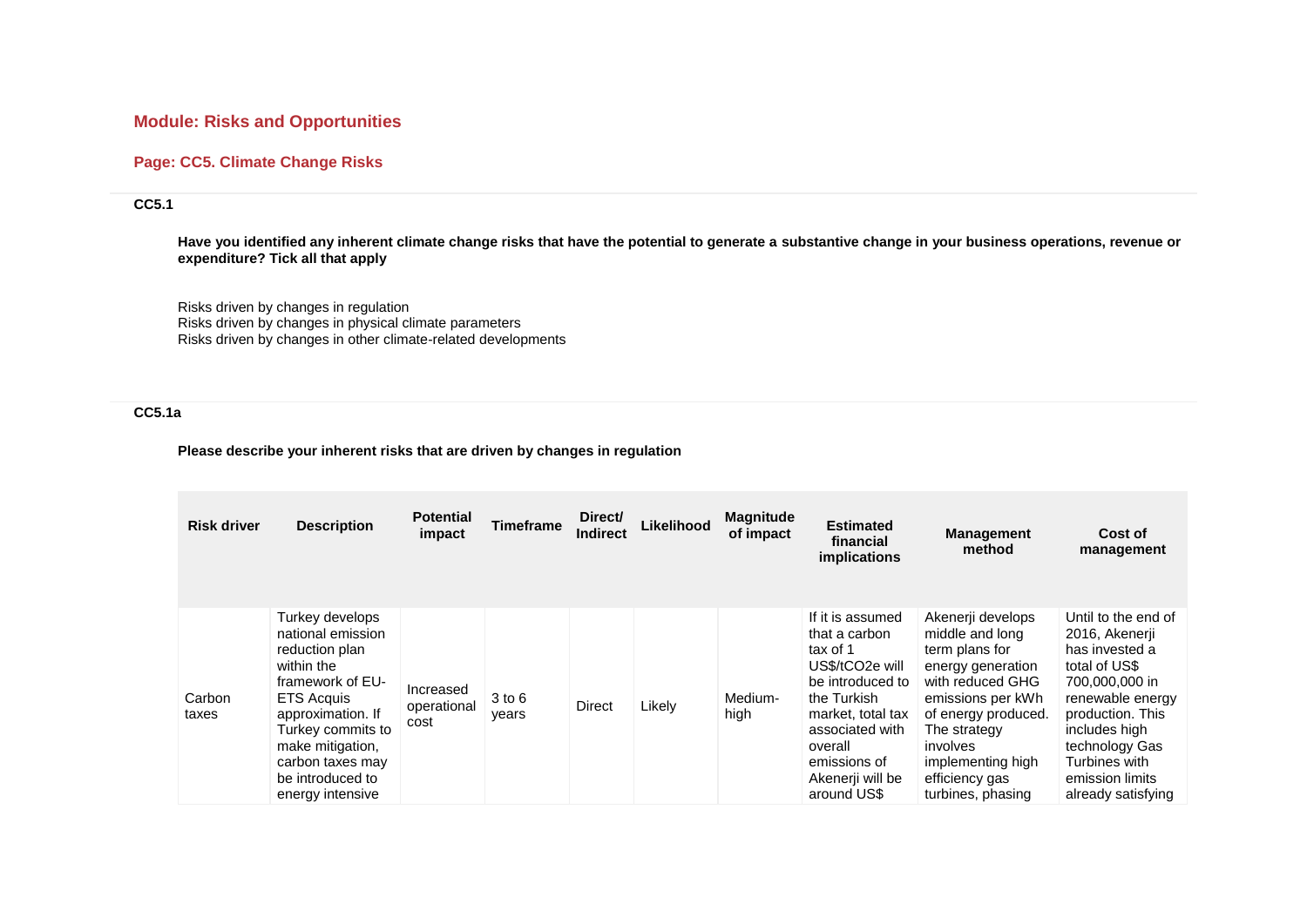| <b>Risk driver</b>          | <b>Description</b>                                                                                                                                                                                                                                                                                                                                 | <b>Potential</b><br>impact | <b>Timeframe</b>    | Direct/<br><b>Indirect</b> | Likelihood | <b>Magnitude</b><br>of impact | <b>Estimated</b><br>financial<br>implications                                                                                                                                                                                                                                                                   | <b>Management</b><br>method                                                                                                                                                                                                                                                                                                                                                                                                                                                       | Cost of<br>management                                                                                                                                                                                                                                                                                                                                  |
|-----------------------------|----------------------------------------------------------------------------------------------------------------------------------------------------------------------------------------------------------------------------------------------------------------------------------------------------------------------------------------------------|----------------------------|---------------------|----------------------------|------------|-------------------------------|-----------------------------------------------------------------------------------------------------------------------------------------------------------------------------------------------------------------------------------------------------------------------------------------------------------------|-----------------------------------------------------------------------------------------------------------------------------------------------------------------------------------------------------------------------------------------------------------------------------------------------------------------------------------------------------------------------------------------------------------------------------------------------------------------------------------|--------------------------------------------------------------------------------------------------------------------------------------------------------------------------------------------------------------------------------------------------------------------------------------------------------------------------------------------------------|
|                             | sector at the first<br>attempt and this<br>could adversely<br>affect the<br>operational costs<br>of our thermal<br>power plant.                                                                                                                                                                                                                    |                            |                     |                            |            |                               | 950,103.<br>Therefore, the<br>estimated<br>negative<br>financial impact<br>could be this<br>value.                                                                                                                                                                                                              | out low<br>efficiency/old<br>natural gas power<br>plants and<br>continued<br>investment in<br>renewable energy<br>production.                                                                                                                                                                                                                                                                                                                                                     | the European<br>standards.<br>However.<br>estimations about<br>middle and long<br>term costs of<br>management and<br>our investment<br>plan could not be<br>shared here.                                                                                                                                                                               |
| International<br>agreements | Turkey develops<br>national emission<br>reduction plan<br>within the<br>framework of EU-<br><b>ETS Acquis</b><br>approximation. If<br>Turkey commits to<br>make mitigation at<br>COP meetings<br>and takes<br>measures to limit<br>the emissions<br>from industry,<br>reduction targets<br>may be enforced<br>with a cap system<br>for each plant. | Increased<br>capital cost  | $3$ to $6$<br>years | <b>Direct</b>              | Likely     | Medium-<br>high               | If it is assumed<br>that a carbon<br>tax of 1<br>US\$/tCO2e will<br>be introduced to<br>the Turkish<br>market, total tax<br>associated with<br>overall<br>emissions of<br>Akenerji will be<br>around US\$<br>950,103.<br>Therefore, the<br>estimated<br>negative<br>financial impact<br>could be this<br>value. | Akenerji closely<br>monitors regulatory<br>changes and seeks<br>ways for adaption<br>before any new<br>regulations get into<br>force. Akenerji<br>develops middle<br>and long term plans<br>for energy<br>generation with<br>reduced GHG<br>emissions per kWh<br>of energy produced.<br>The strategy<br>involves<br>implementing high<br>efficiency gas<br>turbines, phasing<br>out low<br>efficiency/old<br>natural gas power<br>plants and investing<br>in renewable<br>energy. | It is not possible<br>to make any<br>calculations<br>before there is<br>any change in the<br>regulations.<br>However, so far<br>total investment<br>cost of high<br>efficient Natural<br><b>Gas Power Plant</b><br>project costed<br>approximately<br>US\$ 900,000,000,<br>and Akenerji has<br>invested US\$<br>700,000,000 in<br>renewable<br>energy. |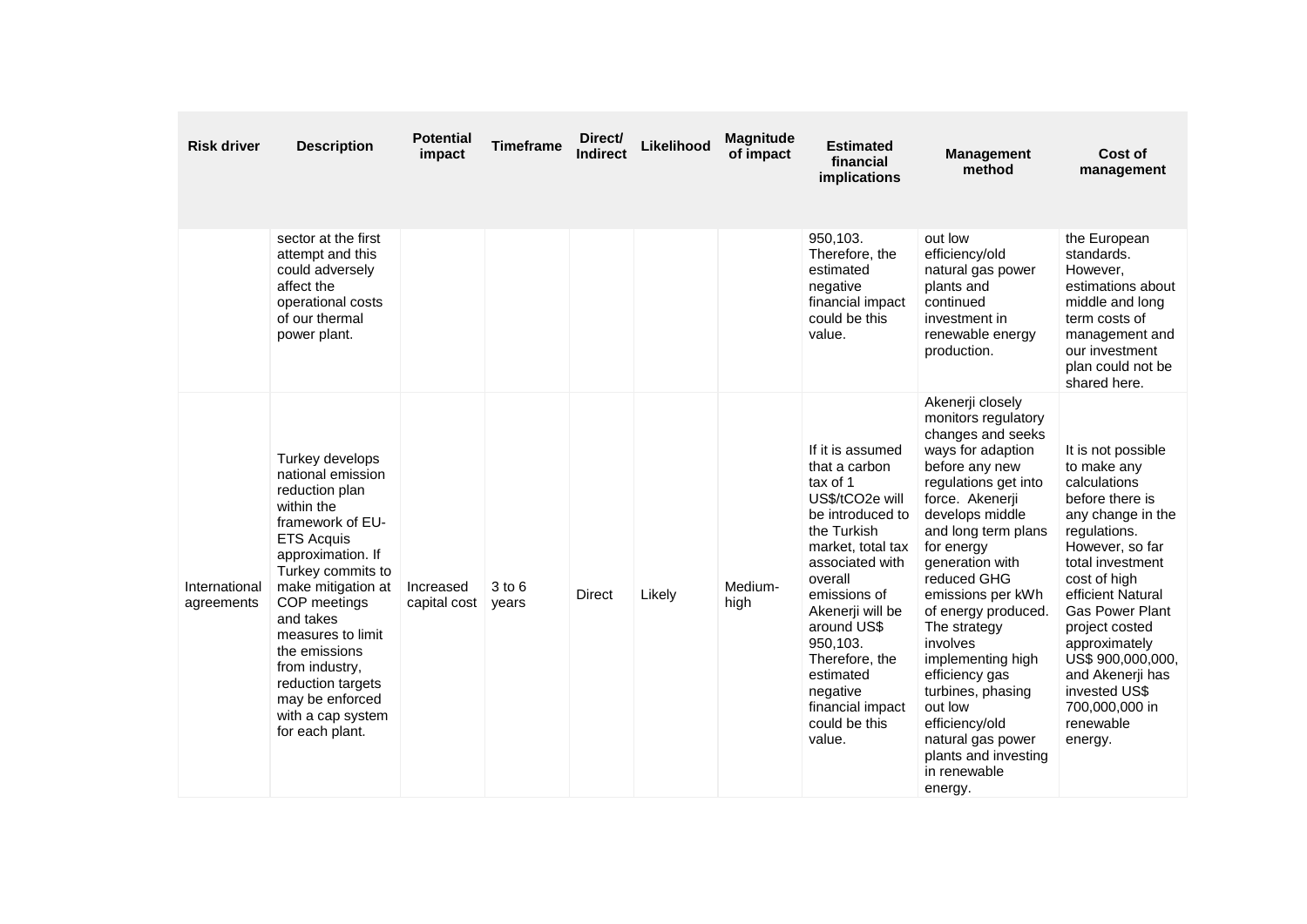| <b>Risk driver</b>                   | <b>Description</b>                                                                                                                                                                                                                                                                                                                                   | <b>Potential</b><br>impact       | <b>Timeframe</b>  | Direct/<br><b>Indirect</b> | Likelihood           | <b>Magnitude</b><br>of impact | <b>Estimated</b><br>financial<br>implications                                                                                                                                                                                                                                                                                   | <b>Management</b><br>method                                                                                                                                                                                                                                                                                                                                                                 | Cost of<br>management                                                                                                                                                              |
|--------------------------------------|------------------------------------------------------------------------------------------------------------------------------------------------------------------------------------------------------------------------------------------------------------------------------------------------------------------------------------------------------|----------------------------------|-------------------|----------------------------|----------------------|-------------------------------|---------------------------------------------------------------------------------------------------------------------------------------------------------------------------------------------------------------------------------------------------------------------------------------------------------------------------------|---------------------------------------------------------------------------------------------------------------------------------------------------------------------------------------------------------------------------------------------------------------------------------------------------------------------------------------------------------------------------------------------|------------------------------------------------------------------------------------------------------------------------------------------------------------------------------------|
| Emission<br>reporting<br>obligations | Inline with the<br>studies on<br>National<br>regulation<br>regarding GHG<br>emissions; a law<br>put into force<br>about Mandatory<br>Carbon reporting<br>in Turkey. (Turkish<br>Regulation for<br>Monitoring,<br>Reporting and<br>Verification of<br>Greenhouse Gas<br>Emissions-<br>official journal<br>28.12.2014 dated<br>and 29219<br>numbered.) | Increased<br>operational<br>cost | 1 to $3$<br>years | Direct                     | Virtually<br>certain | Low                           | As a negative<br>financial impact;<br>failure to meet<br>obligations<br>under the<br>Regulation for<br>Monitoring,<br>Reporting and<br>Verification of<br>Greenhouse<br><b>Gas Emissions</b><br>could result in a<br>penalty of up to<br>TL 98,198<br>annually per<br>applicable<br>facility<br>according to the<br>regulation. | According to law<br>Carbon reporting<br>became mandatory<br>since 2015 and we<br>fulfilled the<br>requirements. The<br>details of the<br>implementation<br>phase will be<br>clarified until 2019<br>and the report<br>mentioned above<br>will be used as the<br>base of<br>implementation<br>procedures. We<br>prepared our report<br>properly in time and<br>submitted to the<br>Ministry. | The cost of the<br>required emission<br>monitoring system<br>has been US\$<br>814,150 for Erzin<br>power plant due<br>to installed GHG<br>and exhaust gas<br>monitoring<br>systems |

# **CC5.1b**

# **Please describe your inherent risks that are driven by changes in physical climate parameters**

| <b>Risk driver</b> | <b>Description</b> | <b>Potential impact</b> | Timeframe | Direct/<br><b>Indirect</b> | Likelihood  | <b>Magnitude</b><br>of impact | <b>Estimated</b><br>financial<br><i>implications</i> | <b>Management</b><br>method | Cost of<br>management |
|--------------------|--------------------|-------------------------|-----------|----------------------------|-------------|-------------------------------|------------------------------------------------------|-----------------------------|-----------------------|
| Change in          | Decrease in        | Reduction/disruption    | Up to 1   | Direct                     | More likely | Medium-                       | Negative                                             | Energy is a                 | We prioritized        |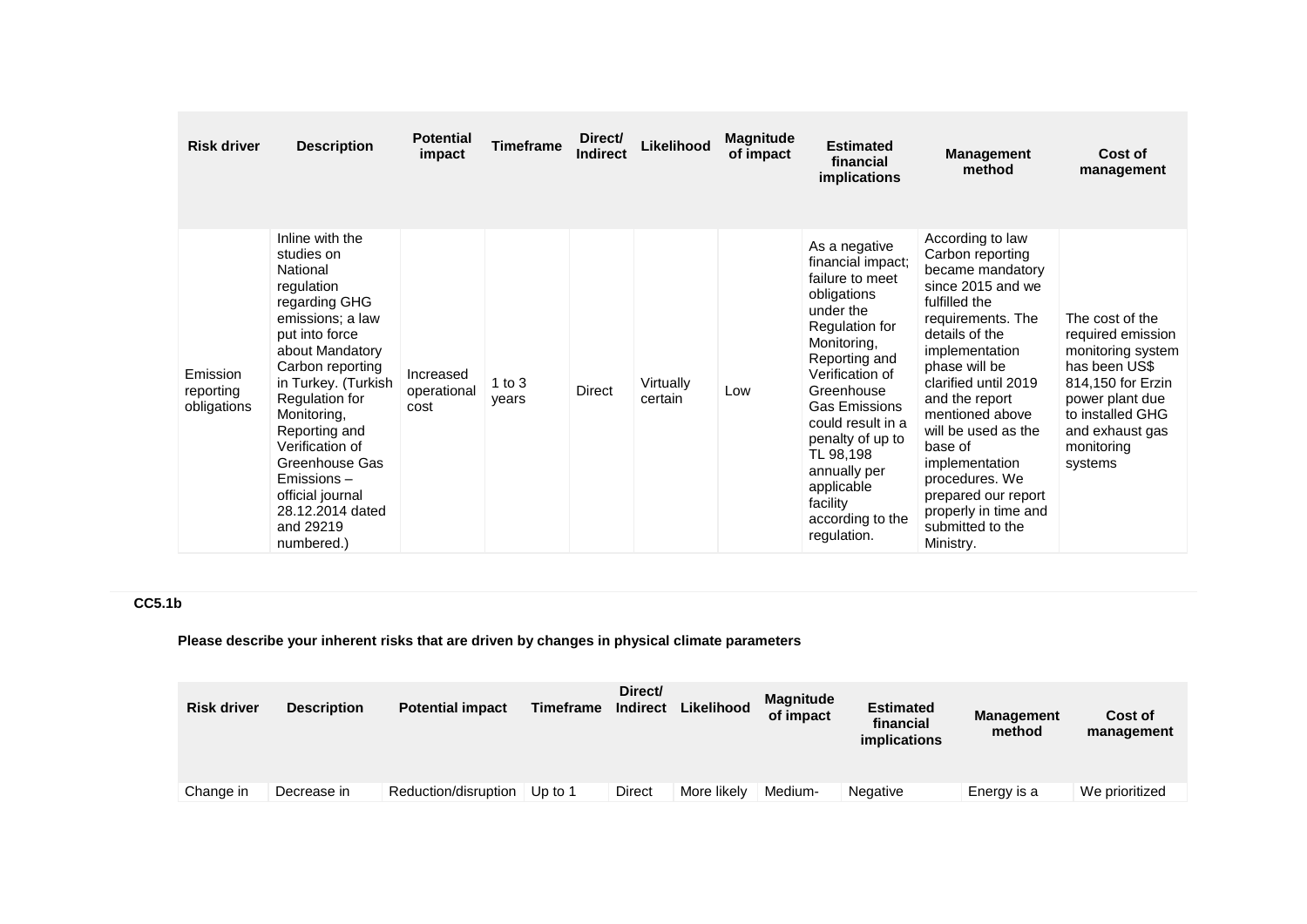| <b>Risk driver</b>                 | <b>Description</b>                                                                                                                                                                                                                                                                              | <b>Potential impact</b>   | <b>Timeframe</b> | Direct/ | Indirect Likelihood | <b>Magnitude</b><br>of impact | <b>Estimated</b><br>financial<br>implications                                                                                                                                                                                                                                                                                                                                                                                                                                                                                                                                                    | <b>Management</b><br>method                                                                                                                                                                                                                                                                                                                                                                                                                                                                                                                                                             | Cost of<br>management                                                                                                                                                                                                                                                                                                                                                                      |
|------------------------------------|-------------------------------------------------------------------------------------------------------------------------------------------------------------------------------------------------------------------------------------------------------------------------------------------------|---------------------------|------------------|---------|---------------------|-------------------------------|--------------------------------------------------------------------------------------------------------------------------------------------------------------------------------------------------------------------------------------------------------------------------------------------------------------------------------------------------------------------------------------------------------------------------------------------------------------------------------------------------------------------------------------------------------------------------------------------------|-----------------------------------------------------------------------------------------------------------------------------------------------------------------------------------------------------------------------------------------------------------------------------------------------------------------------------------------------------------------------------------------------------------------------------------------------------------------------------------------------------------------------------------------------------------------------------------------|--------------------------------------------------------------------------------------------------------------------------------------------------------------------------------------------------------------------------------------------------------------------------------------------------------------------------------------------------------------------------------------------|
| mean<br>(average)<br>precipitation | average<br>precipitation<br>may cause<br>reduced access<br>to water for<br>electricity<br>generation from<br>the hydropower<br>plants.<br>Consequently,<br>this will affect<br>our renewable<br>energy<br>generation<br>targets, costs<br>and the overall<br>energy<br>production and<br>costs. | in production<br>capacity | year             |         | than not            | high                          | financial<br>implications may<br>change<br>according to the<br>magnitude of the<br>drought, so the<br>effect can not be<br>clearly<br>calculated.<br>However, the<br>revenue loss<br>due to drought<br>for the first 3<br>months of 2014<br>was roughly US\$<br>38,000,000<br>when it was<br>compared to the<br>same period of<br>the previous<br>year.<br>(Calculation is<br>based on the<br>differences in<br>hydro generation<br>values for the<br>first three<br>months of 2013<br>and 2014. The<br>average market<br>price for the first<br>three months is<br>used in the<br>calculation.) | vital source for<br>the<br>development of<br>our country and<br>to maintain the<br>modern life<br>style of human<br>beings. Our<br>prior goal is to<br>provide<br>continuous<br>power supply<br>on that<br>purpose. For<br>that reason, we<br>diversify the<br>electricity<br>generation<br>sources by<br>investing in a<br>state of art<br>natural gas<br>combined cycle<br>power plant,<br>which are<br>considered as<br>base load<br>plants for<br>security of<br>supply.<br>Besides, it<br>provides<br>electricity in<br>high emission<br>efficiency<br>according to<br>most of the | to generate<br>electricity from<br>our renewable<br>energy sources.<br>To provide<br>base load<br>capacity we did<br>not invest on<br>coal plants.<br>Instead of that;<br>approximately<br>US\$<br>900,000,000<br>has been<br>invested to<br>establish our<br>state of art<br><b>Natural Gas</b><br>Combined<br><b>Cycle Power</b><br>Plant to<br>generate high<br>emission<br>efficiency. |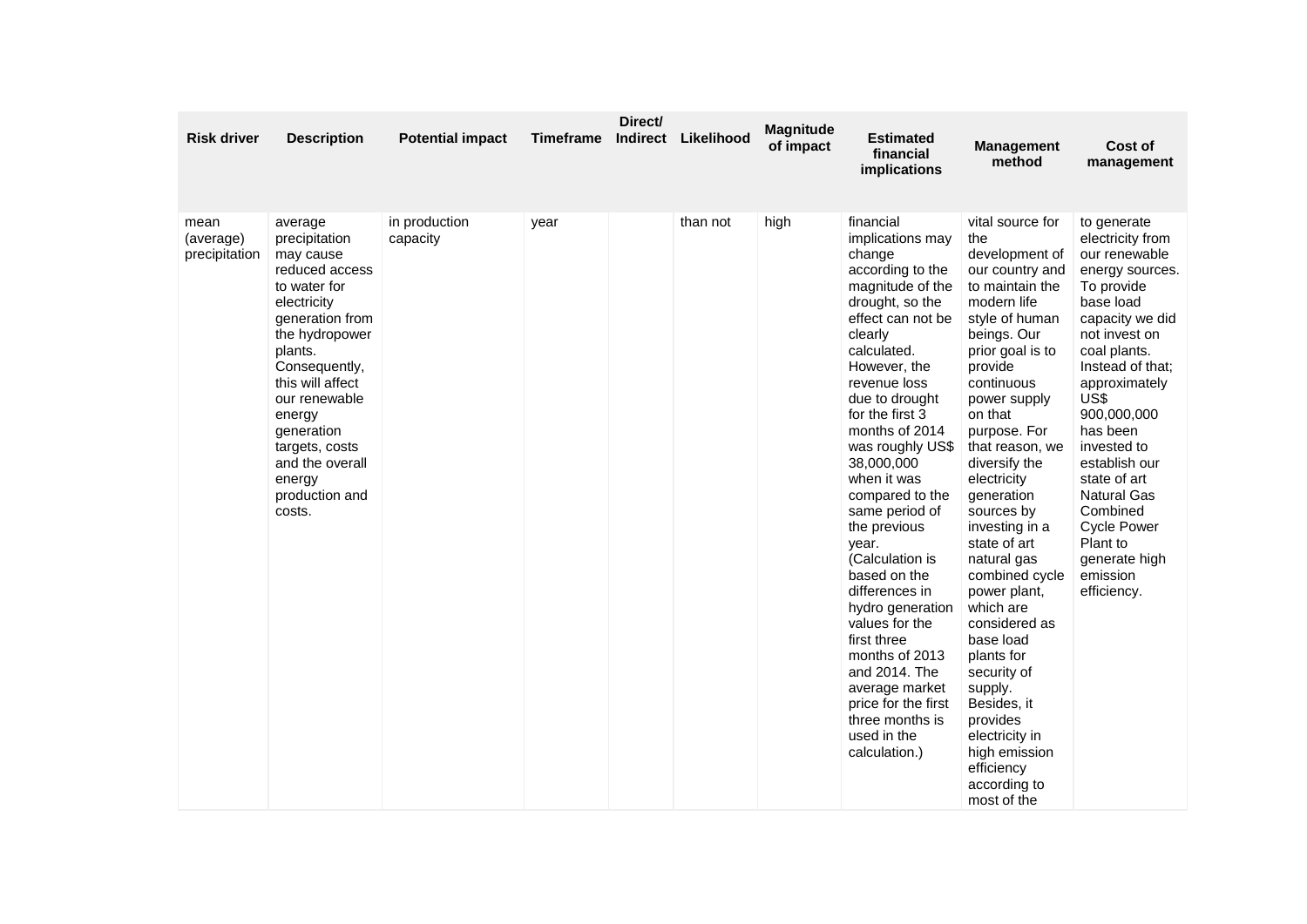| <b>Risk driver</b>                            | <b>Description</b>                                                                                                                                                                                                                                                                                                                                                                                                     | <b>Potential impact</b>       | <b>Timeframe</b>  | Direct/<br><b>Indirect</b> | Likelihood | <b>Magnitude</b><br>of impact | <b>Estimated</b><br>financial<br>implications                                                                                                                                                                                                                                                                                                                                                         | <b>Management</b><br>method                                                                                                                                                                                                           | Cost of<br>management                                                                                                                                                          |
|-----------------------------------------------|------------------------------------------------------------------------------------------------------------------------------------------------------------------------------------------------------------------------------------------------------------------------------------------------------------------------------------------------------------------------------------------------------------------------|-------------------------------|-------------------|----------------------------|------------|-------------------------------|-------------------------------------------------------------------------------------------------------------------------------------------------------------------------------------------------------------------------------------------------------------------------------------------------------------------------------------------------------------------------------------------------------|---------------------------------------------------------------------------------------------------------------------------------------------------------------------------------------------------------------------------------------|--------------------------------------------------------------------------------------------------------------------------------------------------------------------------------|
|                                               |                                                                                                                                                                                                                                                                                                                                                                                                                        |                               |                   |                            |            |                               |                                                                                                                                                                                                                                                                                                                                                                                                       | natural gas<br>power plants.                                                                                                                                                                                                          |                                                                                                                                                                                |
| Change in<br>mean<br>(average)<br>temperature | If summer heat<br>is higher than<br>expected, this<br>would likely<br>increase<br>electricity<br>demand. In<br>such a case<br>Akenerji may<br>need to buy<br>additional<br>electricity from<br>the market to<br>make up for<br>any shortfall in<br>generation. In<br>addition to that<br>we could<br>increase the<br>energy<br>generated from<br>thermal power<br>plants will<br>increase our<br>overall<br>emissions. | Increased<br>operational cost | Up to 1<br>year   | Direct                     | Likely     | Medium-<br>high               | If the difference<br>between the<br>market price and<br>the contract of<br>the customer is<br>5 TL/MWh, then<br>costs would rise<br>by TL 6,500,000.<br>This figure could<br>be used for<br>estimated<br>negative<br>financial impact.<br>(Typically, a 1<br>degree increase<br>in the<br>temperature<br>results in an<br>11,000 MWh<br>increase in the<br>daily demand for<br>the summer<br>months.) | This can be<br>overcome by<br>planning the<br>generation<br>based on the<br>weather<br>forecasts and<br>by diversifying<br>the portfolio by<br>investing in<br>gas, hydro and<br>wind in order to<br>decrease the<br>fuel price risk. | Akenerji spends<br>roughly US\$<br>15,000 per year<br>on weather<br>reports.<br><b>Besides</b><br>employees of<br>Akenerji spends<br>their working<br>days on this<br>purpose. |
| Other<br>physical<br>climate<br>drivers       | Storm, strong<br>wind and strong<br>rain due to<br>climate change<br>may have<br>impacts on all<br>power plants,<br>particularly to                                                                                                                                                                                                                                                                                    | Increased capital<br>cost     | Up to $1$<br>year | <b>Direct</b>              | Likely     | Medium-<br>high               | Financial<br>implications<br>have a broad<br>scale of<br>possibilities<br>depending on<br>the impact.<br>Therefore, both                                                                                                                                                                                                                                                                              | We take<br>precautions by<br>evaluating<br>weather<br>forecasts and<br>maximum flow<br>expectations.<br>Besides;                                                                                                                      | If we consider<br>the annual<br>average<br>electricity<br>generated by<br>HEPPs of<br>Akenerji, the<br>revenue from                                                            |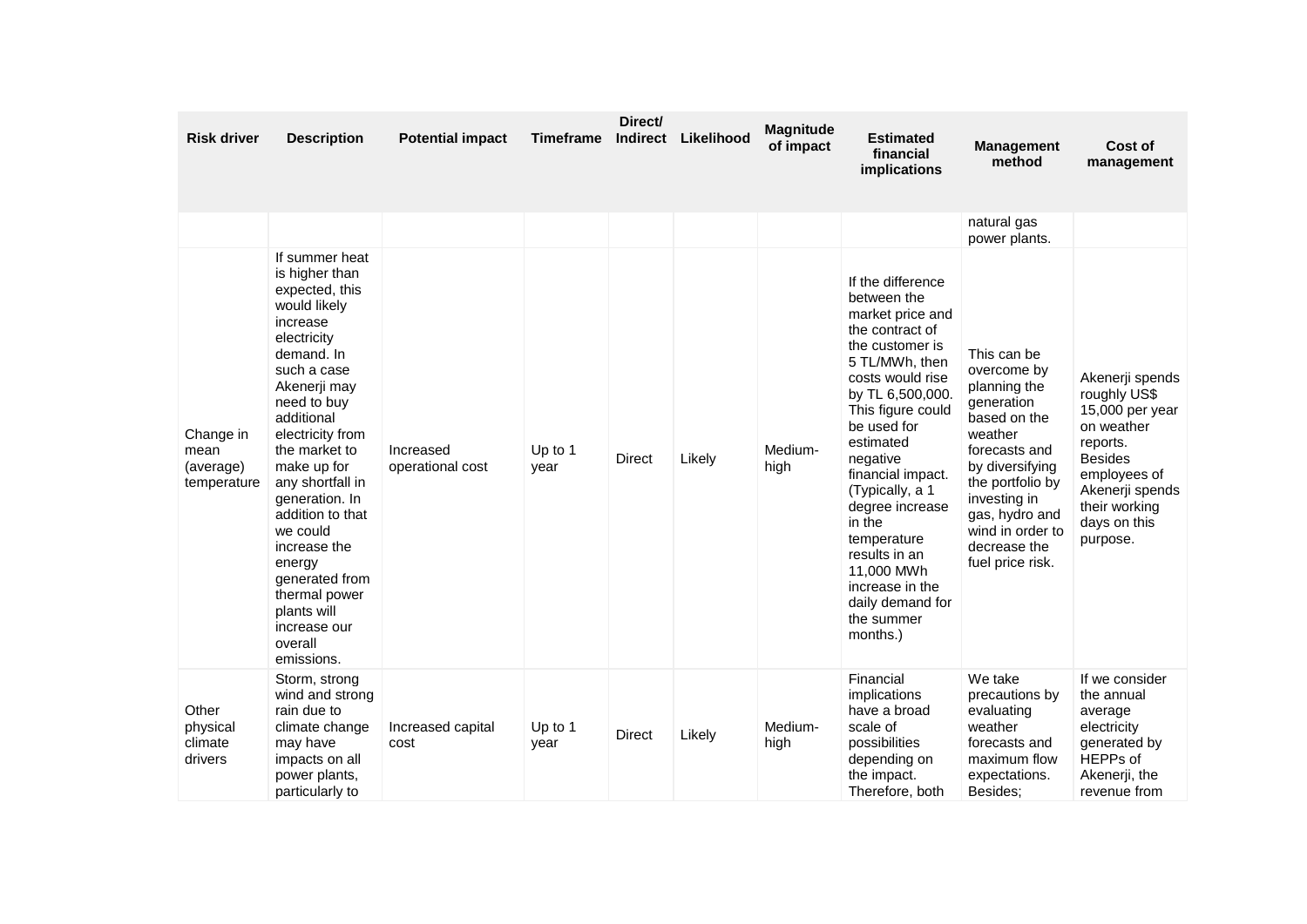| <b>Risk driver</b> | <b>Description</b>                                                                                                                           | <b>Potential impact</b> | <b>Timeframe</b> | Direct/ | Indirect Likelihood | Magnitude<br>of impact | <b>Estimated</b><br>financial<br>implications                                                                                                                                                                                                                                                                                                                                                                                                                                                                                                                                                                                 | <b>Management</b><br>method                                                     | Cost of<br>management                                                                                                                                                                                                                                                            |
|--------------------|----------------------------------------------------------------------------------------------------------------------------------------------|-------------------------|------------------|---------|---------------------|------------------------|-------------------------------------------------------------------------------------------------------------------------------------------------------------------------------------------------------------------------------------------------------------------------------------------------------------------------------------------------------------------------------------------------------------------------------------------------------------------------------------------------------------------------------------------------------------------------------------------------------------------------------|---------------------------------------------------------------------------------|----------------------------------------------------------------------------------------------------------------------------------------------------------------------------------------------------------------------------------------------------------------------------------|
|                    | hydropower<br>plants. It can<br>damage power<br>generation units<br>and distribution<br>lines of<br>Hydroelectric<br>Power Plants<br>(HEPPs) |                         |                  |         |                     |                        | the impact and<br>its financial<br>negative<br>implication can<br>differ according<br>to the magnitude<br>of the damage.<br>As of the end of<br>year 2016;<br>Akenerji's<br>Buildings,<br>machinery and<br>equipment,<br>motor vehicles,<br>furniture and<br>fixtures and<br>construction in<br>progress for<br>Erzin NGCCPP<br>have a total<br>value of TL<br>2,008,712,578.<br>Besides;<br>Akenerji's 2016<br>year-end market<br>value is TL<br>619,789,400<br>(calculated<br>based on the<br>share prices).<br>Therefore, we<br>can assume that<br>the maximum<br>financial<br>implications<br>could go to that<br>extend. | continuous<br>maintenance<br>and<br>repairments are<br>driven in the<br>plants. | the daily<br>electricity<br>generation is<br>roughly TL<br>316,520<br>according to the<br>average market<br>spot price of<br>2016.<br>Therefore, we<br>can assume<br>that if electricity<br>generation at all<br>HEPPs stop for<br>1 day, that<br>means a loss of<br>TL 316,520. |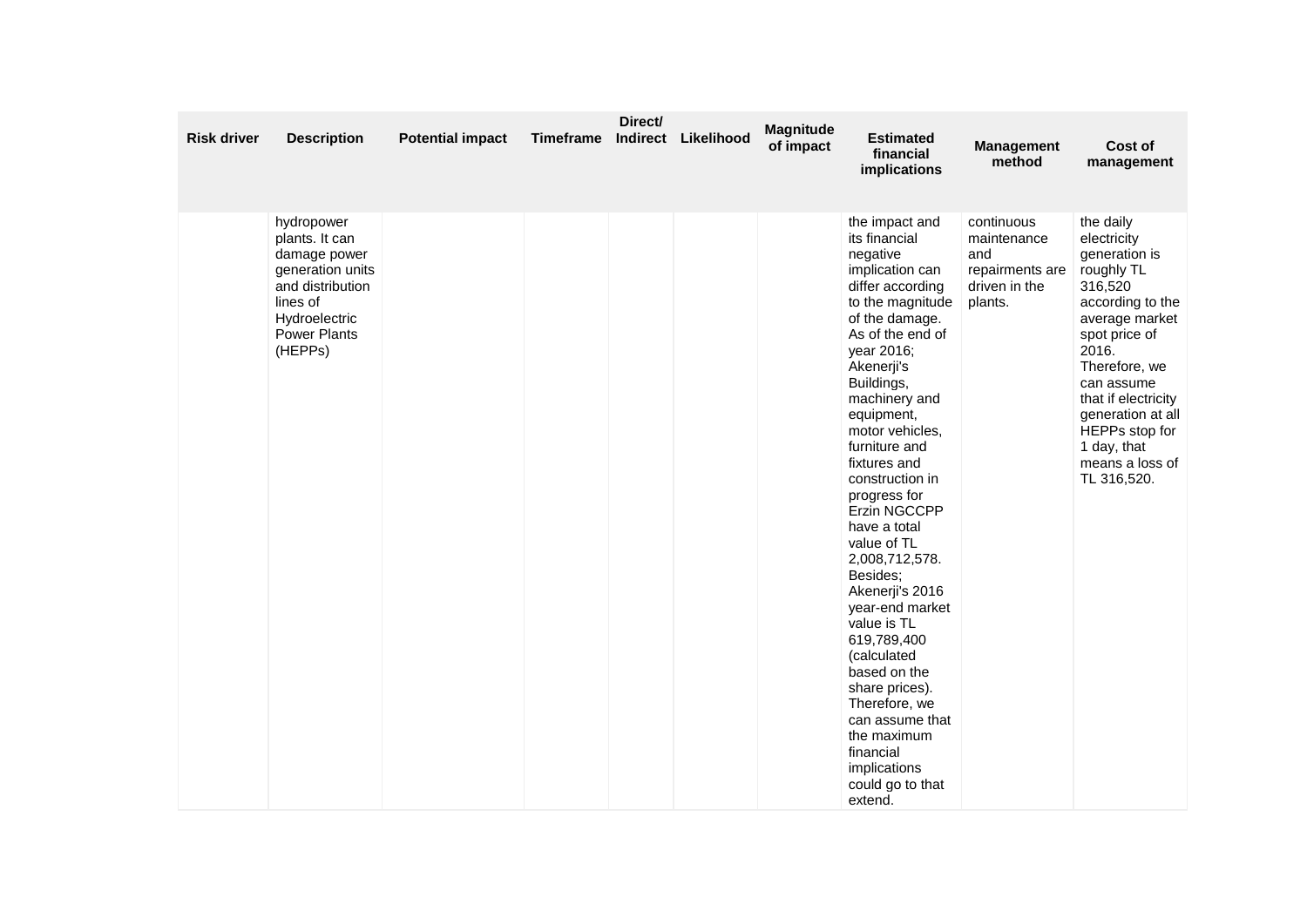| <b>Risk driver</b>                                        | <b>Description</b>                                                                                                                                                                                                                                                                                                                                             | <b>Potential impact</b>   | Timeframe       | Direct/<br>Indirect | Likelihood                   | <b>Magnitude</b><br>of impact | <b>Estimated</b><br>financial<br>implications                                                                                                                                                                                                                                                                                                                                                                                                                                                                                                                                                                                   | <b>Management</b><br>method                                                                                                                                                                                                                                                                                                                                                                                                                                                                                            | Cost of<br>management                                                                                                                                                                                                                                                                                            |
|-----------------------------------------------------------|----------------------------------------------------------------------------------------------------------------------------------------------------------------------------------------------------------------------------------------------------------------------------------------------------------------------------------------------------------------|---------------------------|-----------------|---------------------|------------------------------|-------------------------------|---------------------------------------------------------------------------------------------------------------------------------------------------------------------------------------------------------------------------------------------------------------------------------------------------------------------------------------------------------------------------------------------------------------------------------------------------------------------------------------------------------------------------------------------------------------------------------------------------------------------------------|------------------------------------------------------------------------------------------------------------------------------------------------------------------------------------------------------------------------------------------------------------------------------------------------------------------------------------------------------------------------------------------------------------------------------------------------------------------------------------------------------------------------|------------------------------------------------------------------------------------------------------------------------------------------------------------------------------------------------------------------------------------------------------------------------------------------------------------------|
| Change in<br>precipitation<br>extremes<br>and<br>droughts | There might be<br>flash floods due<br>to sudden<br>melting of snow<br>in mountains or<br>strong rain.<br>Access to<br>operational<br>centers<br>(regulators and<br>valves) may<br>delay which<br>may end with<br>delayed<br>management<br>and increased<br>damage<br>particularly for<br>the<br>Hydroelectric<br><b>Power Plants</b><br>(HEPPs)<br>facilities. | Increased capital<br>cost | Up to 1<br>year | Direct              | About as<br>likely as<br>not | Medium                        | Financial<br>implications<br>have a broad<br>scale of<br>possibilities<br>depending on<br>the impact.<br>Therefore, both<br>the impact and<br>its financial<br>negative<br>implication can<br>differ according<br>to the magnitude<br>of the damage.<br>As of the end of<br>year 2016;<br>Akenerji's<br>Buildings,<br>machinery and<br>equipment,<br>motor vehicles,<br>furniture and<br>fixtures and<br>construction in<br>progress for<br><b>Erzin NGCCPP</b><br>have a total<br>value of TL<br>2,008,712,578.<br>Besides;<br>Akenerji's 2016<br>year-end market<br>value is TL<br>619,789,400<br>(calculated<br>based on the | We take<br>precautions by<br>evaluating<br>weather<br>forecasts and<br>maximum flow<br>expectations.<br>We have our<br>Natural<br>Disaster Plans.<br>In addition to<br>them we took<br>some solid<br>actions to be<br>prevented<br>against the<br>detrimental<br>effects of floods<br>especially at<br>our HEPPs.<br>Examples of<br>these actions<br>are as follows;<br>i. Activating the<br>regulatory pool<br>at the HEPP ii.<br>Building a<br>bypass system<br>to direct the<br>excess water to<br>the river basin. | Until now,<br>Akenerji has<br>invested US\$<br>700,000,000 in<br>renewable<br>energy. The<br>investment<br>done to be<br>prevented from<br>detrimental<br>effects of the<br>floods are in<br>that figure,<br>however it is<br>not possible to<br>separate the<br>relevant<br>amount spend<br>on that<br>purpose. |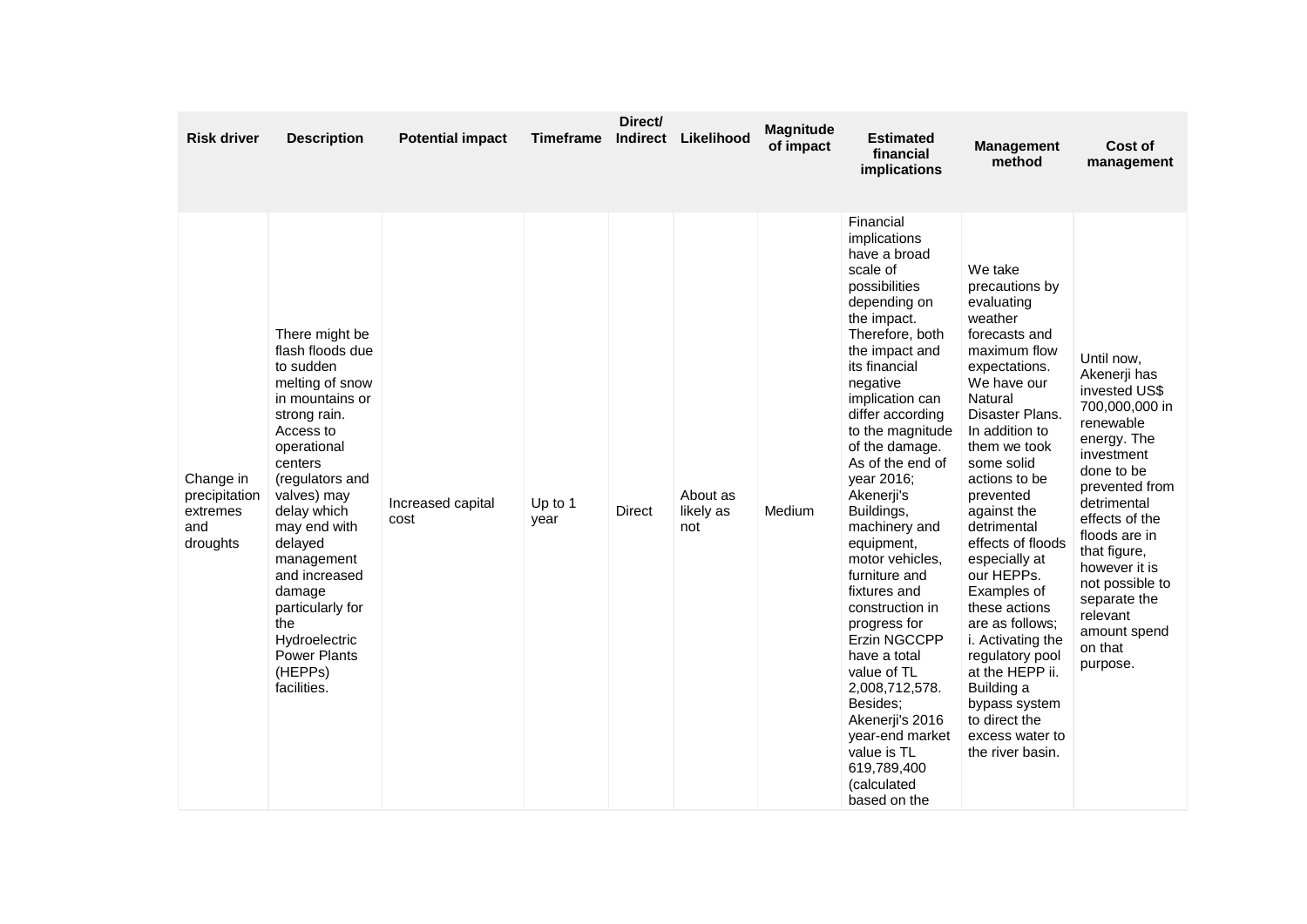| <b>Risk driver</b>                      | <b>Description</b>                                                                                                                                                                                                                           | <b>Potential impact</b>   | <b>Timeframe</b> | Direct/<br>Indirect | Likelihood                   | <b>Magnitude</b><br>of impact | <b>Estimated</b><br>financial<br>implications                                                                                                                                                                                                                                                                                                                                                                                                                               | <b>Management</b><br>method                                                                                                                                                                                                                            | Cost of<br>management                                                                                                                                                                                                                                                                                                                                                                                                                                                           |
|-----------------------------------------|----------------------------------------------------------------------------------------------------------------------------------------------------------------------------------------------------------------------------------------------|---------------------------|------------------|---------------------|------------------------------|-------------------------------|-----------------------------------------------------------------------------------------------------------------------------------------------------------------------------------------------------------------------------------------------------------------------------------------------------------------------------------------------------------------------------------------------------------------------------------------------------------------------------|--------------------------------------------------------------------------------------------------------------------------------------------------------------------------------------------------------------------------------------------------------|---------------------------------------------------------------------------------------------------------------------------------------------------------------------------------------------------------------------------------------------------------------------------------------------------------------------------------------------------------------------------------------------------------------------------------------------------------------------------------|
|                                         |                                                                                                                                                                                                                                              |                           |                  |                     |                              |                               | share prices).<br>Therefore, we<br>can assume that<br>the maximum<br>financial<br>implications<br>could go to that<br>extend.                                                                                                                                                                                                                                                                                                                                               |                                                                                                                                                                                                                                                        |                                                                                                                                                                                                                                                                                                                                                                                                                                                                                 |
| Other<br>physical<br>climate<br>drivers | Akenerji also<br>operates a wind<br>power plant.<br>Storms and<br>strong winds<br>may damage<br>Ayyıldız WPP.<br>Damage in<br>power<br>generation units<br>and distribution<br>lines of Ayyıldız<br><b>Wind Power</b><br>Plant may<br>occur. | Increased capital<br>cost | Up to 1<br>year  | <b>Direct</b>       | About as<br>likely as<br>not | Low                           | Financial<br>implications<br>have a broad<br>scale of<br>possibilities<br>depending on<br>the impact.<br>Therefore, both<br>the impact and<br>its financial<br>negative<br>implication can<br>differ according<br>to the magnitude<br>of the damage.<br>As of the end of<br>year 2016;.<br>Besides;<br>Akenerji's 2016<br>year-end market<br>value is TL<br>619,789,400<br>(calculated<br>based on the<br>share prices).<br>Therefore, we<br>can assume that<br>the maximum | i. Akenerji<br>receives<br>weather<br>forecasts for<br>Ayyıldız Power<br>Plant from<br>external<br>consultancies<br>in order to<br>manage the<br>risks ii. In case<br>of wind storm,<br>operation may<br>cease in order<br>to protect the<br>equipment | i. The annual<br>cost of forecast<br>service, for the<br>region where<br>Ayyıldız WPP<br>operates, is<br>approximately<br>3,000<br>US\$/year. ii.<br>An opportunity<br>cost occurs<br>during the time<br>when there is<br>no electricity<br>generation. If<br>we consider the<br>annual average<br>electricity<br>generation by<br>Ayyıldız WPP,<br>the revenue<br>from the daily<br>electricity<br>generation is<br>roughly TL<br>19,300<br>according to the<br>average market |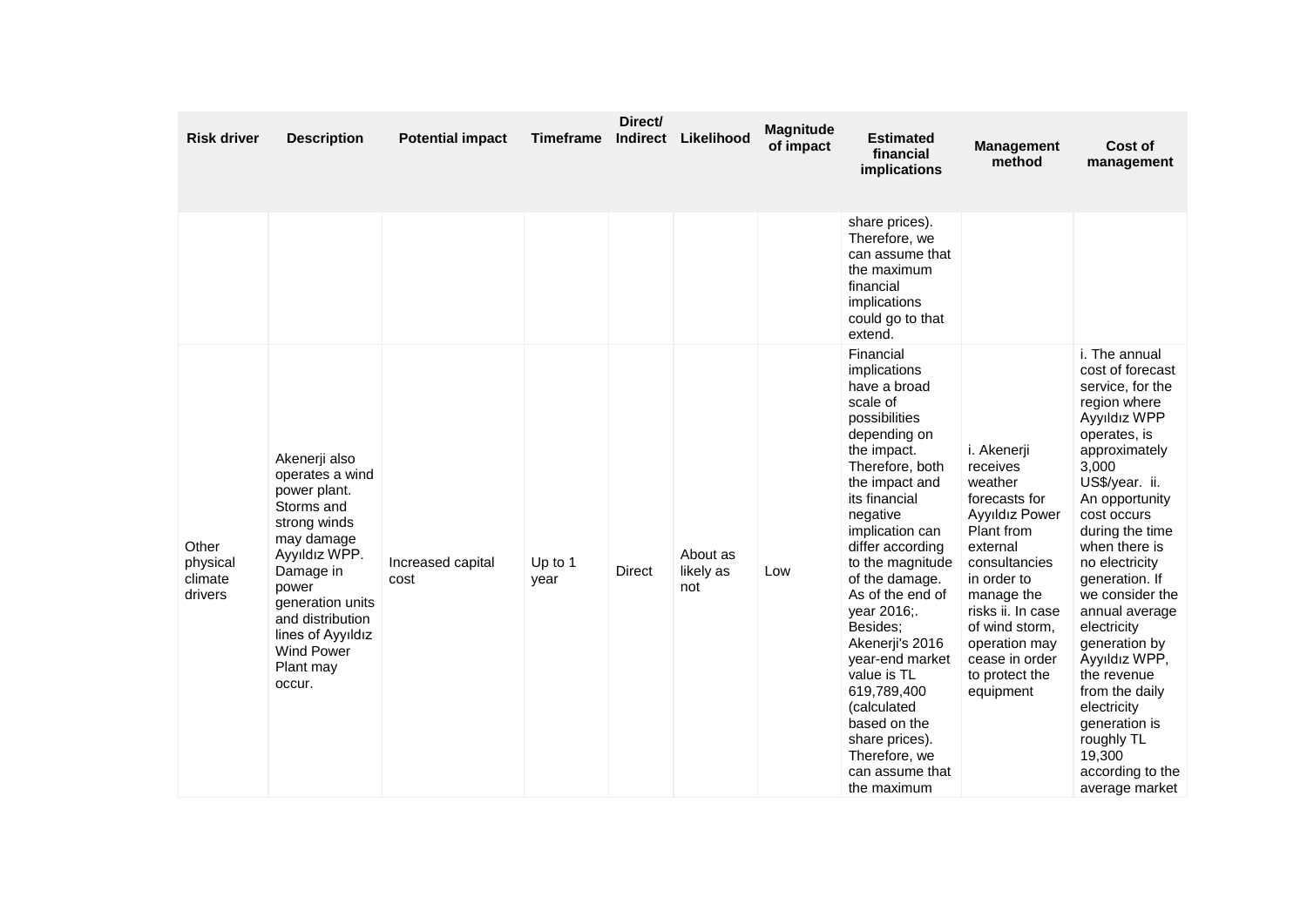| <b>Risk driver</b> | <b>Description</b> | <b>Potential impact</b> | Timeframe | Direct/<br>Indirect | Likelihood | <b>Magnitude</b><br>of impact | <b>Estimated</b><br>financial<br>implications            | <b>Management</b><br>method | Cost of<br>management                                                                                                                                                      |
|--------------------|--------------------|-------------------------|-----------|---------------------|------------|-------------------------------|----------------------------------------------------------|-----------------------------|----------------------------------------------------------------------------------------------------------------------------------------------------------------------------|
|                    |                    |                         |           |                     |            |                               | financial<br>implications<br>could go to that<br>extend. |                             | spot price of<br>2016.<br>Therefore, we<br>can assume<br>that if electricity<br>generation at<br>Ayyıldız WPP<br>stops for 1 day,<br>that means a<br>loss of TL<br>19,300. |

# **CC5.1c**

# **Please describe your inherent risks that are driven by changes in other climate-related developments**

| <b>Risk</b><br>driver                           | <b>Description</b>                                                                                                                                                       | <b>Potential</b><br>impact              | <b>Timeframe</b> | Direct/<br><b>Indirect</b> | Likelihood                   | <b>Magnitude</b><br>of impact | <b>Estimated</b><br>financial<br>implications                                                                                                                                             | <b>Management</b><br>method                                                                                                                                                                    | <b>Cost of management</b>                                                                                                                                                                                                                                                                        |
|-------------------------------------------------|--------------------------------------------------------------------------------------------------------------------------------------------------------------------------|-----------------------------------------|------------------|----------------------------|------------------------------|-------------------------------|-------------------------------------------------------------------------------------------------------------------------------------------------------------------------------------------|------------------------------------------------------------------------------------------------------------------------------------------------------------------------------------------------|--------------------------------------------------------------------------------------------------------------------------------------------------------------------------------------------------------------------------------------------------------------------------------------------------|
| Fluctuating<br>socio-<br>economic<br>conditions | Economic<br>slowdown can<br>cause reduced<br>demand for<br>electricity,<br>which is our<br>product.<br>Consumers<br>with in low<br>economic<br>standards or<br>consumers | Reduced<br>demand for<br>goods/services | 3 to 6<br>years  | Indirect<br>(Client)       | About as<br>likely as<br>not | Medium-<br>high               | Akenerji not<br>only generates<br>electricity but<br>also trades<br>electricity. Its<br>total revenue<br>from both<br>items are<br>roughly 1.42<br>Billion TL for<br>2016. As<br>negative | Management of<br>this risk driver is<br>not under the<br>direct control of<br>Akenerji, we<br>manage it by<br>closelv<br>monitoring the<br>economic<br>developments<br>and making our<br>plans | Akenerji engages<br>directly and indirectly<br>with policy makers to<br>convey its accumulated<br>experiences and<br>evaluations. Therefore,<br>the cost of management<br>is the working hours<br>spend on this purpose<br>particularly by our Top<br>Management; Strategic<br>Planning and Risk |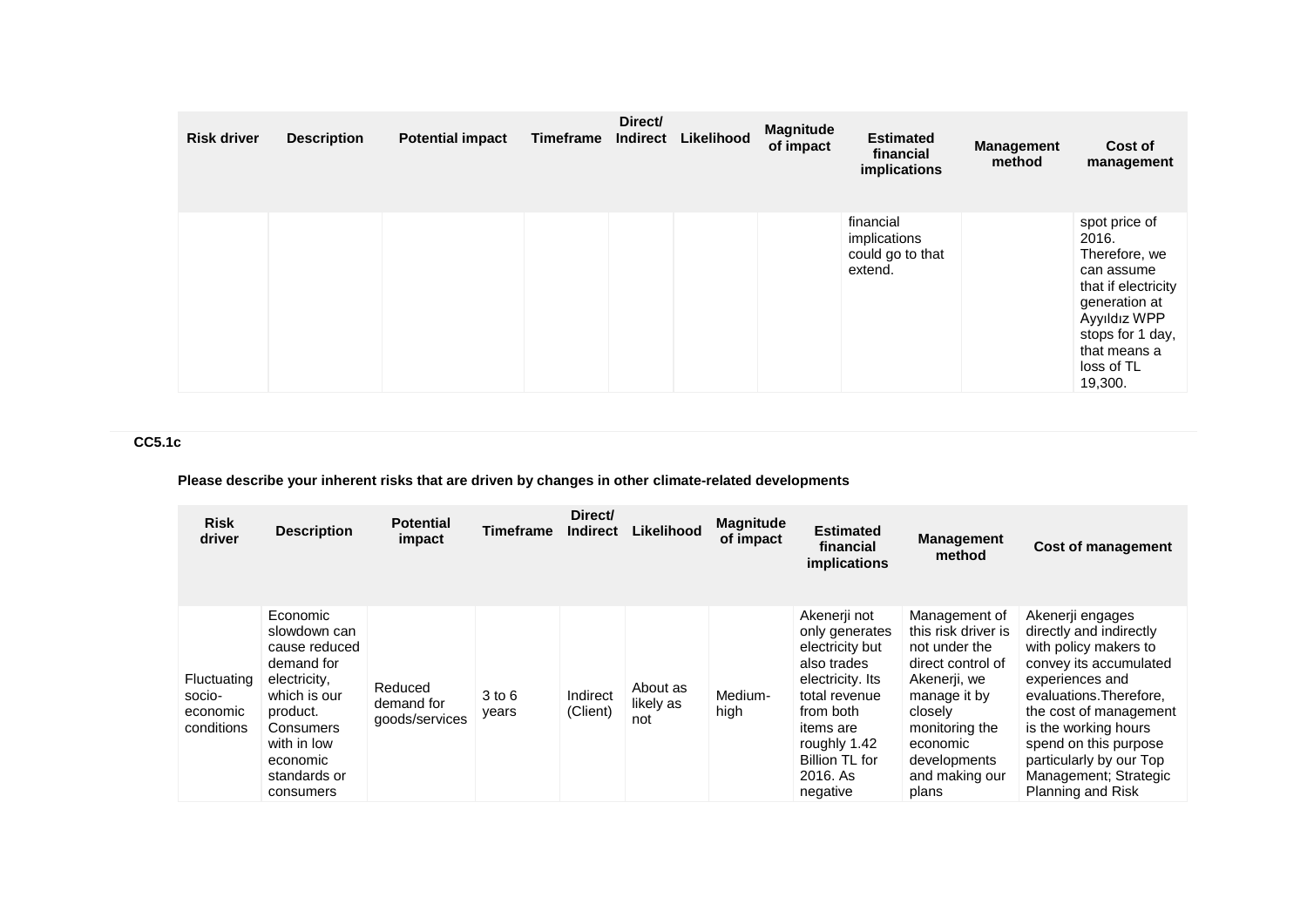| <b>Risk</b><br>driver | <b>Description</b>                                                                                                                                                                                                                                                            | <b>Potential</b><br>impact                   | <b>Timeframe</b> | Direct/<br><b>Indirect</b> | Likelihood       | <b>Magnitude</b><br>of impact | <b>Estimated</b><br>financial<br>implications                                                                                                                                                                                                                               | <b>Management</b><br>method                                                                                                                                                                                                                                                                  | <b>Cost of management</b>                                                                                                                                                                                                                                                                                                                                                                                                                                   |
|-----------------------|-------------------------------------------------------------------------------------------------------------------------------------------------------------------------------------------------------------------------------------------------------------------------------|----------------------------------------------|------------------|----------------------------|------------------|-------------------------------|-----------------------------------------------------------------------------------------------------------------------------------------------------------------------------------------------------------------------------------------------------------------------------|----------------------------------------------------------------------------------------------------------------------------------------------------------------------------------------------------------------------------------------------------------------------------------------------|-------------------------------------------------------------------------------------------------------------------------------------------------------------------------------------------------------------------------------------------------------------------------------------------------------------------------------------------------------------------------------------------------------------------------------------------------------------|
|                       | who has<br>difficulties in<br>affording their<br>energy needs<br>could<br>decrease their<br>demands.                                                                                                                                                                          |                                              |                  |                            |                  |                               | financial<br>impact; if we<br>assume that its<br>revenue<br>decreases 1%<br>due to<br>decrease in<br>demand, this<br>means TL<br>14,200,000<br>lost in revenue.<br>Therefore, we<br>can say that<br>change in the<br>demand has a<br>considerable<br>effect on<br>Akenerji. | accordingly. In<br>addition to<br>them, we<br>engage directly<br>and indirectly<br>with policy<br>makers to<br>convey our<br>accumulated<br>experiences and<br>evaluations.                                                                                                                  | Management<br>Directorate; Health,<br>Safety, Environment and<br>Quality Directorate, and<br><b>Energy Trade</b><br>Directorate. In addition<br>to that, Akenerii is<br>member of many<br>associations and NGOs<br>to engage indirectly with<br>policy makers. The<br>overall roughly cost as<br>membership fees for<br>these organizations is<br>US\$ 20,000.                                                                                              |
| Reputation            | According to<br>the<br>shareholder<br>structure of<br>Akenerji; main<br>investors are<br>Akkök Group<br>and ČEZ a.s.<br>Akkök Group<br>is a well-<br>known holding<br>in Turkey with<br>high brand<br>value and<br>ČEZ a.s. is<br>also a global<br>brand head<br>quartered in | Reduced stock<br>price (market<br>valuation) | Up to 1<br>year  | <b>Direct</b>              | Very<br>unlikely | High                          | Akenerji's 2016<br>year-end<br>market value is<br>619,789,400<br>TL (calculated<br>based on the<br>share prices).<br>If there will be<br>a 10 %<br>decrease in its<br>market value, it<br>will lead a<br>61,978,940 TL.                                                     | According to its<br>vision; Akenerji<br>is willing to be<br>one of the<br>pioneering<br>companies in<br>the framework<br>of climate<br>change<br>mitigation and<br>adaptation<br>efforts in<br>Turkey.<br>Therefore, it<br>took may<br>leading steps in<br>Turkey such as;<br>establishing a | The cost consists of<br>many items such as the<br>wages of the relevant<br>employees, consultancy<br>fees, services taken on<br>that purposes, PR<br>budget, community<br>investment budget. It is<br>not possible to say the<br>exact cost of<br>management due to<br>confidentiality policy and<br>the difficulty to separate<br>the relevant budget<br>items for these services.<br>However, we can<br>provide an example with<br>the help of a publicly |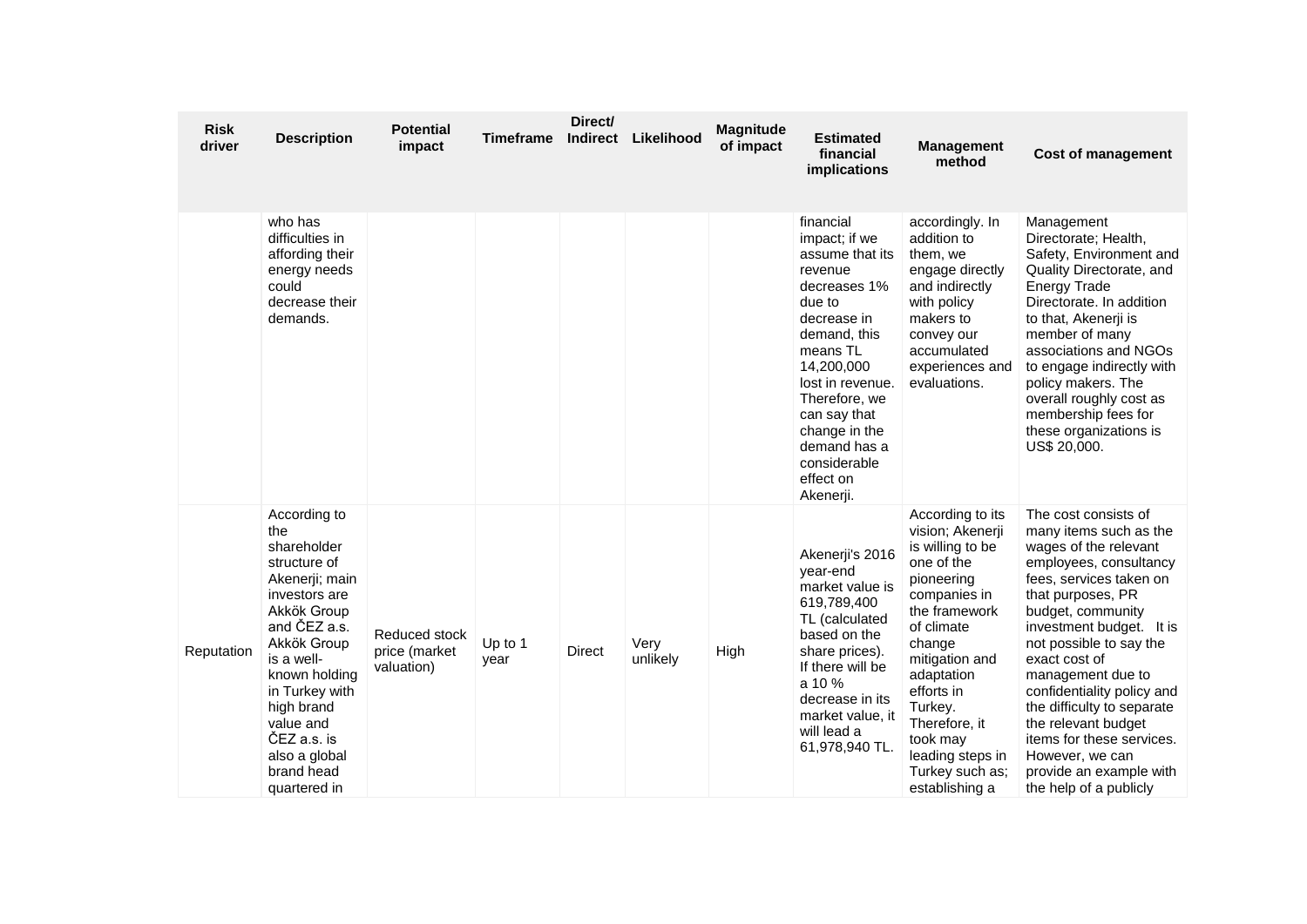| <b>Risk</b><br>driver | <b>Description</b>                                                                                                                                                                                                                                                                                                                                                                                                         | <b>Potential</b><br>impact | <b>Timeframe</b> | Direct/<br>Indirect | Likelihood | <b>Magnitude</b><br>of impact | <b>Estimated</b><br>financial<br>implications | <b>Management</b><br>method                                                                                                                                                                                                                                                                                                                                                                                                                                                                                           | <b>Cost of management</b>                                               |
|-----------------------|----------------------------------------------------------------------------------------------------------------------------------------------------------------------------------------------------------------------------------------------------------------------------------------------------------------------------------------------------------------------------------------------------------------------------|----------------------------|------------------|---------------------|------------|-------------------------------|-----------------------------------------------|-----------------------------------------------------------------------------------------------------------------------------------------------------------------------------------------------------------------------------------------------------------------------------------------------------------------------------------------------------------------------------------------------------------------------------------------------------------------------------------------------------------------------|-------------------------------------------------------------------------|
|                       | Czech<br>Republic. Both<br>parent<br>companies are<br>willing to<br>pioneer in<br>climate<br>change<br>mitigation and<br>adaptation<br>activities. In<br>addition to<br>that, Akenerji<br>has also<br>shares in free-<br>float.<br>Therefore,<br>realization of<br>any climate<br>change<br>related risk<br>may affect the<br>reputation and<br>market value<br>of the<br>company and<br>its main<br>investors as<br>well. |                            |                  |                     |            |                               |                                               | Sustainability<br>Management<br>Team,<br>Sustainability<br>Reporting in<br>GRI Standards,<br>first company to<br>take part in the<br>National Carbon<br>Registry,<br>responding to<br><b>CDP Turkey</b><br>Climate Change<br>Programme,<br>first energy<br>company<br>responding to<br><b>CDP Turkey</b><br>Water<br>Programme,<br>etc. Risks and<br>opportunities<br>relevant to<br>climate change<br>are evaluated<br>by diversified<br>methods as<br>mentioned in<br>the related part<br>of this<br>questionnaire. | disclosed figure. The<br>community investment in<br>2016 is 1.1 Mio TL. |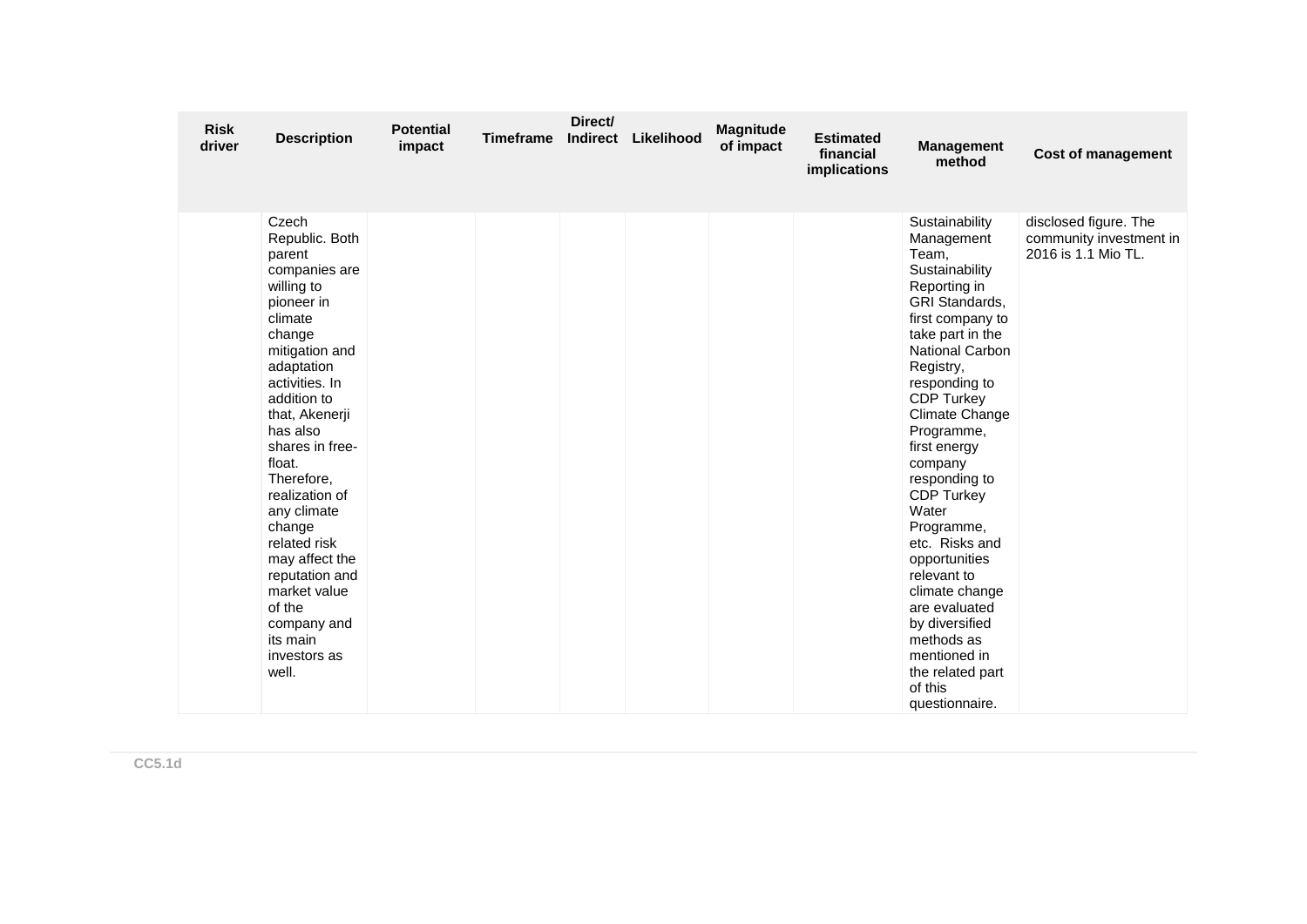**Please explain why you do not consider your company to be exposed to inherent risks driven by changes in regulation that have the potential to generate a substantive change in your business operations, revenue or expenditure** 

**CC5.1e**

**Please explain why you do not consider your company to be exposed to inherent risks driven by changes in physical climate parameters that have the potential to generate a substantive change in your business operations, revenue or expenditure**

**CC5.1f**

**Please explain why you do not consider your company to be exposed to inherent risks driven by changes in other climate-related developments that have the potential to generate a substantive change in your business operations, revenue or expenditure**

#### **Further Information**

## **Page: CC6. Climate Change Opportunities**

**CC6.1**

**Have you identified any inherent climate change opportunities that have the potential to generate a substantive change in your business operations, revenue or expenditure? Tick all that apply**

Opportunities driven by changes in regulation Opportunities driven by changes in physical climate parameters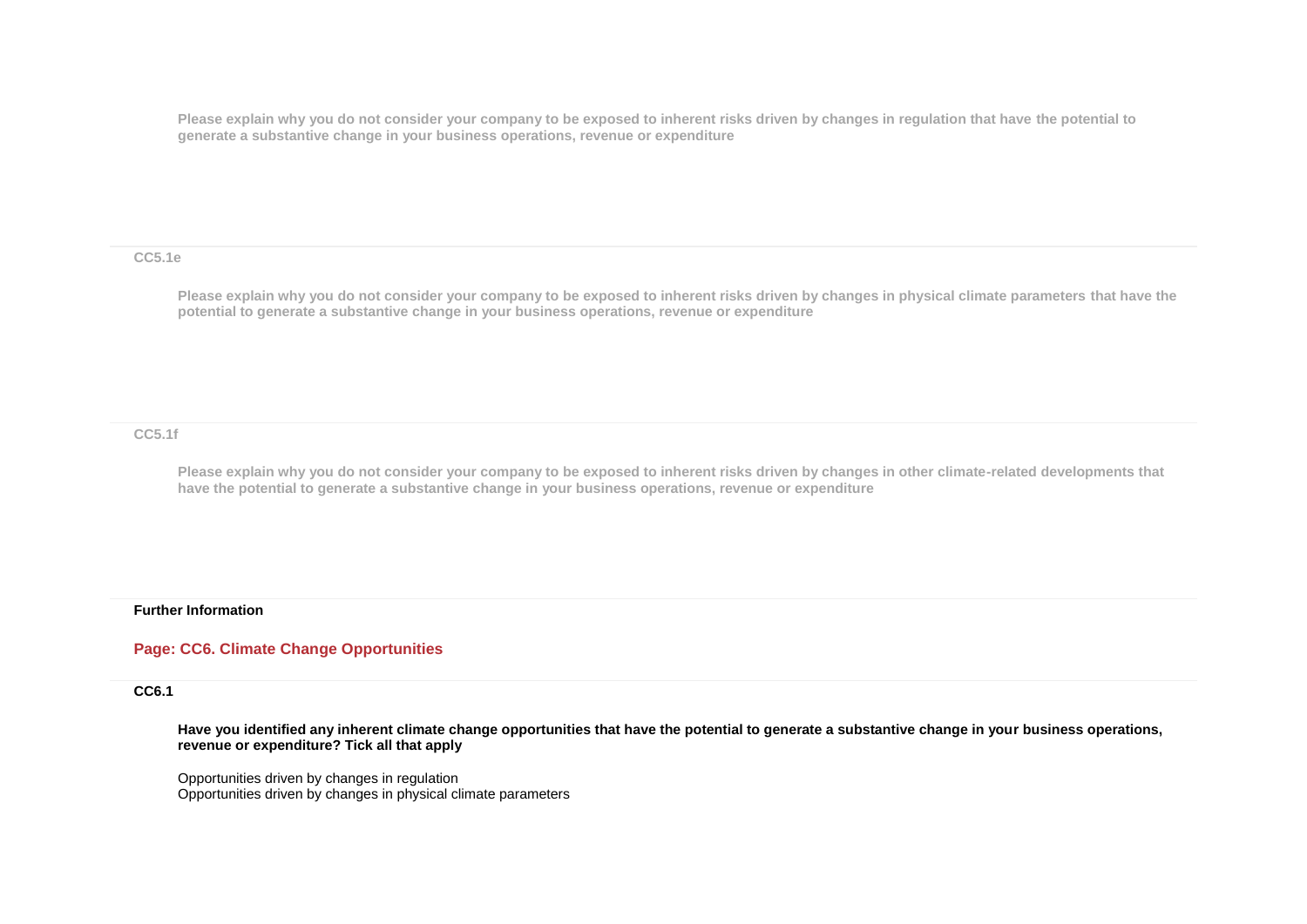Opportunities driven by changes in other climate-related developments

# **CC6.1a**

# **Please describe your inherent opportunities that are driven by changes in regulation**

| <b>Opportunity</b><br>driver | <b>Description</b>                                                                                                                                                                                                                                                                                                                                                                                                                                                                            | Potential impact Timeframe                               |                     | Direct/Indirect | Likelihood | <b>Magnitude</b><br>of impact | <b>Estimated</b><br>financial<br>implications                                                                                                                                                                                                                                                                                                                                                                                                      | <b>Management</b><br>method                                                                                                                                                                                                                                                                                                                                               | Cost of<br>management                                                                                                                                                                                                                                                                                                                                                                                       |
|------------------------------|-----------------------------------------------------------------------------------------------------------------------------------------------------------------------------------------------------------------------------------------------------------------------------------------------------------------------------------------------------------------------------------------------------------------------------------------------------------------------------------------------|----------------------------------------------------------|---------------------|-----------------|------------|-------------------------------|----------------------------------------------------------------------------------------------------------------------------------------------------------------------------------------------------------------------------------------------------------------------------------------------------------------------------------------------------------------------------------------------------------------------------------------------------|---------------------------------------------------------------------------------------------------------------------------------------------------------------------------------------------------------------------------------------------------------------------------------------------------------------------------------------------------------------------------|-------------------------------------------------------------------------------------------------------------------------------------------------------------------------------------------------------------------------------------------------------------------------------------------------------------------------------------------------------------------------------------------------------------|
| International<br>agreements  | Turkey develops<br>national emission<br>reduction plan within<br>the framework of<br><b>EU-ETS Acquis</b><br>approximation. If<br>Turkey commits to<br>make mitigation,<br>sectoral emission<br>reduction targets<br>may be enforced<br>with a cap system<br>for each plant.<br>Akenerji is in the<br>Carbon registry.<br>Therefore in this<br>case; existing and<br>future carbon assets<br>(credits) developed<br>from renewable<br>energy sources<br>could be a source of<br>extra income. | Increased<br>demand for<br>existing<br>products/services | $3$ to $6$<br>years | <b>Direct</b>   | Likely     | Low-<br>medium                | In case of<br>realization of<br>the<br>opportunity,<br>an additional<br>income will<br>be generated<br>for Akenerji<br>as positive<br>financial<br>implication.<br>According to<br>feasibility<br>reports, the<br>renewable<br>power plants<br>could<br>produce<br>approximately<br>70,500 tCO2e<br>Gold<br>Standard<br>certificates,<br>492,000<br>tCO <sub>2</sub> e VC <sub>S</sub><br>certificates<br>and 126,600<br>tCO <sub>2</sub> e Social | We have<br>been the first<br>company to<br>register to the<br>National<br>Carbon<br>Registry<br>$(2011)$ that<br>was launched<br>by the<br>Ministry of<br>Environment<br>and<br>Urbanization<br>to establish<br>voluntary<br>carbon<br>markets and<br>register<br>ongoing<br>projects.<br>They are<br>registered by<br>Verified<br>Carbon<br>Standard<br>(VCS and<br>Gold | Until to the<br>end of 2016,<br>Akenerji<br>invested US\$<br>700,000,000<br>in renewable<br>energy<br>generation.<br>Management<br>cost includes<br>the<br>verification<br>and the<br>issuance<br>costs for the<br>certificates.<br>which<br>amounts to a<br>total of EUR<br>160,700<br>approximately<br>until to the<br>end of 2016.<br>The issuance<br>and<br>verification<br>costs of 2016<br>is roughly |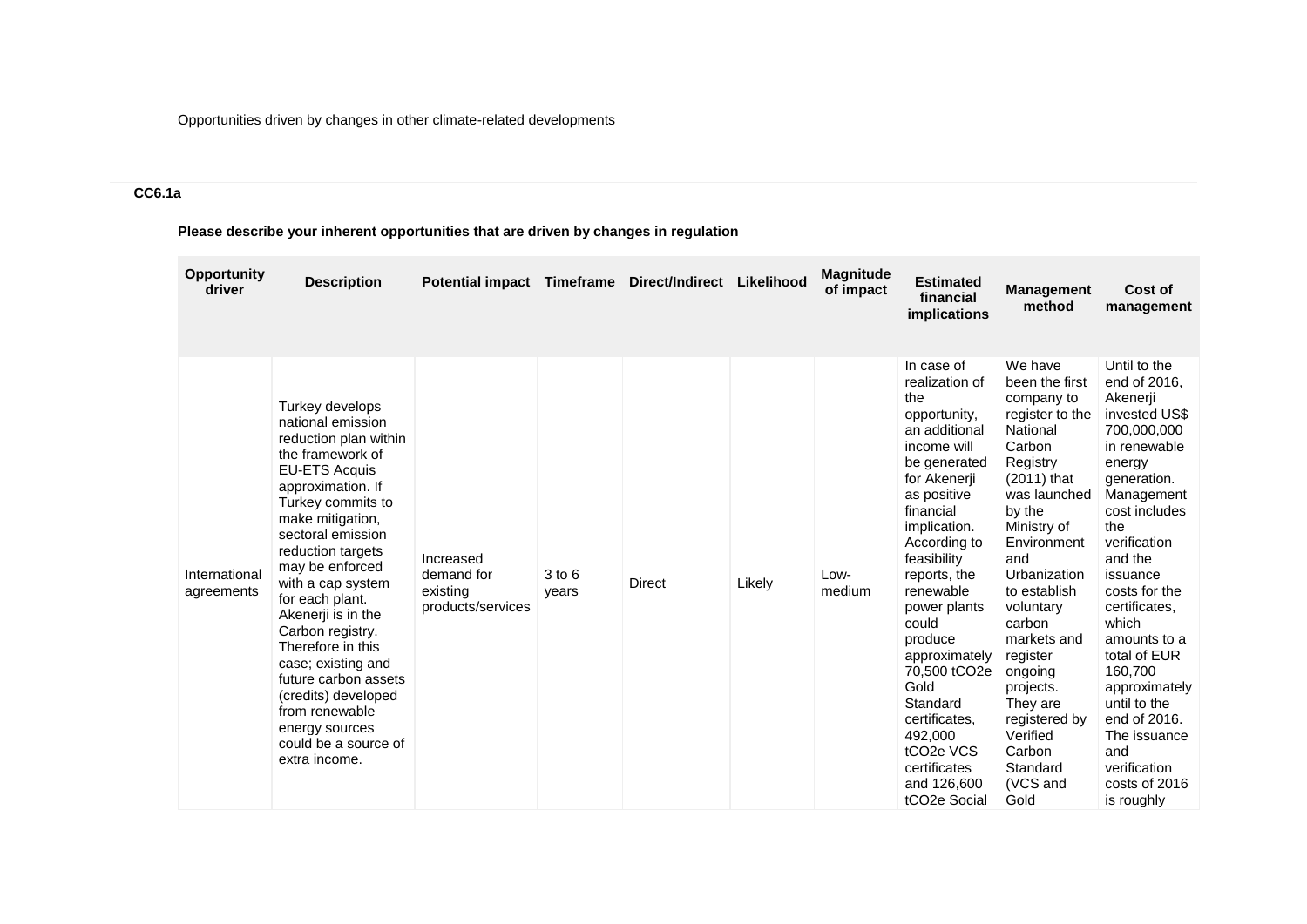| Opportunity<br>driver       | <b>Description</b>                                                                                                                                                                                                                                           | Potential impact Timeframe Direct/Indirect Likelihood    |                     |               |        | <b>Magnitude</b><br>of impact | <b>Estimated</b><br>financial<br>implications                                                                                                                                                                                                                                                                                          | <b>Management</b><br>method                                                                                                                                                  | Cost of<br>management                                                                                                                                                              |
|-----------------------------|--------------------------------------------------------------------------------------------------------------------------------------------------------------------------------------------------------------------------------------------------------------|----------------------------------------------------------|---------------------|---------------|--------|-------------------------------|----------------------------------------------------------------------------------------------------------------------------------------------------------------------------------------------------------------------------------------------------------------------------------------------------------------------------------------|------------------------------------------------------------------------------------------------------------------------------------------------------------------------------|------------------------------------------------------------------------------------------------------------------------------------------------------------------------------------|
|                             |                                                                                                                                                                                                                                                              |                                                          |                     |               |        |                               | Carbon<br>certificates.<br>The revenue<br>from the sale<br>of renewable<br>certificates<br>could total<br>approximately<br>EUR 200,000<br>(assuming<br>0,22 Euro for<br>VCS and<br>Social<br>Carbon, 0,9<br>Euro for GS)<br>The amount<br>could be<br>clearer, when<br>the carbon<br>price in the<br>new market<br>becomes<br>clearer. | Standard<br>(GS). The<br>carbon<br>assets are<br>sold to<br>customers for<br>offsetting<br>their<br>emissions.                                                               | EUR 7,700.                                                                                                                                                                         |
| Cap and<br>trade<br>schemes | Within the<br>framework of<br>approximation to EU<br>Aquis, Turkey<br>considers integrating<br>to EU ETS system.<br>If so, Akenerji is<br>already in the<br>Carbon registry and<br>it will have carbon<br>allowances<br>considering power<br>generation from | Increased<br>demand for<br>existing<br>products/services | $3$ to $6$<br>years | <b>Direct</b> | Likely | Low-<br>medium                | In case of<br>realization of<br>the<br>opportunity,<br>an additional<br>income will<br>be generated<br>for Akenerji<br>as positive<br>financial<br>implication.<br>According to<br>feasibility                                                                                                                                         | We have<br>been the first<br>company to<br>register to the<br>National<br>Carbon<br>Registry<br>$(2011)$ that<br>was launched<br>by the<br>Ministry of<br>Environment<br>and | Until to the<br>end of 2016,<br>Akenerji<br>invested US\$<br>700,000,000<br>in renewable<br>energy<br>generation.<br>Management<br>cost includes<br>the<br>verification<br>and the |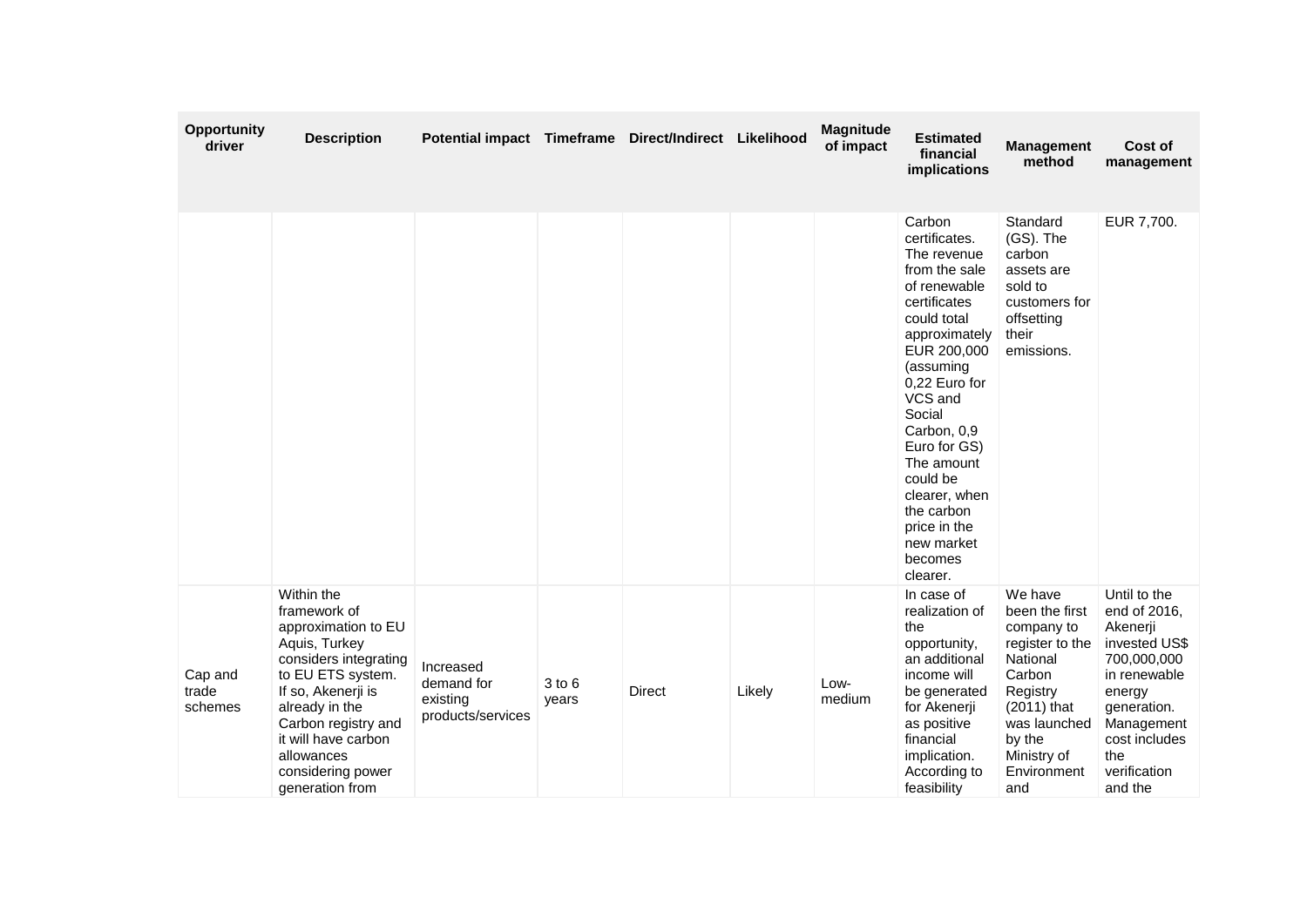| Opportunity<br>driver | <b>Description</b>                                         | Potential impact Timeframe Direct/Indirect Likelihood |  | Magnitude<br>of impact | <b>Estimated</b><br>financial<br>implications                                                                                                                                                                                                                                                                                                                                                                                                                                                                                                         | <b>Management</b><br>method                                                                                                                                                                                                                                                                                 | Cost of<br>management                                                                                                                                                                                                               |
|-----------------------|------------------------------------------------------------|-------------------------------------------------------|--|------------------------|-------------------------------------------------------------------------------------------------------------------------------------------------------------------------------------------------------------------------------------------------------------------------------------------------------------------------------------------------------------------------------------------------------------------------------------------------------------------------------------------------------------------------------------------------------|-------------------------------------------------------------------------------------------------------------------------------------------------------------------------------------------------------------------------------------------------------------------------------------------------------------|-------------------------------------------------------------------------------------------------------------------------------------------------------------------------------------------------------------------------------------|
|                       | renewable sources<br>and high efficient<br>thermal plants. |                                                       |  |                        | reports, the<br>renewable<br>power plants<br>could<br>produce<br>approximately<br>70,500 tCO2e<br>Gold<br>Standard<br>certificates,<br>492,000<br>tCO <sub>2</sub> e VCS<br>certificates<br>and 126,600<br>tCO2e Social<br>Carbon<br>certificates.<br>The revenue<br>from the sale<br>of renewable<br>certificates<br>could total<br>approximately<br>EUR 200,000<br>(assuming<br>0,22 Euro for<br>VCS and<br>Social<br>Carbon, 0,9<br>Euro for GS)<br>The amount<br>could be<br>clearer, when<br>the carbon<br>price in the<br>new market<br>becomes | Urbanization<br>to establish<br>voluntary<br>carbon<br>markets and<br>register<br>ongoing<br>projects.<br>They are<br>registered by<br>Verified<br>Carbon<br>Standard<br>(VCS and<br>Gold<br>Standard<br>(GS). The<br>carbon<br>assets are<br>sold to<br>customers for<br>offsetting<br>their<br>emissions. | issuance<br>costs for the<br>certificates,<br>which<br>amounts to a<br>total of EUR<br>160,700<br>approximately<br>until to the<br>end of 2016.<br>The issuance<br>and<br>verification<br>costs of 2016<br>is roughly<br>EUR 7,700. |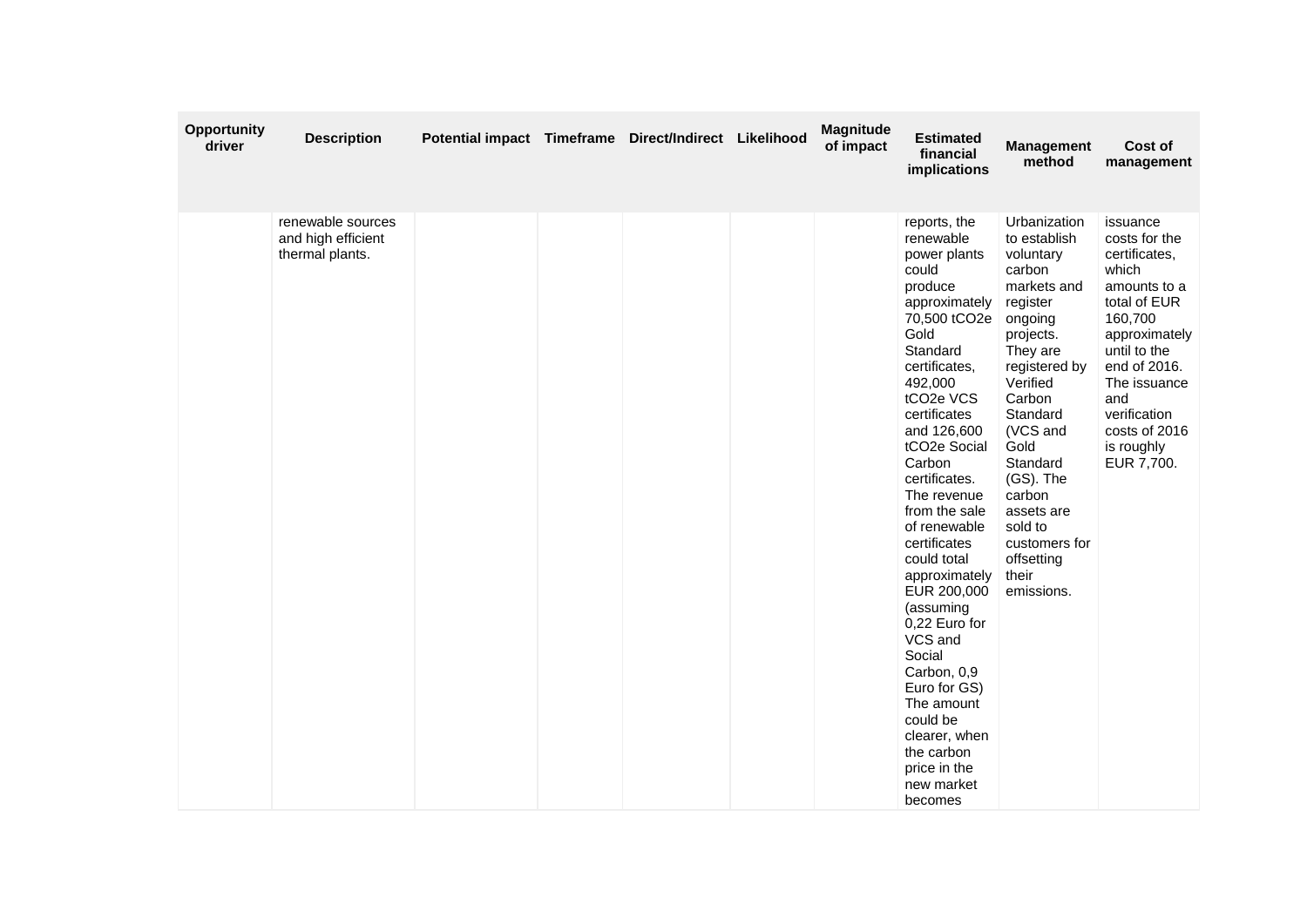| <b>Opportunity</b><br>driver | <b>Description</b>                                                                                                                                                                                                                                                                                                                                        | Potential impact Timeframe Direct/Indirect Likelihood |                 |        |        | <b>Magnitude</b><br>of impact | <b>Estimated</b><br>financial<br>implications                                                                                                                                                                                                                                                                                                                                                                                                                                                                        | <b>Management</b><br>method                                                                                                                                                                                                                                                                                                                                                                                                                                          | Cost of<br>management                                                                                                                                                                                                                                                                                                                                                                                                     |
|------------------------------|-----------------------------------------------------------------------------------------------------------------------------------------------------------------------------------------------------------------------------------------------------------------------------------------------------------------------------------------------------------|-------------------------------------------------------|-----------------|--------|--------|-------------------------------|----------------------------------------------------------------------------------------------------------------------------------------------------------------------------------------------------------------------------------------------------------------------------------------------------------------------------------------------------------------------------------------------------------------------------------------------------------------------------------------------------------------------|----------------------------------------------------------------------------------------------------------------------------------------------------------------------------------------------------------------------------------------------------------------------------------------------------------------------------------------------------------------------------------------------------------------------------------------------------------------------|---------------------------------------------------------------------------------------------------------------------------------------------------------------------------------------------------------------------------------------------------------------------------------------------------------------------------------------------------------------------------------------------------------------------------|
|                              |                                                                                                                                                                                                                                                                                                                                                           |                                                       |                 |        |        |                               | clearer.                                                                                                                                                                                                                                                                                                                                                                                                                                                                                                             |                                                                                                                                                                                                                                                                                                                                                                                                                                                                      |                                                                                                                                                                                                                                                                                                                                                                                                                           |
| Carbon<br>taxes              | When a carbon law<br>is enacted, the<br>renewable power<br>plants in the portfolio<br>will have a cost<br>advantage<br>compared to thermal<br>power plants and,<br>also, emissions<br>reduction certificates<br>from the renewable<br>power plants can be<br>sold in<br>national/international<br>carbon markets at a<br>more valued price<br>than today. | Reduced<br>operational costs                          | 3 to 6<br>years | Direct | Likely | Medium                        | With its<br>renewable<br>portfolio.<br>Akenerji<br>currently<br>avoids about<br>690,000<br>tCO <sub>2e</sub><br>emissions.<br>(Calculated<br>by using the<br>feasibility<br>annual<br>generation<br>values of the<br>renewable<br>power<br>plants). If this<br>energy from<br>renewable<br>sources were<br>generated by<br>using thermal<br>sources<br>instead, then<br>Akenerji<br>would pay<br>about US\$<br>690,000of<br>additional<br>carbon tax, if<br>US\$ 1 of<br>carbon tax is<br>introduced.<br>This figure | We have<br>been the first<br>company to<br>register to the<br>National<br>Carbon<br>Registry<br>$(2011)$ that<br>was launched<br>by the<br>Ministry of<br>Environment<br>and<br>Urbanization<br>to establish<br>voluntary<br>carbon<br>markets and<br>register<br>ongoing<br>projects.<br>They are<br>registered by<br>Verified<br>Carbon<br>Standard<br>(VCS and<br>Gold<br>Standard<br>(GS). The<br>carbon<br>assets are<br>sold to<br>customers for<br>offsetting | Until to the<br>end of 2016,<br>Akenerji<br>invested US\$<br>700,000,000<br>in renewable<br>energy<br>generation.<br>Management<br>cost includes<br>the<br>verification<br>and the<br>issuance<br>costs for the<br>certificates,<br>which<br>amounts to a<br>total of EUR<br>160,700<br>approximately<br>until to the<br>end of 2016.<br>The issuance<br>and<br>verification<br>costs of 2016<br>is roughly<br>EUR 7,700. |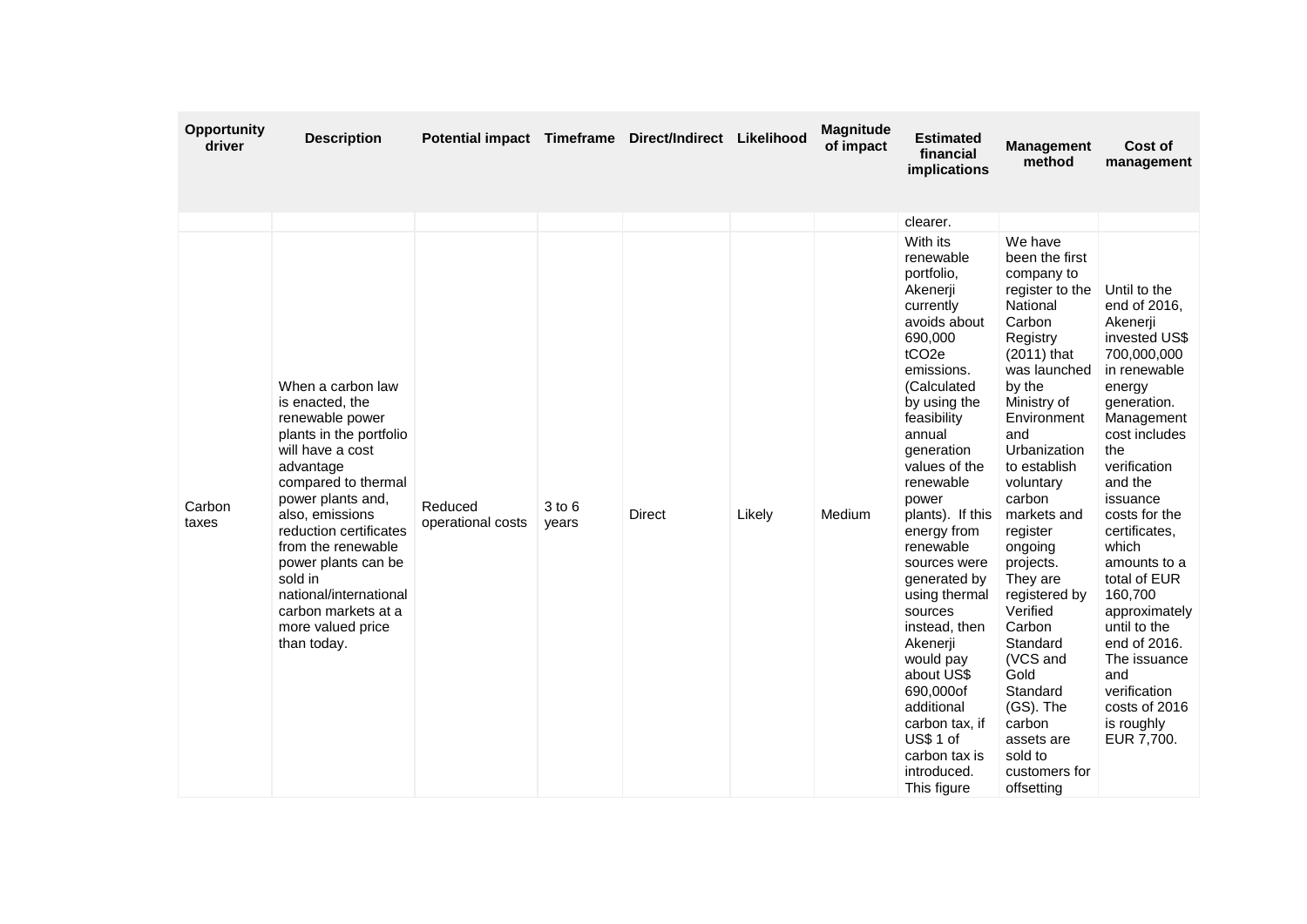| <b>Opportunity</b><br>driver | <b>Description</b> | Potential impact Timeframe Direct/Indirect |  | Likelihood | <b>Magnitude</b><br>of impact | <b>Estimated</b><br>financial<br>implications                      | <b>Management</b><br>method                                                          | Cost of<br>management |
|------------------------------|--------------------|--------------------------------------------|--|------------|-------------------------------|--------------------------------------------------------------------|--------------------------------------------------------------------------------------|-----------------------|
|                              |                    |                                            |  |            |                               | could be<br>considered as<br>positive<br>financial<br>implication. | their<br>emissions.<br>Besides we<br>invest in<br>renewable<br>energy<br>generation. |                       |

## **CC6.1b**

## **Please describe your inherent opportunities that are driven by changes in physical climate parameters**

| <b>Opportunity</b><br>driver                  | <b>Description</b>                                                                                                                                                                                                                                           | <b>Potential impact</b>                                  | Timeframe           | Direct/<br><b>Indirect</b> | Likelihood | <b>Magnitude</b><br>of impact | <b>Estimated</b><br>financial<br><i>implications</i>                                                                                                                                                                                                                                                         | <b>Management</b><br>method                                                                                                                                       | Cost of<br>management                                                                                                                                                                                                                                 |
|-----------------------------------------------|--------------------------------------------------------------------------------------------------------------------------------------------------------------------------------------------------------------------------------------------------------------|----------------------------------------------------------|---------------------|----------------------------|------------|-------------------------------|--------------------------------------------------------------------------------------------------------------------------------------------------------------------------------------------------------------------------------------------------------------------------------------------------------------|-------------------------------------------------------------------------------------------------------------------------------------------------------------------|-------------------------------------------------------------------------------------------------------------------------------------------------------------------------------------------------------------------------------------------------------|
| Change in<br>mean<br>(average)<br>temperature | If summer<br>temperature<br>increases by 1<br>degree, this<br>increases the<br>daily electricity<br>demand 2%.<br>Akenerji<br>generates more<br>electricity to<br>meet the<br>increased<br>demand. With<br>the help of its<br>renewable<br>energy portfolio, | Increased<br>demand for<br>existing<br>products/services | $3$ to $6$<br>years | Direct                     | Likely     | Medium                        | Akenerji not only<br>generates<br>electricity but also<br>trades electricity.<br>Its total revenue<br>from both items<br>are roughly 1.42<br>Billion TL for<br>2016. If summer<br>temperature<br>increases by 1<br>degree, this<br>increases the<br>daily electricity<br>demand 2%. If we<br>assume that its | Akenerji<br>invested in<br>renewable<br>energy<br>generation.<br>Planning for<br>generation<br>using demand<br>forecast<br>modelling and<br>weather<br>forecasts. | Our demand<br>forecast model<br>used in<br>generation<br>planning was<br>developed in-<br>house, so there<br>is no additional<br>cost for demand<br>modelling. Also<br>Akenerji spends<br>roughly US\$<br>$15,000$ per year<br>on weather<br>reports. |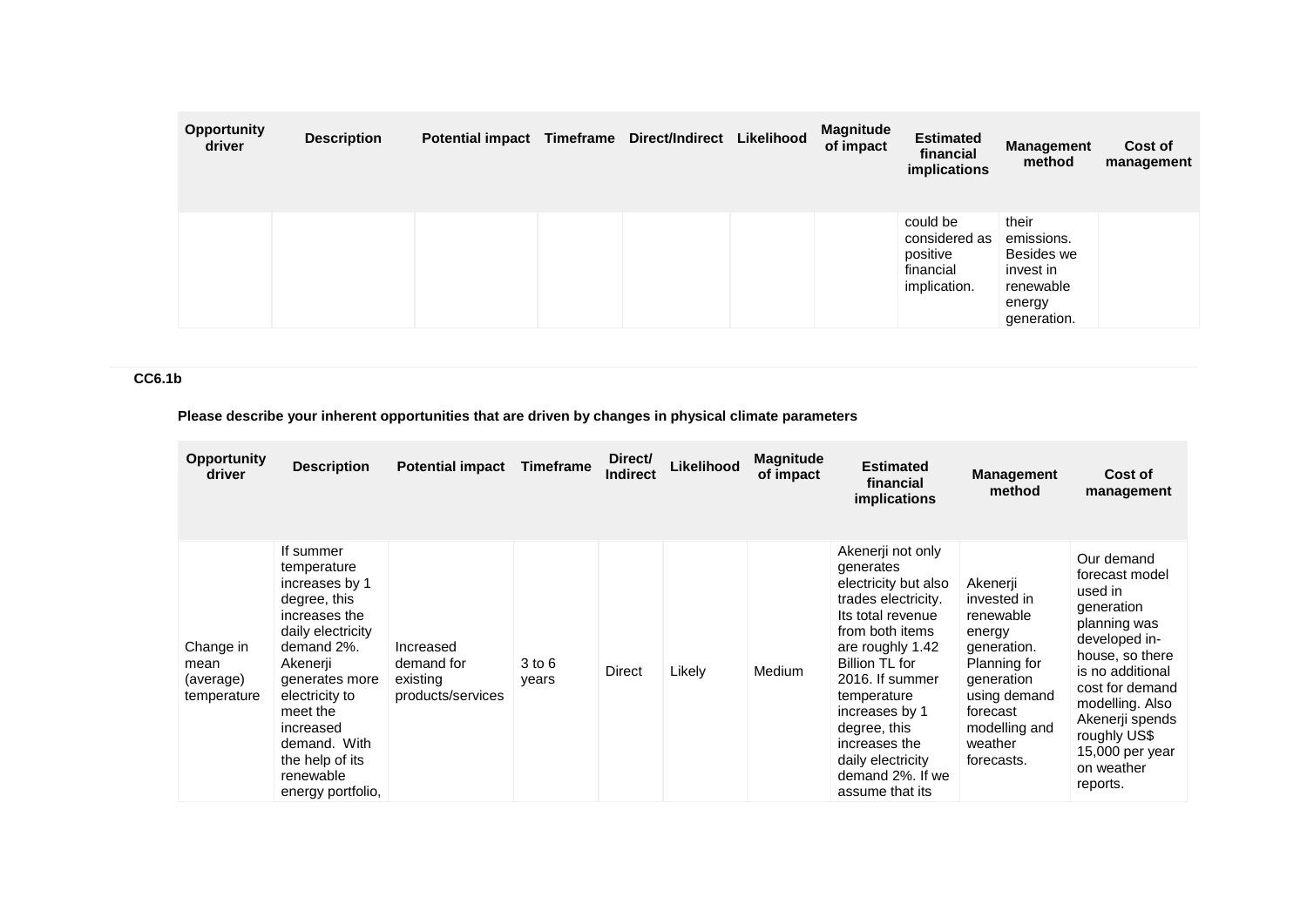| <b>Opportunity</b><br>driver         | <b>Description</b>                                                                                                                                                                                                                | Potential impact Timeframe                               |                   | Direct/<br>Indirect | Likelihood | Magnitude<br>of impact | <b>Estimated</b><br>financial<br>implications                                                                                                                                                                                                                                                                                                                                                          | <b>Management</b><br>method                                                                                                                                                 | Cost of<br>management                                                        |
|--------------------------------------|-----------------------------------------------------------------------------------------------------------------------------------------------------------------------------------------------------------------------------------|----------------------------------------------------------|-------------------|---------------------|------------|------------------------|--------------------------------------------------------------------------------------------------------------------------------------------------------------------------------------------------------------------------------------------------------------------------------------------------------------------------------------------------------------------------------------------------------|-----------------------------------------------------------------------------------------------------------------------------------------------------------------------------|------------------------------------------------------------------------------|
|                                      | it is also<br>possible for<br>Akenerji to<br>generate the<br>extra demand<br>at low cost.                                                                                                                                         |                                                          |                   |                     |            |                        | revenue increases<br>2% due to<br>increase in<br>demand, this will<br>lead to positive<br>financial<br>implication of TL<br>28,000,000<br>additional<br>revenue.<br>Therefore, we can<br>say that change in<br>the demand has a<br>considerable<br>effect on Akenerji.                                                                                                                                 |                                                                                                                                                                             |                                                                              |
| Change in<br>temperature<br>extremes | Change in<br>temperature<br>extremes due to<br>global warming<br>causes<br>electricity<br>demand<br>fluctuation. If<br>summer<br>temperature<br>increases by<br>1degree, this<br>increases the<br>daily electricity<br>demand 2%. | Increased<br>demand for<br>existing<br>products/services | 1 to $3$<br>years | Direct              | Likely     | Medium                 | Akenerji not only<br>generates<br>electricity but also<br>trades electricity.<br>Its total revenue<br>from both items<br>are roughly 1.42<br>Billion TL for<br>2016. If summer<br>temperature<br>increases by 1<br>degree, this<br>increases the<br>daily electricity<br>demand 2%. If we<br>assume that its<br>revenue increases<br>2% due to<br>increase in<br>demand, this will<br>lead to positive | Akenerji<br>invested in<br>renewable<br>energy<br>generation.<br>This is<br>managed by<br>using demand<br>forecast<br>modelling and<br>flexible<br>portfolio<br>management. | Akenerji spends<br>roughly US\$<br>15,000 per year<br>on weather<br>reports. |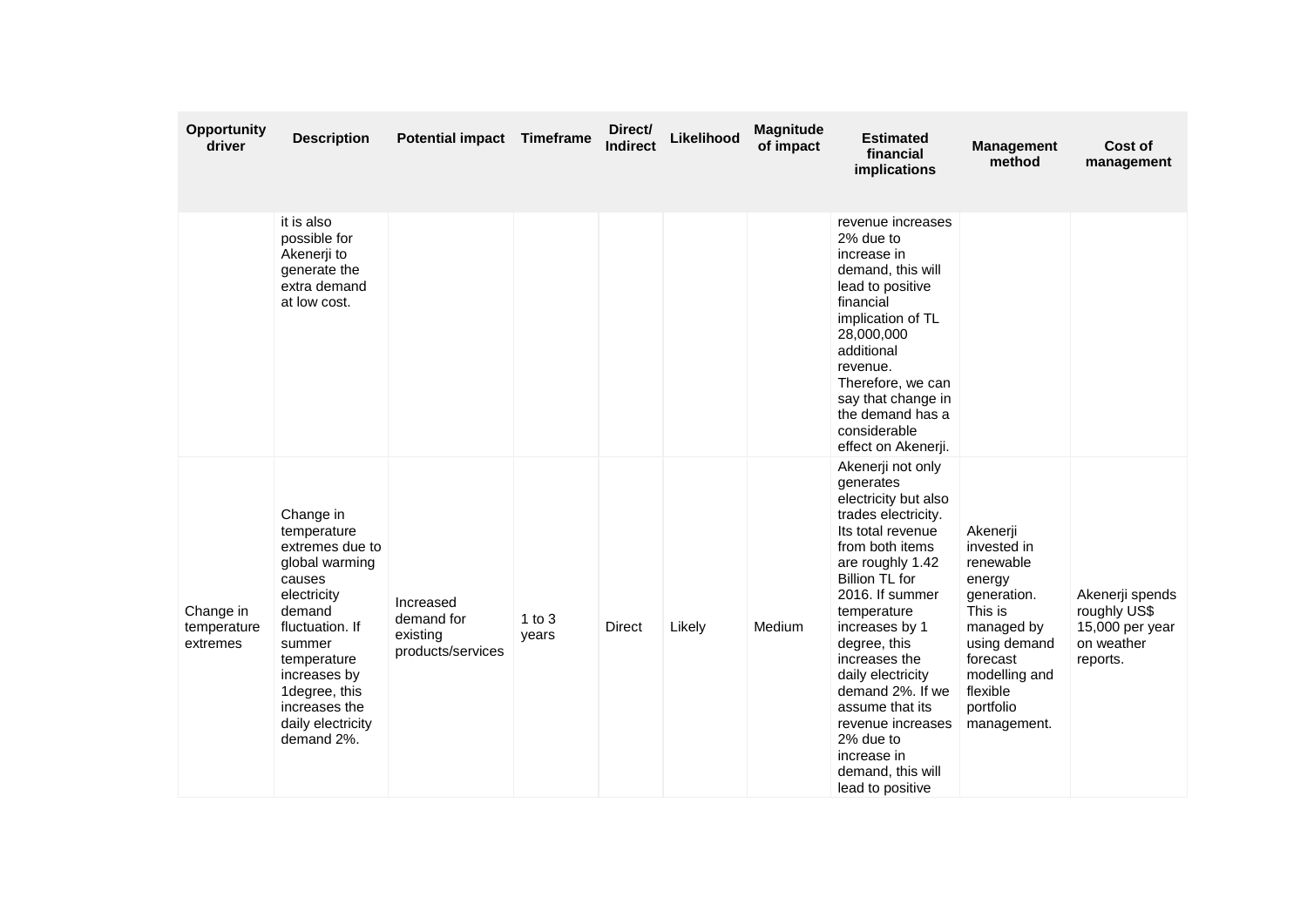| <b>Opportunity</b><br>driver | <b>Description</b> | <b>Potential impact</b> | Timeframe | Direct/<br><b>Indirect</b> | Likelihood | <b>Magnitude</b><br>of impact | <b>Estimated</b><br>financial<br>implications                                                                                                                                | <b>Management</b><br>method | Cost of<br>management |
|------------------------------|--------------------|-------------------------|-----------|----------------------------|------------|-------------------------------|------------------------------------------------------------------------------------------------------------------------------------------------------------------------------|-----------------------------|-----------------------|
|                              |                    |                         |           |                            |            |                               | financial<br>implication of TL<br>28,000,000<br>additional<br>revenue.<br>Therefore, we can<br>say that change in<br>the demand has a<br>considerable<br>effect on Akenerji. |                             |                       |

**CC6.1c**

**Please describe your inherent opportunities that are driven by changes in other climate-related developments**

| <b>Opportunity</b><br>driver     | <b>Description</b>                                                                                                                                                                                    | <b>Potential impact</b>                                  | <b>Timeframe</b>  | Direct/<br><b>Indirect</b> | Likelihood  | <b>Magnitude</b><br>of impact | <b>Estimated</b><br>financial<br>implications                                                                                                                                                                                                    | <b>Management</b><br>method                                                                                                                                                                                | Cost of<br>management                                                                                                                                                                                          |
|----------------------------------|-------------------------------------------------------------------------------------------------------------------------------------------------------------------------------------------------------|----------------------------------------------------------|-------------------|----------------------------|-------------|-------------------------------|--------------------------------------------------------------------------------------------------------------------------------------------------------------------------------------------------------------------------------------------------|------------------------------------------------------------------------------------------------------------------------------------------------------------------------------------------------------------|----------------------------------------------------------------------------------------------------------------------------------------------------------------------------------------------------------------|
| Changing<br>consumer<br>behavior | Day by day the<br>effects of<br>Climate<br>Change<br>becomes more<br>clear and<br>obvious in our<br>daily life. In<br>parallel to this.<br>awareness is<br>raising. As a<br>consequence,<br>consumers | Increased<br>demand for<br>existing<br>products/services | 1 to $3$<br>years | <b>Direct</b>              | Very likely | Medium                        | In case of<br>realization of the<br>opportunity, an<br>additional income<br>will be generated<br>for Akenerii as<br>positive financial<br>implication.<br>According to<br>feasibility reports,<br>the renewable<br>power plants<br>could produce | Akenerji has<br>invested in<br>renewable<br>energy<br>generation and<br>$24\%$ of its<br>installed<br>capacity is from<br>renewable<br>energy sources.<br>By providing<br>carbon neutral<br>electricity to | Management<br>cost includes<br>the verification<br>and the<br>issuance costs<br>for the<br>certificates.<br>which amounts<br>to a total of<br>EUR 160,700<br>approximately<br>until to the end<br>of 2016. The |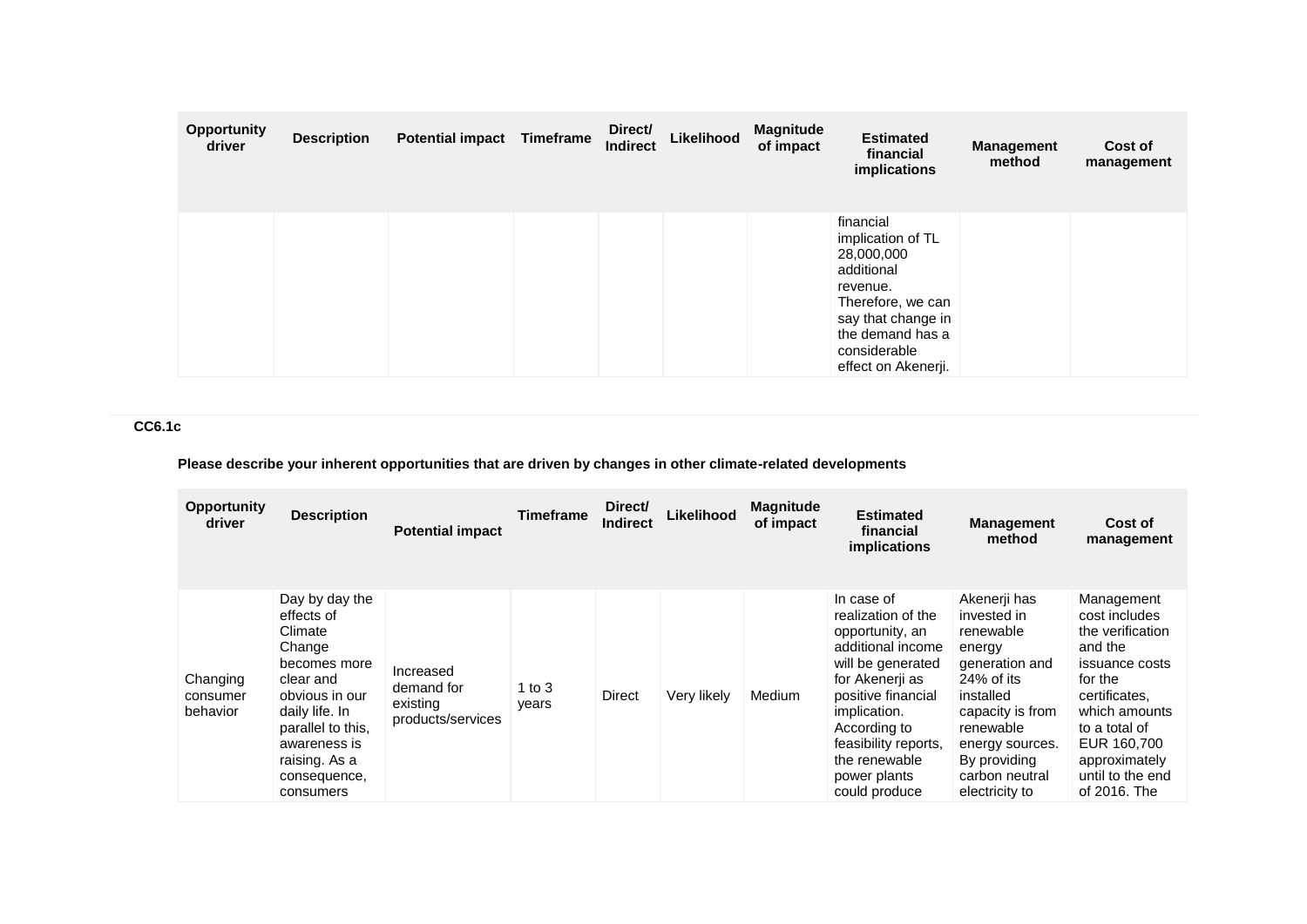| Opportunity<br>driver | <b>Description</b>                              | <b>Potential impact</b> | <b>Timeframe</b> | Direct/<br><b>Indirect</b> | Likelihood | <b>Magnitude</b><br>of impact | <b>Estimated</b><br>financial<br>implications                                                                                                                                                                                                                                                                                                                                                                                                                                       | <b>Management</b><br>method                                                                                                                                                                                          | Cost of<br>management                                                     |
|-----------------------|-------------------------------------------------|-------------------------|------------------|----------------------------|------------|-------------------------------|-------------------------------------------------------------------------------------------------------------------------------------------------------------------------------------------------------------------------------------------------------------------------------------------------------------------------------------------------------------------------------------------------------------------------------------------------------------------------------------|----------------------------------------------------------------------------------------------------------------------------------------------------------------------------------------------------------------------|---------------------------------------------------------------------------|
|                       | started to prefer<br>cleaner energy<br>sources. |                         |                  |                            |            |                               | approximately<br>70,500 tCO2e<br><b>Gold Standard</b><br>certificates.<br>492,000 tCO2e<br>VCS certificates<br>and 126,600<br>tCO <sub>2</sub> e Social<br>Carbon<br>certificates. The<br>revenue from the<br>sale of renewable<br>certificates could<br>total<br>approximately<br>EUR 200,000<br>(assuming 0.22)<br>Euro for VCS and<br>Social Carbon,<br>0,9 Euro for GS)<br>The amount<br>could be clearer,<br>when the carbon<br>price in the new<br>market becomes<br>clearer. | requesting<br>customers.<br>Carbon neutral<br>electricity<br>involves the sale<br>of reduction<br>certificates in<br>order to<br>neutralize the<br>customer's<br>emissions from<br>their electricity<br>consumption. | issuance and<br>verification<br>costs of 2016 is<br>roughly EUR<br>7,700. |

### **CC6.1d**

**Please explain why you do not consider your company to be exposed to inherent opportunities driven by changes in regulation that have the potential to generate a substantive change in your business operations, revenue or expenditure**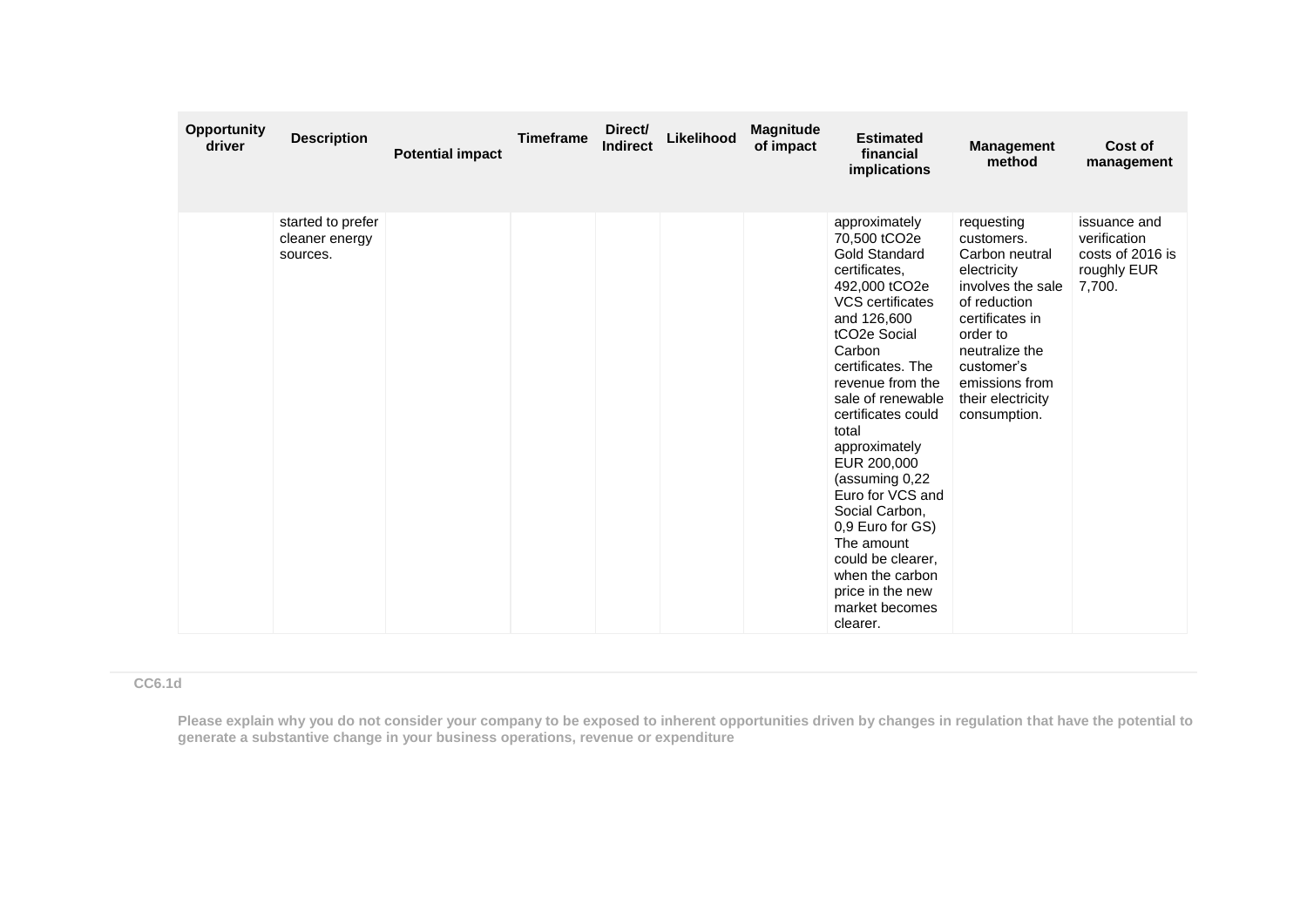#### **CC6.1e**

**Please explain why you do not consider your company to be exposed to inherent opportunities driven by changes in physical climate parameters that have the potential to generate a substantive change in your business operations, revenue or expenditure**

#### **CC6.1f**

**Please explain why you do not consider your company to be exposed to inherent opportunities driven by changes in other climate-related developments that have the potential to generate a substantive change in your business operations, revenue or expenditure**

#### **Further Information**

### **Module: GHG Emissions Accounting, Energy and Fuel Use, and Trading**

### **Page: CC7. Emissions Methodology**

#### **CC7.1**

**Please provide your base year and base year emissions (Scopes 1 and 2)**

**Base year Base year emissions (metric tonnes CO2e)**

**Scope**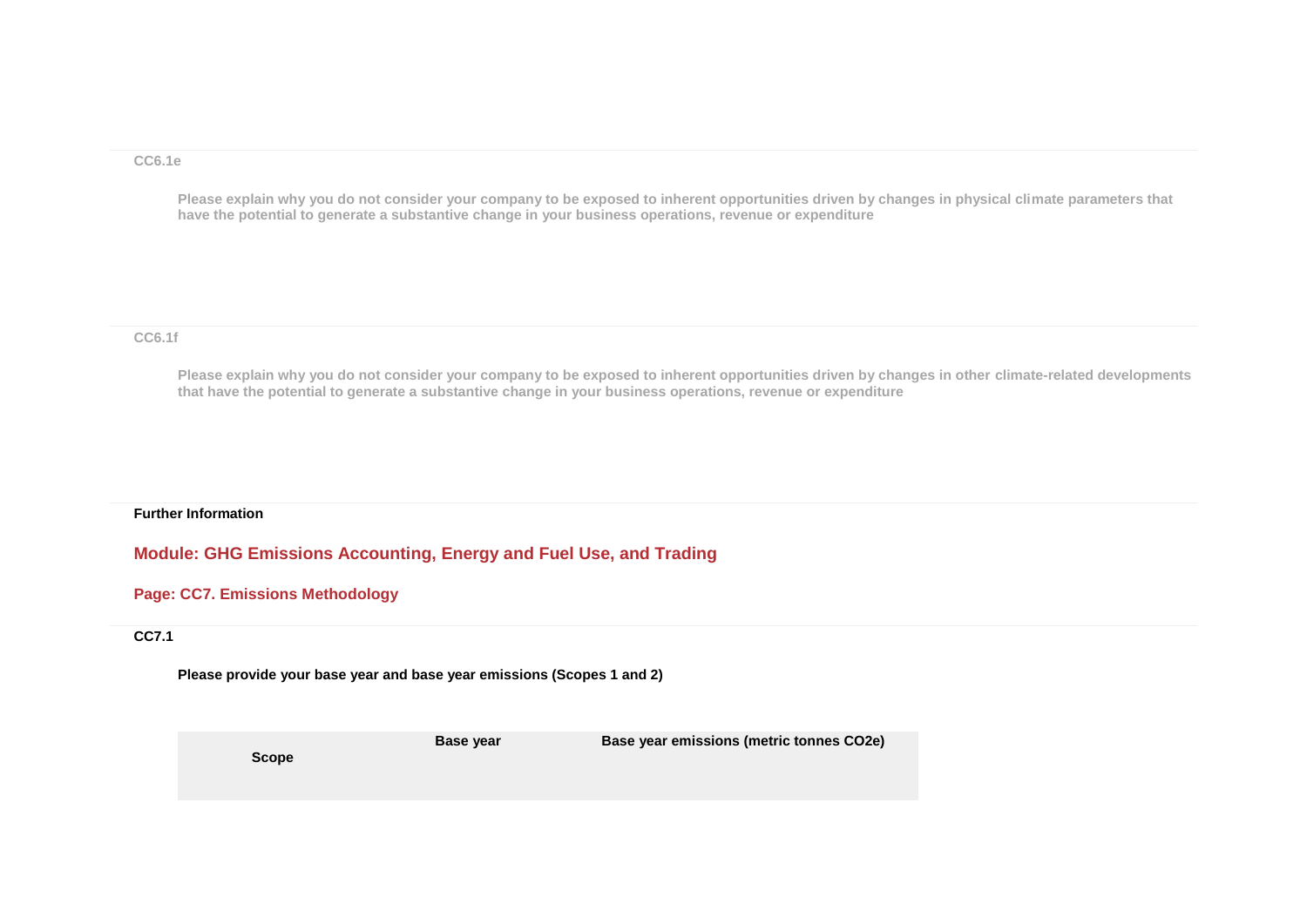| <b>Scope</b>             | Base year                            | Base year emissions (metric tonnes CO2e) |
|--------------------------|--------------------------------------|------------------------------------------|
| Scope 1                  | Fri 01 Jan 2016 - Sat 31 Dec<br>2016 | 934839                                   |
| Scope 2 (location-based) | Fri 01 Jan 2016 - Sat 31 Dec<br>2016 | 14820                                    |
| Scope 2 (market-based)   | Fri 01 Jan 2016 - Sat 31 Dec<br>2016 |                                          |

#### **CC7.2**

**Please give the name of the standard, protocol or methodology you have used to collect activity data and calculate Scope 1 and Scope 2 emissions** 

| Please select the published methodologies that you use |  |  |  |
|--------------------------------------------------------|--|--|--|
|--------------------------------------------------------|--|--|--|

The Greenhouse Gas Protocol: A Corporate Accounting and Reporting Standard (Revised Edition) IPCC Guidelines for National Greenhouse Gas Inventories, 2006 ISO 14064-1

### **CC7.2a**

**If you have selected "Other" in CC7.2 please provide details of the standard, protocol or methodology you have used to collect activity data and calculate Scope 1 and Scope 2 emissions**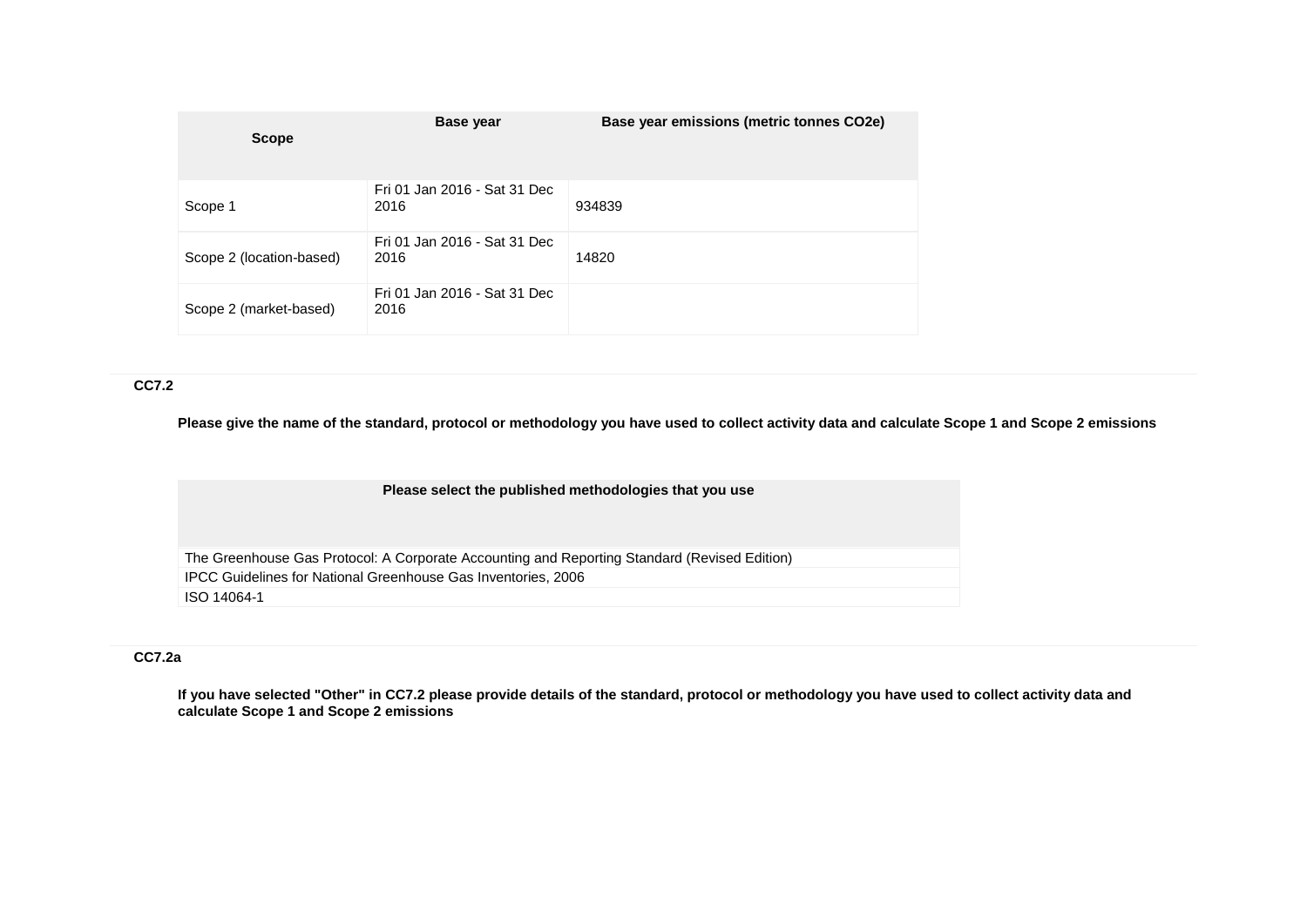## **CC7.3**

**Please give the source for the global warming potentials you have used**

| Gas             | <b>Reference</b>                               |
|-----------------|------------------------------------------------|
| CO <sub>2</sub> | IPCC Fourth Assessment Report (AR4 - 100 year) |
| CH <sub>4</sub> | IPCC Fourth Assessment Report (AR4 - 100 year) |
| <b>N2O</b>      | IPCC Fourth Assessment Report (AR4 - 100 year) |

## **CC7.4**

**Please give the emissions factors you have applied and their origin; alternatively, please attach an Excel spreadsheet with this data at the bottom of this page**

| <b>Fuel/Material/Energy</b> | <b>Emission Factor</b> | Unit                                       | Reference                                                                 |
|-----------------------------|------------------------|--------------------------------------------|---------------------------------------------------------------------------|
| Natural gas                 | 56152                  | metric tonnes CO <sub>2</sub> e per<br>GJ  | 2006 IPCC Guidelines for National Greenhouse Gas<br>Inventories           |
| Diesel/Gas oil              | 75946.8                | metric tonnes CO <sub>2</sub> e per<br>GJ  | 2006 IPCC Guidelines for National Greenhouse Gas<br>Inventories           |
| Electricity                 | 0.44467                | metric tonnes CO <sub>2</sub> e per<br>MWh | International Energy Agency, CO2 EMISSIONS FROM<br><b>FUEL COMBUSTION</b> |
| Motor gasoline              | 70590.9                | metric tonnes CO <sub>2</sub> e per<br>GJ  | 2006 IPCC Guidelines for National Greenhouse Gas<br>Inventories           |
| Distillate fuel oil No 2    | 77649                  | metric tonnes CO <sub>2</sub> e per<br>GJ  | 2006 IPCC Guidelines for National Greenhouse Gas<br>Inventories           |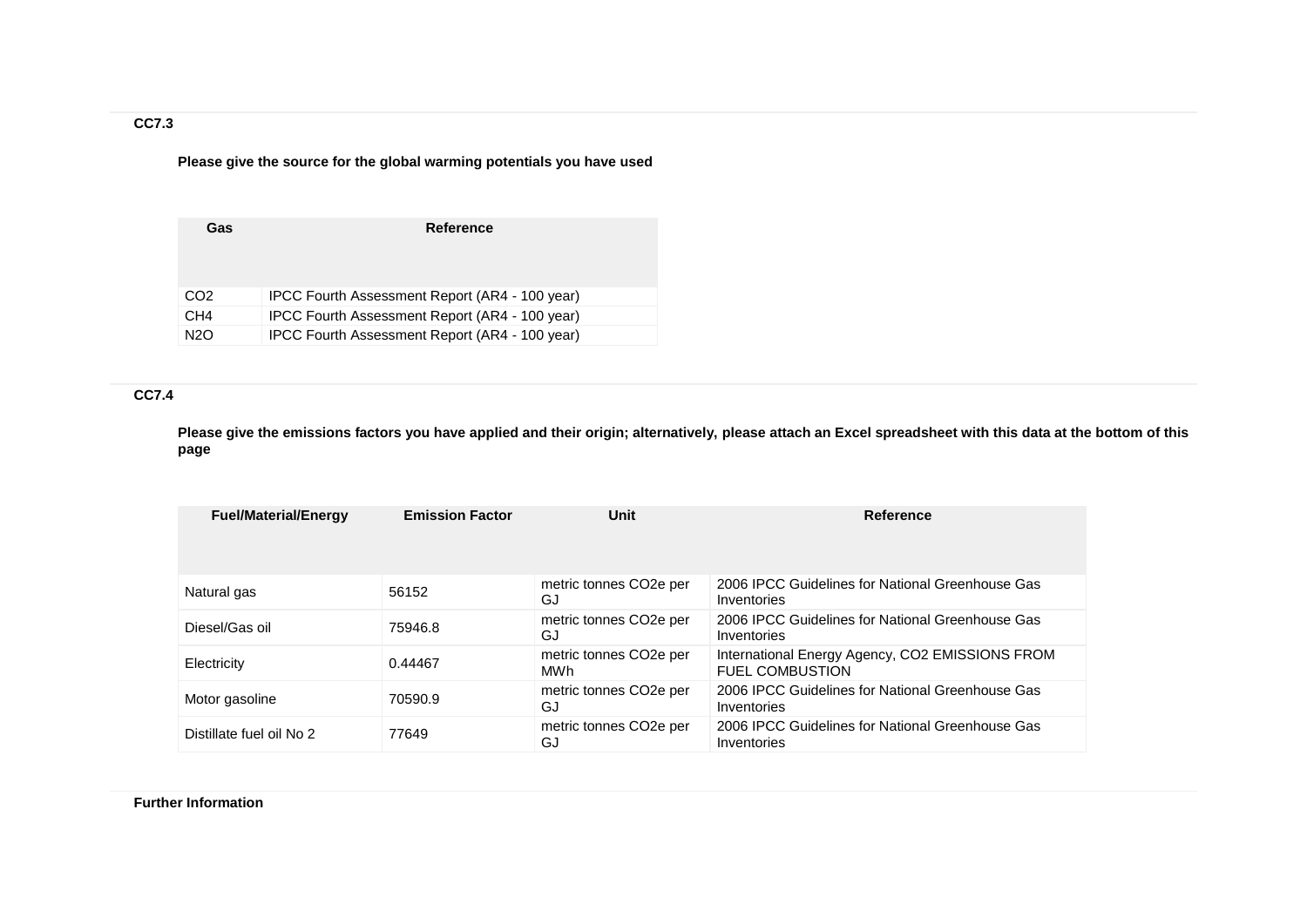# **Page: CC8. Emissions Data - (1 Jan 2016 - 31 Dec 2016)**

### **CC8.1**

**Please select the boundary you are using for your Scope 1 and 2 greenhouse gas inventory**

Operational control

# **CC8.2**

**Please provide your gross global Scope 1 emissions figures in metric tonnes CO2e**

934839

## **CC8.3**

## **Please describe your approach to reporting Scope 2 emissions**

| Scope 2, location-based                              | Scope 2, market-based                                                                                                                                                                | Comment                                                                      |
|------------------------------------------------------|--------------------------------------------------------------------------------------------------------------------------------------------------------------------------------------|------------------------------------------------------------------------------|
| We are reporting a Scope 2,<br>location-based figure | We have no operations where we are able to access electricity supplier emissions<br>factors or residual emissions factors and are unable to report a Scope 2, market-based<br>figure | We use electricity from the grid, other<br>than the electricity we generate. |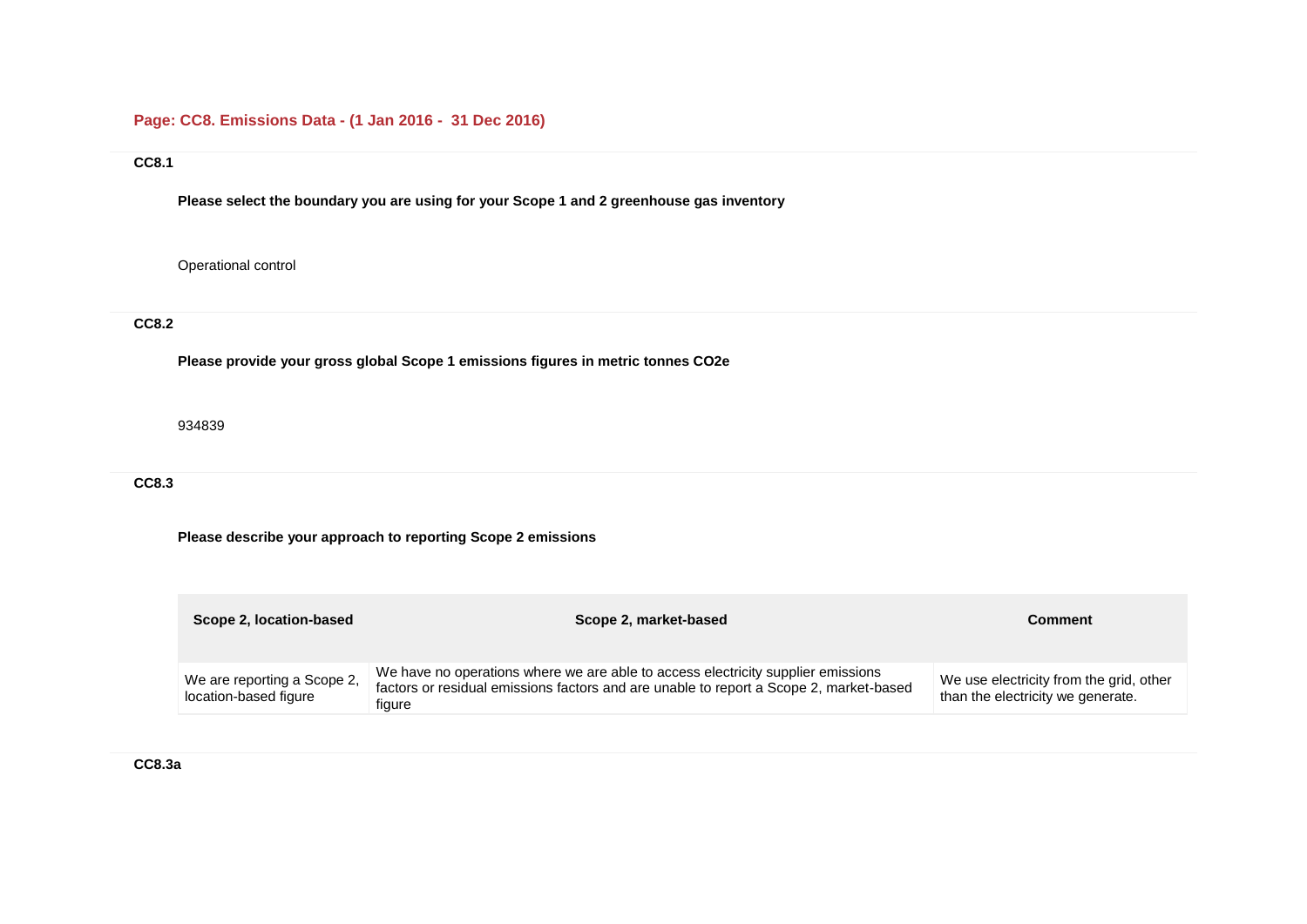**Please provide your gross global Scope 2 emissions figures in metric tonnes CO2e**

| Scope 2, location-based | Scope 2, market-based<br>(if applicable) | <b>Comment</b>                                        |
|-------------------------|------------------------------------------|-------------------------------------------------------|
| 14820                   |                                          | We purchase and consume electricity<br>from the grid. |

### **CC8.4**

**Are there any sources (e.g. facilities, specific GHGs, activities, geographies, etc.) of Scope 1 and Scope 2 emissions that are within your selected reporting boundary which are not included in your disclosure?**

#### Yes

#### **CC8.4a**

**Please provide details of the sources of Scope 1 and Scope 2 emissions that are within your selected reporting boundary which are not included in your disclosure**

| <b>Source</b>        | Relevance of<br>Scope 1<br>emissions from<br>this source | <b>Relevance of</b><br>location-<br>based Scope<br>2 emissions<br>from this<br>source | Relevance of<br>market-based<br>Scope 2<br>emissions<br>from this<br>source (if<br>applicable) | Explain why the source is excluded                                                |
|----------------------|----------------------------------------------------------|---------------------------------------------------------------------------------------|------------------------------------------------------------------------------------------------|-----------------------------------------------------------------------------------|
| Fugitive refrigerant | Emissions are                                            | No emissions                                                                          | Emissions are                                                                                  | We included the refrigerant GHGs from cooling systems at our Erzin NGCCPP.        |
| GHGs from cooling    | relevant but not                                         | excluded                                                                              | not relevant                                                                                   | Emissions sourcing from refrigerants of cooling systems at our other premises are |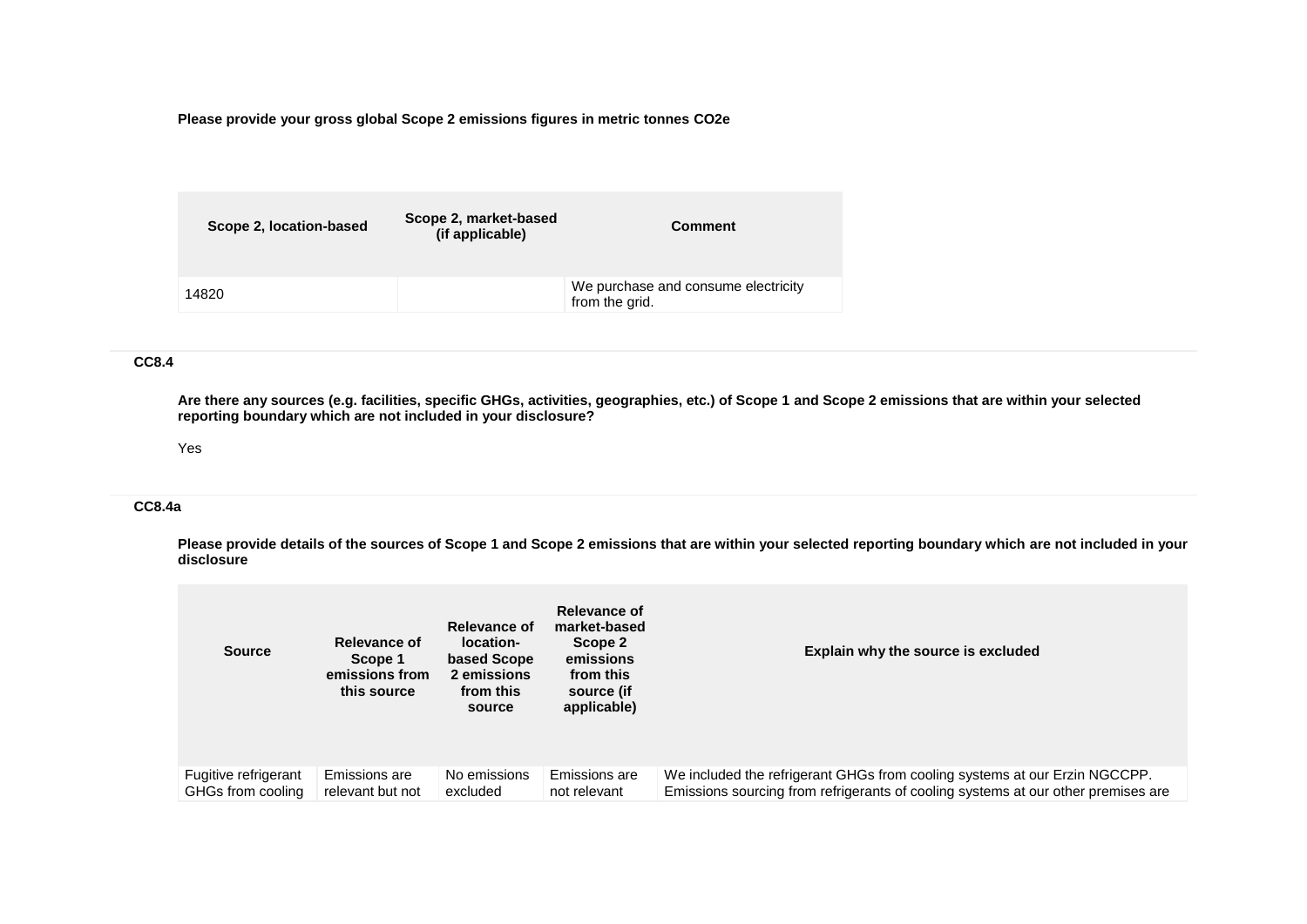| <b>Source</b>                                                | Relevance of<br>Scope 1<br>emissions from<br>this source | Relevance of<br>location-<br>based Scope<br>2 emissions<br>from this<br>source | Relevance of<br>market-based<br>Scope 2<br>emissions<br>from this<br>source (if<br>applicable) | Explain why the source is excluded                                                                                                                                                                                                                                                                                                                         |
|--------------------------------------------------------------|----------------------------------------------------------|--------------------------------------------------------------------------------|------------------------------------------------------------------------------------------------|------------------------------------------------------------------------------------------------------------------------------------------------------------------------------------------------------------------------------------------------------------------------------------------------------------------------------------------------------------|
| systems.                                                     | vet calculated                                           |                                                                                |                                                                                                | excluded for three reasons: (1) they are not likely to be a significant source of total<br>scope 1 emissions (less than 1%), (2) there is no reliable method for accurate<br>activity data, and (3) estimation of this source is considered inaccurate.                                                                                                    |
| <b>Fugitive GHG</b><br>emissions from fire<br>extinguishers. | Emissions are<br>relevant but not<br>yet calculated      | No emissions<br>excluded                                                       | Emissions are<br>not relevant                                                                  | We included the fugitive GHGs from fire extinguishers at our Erzin NGCCPP.<br>Emissions sourcing from fire extinguishers at our other premises are excluded<br>particularly for two reasons: (1) they are not likely to be a significant source of total<br>scope 1 emissions (less than 1%), (2) there is inadequate work and budget source<br>to gather. |

## **CC8.5**

**Please estimate the level of uncertainty of the total gross global Scope 1 and 2 emissions figures that you have supplied and specify the sources of uncertainty in your data gathering, handling and calculations**

| <b>Scope</b>                | <b>Uncertainty range</b>                      | Main sources of<br>uncertainty                                  | Please expand on the uncertainty in your data                                                                  |
|-----------------------------|-----------------------------------------------|-----------------------------------------------------------------|----------------------------------------------------------------------------------------------------------------|
| Scope 1                     | More than 5% but less than<br>or equal to 10% | Assumptions<br>Metering/ Measurement<br>Constraints<br>Sampling | Calculated with GHG Protocol Uncertainty analysis calculation tool. Includes<br>Emission factor uncertainties. |
| Scope 2<br>(location-based) | More than 5% but less than<br>or equal to 10% | Data Gaps<br>Assumptions<br>Extrapolation                       | Calculated with GHG Protocol Uncertainty analysis calculation tool. Includes<br>Emission factor uncertainties. |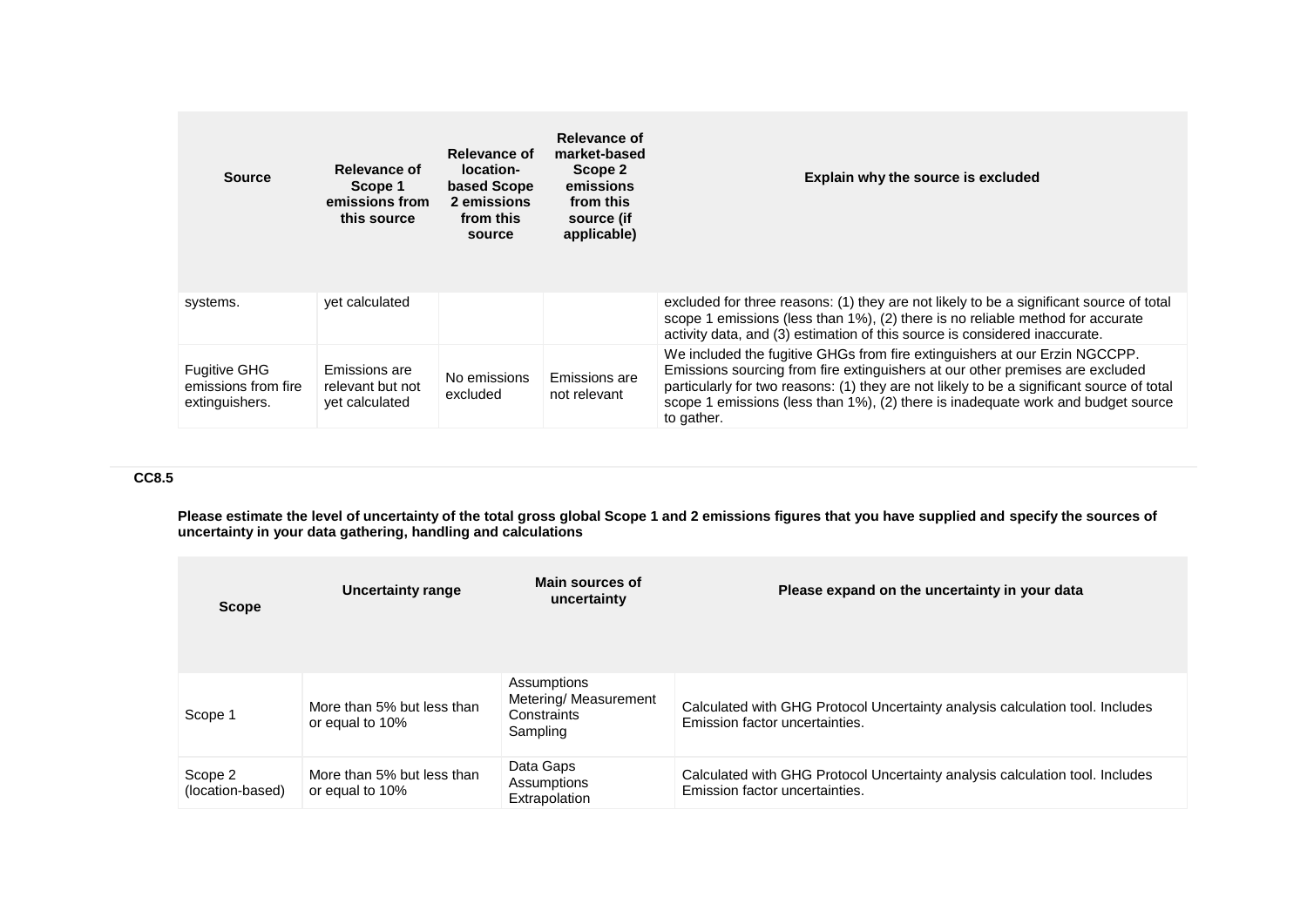| <b>Scope</b>               | Uncertainty range        | Main sources of<br>uncertainty       | Please expand on the uncertainty in your data                                                                                                   |
|----------------------------|--------------------------|--------------------------------------|-------------------------------------------------------------------------------------------------------------------------------------------------|
|                            |                          | Metering/ Measurement<br>Constraints |                                                                                                                                                 |
| Scope 2 (market-<br>based) | Less than or equal to 2% | No Sources of<br>Uncertainty         | The electricity energy used is taken from the grid therefore it is stated in location<br>based Scope 2 and the market based Scope 2 left blank. |

## **CC8.6**

**Please indicate the verification/assurance status that applies to your reported Scope 1 emissions**

Third party verification or assurance process in place

## **CC8.6a**

**Please provide further details of the verification/assurance undertaken for your Scope 1 emissions, and attach the relevant statements**

| <b>Verification</b><br>or assurance<br>cycle in place | <b>Status in</b><br>the current<br>reporting<br>year | Type of<br>verification<br>or assurance | Attach the statement                                                                                    | Page/section<br>reference | Relevant<br>standard | <b>Proportion</b><br>of reported<br>Scope 1<br>emissions<br>verified (%) |
|-------------------------------------------------------|------------------------------------------------------|-----------------------------------------|---------------------------------------------------------------------------------------------------------|---------------------------|----------------------|--------------------------------------------------------------------------|
| Annual<br>process                                     | Complete                                             | Reasonable<br>assurance                 | https://www.cdp.net/sites/2017/12/21112/Climate Change<br>2017/Shared Documents/Attachments/CC8.6a/ISO- |                           | ISO14064-<br>3       | 99                                                                       |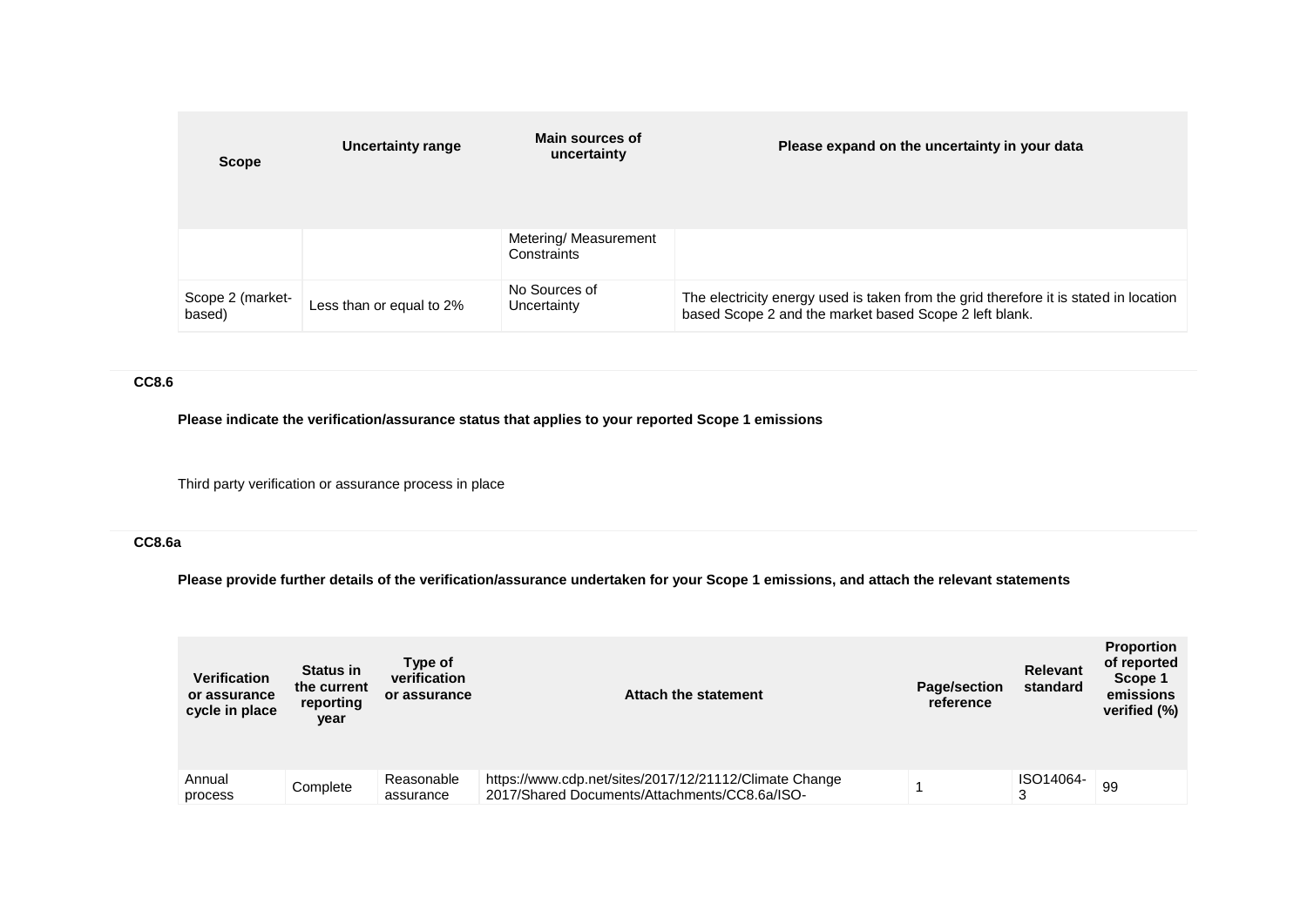| Verification<br>or assurance<br>cycle in place | <b>Status in</b><br>the current<br>reporting<br>year | Type of<br>verification<br>or assurance | Attach the statement               | <b>Page/section</b><br>reference | <b>Relevant</b><br>standard | <b>Proportion</b><br>of reported<br>Scope 1<br>emissions<br>verified (%) |
|------------------------------------------------|------------------------------------------------------|-----------------------------------------|------------------------------------|----------------------------------|-----------------------------|--------------------------------------------------------------------------|
|                                                |                                                      |                                         | 14064_Verification_Statement_2.pdf |                                  |                             |                                                                          |

### **CC8.6b**

**Please provide further details of the regulatory regime to which you are complying that specifies the use of Continuous Emission Monitoring Systems (CEMS)**

| <b>Regulation</b> | % of emissions covered by the system | <b>Compliance period</b> | <b>Evidence of submission</b> |
|-------------------|--------------------------------------|--------------------------|-------------------------------|
|                   |                                      |                          |                               |

## **CC8.7**

**Please indicate the verification/assurance status that applies to at least one of your reported Scope 2 emissions figures**

Third party verification or assurance process in place

## **CC8.7a**

Please provide further details of the verification/assurance undertaken for your location-based and/or market-based Scope 2 emissions, and attach the relevant statements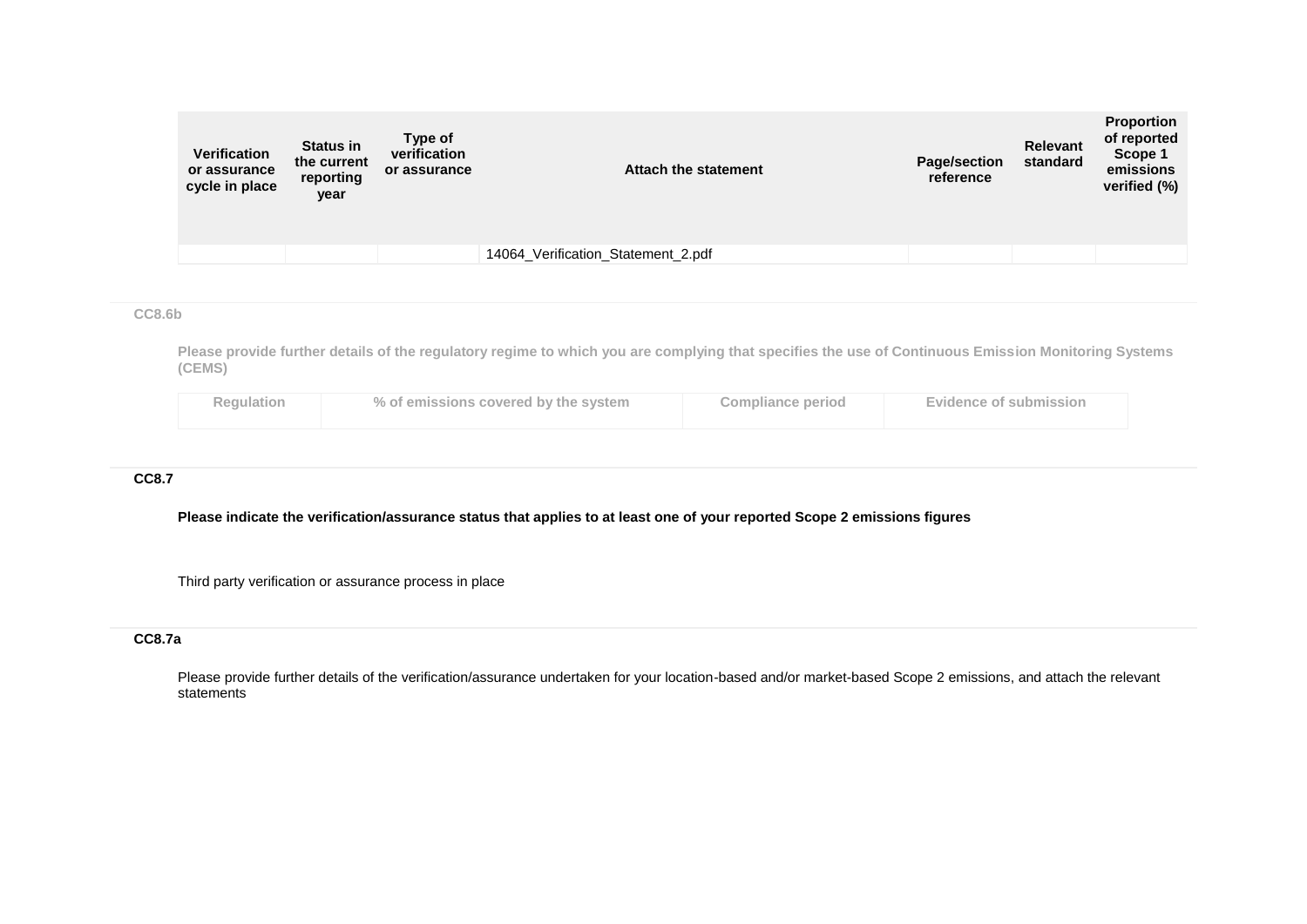| Location-<br>based or<br>market-<br>based<br>figure? | <b>Verification</b><br><b>or</b><br>assurance<br>cycle in<br>place | <b>Status in</b><br>the<br>current<br>reporting<br>year | Type of<br>verification<br>or<br>assurance | Attach the statement                                                                                                                          | <b>Page/Section</b><br>reference | <b>Relevant</b><br>standard | <b>Proportion</b><br>0f<br>reported<br>Scope 2<br>emissions<br>verified<br>(%) |
|------------------------------------------------------|--------------------------------------------------------------------|---------------------------------------------------------|--------------------------------------------|-----------------------------------------------------------------------------------------------------------------------------------------------|----------------------------------|-----------------------------|--------------------------------------------------------------------------------|
| Location-<br>based                                   | Annual<br>process                                                  | Complete                                                | Reasonable<br>assurance                    | https://www.cdp.net/sites/2017/12/21112/Climate Change<br>2017/Shared Documents/Attachments/CC8.7a/ISO-<br>14064 Verification Statement 2.pdf |                                  | ISO14064-<br>3              | 91                                                                             |

### **CC8.8**

**Please identify if any data points have been verified as part of the third party verification work undertaken, other than the verification of emissions figures reported in CC8.6, CC8.7 and CC14.2**

| <b>Additional data</b><br>points verified | <b>Comment</b>                                                                                                                                                                                                                                                                                                                                                                                                  |
|-------------------------------------------|-----------------------------------------------------------------------------------------------------------------------------------------------------------------------------------------------------------------------------------------------------------------------------------------------------------------------------------------------------------------------------------------------------------------|
| Renewable energy<br>products              | In 2016, renewable power plants of Akenerji sold 50,200 tCO2e of Gold Standard certificates and 16,194 tCO2e of VCS certificates.                                                                                                                                                                                                                                                                               |
| Other: GHG<br>emission<br>monitoring plan | A GHG emissions monitoring plan has been prepared and submitted to the Ministry of Environment within the framework of MRV<br>regulation for our only Thermal power plant which is Erzin NGCCPP. Monitoring plan is verified by the Ministry and the and Mandatory<br>Carbon Report is prepared inline with this plan. Mandatory Carbon Report is ready to be verified by verifiers authorized by the Ministry. |

#### **CC8.9**

**Are carbon dioxide emissions from biologically sequestered carbon relevant to your organization?**

No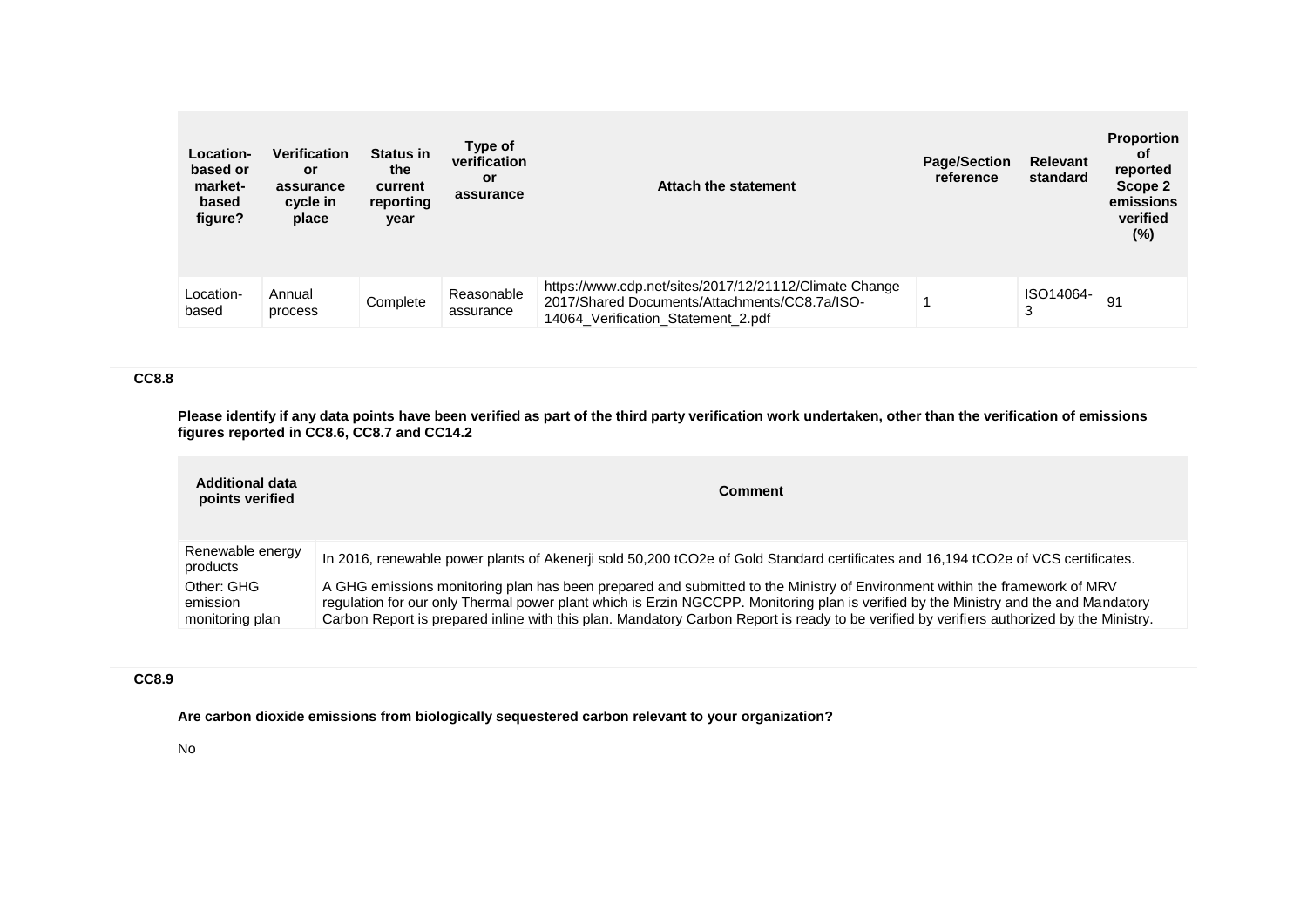#### **CC8.9a**

**Please provide the emissions from biologically sequestered carbon relevant to your organization in metric tonnes CO2**

#### **Further Information**

**Page: CC9. Scope 1 Emissions Breakdown - (1 Jan 2016 - 31 Dec 2016)**

### **CC9.1**

**Do you have Scope 1 emissions sources in more than one country?**

No

#### **CC9.1a**

**Please break down your total gross global Scope 1 emissions by country/region**

| <b>Country/Region</b> | Scope 1 metric tonnes CO2e |
|-----------------------|----------------------------|
|                       |                            |
|                       |                            |

### **CC9.2**

**Please indicate which other Scope 1 emissions breakdowns you are able to provide (tick all that apply)**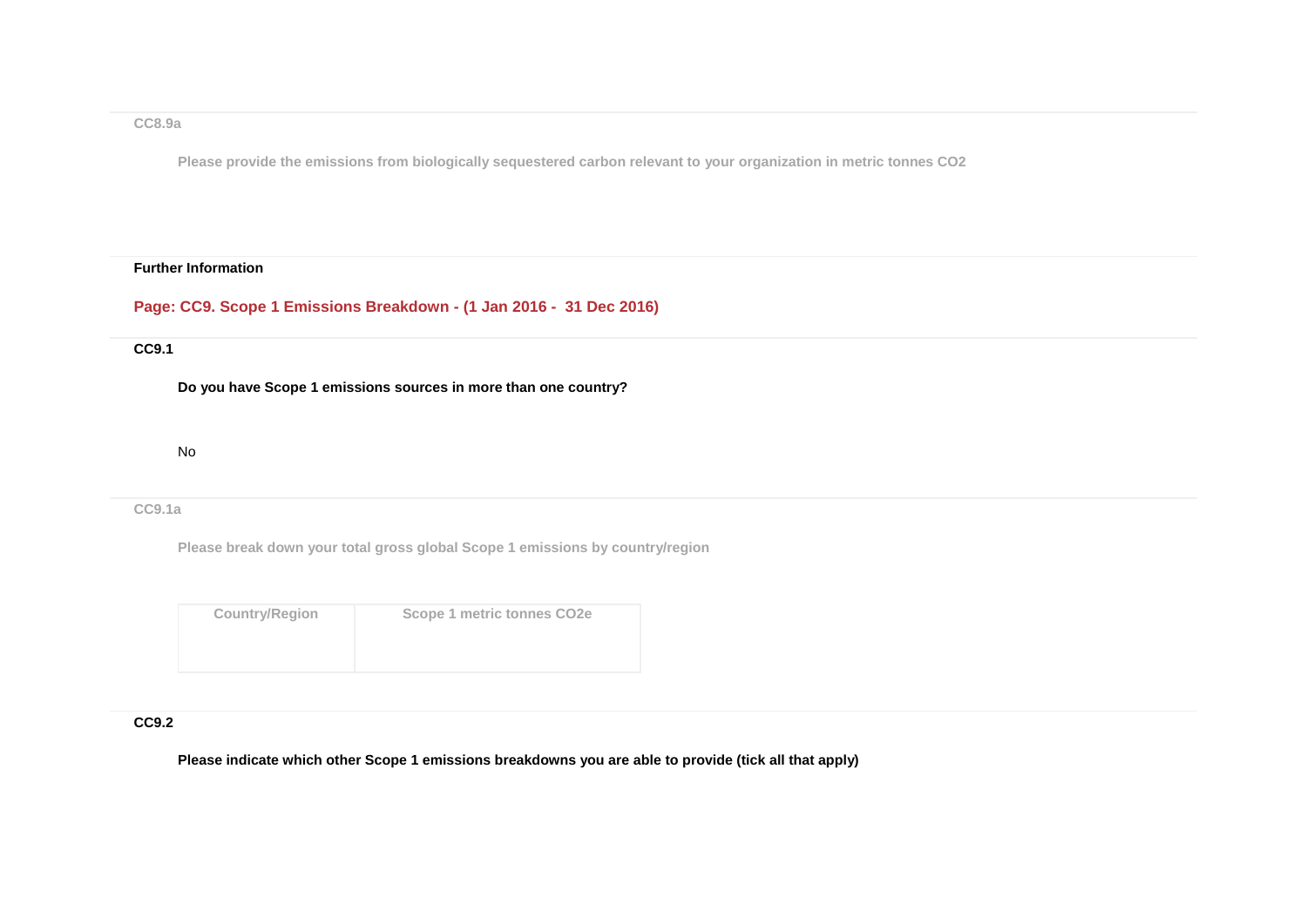## **CC9.2a**

**Please break down your total gross global Scope 1 emissions by business division**

| <b>Business division</b> | Scope 1 emissions (metric tonnes CO2e) |
|--------------------------|----------------------------------------|
|                          |                                        |

### **CC9.2b**

**Please break down your total gross global Scope 1 emissions by facility**

| <b>Facility</b> | Scope 1 emissions (metric tonnes CO2e) | Latitude | Longitude |
|-----------------|----------------------------------------|----------|-----------|
|-----------------|----------------------------------------|----------|-----------|

### **CC9.2c**

**Please break down your total gross global Scope 1 emissions by GHG type**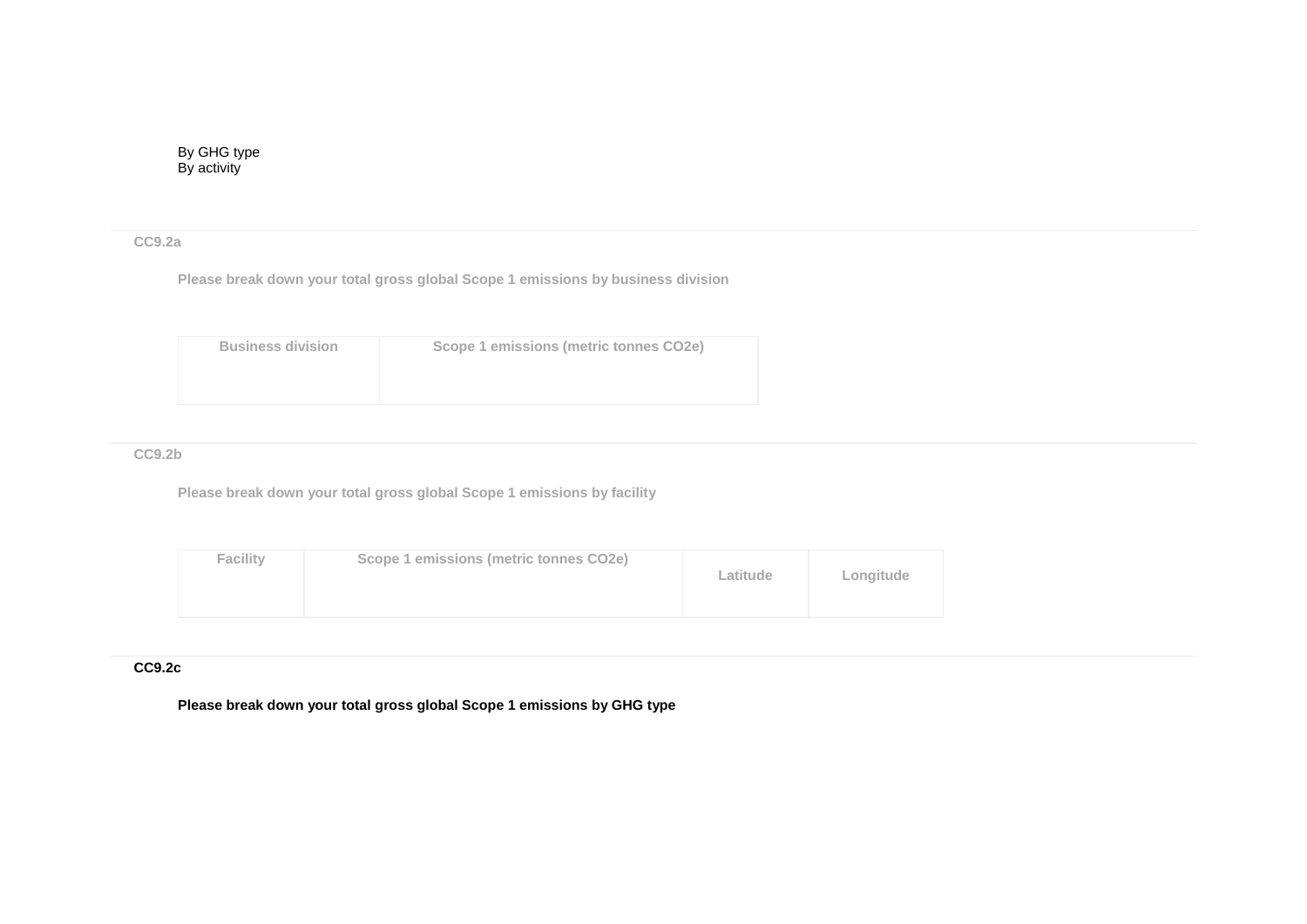| GHG type        | Scope 1 emissions (metric tonnes CO2e) |
|-----------------|----------------------------------------|
|                 |                                        |
| CO <sub>2</sub> | 933968                                 |
| CH <sub>4</sub> | 349.77                                 |
| <b>N2O</b>      | 521.48                                 |

## **CC9.2d**

## **Please break down your total gross global Scope 1 emissions by activity**

| <b>Activity</b>            | Scope 1 emissions (metric tonnes CO2e) |
|----------------------------|----------------------------------------|
| Combustion at power plants | 934679                                 |
| Combustion at offices      | 81.1                                   |
| Vehicle-based combustion   | 244.25                                 |
| <b>Fugitive Gases</b>      | 79.23                                  |

## **Further Information**

# **Page: CC10. Scope 2 Emissions Breakdown - (1 Jan 2016 - 31 Dec 2016)**

## **CC10.1**

**Do you have Scope 2 emissions sources in more than one country?**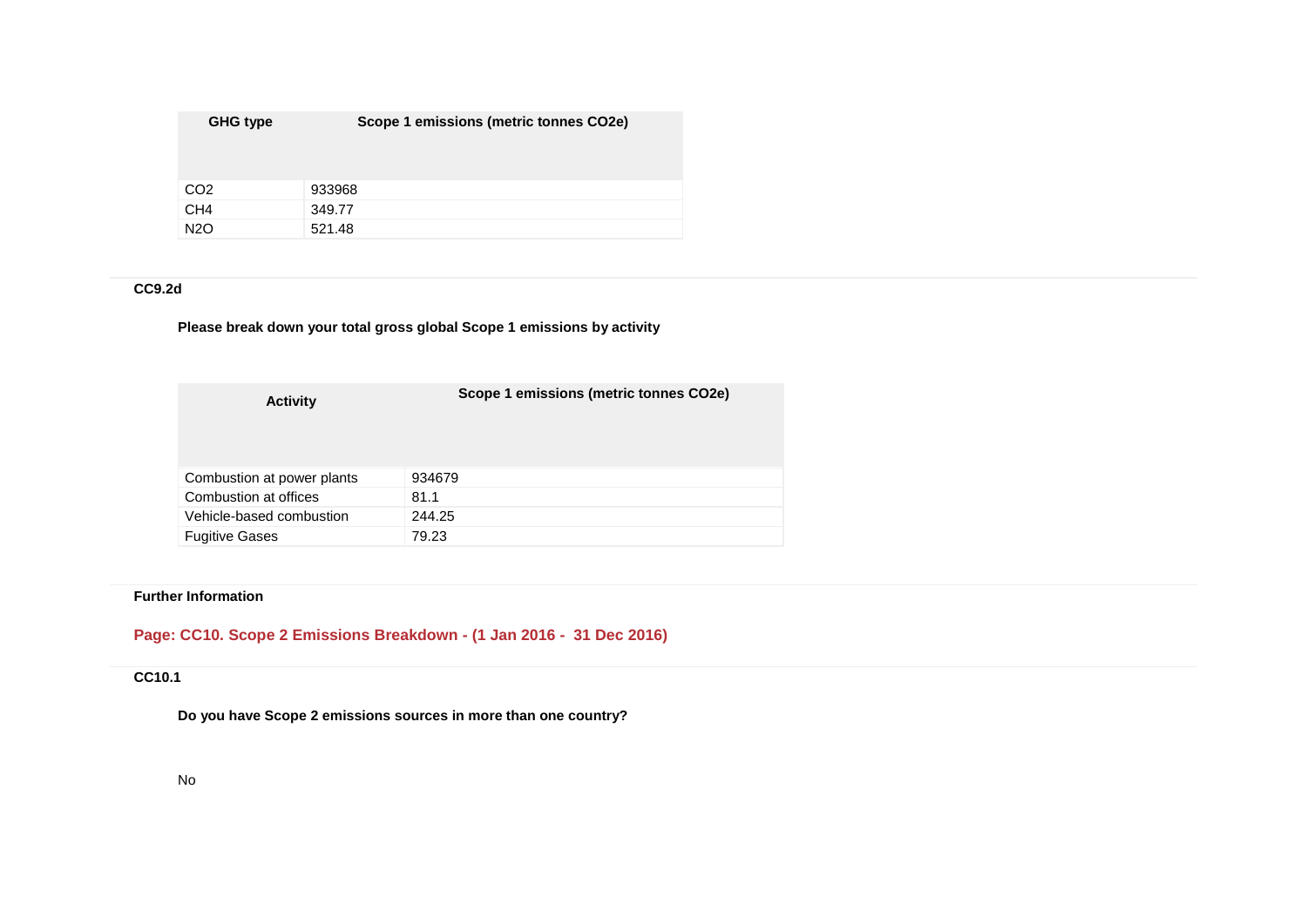## **CC10.1a**

**Please break down your total gross global Scope 2 emissions and energy consumption by country/region**

| Country/Region | Scope 2, location-based (metric<br>tonnes CO <sub>2</sub> e) | Scope 2, market-based (metric<br>tonnes CO <sub>2e</sub> ) | <b>Purchased and</b><br>consumed electricity.<br>heat, steam or cooling<br>(MWh) | Purchased and consumed low carbon<br>electricity, heat, steam or cooling<br>accounted in market-based approach<br>(MWh) |
|----------------|--------------------------------------------------------------|------------------------------------------------------------|----------------------------------------------------------------------------------|-------------------------------------------------------------------------------------------------------------------------|
|----------------|--------------------------------------------------------------|------------------------------------------------------------|----------------------------------------------------------------------------------|-------------------------------------------------------------------------------------------------------------------------|

## **CC10.2**

**Please indicate which other Scope 2 emissions breakdowns you are able to provide (tick all that apply)**

## By business division

## **CC10.2a**

**Please break down your total gross global Scope 2 emissions by business division**

| <b>Business division</b>                                  | Scope 2, location-based (metric tonnes CO2e) | Scope 2, market-based (metric tonnes CO2e) |
|-----------------------------------------------------------|----------------------------------------------|--------------------------------------------|
| Electricity use at Plants (purchased from 3rd<br>party)   | 14656.02                                     |                                            |
| Electricity use in offices (purchase from 3rd<br>parties) | 163.63                                       |                                            |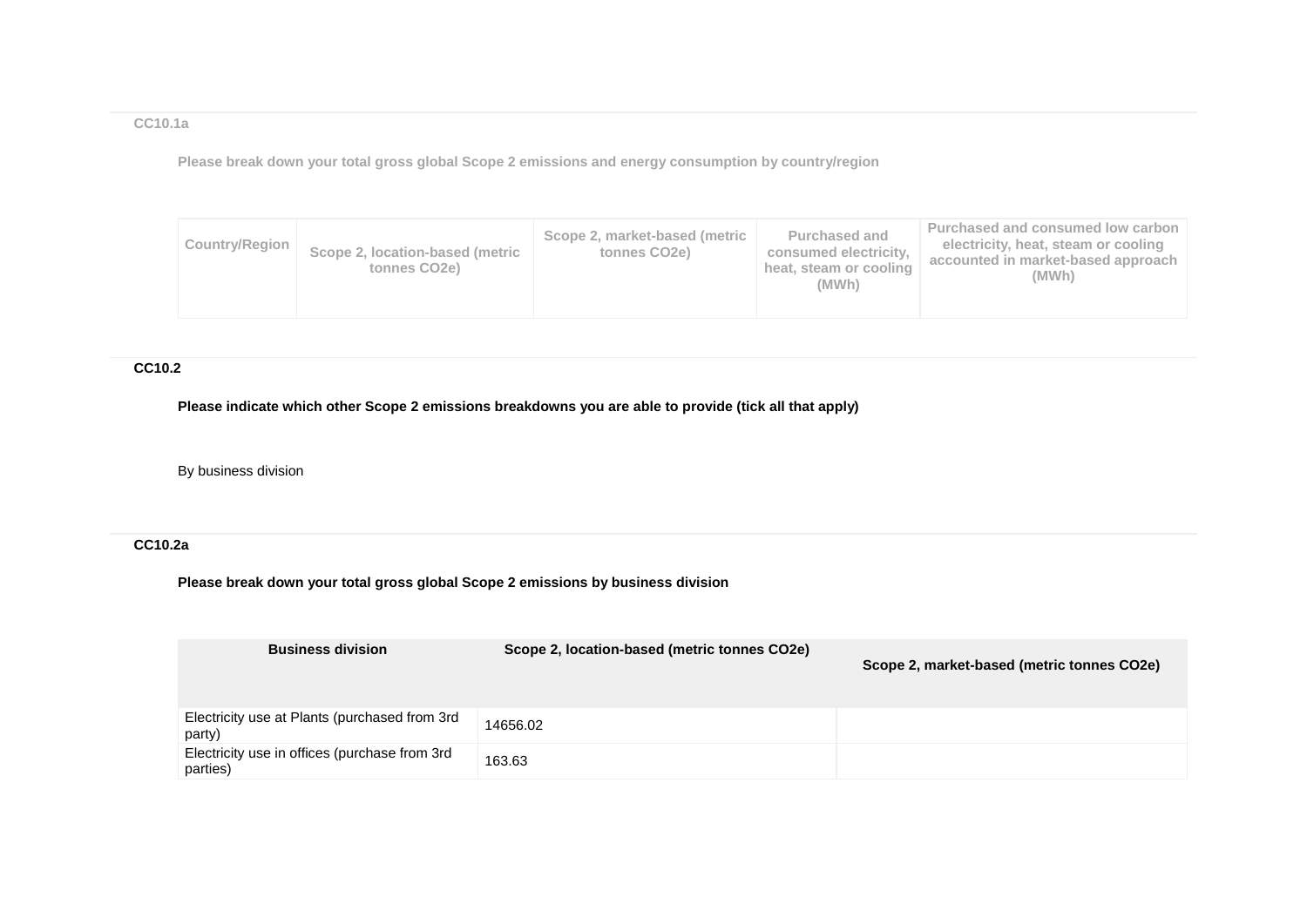## **CC10.2b**

**Please break down your total gross global Scope 2 emissions by facility**

| <b>Facility</b> | Scope 2, location-based (metric tonnes CO2e) | Scope 2, market-based (metric tonnes CO2e) |
|-----------------|----------------------------------------------|--------------------------------------------|
|-----------------|----------------------------------------------|--------------------------------------------|

### **CC10.2c**

**Please break down your total gross global Scope 2 emissions by activity**

| Activity<br>Scope 2, location-based (metric tonnes CO2e)<br>Scope 2, market-based (metric tonnes CO2e) |  |
|--------------------------------------------------------------------------------------------------------|--|
|--------------------------------------------------------------------------------------------------------|--|

### **Further Information**

# **Page: CC11. Energy**

# **CC11.1**

**What percentage of your total operational spend in the reporting year was on energy?**

More than 75% but less than or equal to 80%

## **CC11.2**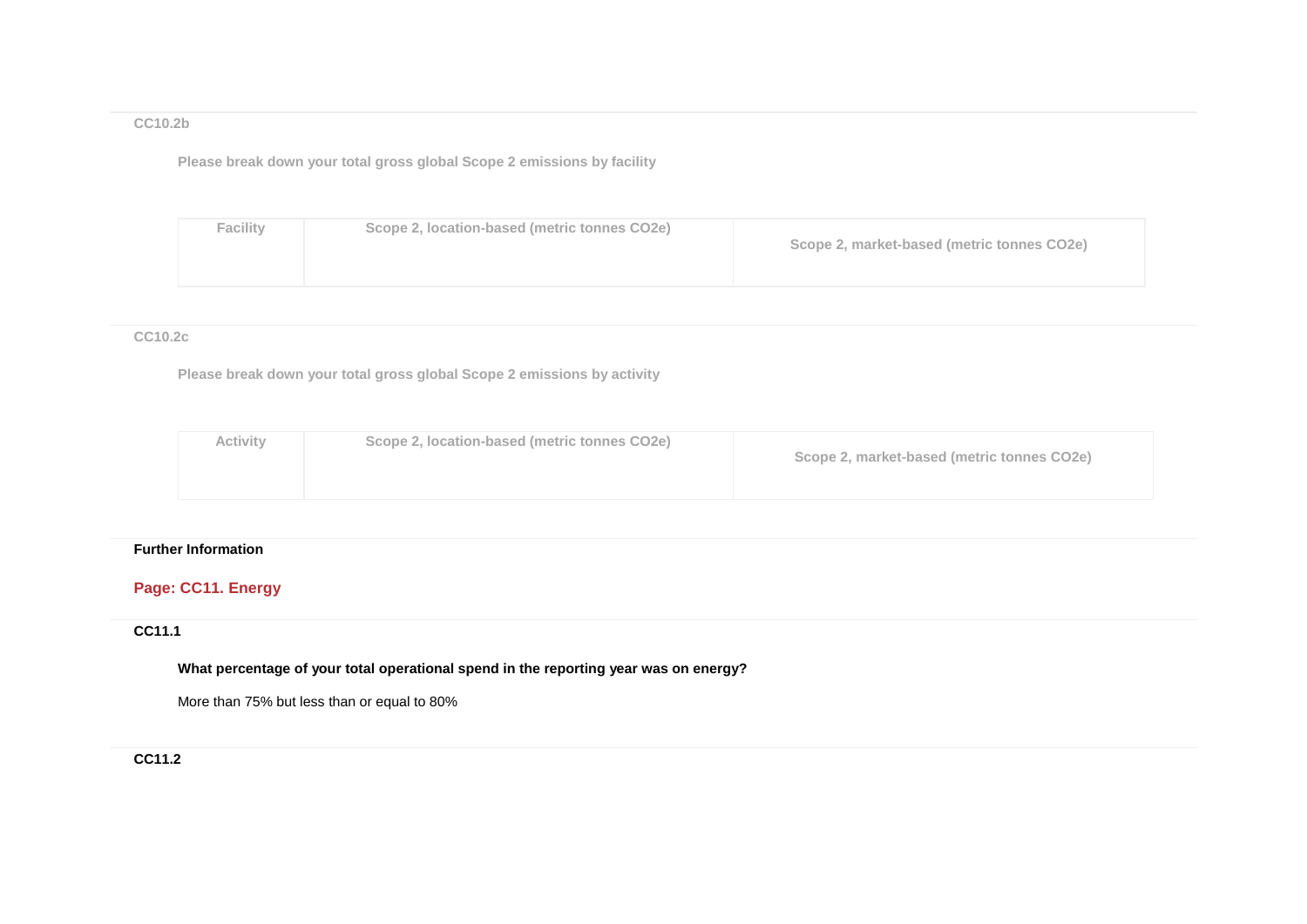**Please state how much heat, steam, and cooling in MWh your organization has purchased and consumed during the reporting year**

| <b>Energy type</b> | MWh |
|--------------------|-----|
| Heat               | 0   |
| Steam              | 0   |
| Cooling            |     |

# **CC11.3**

**Please state how much fuel in MWh your organization has consumed (for energy purposes) during the reporting year**

5149217

## **CC11.3a**

**Please complete the table by breaking down the total "Fuel" figure entered above by fuel type**

| <b>Fuels</b>             | MWh     |
|--------------------------|---------|
| Natural gas              | 5148176 |
| Diesel/Gas oil           | 897.13  |
| Motor gasoline           | 127.94  |
| Distillate fuel oil No 4 | 15.04   |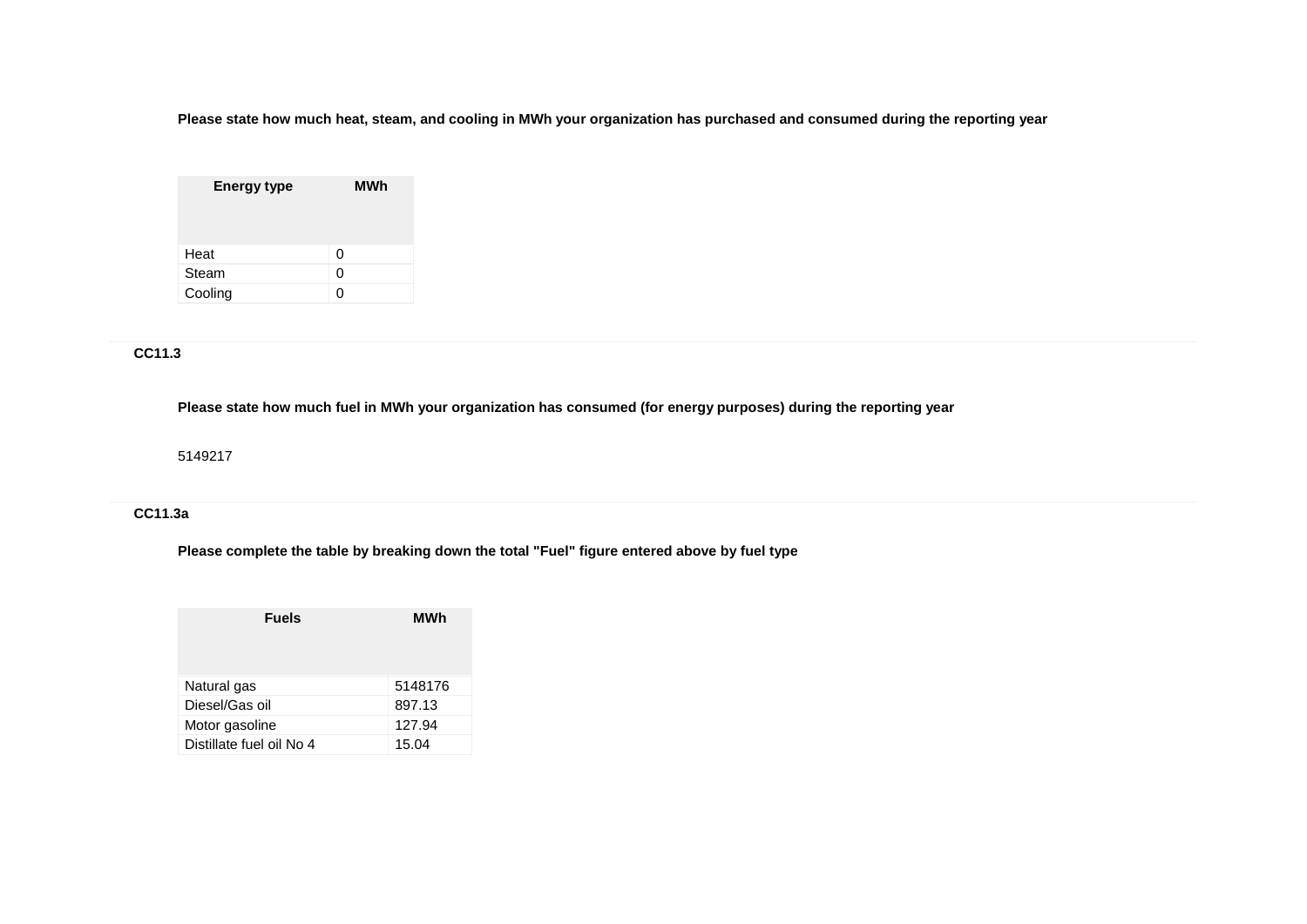**CC11.4**

**Please provide details of the electricity, heat, steam or cooling amounts that were accounted at a low carbon emission factor in the market-based Scope 2 figure reported in CC8.3a**

| Basis for applying a low carbon emission factor                                                                              | <b>MWh consumed</b><br>associated with low<br>carbon electricity,<br>heat, steam or cooling | Emissions factor (in units of<br>metric tonnes CO <sub>2</sub> e per<br>MWh) | <b>Comment</b>                             |
|------------------------------------------------------------------------------------------------------------------------------|---------------------------------------------------------------------------------------------|------------------------------------------------------------------------------|--------------------------------------------|
| No purchases or generation of low carbon electricity, heat, steam or<br>cooling accounted with a low carbon emissions factor |                                                                                             | 0                                                                            | We have no Scope-2<br>market-based figure. |

**CC11.5**

**Please report how much electricity you produce in MWh, and how much electricity you consume in MWh**

| Total<br>electricity<br>consumed<br>(MWh) | <b>Consumed</b><br>electricity that<br>is purchased<br>(MWh) | Total<br>electricity<br>produced<br>(MWh) | Total<br>renewable<br>electricity<br>produced<br>(MWh) | <b>Consumed</b><br>renewable<br>electricity that is<br>produced by<br>company (MWh) | Comment                                                                                                                                                                                                                  |
|-------------------------------------------|--------------------------------------------------------------|-------------------------------------------|--------------------------------------------------------|-------------------------------------------------------------------------------------|--------------------------------------------------------------------------------------------------------------------------------------------------------------------------------------------------------------------------|
| 33477                                     | 32142                                                        | 3697678                                   | 821748                                                 | 1335                                                                                | Total electricity consumed by Akenerji is 33,477 MWh and 32,142 MWh of<br>this is purchased. Total electricity produced by Akenerji is 3,697,678 MWh<br>and 821,748 MWh of it is produced from renewable energy sources. |

**Further Information**

**Page: CC12. Emissions Performance**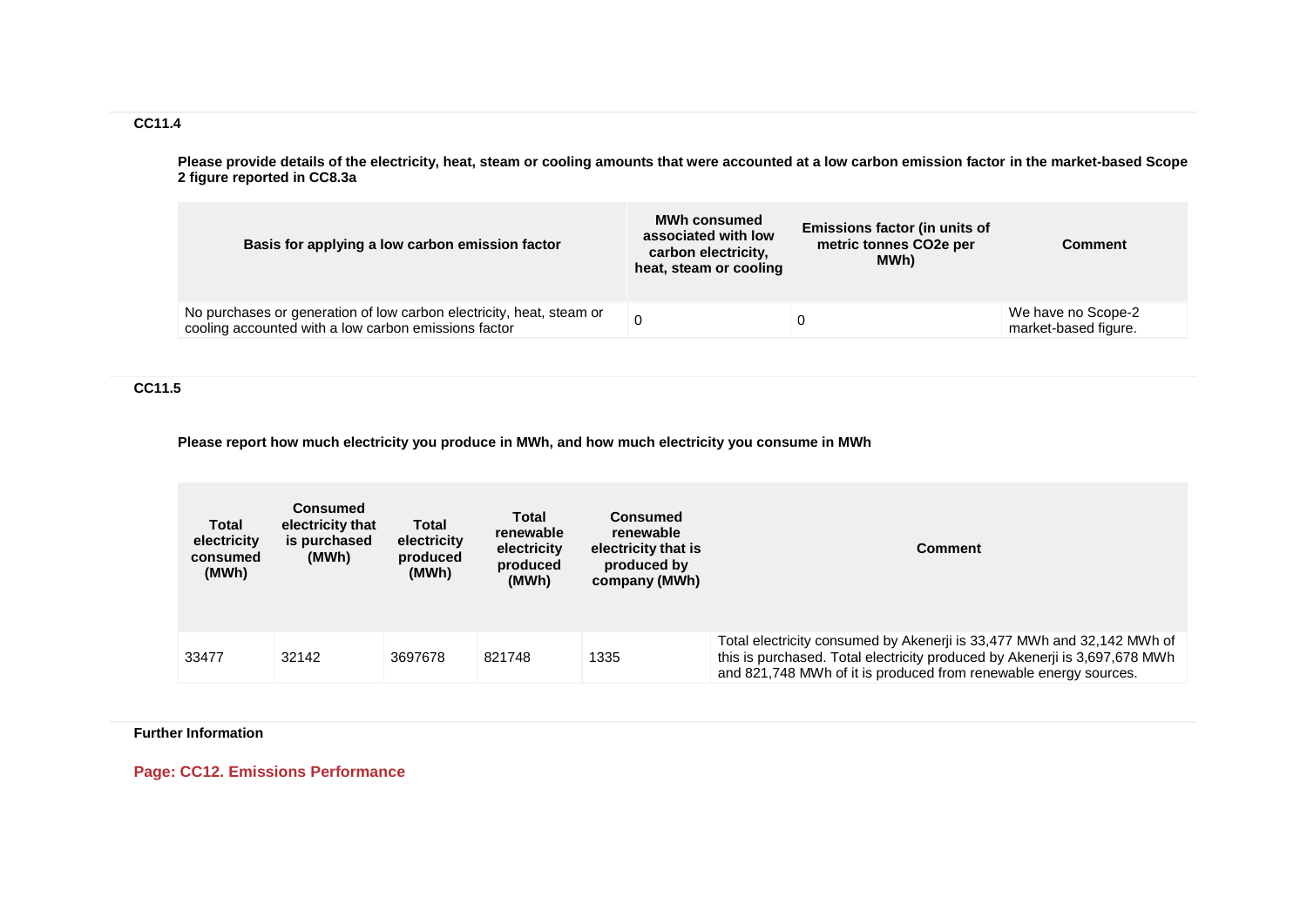## **CC12.1**

**How do your gross global emissions (Scope 1 and 2 combined) for the reporting year compare to the previous year?**

Decreased

## **CC12.1a**

**Please identify the reasons for any change in your gross global emissions (Scope 1 and 2 combined) and for each of them specify how your emissions compare to the previous year**

| Reason                            | <b>Emissions</b><br>value<br>(percentage) | <b>Direction</b><br>of change | Please explain and include calculation                                                                                                                                                                                                                                                                                                                                                                                                                                                                                                                                                             |
|-----------------------------------|-------------------------------------------|-------------------------------|----------------------------------------------------------------------------------------------------------------------------------------------------------------------------------------------------------------------------------------------------------------------------------------------------------------------------------------------------------------------------------------------------------------------------------------------------------------------------------------------------------------------------------------------------------------------------------------------------|
| Emissions<br>reduction activities | 7.52                                      | Decrease                      | Overall emissions of Akenerji decreased by 39.9% in 2016 in comparison to 2015. Akenerji puts its best<br>effort to attain energy and emission efficiency. As a result of its emission reduction activities, 71,456 tCO2e,<br>which is 7.52% of overall emissions, is reduced. The emission reduction activities are investments in<br>renewable energy power plants, efficiency improvement activities, prioritization of production of renewable<br>energy, efficient use of energy, behavioural change. Akenerji invested in softwares to improve energy<br>generation and emission efficiency. |
| <b>Divestment</b>                 | 0.02                                      | Decrease                      | Akenerji sold its Akocak HEPP in 2016 and the emissions sourced from Akocak were 193.6 tCO2e in 2015.<br>Therefor we could assume that 0.02% of the decrease is sourced from the divestment of Akocak.                                                                                                                                                                                                                                                                                                                                                                                             |
| Acquisitions                      | $\Omega$                                  | No change                     | No acquistions are made in 2016.                                                                                                                                                                                                                                                                                                                                                                                                                                                                                                                                                                   |
| Mergers                           | 0                                         | No change                     | No mergers are made in 2016.                                                                                                                                                                                                                                                                                                                                                                                                                                                                                                                                                                       |
| Change in output                  | 22.79                                     | Decrease                      | One of the factors that determines the amount of electricity generated by Akenerji is demand. Owing to the<br>decrease in demand in 2016, electricity generated decreased by 842,819 MWh. Therefore, decrease of<br>216,559 tCO2e, which means 22.79% of overall emissions, are resulted due to decrease in electricity<br>generation.                                                                                                                                                                                                                                                             |
| Change in<br>methodology          | 9.59                                      | Decrease                      | As a result of environmental consciousness of Akenerji, Akenerji started to have its emissions sourced from<br>Erzin NGCCPP verified by third party in 2016. Erzin NGCCPP releases 98.4% of Akenerji's overall<br>emissions. Therefore, 9.59% of the decrease, which is 91,121 tCO2e, is resulted from the change in<br>methodology.                                                                                                                                                                                                                                                               |
| Change in<br>boundary             | 0.04                                      | Increase                      | As a result of environmental consciousness of Akenerji, Akenerji started to have its emissions sourced from<br>Erzin NGCCPP verified by third party in 2016. Erzin NGCCPP releases 98.4% of Akenerji's overall<br>emissions. Additional sources of emissions were included to GHG Inventory during the verification process.<br>These additional sources releases 407 tCO2e of emissions at Erzin NGCCPP in 2016.                                                                                                                                                                                  |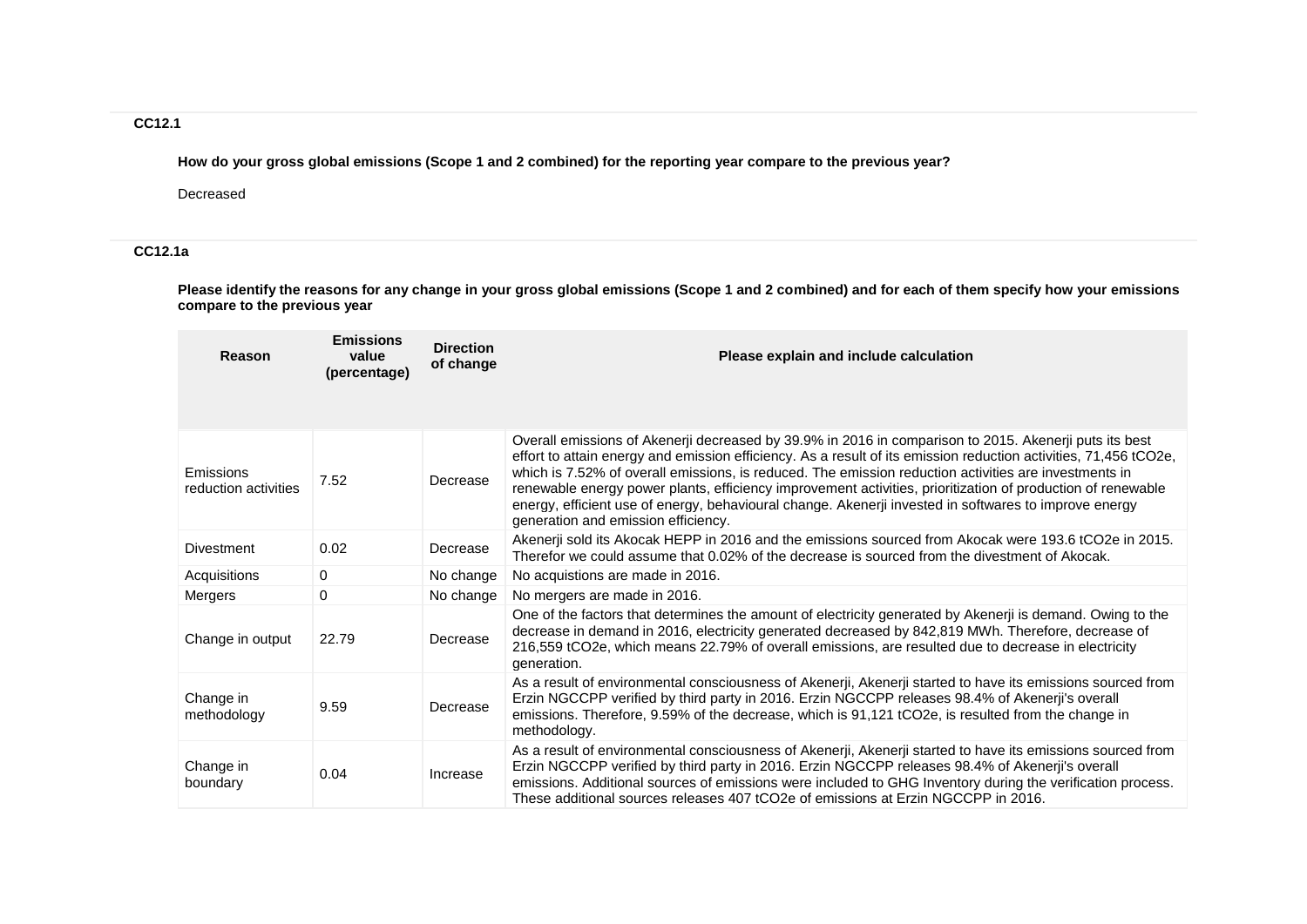| Reason                                        | <b>Emissions</b><br>value<br>(percentage) | <b>Direction</b><br>of change | Please explain and include calculation                              |
|-----------------------------------------------|-------------------------------------------|-------------------------------|---------------------------------------------------------------------|
| Change in physical<br>operating<br>conditions | 0                                         | No change                     | No change is resulted from change in physical operating conditions. |
| Unidentified                                  | 0                                         | No change                     | There is no unidentified reason for change.                         |
| Other                                         | 0                                         | No change                     | There is no unidentified reason for change.                         |

## **CC12.1b**

**Is your emissions performance calculations in CC12.1 and CC12.1a based on a location-based Scope 2 emissions figure or a market-based Scope 2 emissions figure?**

#### Location-based

## **CC12.2**

**Please describe your gross global combined Scope 1 and 2 emissions for the reporting year in metric tonnes CO2e per unit currency total revenue**

| <b>Intensity</b><br>$figure =$ | <b>Metric</b><br>numerator (Gross<br>global combined<br>Scope 1 and 2<br>emissions) | Metric<br>denominator:<br>Unit total<br>revenue | Scope 2<br>figure<br>used | %<br>change<br>from<br>previous<br>year | <b>Direction</b><br>of change<br>from<br>previous<br>year | Reason for change                                                                                                                    |
|--------------------------------|-------------------------------------------------------------------------------------|-------------------------------------------------|---------------------------|-----------------------------------------|-----------------------------------------------------------|--------------------------------------------------------------------------------------------------------------------------------------|
| 0.002                          | metric tonnes CO <sub>2e</sub>                                                      | 471000000                                       | Location-<br>based        | 0.5                                     | No.<br>change                                             | Even though scales of economy is lost when electricity generation<br>capacity is decreased due to low demand, emissions released per |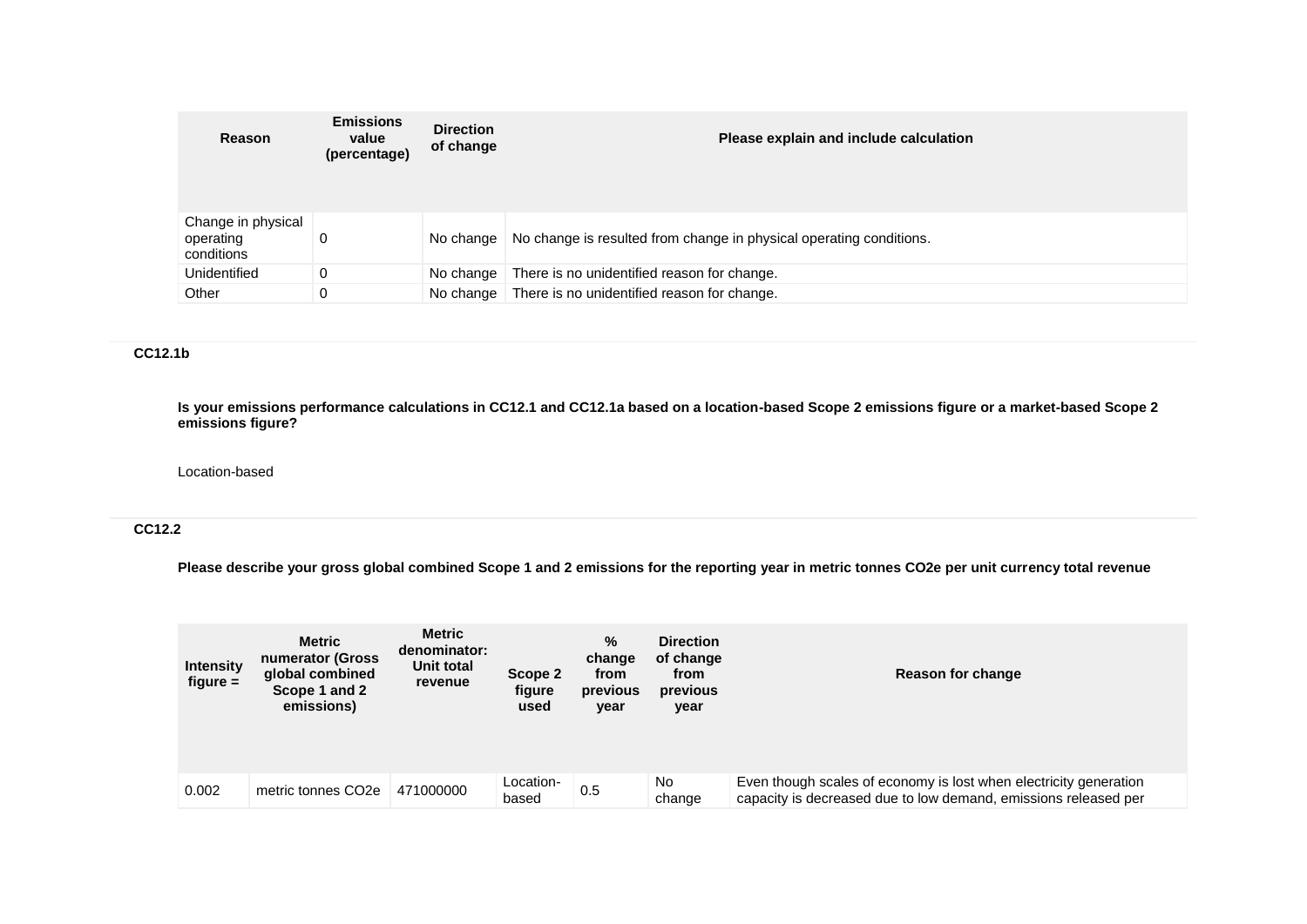| <b>Intensity</b><br>figure $=$ | Metric<br>numerator (Gross<br>global combined<br>Scope 1 and 2<br>emissions) | <b>Metric</b><br>denominator:<br>Unit total<br>revenue | Scope 2<br>figure<br>used | %<br>change<br>from<br>previous<br>year | <b>Direction</b><br>of change<br>from<br>previous<br>year | <b>Reason for change</b>                                                                                                                                                                                                                                                                                                                                                                                                                                                                                                                                                                                                                                                                                            |
|--------------------------------|------------------------------------------------------------------------------|--------------------------------------------------------|---------------------------|-----------------------------------------|-----------------------------------------------------------|---------------------------------------------------------------------------------------------------------------------------------------------------------------------------------------------------------------------------------------------------------------------------------------------------------------------------------------------------------------------------------------------------------------------------------------------------------------------------------------------------------------------------------------------------------------------------------------------------------------------------------------------------------------------------------------------------------------------|
|                                |                                                                              |                                                        |                           |                                         |                                                           | Turkish Lira revenue earned are remained almost the same with the<br>help of emission reduction activities such as investments in renewable<br>energy power plants, efficiency improvement activities, prioritization of<br>production of renewable energy, efficient use of energy, behavioural<br>change. PS: Metric denominator: Unit total revenue is TL 1.42 Billion<br>and it is USD 471 Million. If we consider the intensity in TL, then there<br>will be decrease by 9%. For that reason; we could consider that we<br>improved our emission efficiency per revenue gained in TL. As we<br>report in USD, it seems there is almost no change in intensity figure<br>due to high devaluation in TL in 2016. |

# **CC12.3**

## **Please provide any additional intensity (normalized) metrics that are appropriate to your business operations**

| <b>Intensity</b><br>$figure =$ | <b>Metric</b><br>numerator (Gross<br>global combined<br>Scope 1 and 2<br>emissions) | <b>Metric</b><br>denominator | Metric<br>denominator:<br><b>Unit total</b> | Scope 2<br>figure<br>used | $\%$<br>change<br>from<br>previous<br>year | <b>Direction</b><br>of change<br>from<br>previous<br>year | Reason for change                                                                                                                                                                                                                                                                                                                 |
|--------------------------------|-------------------------------------------------------------------------------------|------------------------------|---------------------------------------------|---------------------------|--------------------------------------------|-----------------------------------------------------------|-----------------------------------------------------------------------------------------------------------------------------------------------------------------------------------------------------------------------------------------------------------------------------------------------------------------------------------|
| 0.2568                         | metric tonnes CO <sub>2e</sub>                                                      | megawatt<br>hour (MWh)       | 3697678                                     | Location-<br>based        | . .                                        | Decrease                                                  | Emission released per MWh electricity generated is<br>decreased by 11% with the help of emission reduction<br>activities such as investments in renewable energy<br>power plants, efficiency improvement activities,<br>prioritization of production of renewable energy,<br>efficient use of energy, behavioural change. It is a |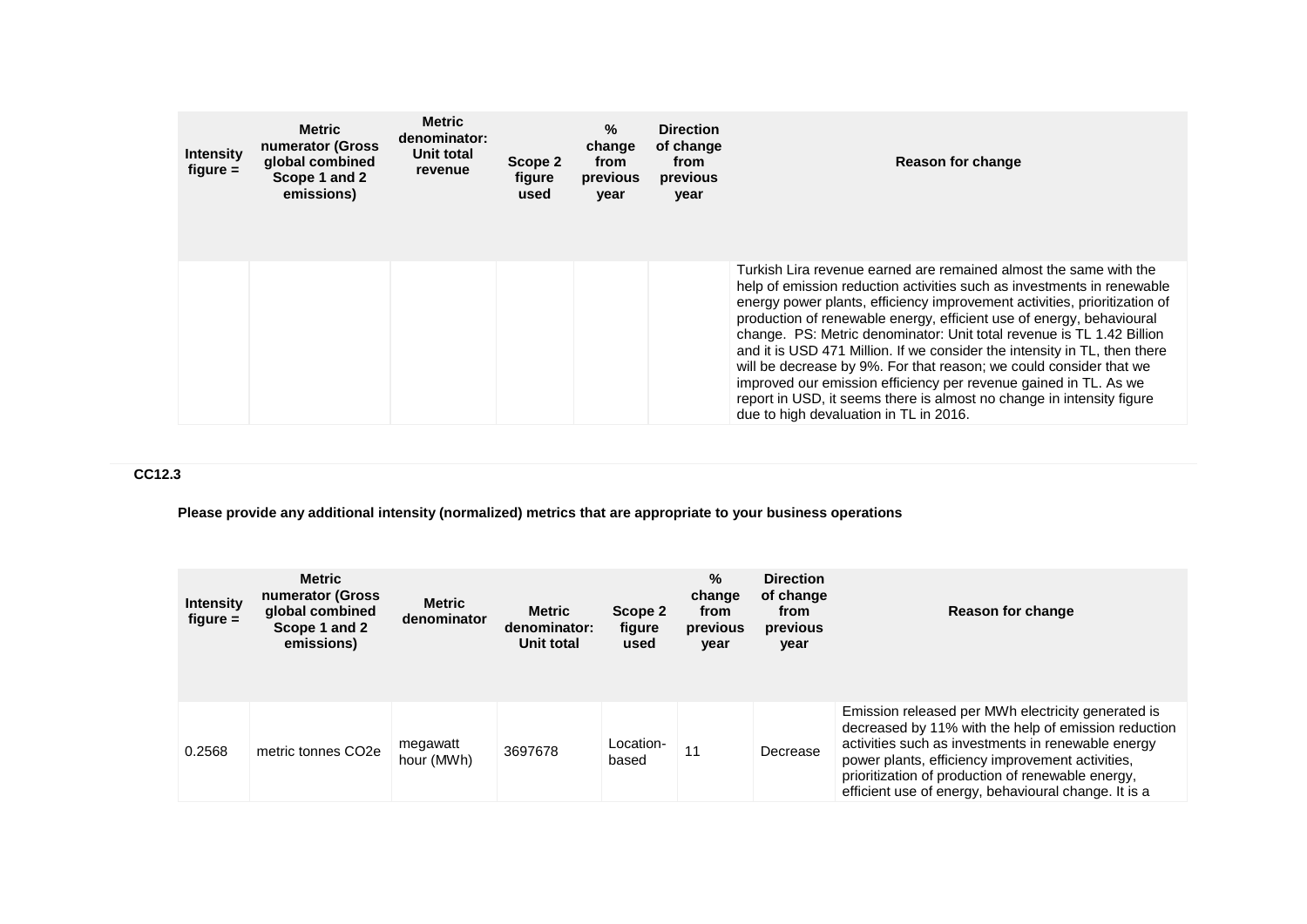| <b>Metric</b><br>numerator (Gross<br><b>Intensity</b><br>global combined<br>$figure =$<br>Scope 1 and 2<br>emissions) | <b>Metric</b><br>denominator | <b>Metric</b><br>denominator:<br><b>Unit total</b> | Scope 2<br>figure<br>used | $\%$<br>change<br>from<br>previous<br>year | <b>Direction</b><br>of change<br>from<br>previous<br>year | Reason for change                                   |
|-----------------------------------------------------------------------------------------------------------------------|------------------------------|----------------------------------------------------|---------------------------|--------------------------------------------|-----------------------------------------------------------|-----------------------------------------------------|
|                                                                                                                       |                              |                                                    |                           |                                            |                                                           | huge improvement for an important intensity figure. |

### **Further Information**

## **Page: CC13. Emissions Trading**

## **CC13.1**

#### **Do you participate in any emissions trading schemes?**

No, but we anticipate doing so in the next 2 years

## **CC13.1a**

**Please complete the following table for each of the emission trading schemes in which you participate**

| data is supplied | metric tonnes CO2e |  |
|------------------|--------------------|--|
|                  |                    |  |

### **CC13.1b**

**What is your strategy for complying with the schemes in which you participate or anticipate participating?**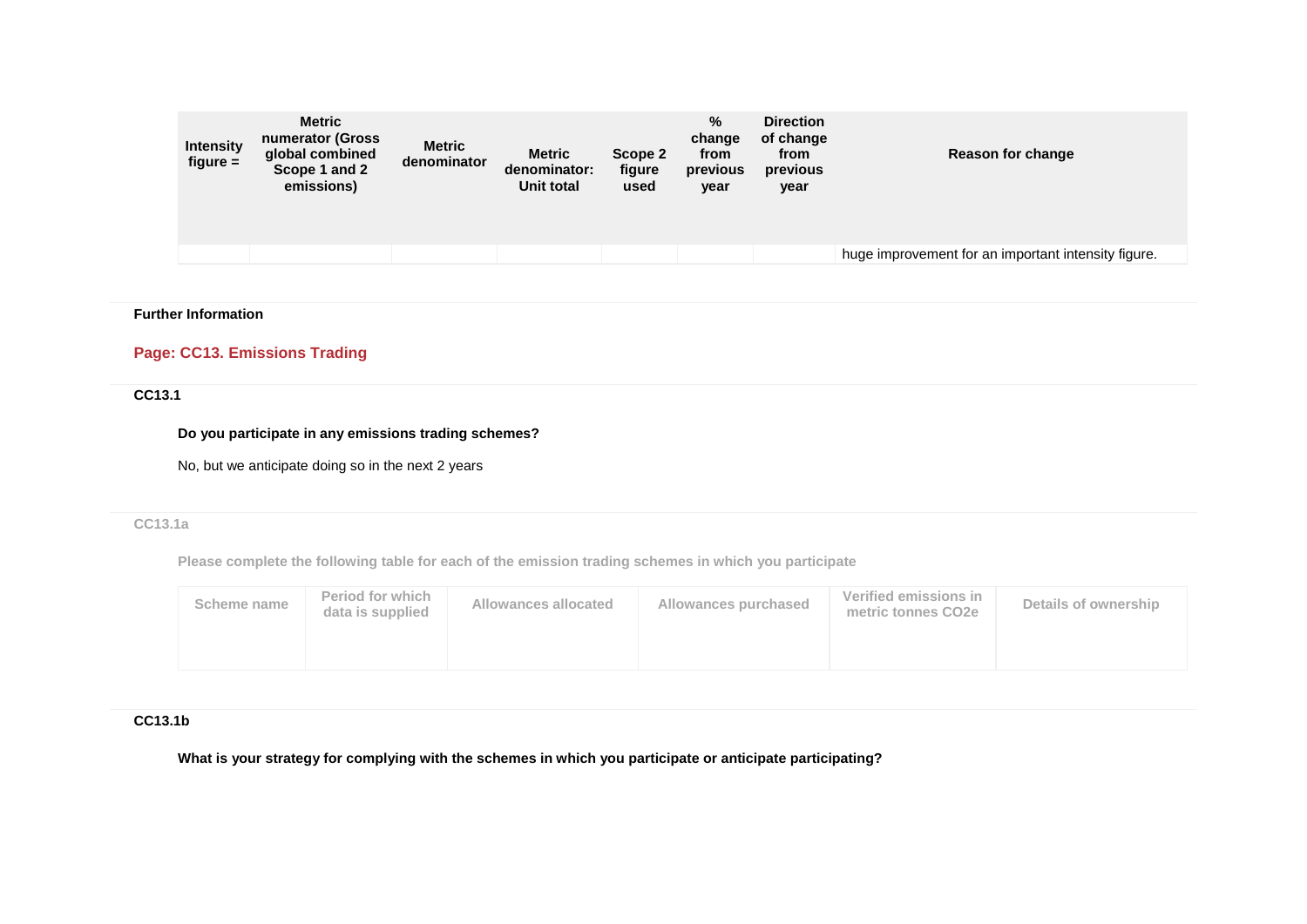Influenced by the emergence of the voluntary market for emissions reduction, Akenerji is a pioneer in Turkey regarding certification of emission reductions and emissions trading. Akenerji has been the first company to take part in the National Carbon Registry when it was first established in 2011 in Turkey. Ayyıldız has been registered in the Greenhouse Gas Reduction Project Register as the first project in the Register. Akenerji conducts carbon certification process for all its renewable energy projects. The company has been trading GS (Gold Standard) and VCS (Voluntary Carbon Standard) credits for several years, making it also possible for its customers to offset their own carbon emissions. Therefore, according to its mission and vision; Akenerji takes the necessary steps to pioneer at the cap and trade schemes. Akenerji not only prepares itself for this process but also puts efforts to help policy makers via direct or indirect interactions.

#### **CC13.2**

**Has your organization originated any project-based carbon credits or purchased any within the reporting period?**

Yes

#### **CC13.2a**

**Please provide details on the project-based carbon credits originated or purchased by your organization in the reporting period**

| <b>Credit</b><br>origination or<br>credit<br>purchase | <b>Project</b><br>type | <b>Project</b><br>identification | Verified to which standard        | Number of<br>credits<br>(metric<br>tonnes<br>CO2e) | <b>Number of credits</b><br>(metric tonnes<br>CO <sub>2</sub> e): Risk<br>adjusted volume | <b>Credits</b><br>canceled | Purpose, e.g.<br>compliance |
|-------------------------------------------------------|------------------------|----------------------------------|-----------------------------------|----------------------------------------------------|-------------------------------------------------------------------------------------------|----------------------------|-----------------------------|
| Credit<br>origination                                 | Wind                   | Ayyıldız WPP                     | <b>Gold Standard</b>              | 10200                                              | 10200                                                                                     | No                         | Other: Carbon<br>Trading    |
| Credit<br>origination                                 | Hydro                  | <b>Bulam HEPP</b>                | <b>Gold Standard</b>              | 40000                                              | 40000                                                                                     | No                         | Other: Carbon<br>Trading    |
| Credit<br>origination                                 | Hydro                  | <b>Uluabat HEPP</b>              | VCS (Verified Carbon<br>Standard) | 16194                                              | 16194                                                                                     | No                         | Other: Carbon<br>Trading    |

**Further Information**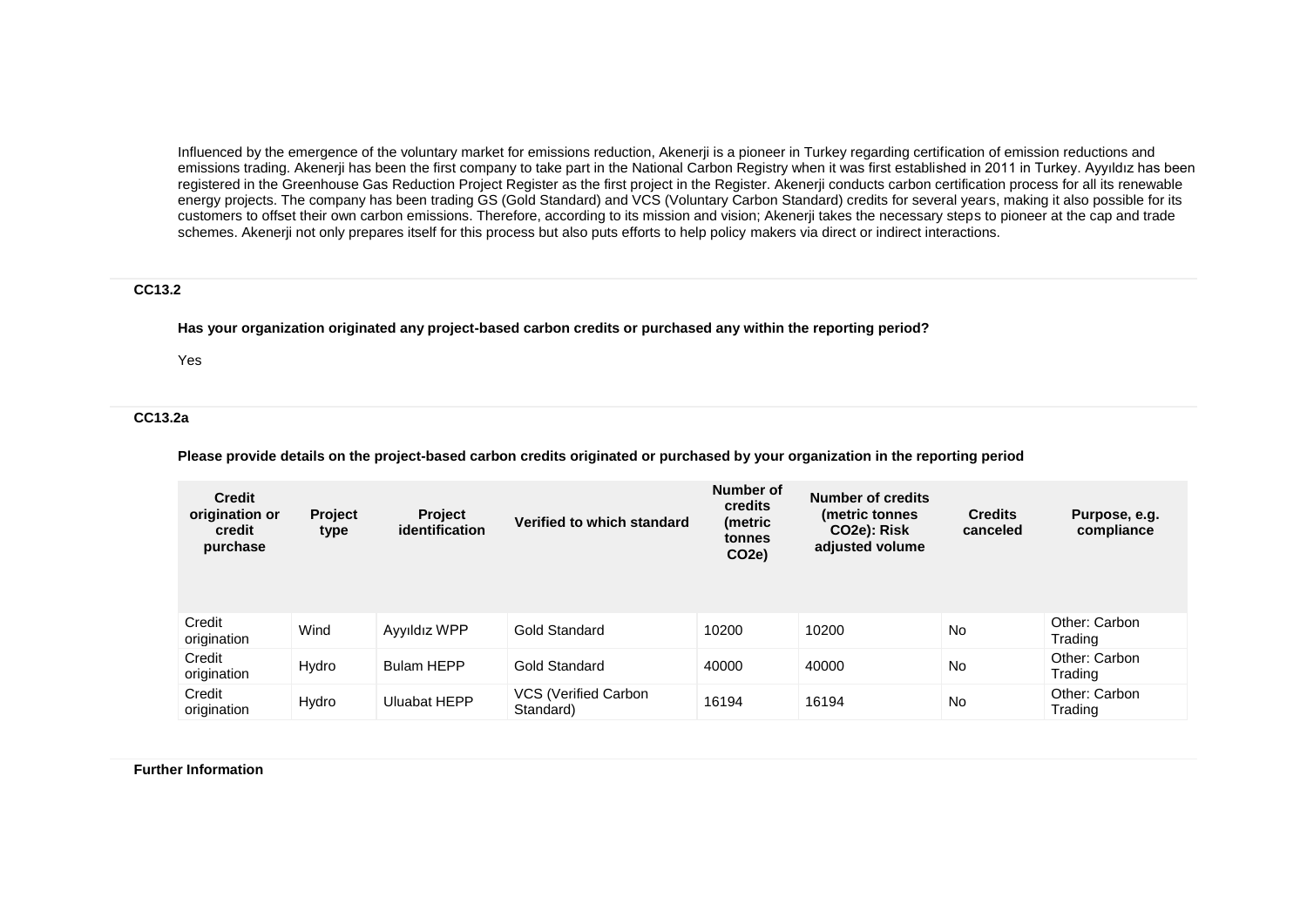# **Page: CC14. Scope 3 Emissions**

## **CC14.1**

**Please account for your organization's Scope 3 emissions, disclosing and explaining any exclusions**

| <b>Sources of Scope</b><br>3 emissions                                      | <b>Evaluation</b><br>status     | metric<br>tonnes<br>CO <sub>2e</sub> | <b>Emissions calculation methodology</b>                                                    | Percentage<br>of emissions<br>calculated<br>using data<br>obtained<br>from<br>suppliers or<br>value chain<br>partners | <b>Explanation</b>                                                                                                                                                                                                                   |
|-----------------------------------------------------------------------------|---------------------------------|--------------------------------------|---------------------------------------------------------------------------------------------|-----------------------------------------------------------------------------------------------------------------------|--------------------------------------------------------------------------------------------------------------------------------------------------------------------------------------------------------------------------------------|
| Purchased goods<br>and services                                             | Relevant, not<br>vet calculated | $\mathbf 0$                          | Did not calculate yet.                                                                      | $0.00\%$                                                                                                              | We wish to improve our system,<br>however there is insufficient<br>infrastructure and data in Turkey to<br>calculate these emissions. Besides<br>it needs extensive working hours to<br>do so.                                       |
| Capital goods                                                               | Relevant, not<br>yet calculated | 0                                    | Did not calculate yet.                                                                      | 0.00%                                                                                                                 | Life Cycle Assessment is not<br>extensively used in Turkey,<br>therefore at the moment it is so<br>difficult to calculate those<br>emissions.                                                                                        |
| Fuel-and-energy-<br>related activities<br>(not included in<br>Scope 1 or 2) | Relevant.<br>calculated         | 328                                  | At RMS, where the pressure of Natural Gas is regulated<br>during NG supply to Erzin NGCCPP. | 100.00%                                                                                                               | We are willing to enlarge and<br>improve our GHG Inventory system,<br>as a result of this we calculated the<br>GHGs sourced from the RMS<br>(Station to regulate the pressure of<br>Natural Gas during NG supply to<br>Erzin NGCCPP. |
| Upstream<br>transportation and<br>distribution                              | Relevant, not<br>yet calculated | $\Omega$                             | Did not calculate yet.                                                                      | 100.00%                                                                                                               | We wish to improve our system,<br>however there is insufficient<br>infrastructure and data in Turkey to<br>calculate these emissions. Besides                                                                                        |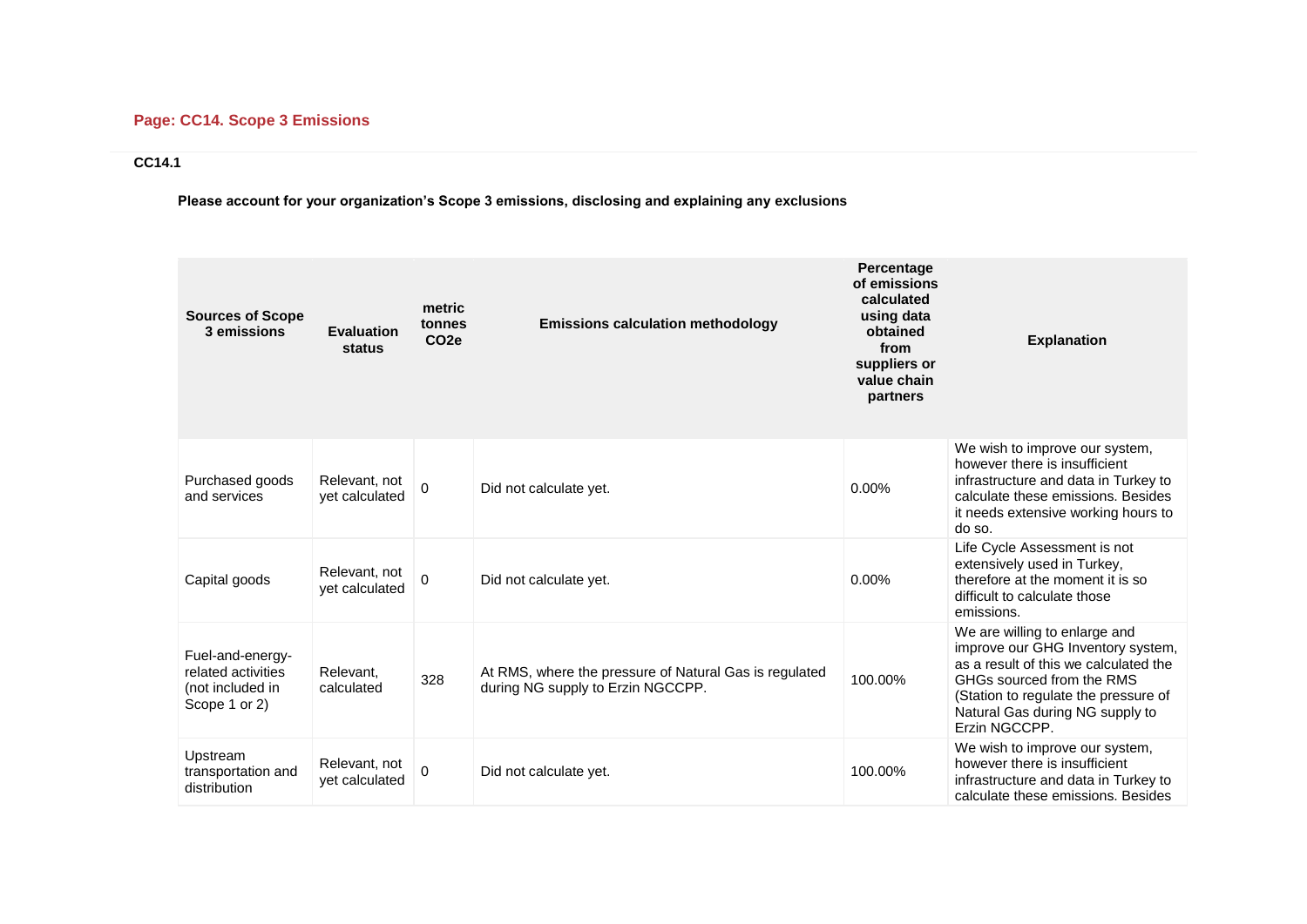| <b>Sources of Scope</b><br>3 emissions           | <b>Evaluation</b><br>status              | metric<br>tonnes<br>CO <sub>2e</sub> | <b>Emissions calculation methodology</b>                                                                                                                                                                                                                                                                                                                                                                                                                                                                                                                    | Percentage<br>of emissions<br>calculated<br>using data<br>obtained<br>from<br>suppliers or<br>value chain<br>partners | <b>Explanation</b>                                                                                                                                                                             |
|--------------------------------------------------|------------------------------------------|--------------------------------------|-------------------------------------------------------------------------------------------------------------------------------------------------------------------------------------------------------------------------------------------------------------------------------------------------------------------------------------------------------------------------------------------------------------------------------------------------------------------------------------------------------------------------------------------------------------|-----------------------------------------------------------------------------------------------------------------------|------------------------------------------------------------------------------------------------------------------------------------------------------------------------------------------------|
|                                                  |                                          |                                      |                                                                                                                                                                                                                                                                                                                                                                                                                                                                                                                                                             |                                                                                                                       | it needs extensive working hours to<br>do so.                                                                                                                                                  |
| Waste generated<br>in operations                 | Relevant, not<br>vet calculated          | 0                                    | Did not calculate yet.                                                                                                                                                                                                                                                                                                                                                                                                                                                                                                                                      | 0.00%                                                                                                                 | We wish to improve our system,<br>however there is insufficient<br>infrastructure and data in Turkey to<br>calculate these emissions. Besides<br>it needs extensive working hours to<br>do so. |
| <b>Business travel</b>                           | Relevant.<br>calculated                  | 117                                  | Calculations are done by using EPA passenger<br>emissions factors. Flight data gathered from Akenerji's<br>travel agent and the distance of each flight leg was<br>determined. It is calculated with the appropriate emission<br>factor based on the distance of the flight. The flight<br>distance was multiplied by the emission factors to arrive<br>at the Scope 3 business air travel emissions. Emissions<br>factors are from EPA Climate Leaders Optional<br>Emissions from Employee Commuting, Business Travel<br>and Product Transport (May 2008). | 100.00%                                                                                                               | It covers all of Akenerji employee's<br>business travel by plane. Emissions<br>sourced from company vehicles are<br>included to Scope 1 emissions                                              |
| Employee<br>commuting                            | Relevant, not<br>yet calculated          | 0                                    | Did not calculate yet.                                                                                                                                                                                                                                                                                                                                                                                                                                                                                                                                      | 0.00%                                                                                                                 | We wish to improve our system and<br>we are willing to calculate these<br>emissions in the near future.                                                                                        |
| Upstream leased<br>assets                        | Not relevant,<br>explanation<br>provided | $\mathbf 0$                          | Not relevant.                                                                                                                                                                                                                                                                                                                                                                                                                                                                                                                                               | 100.00%                                                                                                               | We do not have upstream leased<br>assets in 2016.                                                                                                                                              |
| Downstream<br>transportation and<br>distribution | Relevant, not<br>yet calculated          | $\Omega$                             | Did not calculate yet.                                                                                                                                                                                                                                                                                                                                                                                                                                                                                                                                      |                                                                                                                       | We wish to improve our system,<br>however there is insufficient<br>infrastructure and data in Turkey to<br>calculate these emissions. Besides<br>it needs extensive working hours to<br>do so. |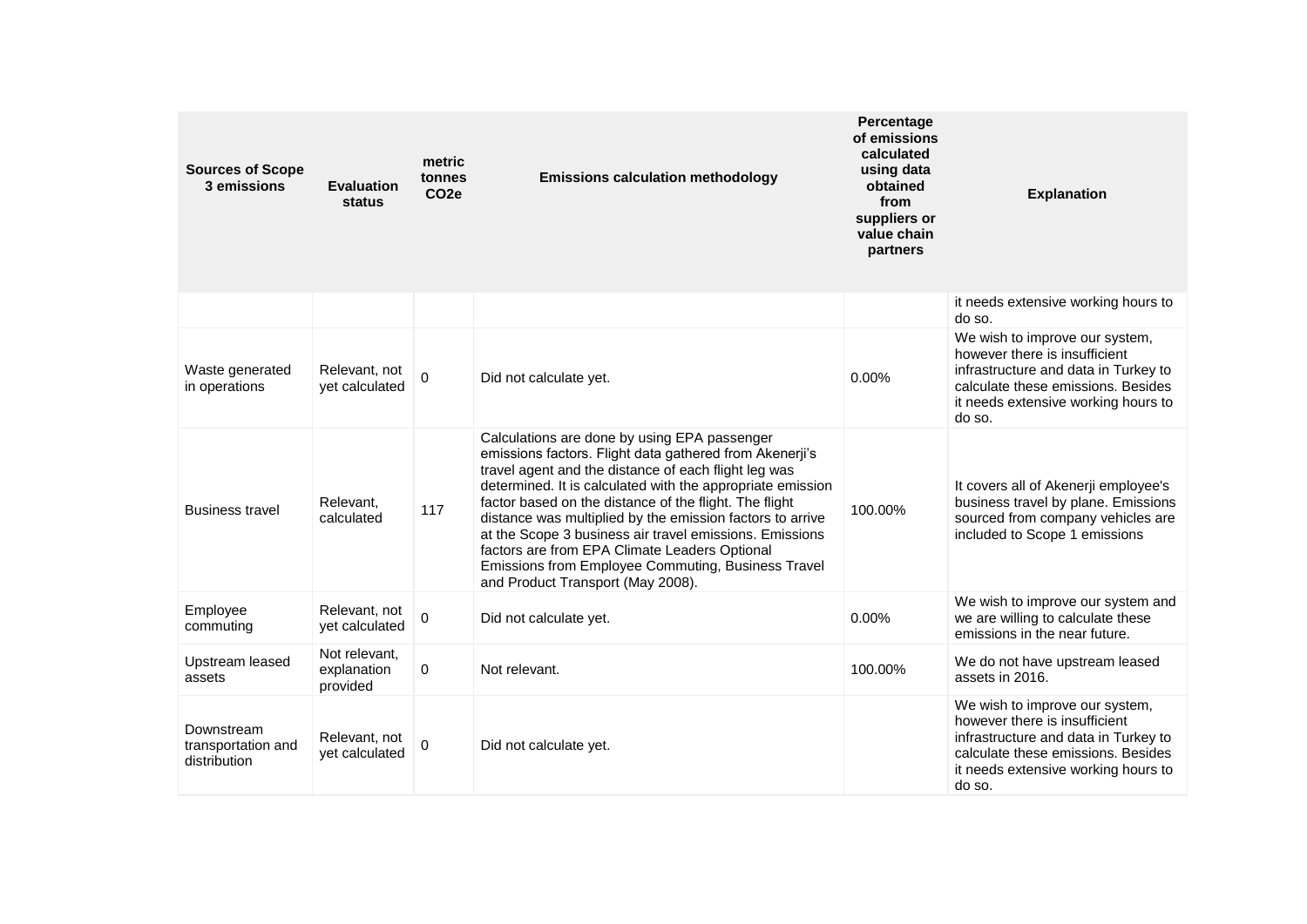| <b>Sources of Scope</b><br>3 emissions       | <b>Evaluation</b><br>status              | metric<br>tonnes<br>CO <sub>2e</sub> | <b>Emissions calculation methodology</b> | Percentage<br>of emissions<br>calculated<br>using data<br>obtained<br>from<br>suppliers or<br>value chain<br>partners | <b>Explanation</b>                                                                                                                                                                             |
|----------------------------------------------|------------------------------------------|--------------------------------------|------------------------------------------|-----------------------------------------------------------------------------------------------------------------------|------------------------------------------------------------------------------------------------------------------------------------------------------------------------------------------------|
| Processing of sold<br>products               | Not relevant,<br>explanation<br>provided | $\mathbf 0$                          | Not relevant.                            | 0.00%                                                                                                                 | Not relevant.                                                                                                                                                                                  |
| Use of sold<br>products                      | Not relevant,<br>explanation<br>provided | 0                                    | Not relevant.                            | 100.00%                                                                                                               | There is no use of sold products                                                                                                                                                               |
| End of life<br>treatment of sold<br>products | Not relevant.<br>explanation<br>provided | 0                                    | Not relevant.                            | 100.00%                                                                                                               | There is no end of life treatment of<br>sold products.                                                                                                                                         |
| Downstream<br>leased assets                  | Not relevant.<br>explanation<br>provided | 0                                    | Not relevant.                            | 100.00%                                                                                                               | We do not have downstream leased<br>assets in 2016.                                                                                                                                            |
| Franchises                                   | Not relevant.<br>explanation<br>provided | 0                                    | Not relevant.                            | 100.00%                                                                                                               | We do not have franchises.                                                                                                                                                                     |
| Investments                                  | Relevant, not<br>vet calculated          | $\overline{0}$                       | Did not calculate yet.                   | 0.00%                                                                                                                 | We wish to improve our system,<br>however there is insufficient<br>infrastructure and data in Turkey to<br>calculate these emissions. Besides<br>it needs extensive working hours to<br>do so. |
| Other (upstream)                             | Not relevant,<br>explanation<br>provided | 0                                    | Not relevant.                            | 100.00%                                                                                                               | We have no other upstream<br>emissions.                                                                                                                                                        |
| Other<br>(downstream)                        | Not relevant.<br>explanation<br>provided | 0                                    | Not relevant.                            | 100.00%                                                                                                               | We have no other downstream<br>emissions.                                                                                                                                                      |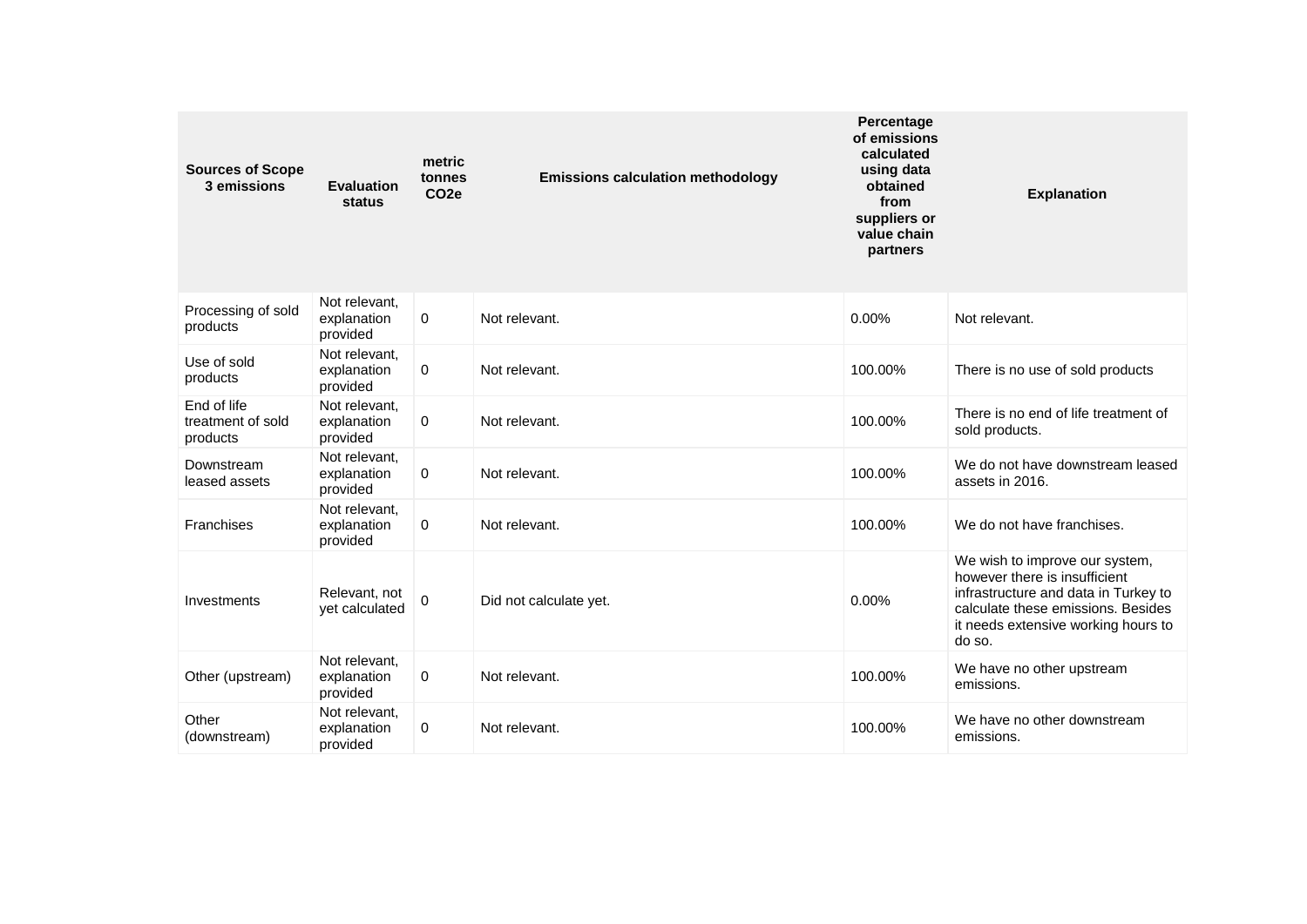## **CC14.2**

**Please indicate the verification/assurance status that applies to your reported Scope 3 emissions**

Third party verification or assurance process in place

## **CC14.2a**

**Please provide further details of the verification/assurance undertaken, and attach the relevant statements**

| <b>Verification</b><br>or assurance<br>cycle in<br>place | <b>Status in</b><br>the current<br>reporting<br>year | Type of<br>verification<br>or<br>assurance | Attach the statement                                                                                                                           | <b>Page/Section</b><br>reference | <b>Relevant</b><br>standard | <b>Proportion of</b><br>reported Scope<br>3 emissions<br>verified (%) |
|----------------------------------------------------------|------------------------------------------------------|--------------------------------------------|------------------------------------------------------------------------------------------------------------------------------------------------|----------------------------------|-----------------------------|-----------------------------------------------------------------------|
| Annual<br>process                                        | Complete                                             | Limited<br>assurance                       | https://www.cdp.net/sites/2017/12/21112/Climate Change<br>2017/Shared Documents/Attachments/CC14.2a/ISO-<br>14064 Verification Statement 1.pdf |                                  | ISO14064-<br>3              | 74                                                                    |

## **CC14.3**

**Are you able to compare your Scope 3 emissions for the reporting year with those for the previous year for any sources?**

Yes

## **CC14.3a**

**Please identify the reasons for any change in your Scope 3 emissions and for each of them specify how your emissions compare to the previous year**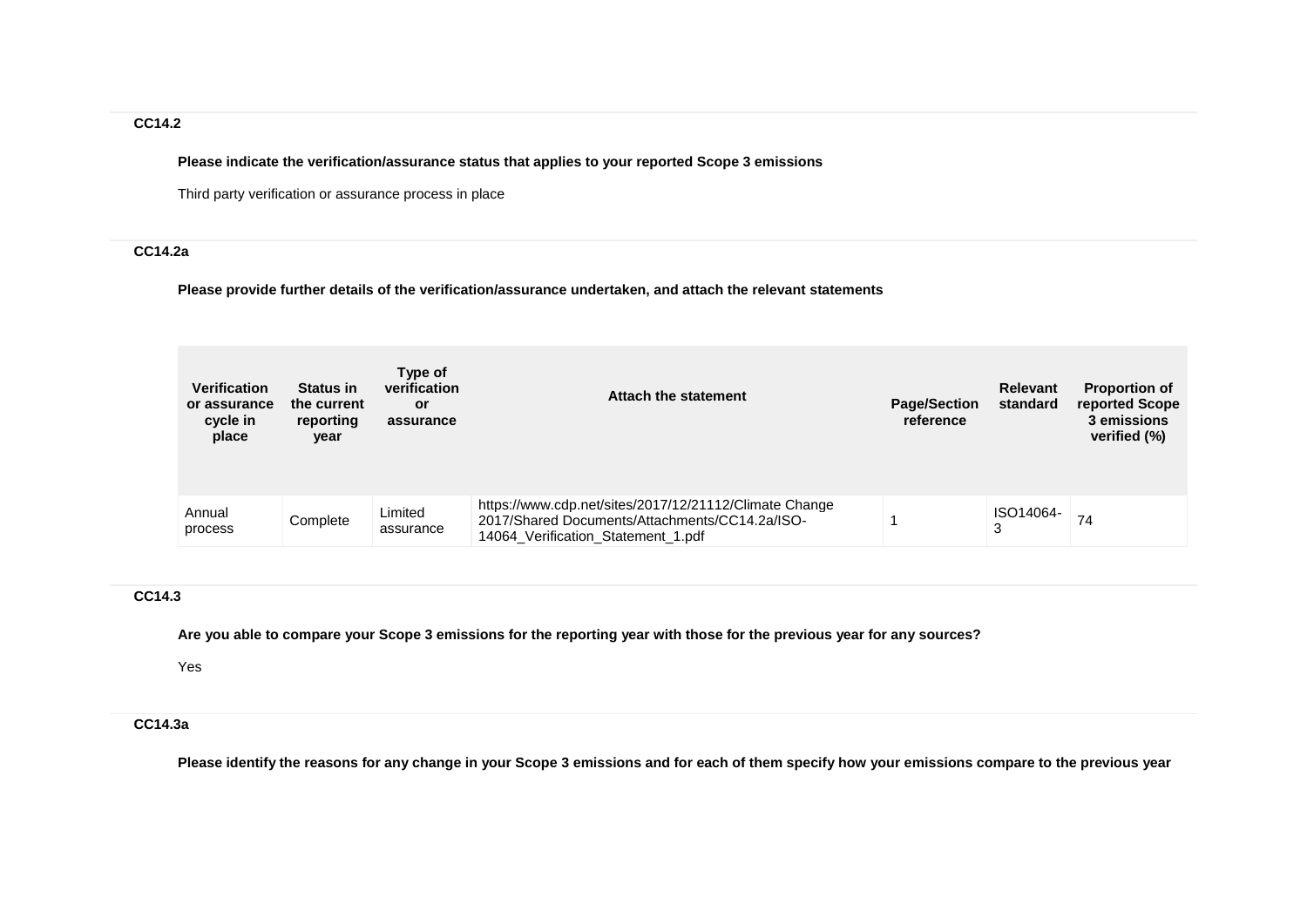| Sources of<br>Scope 3<br>emissions | <b>Reason for</b><br>change          | <b>Emissions</b><br>value<br>(percentage) | <b>Direction</b><br>of change | <b>Comment</b>                                                                                                                                                                                                                                                                                                                                      |
|------------------------------------|--------------------------------------|-------------------------------------------|-------------------------------|-----------------------------------------------------------------------------------------------------------------------------------------------------------------------------------------------------------------------------------------------------------------------------------------------------------------------------------------------------|
| <b>Business</b><br>travel          | Emissions<br>reduction<br>activities | 36.41                                     | Decrease                      | Business travel by air is calculated and shared in this item. Our emissions decreased due to<br>two particular reasons: The first one is our emission reduction activities and maximum effort<br>driven to use alternative methods like teleconference or videoconference instead of traveling.<br>The second one is our business needs for travel. |

#### **CC14.4**

**Do you engage with any of the elements of your value chain on GHG emissions and climate change strategies? (Tick all that apply)**

Yes, our suppliers Yes, our customers Yes, other partners in the value chain

#### **CC14.4a**

#### **Please give details of methods of engagement, your strategy for prioritizing engagements and measures of success**

Akenerji engages customers on energy efficiency trainings through publications and on-line materials. In addition to that; to foster the consumer awareness, we provide the amount of GHG emissions released which correspond to their electricity consumption on their monthly energy bills sent to them.

Besides; we provide the opportunity of purchasing carbon neutral electricity to our customers. The number of carbon credits sold or the number of customers bought carbon credits for offsetting could be the measures of success.

Raising Awareness of Local Communities:

In locations where Akenerji power plants operate, we aim to raise awareness and provide information to local communities about our operations. Through our video training on electricity generation, environmental and OHS regulations, we inform contractors, visitors, or interns who come to visit our power plants.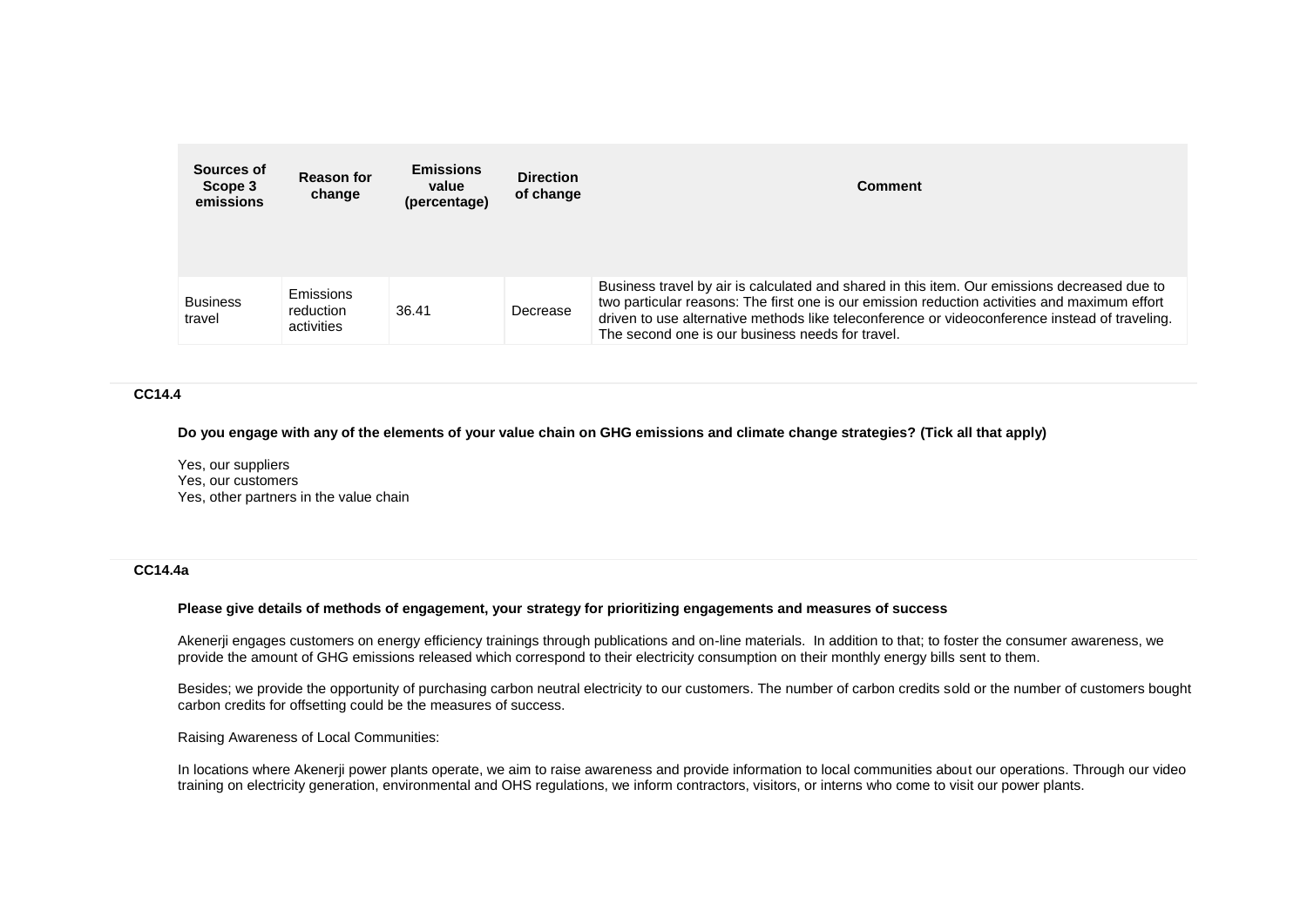We reached 3,914 students and 229 teachers with our HEPP Informative Presentations tailor-made to inform the local communities on how clean energy is generated at these power plants.

Number of participants trained and number of these informative meetings organized are of the measures of success.

#### **CC14.4b**

**To give a sense of scale of this engagement, please give the number of suppliers with whom you are engaging and the proportion of your total spend that they represent**

| Type of<br>engagement | <b>Number</b><br><b>of</b><br>suppliers | % of total<br>spend<br>(direct and<br>indirect) | Impact of engagement                                                                                                                                                                                                                                                                                                                                                                                                                                                                                                                                                                                                                                 |
|-----------------------|-----------------------------------------|-------------------------------------------------|------------------------------------------------------------------------------------------------------------------------------------------------------------------------------------------------------------------------------------------------------------------------------------------------------------------------------------------------------------------------------------------------------------------------------------------------------------------------------------------------------------------------------------------------------------------------------------------------------------------------------------------------------|
| Active<br>engagement  | 10                                      | 4.2%                                            | In 2016, we continued to employ our supplier evaluation process that we initiated in 2015, with the goal of<br>evaluating at least 1 supplier at the plants and 2 at the headquarters, in terms of integrated management systems.<br>The responsible personnel at the Head Office conducted evaluations within the framework of Information Security<br>Management System and Quality, Environment and OHS Management Systems at suppliers. Besides, our teams<br>at the power plants performed 6 supplier evaluations extending beyond our targets for supplier evaluations. We<br>widely enlarged the number of suppliers audited and their share. |

#### **CC14.4c**

**Please explain why you do not engage with any elements of your value chain on GHG emissions and climate change strategies, and any plans you have to develop an engagement strategy in the future**

### **Further Information**

**Module: Sign Off**

**Page: CC15. Sign Off**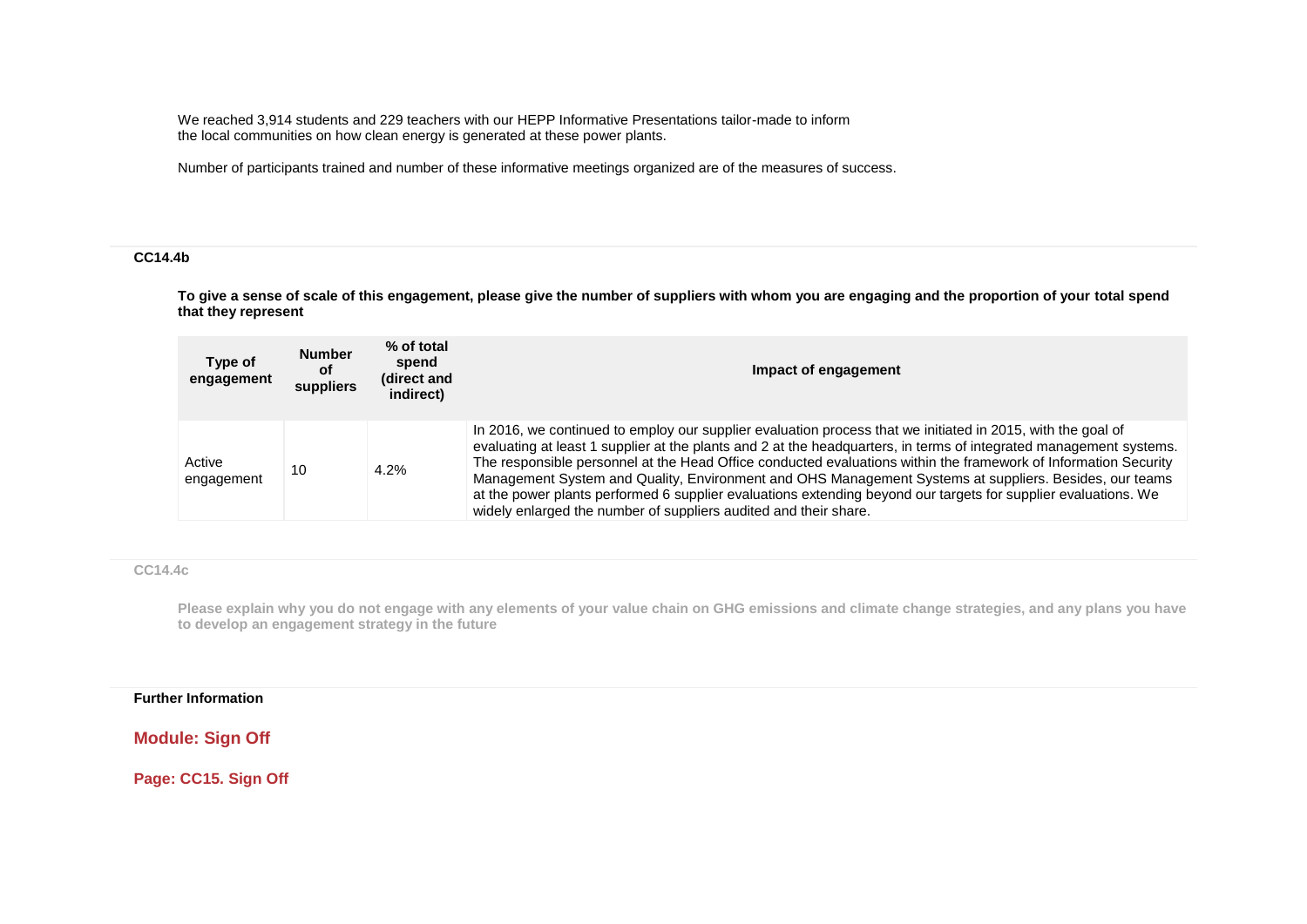### **CC15.1**

**Please provide the following information for the person that has signed off (approved) your CDP climate change response**

| <b>Name</b>             | Job title                      | Corresponding job category    |
|-------------------------|--------------------------------|-------------------------------|
| Serhan<br><b>GENCER</b> | <b>Chief Executive Officer</b> | Chief Executive Officer (CEO) |

#### **Further Information**

## **Module: Electric utilities**

## **Page: EU0. Reference Dates**

### **EU0.1**

**Please enter the dates for the periods for which you will be providing data. The years given as column headings in subsequent tables correspond to the "year ending" dates selected below. It is requested that you report emissions for: (i) the current reporting year; (ii) one other year of historical data (i.e. before the current reporting year); and, (iii) one year of forecasted data (beyond 2021 if possible).**

| Year ending | Date range                           |
|-------------|--------------------------------------|
| 2016        | Fri 01 Jan 2016 - Sat 31<br>Dec 2016 |

#### **Further Information**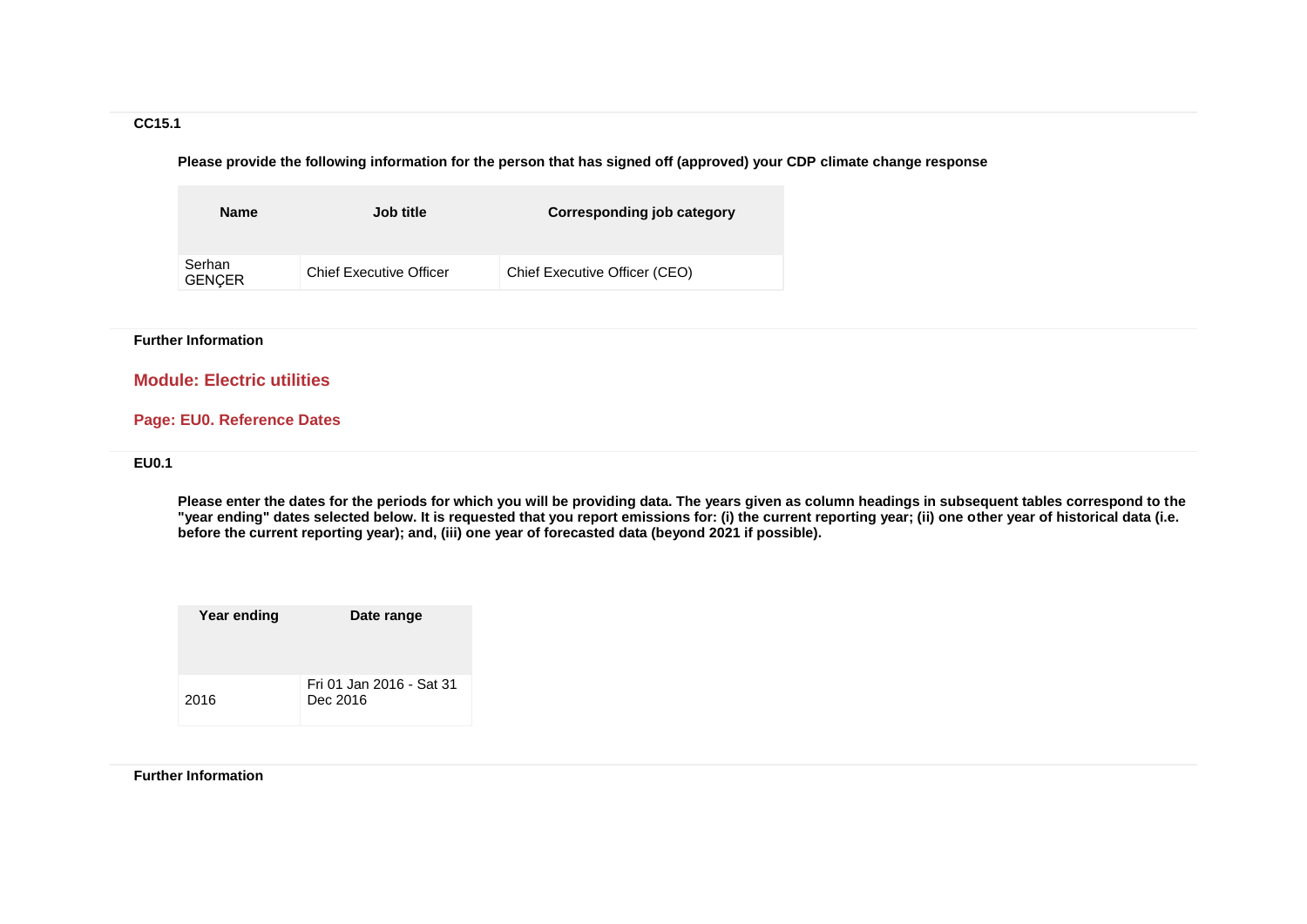## **Page: EU1. Global Totals by Year**

## **EU1.1**

**In each column, please give a total figure for all the countries for which you will be providing data for the "year ending" periods that you selected in answer to EU0.1**

| Year ending | Nameplate capacity (MW) | <b>Production (GWh)</b> | Absolute emissions<br>(metric tonnes CO2e) | <b>Emission intensity (metric</b><br>tonnes CO2e/MWh) |
|-------------|-------------------------|-------------------------|--------------------------------------------|-------------------------------------------------------|
|             |                         |                         |                                            |                                                       |
| 2016        | 1211                    | 3698                    | 950103                                     | 0.2569                                                |

### **Further Information**

## **Page: EU2. Individual Country Profiles - Turkey**

### **EU2.1**

**Please select the energy sources/fuels that you use to generate electricity in this country**

CCGT Hydro Other renewables

**EU2.1a**

**Coal - hard**

Please complete the following table for the "year ending" periods that you selected in answer to EU0.1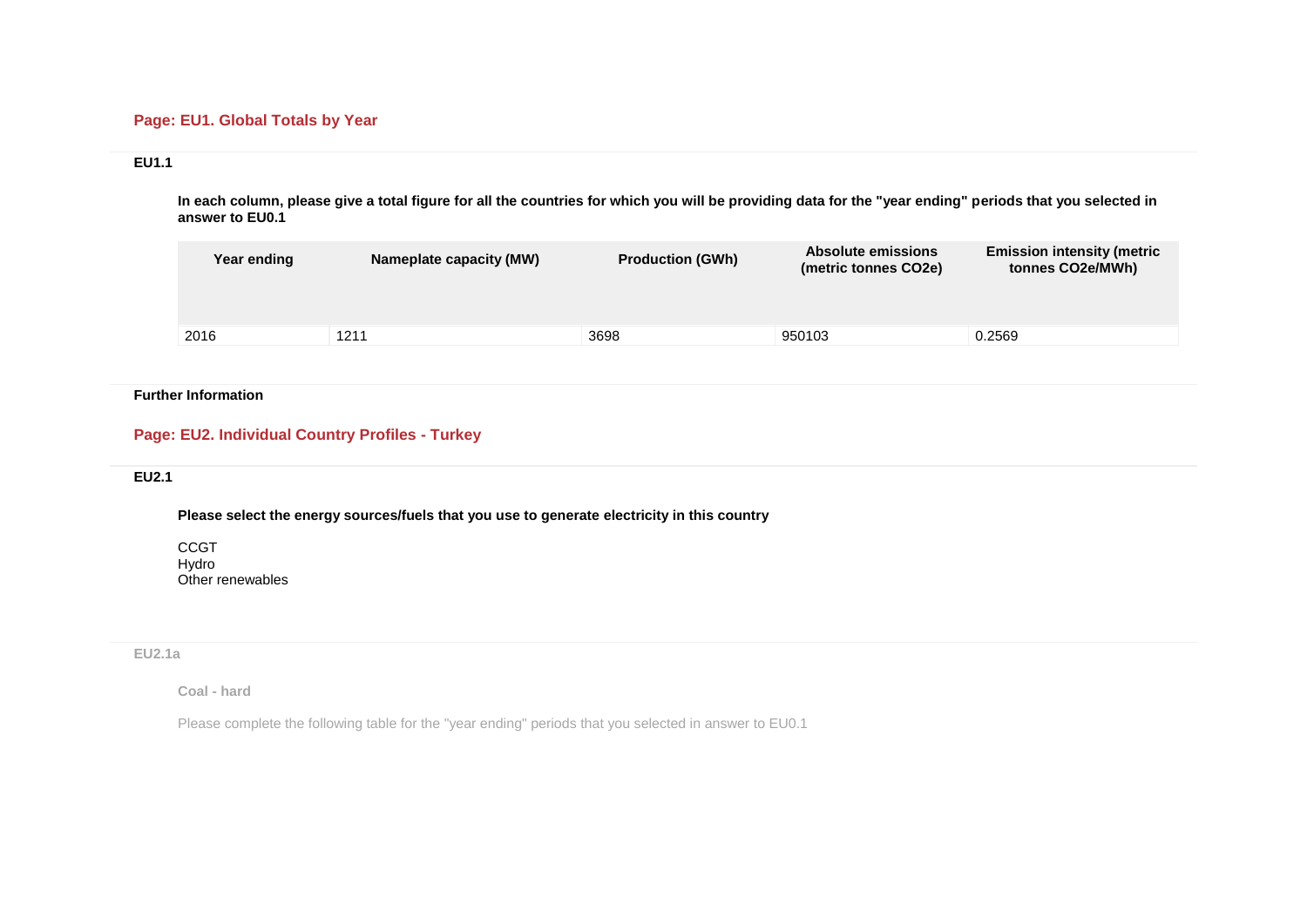| Year ending | Nameplate capacity (MW) | <b>Production (GWh)</b> | Absolute emissions<br>(metric tonnes CO2e) | <b>Emissions intensity (metric</b><br>tonnes CO2e/MWh) |
|-------------|-------------------------|-------------------------|--------------------------------------------|--------------------------------------------------------|
|             |                         |                         |                                            |                                                        |

# **EU2.1b**

## **Lignite**

Please complete the following table for the "year ending" periods that you selected in answer to EU0.1

| Year ending | Nameplate capacity (MW) | <b>Production (GWh)</b> | Absolute emissions<br>(metric tonnes CO2e) | <b>Emissions intensity (metric</b><br>tonnes CO2e/MWh) |
|-------------|-------------------------|-------------------------|--------------------------------------------|--------------------------------------------------------|
|             |                         |                         |                                            |                                                        |

# **EU2.1c**

**Oil & gas (excluding CCGT)**

Please complete the following table for the "year ending" periods that you selected in answer to EU0.1

| Year ending | Nameplate capacity (MW) | <b>Production (GWh)</b> | Absolute emissions<br>(metric tonnes CO2e) | <b>Emissions intensity (metric</b><br>tonnes CO2e/MWh) |
|-------------|-------------------------|-------------------------|--------------------------------------------|--------------------------------------------------------|
|             |                         |                         |                                            |                                                        |

# **EU2.1d**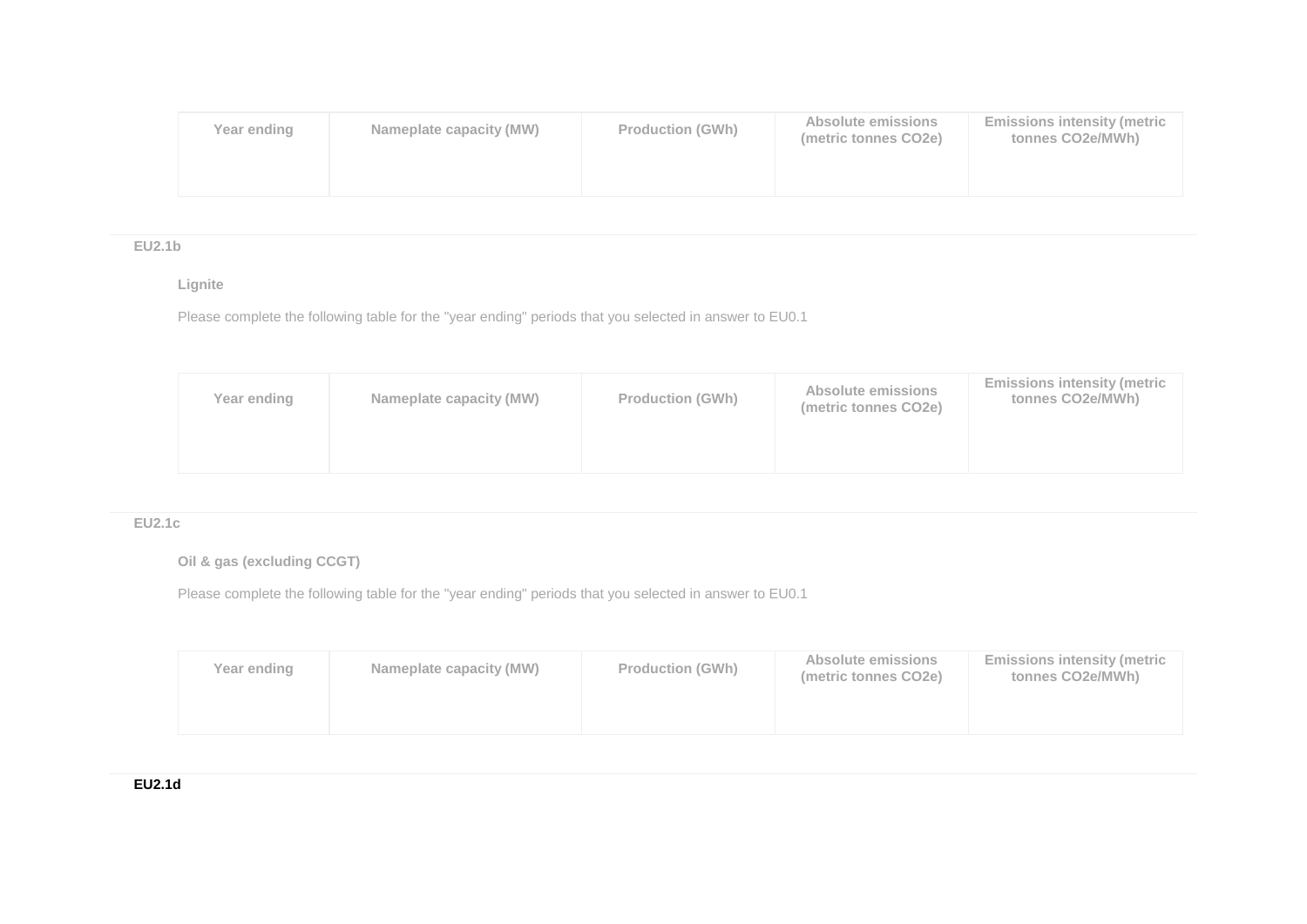### **CCGT**

Please complete the following table for the "year ending" periods that you selected in answer to EU0.1

| Year ending | Nameplate capacity (MW) | Absolute emissions<br><b>Production (GWh)</b><br>(metric tonnes CO2e) |        | <b>Emissions intensity (metric</b><br>tonnes CO2e/MWh) |
|-------------|-------------------------|-----------------------------------------------------------------------|--------|--------------------------------------------------------|
|             |                         |                                                                       |        |                                                        |
| 2016        | 904                     | 2826                                                                  | 948358 | 0.3356                                                 |

#### **EU2.1e**

#### **Nuclear**

Please complete the following table for the "year ending" periods that you selected in answer to EU0.1

| Year ending | Nameplate capacity (MW) | <b>Production (GWh)</b> |
|-------------|-------------------------|-------------------------|
|             |                         |                         |
|             |                         |                         |

#### **EU2.1f**

#### **Waste**

Please complete the following table for the "year ending" periods that you selected in answer to EU0.1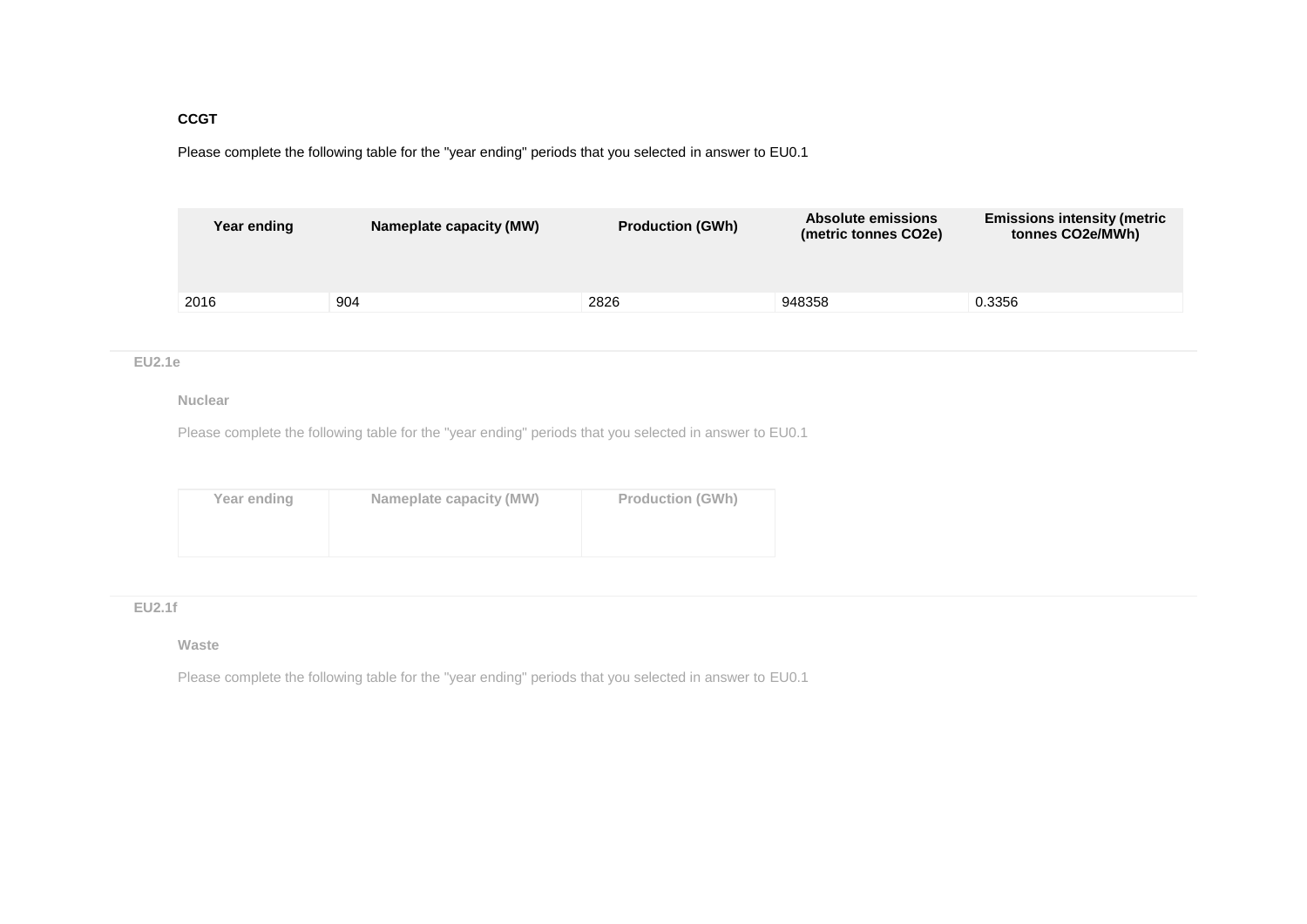| Year ending | Nameplate capacity (MW) | <b>Production (GWh)</b> | Absolute emissions<br>(metric tonnes CO2e) | <b>Emissions intensity (metric</b><br>tonnes CO2e/MWh) |
|-------------|-------------------------|-------------------------|--------------------------------------------|--------------------------------------------------------|
|             |                         |                         |                                            |                                                        |

# **EU2.1g**

# **Hydro**

Please complete the following table for the "year ending" periods that you selected in answer to EU0.1

| Year ending | <b>Nameplate capacity (MW)</b> | <b>Production (GWh)</b> |
|-------------|--------------------------------|-------------------------|
| 2016        | 292                            | 822                     |

# **EU2.1h**

## **Other renewables**

Please complete the following table for the "year ending" periods that you selected in answer to EU0.1

| Year ending | <b>Nameplate capacity (MW)</b> | <b>Production (GWh)</b> |
|-------------|--------------------------------|-------------------------|
| 2016        | 15                             | 50                      |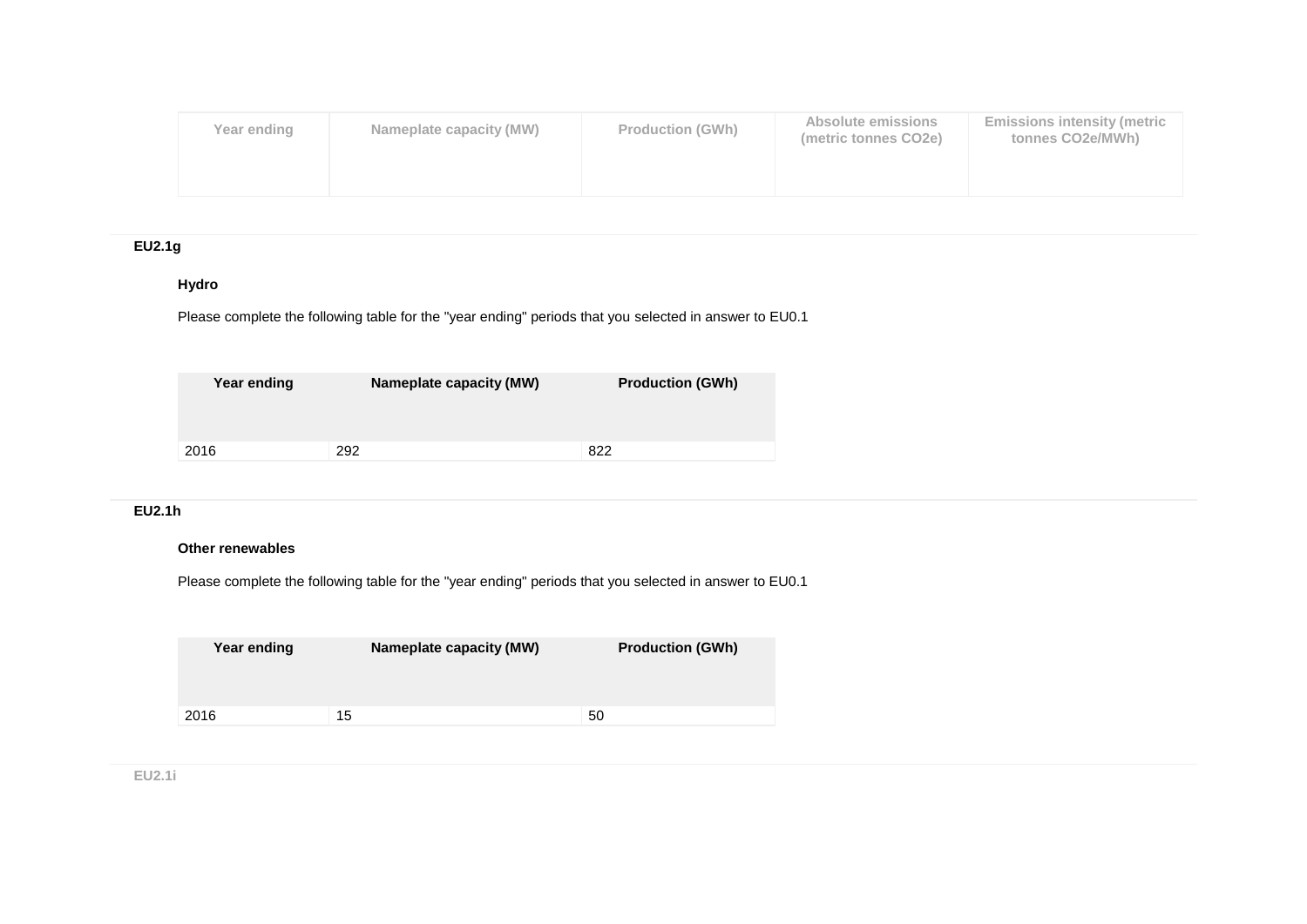**Other** 

Please complete the following table for the "year ending" periods that you selected in answer to EU0.1

| Year ending | Nameplate capacity (MW) | <b>Production (GWh)</b> | Absolute emissions<br>(metric tonnes CO2e) | <b>Emissions intensity (metric</b><br>tonnes CO2e/MWh) |
|-------------|-------------------------|-------------------------|--------------------------------------------|--------------------------------------------------------|
|             |                         |                         |                                            |                                                        |

### **EU2.1j**

### **Solid biomass**

Please complete for the "year ending" periods that you selected in answer to EU0.1

| Year ending | Nameplate capacity (MW) | <b>Production (GWh)</b> | <b>Absolute emissions</b><br>(metric tonnes CO2e) | <b>Emissions intensity (metric</b><br>tonnes CO2e/MWh) |
|-------------|-------------------------|-------------------------|---------------------------------------------------|--------------------------------------------------------|
|             |                         |                         |                                                   |                                                        |
| 2016        |                         |                         |                                                   | 0                                                      |
|             |                         |                         |                                                   |                                                        |

#### **EU2.1k**

### **Total thermal including solid biomass**

Please complete for the "year ending" periods that you selected in answer to EU0.1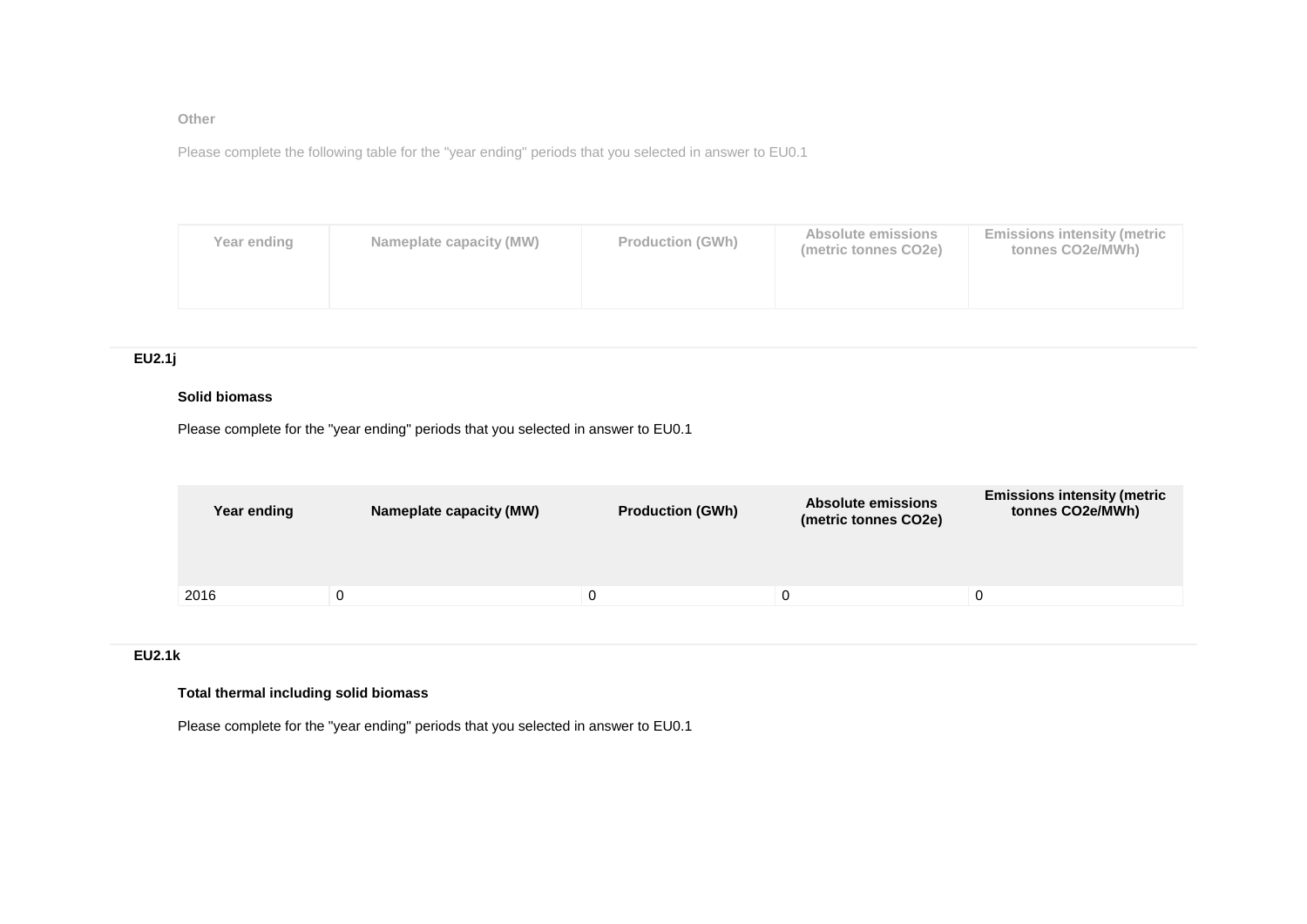| Year ending | Nameplate capacity (MW) | <b>Production (GWh)</b> | <b>Absolute emissions</b><br>(metric tonnes CO2e) | <b>Emissions intensity (metric</b><br>tonnes CO2e/MWh) |
|-------------|-------------------------|-------------------------|---------------------------------------------------|--------------------------------------------------------|
| 2016        | 904                     | 2826                    | 948358                                            | 0.3356                                                 |
|             |                         |                         |                                                   |                                                        |

# **EU2.1l**

#### **Total figures for this country**

Please enter total figures for this country for the "year ending" periods that you selected in answer to EU0.1

| Year ending | Nameplate capacity (MW) | <b>Production (GWh)</b> | <b>Absolute emissions</b><br>(metric tonnes CO2e) | <b>Emissions intensity (metric</b><br>tonnes CO2e/MWh) |
|-------------|-------------------------|-------------------------|---------------------------------------------------|--------------------------------------------------------|
|             |                         |                         |                                                   |                                                        |
| 2016        | 1211                    | 3698                    | 950103                                            | 0.2569                                                 |
|             |                         |                         |                                                   |                                                        |

#### **Further Information**

# **Page: EU3. Renewable Electricity Sourcing Regulations**

# **EU3.1**

**In certain countries, e.g. Italy, the UK, the USA, electricity suppliers are required by regulation to incorporate a certain amount of renewable electricity in their energy mix. Is your organization subject to such regulatory requirements?**

#### No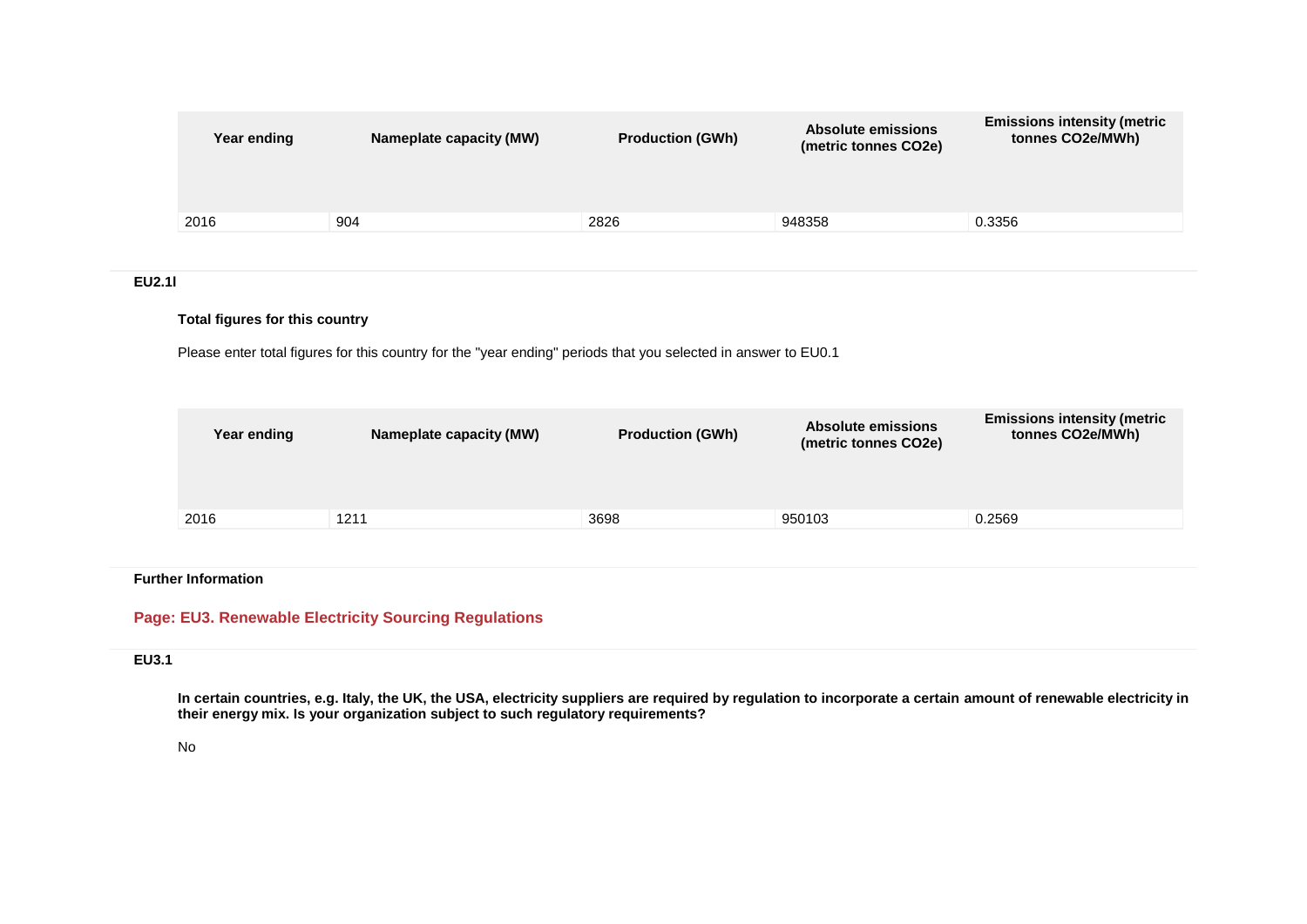#### **EU3.1a**

**Please provide the scheme name, the regulatory obligation in terms of the percentage of renewable electricity sourced (both current and future obligations) and give your position in relation to meeting the required percentages**

| Scheme name | Current % obligation | Future % obligation | Date of future<br>obligation | Position in relation to<br>meeting obligations |
|-------------|----------------------|---------------------|------------------------------|------------------------------------------------|
|             |                      |                     |                              |                                                |

#### **Further Information**

# **Page: EU4. Renewable Electricity Development**

#### **EU4.1**

**Please give the contribution of renewable electricity to your organization's EBITDA (Earnings Before Interest, Tax, Depreciation and Amortization) in the current reporting year in either monetary terms or as a percentage**

| Please give:                                      | <b>Monetary figure</b> | % | <b>Comment</b>                                                |
|---------------------------------------------------|------------------------|---|---------------------------------------------------------------|
| Renewable electricity's<br>contribution to EBITDA |                        |   | We could not publicise this figure due to<br>confidentiality. |

### **EU4.2**

**Please give the projected contribution of renewable electricity to your organization's EBITDA at a given point in the future in either monetary terms or as a percentage**

| Please give: | <b>Monetary figure</b> | % | Year ending | <b>Comment</b> |  |
|--------------|------------------------|---|-------------|----------------|--|
|              |                        |   |             |                |  |
|              |                        |   |             |                |  |